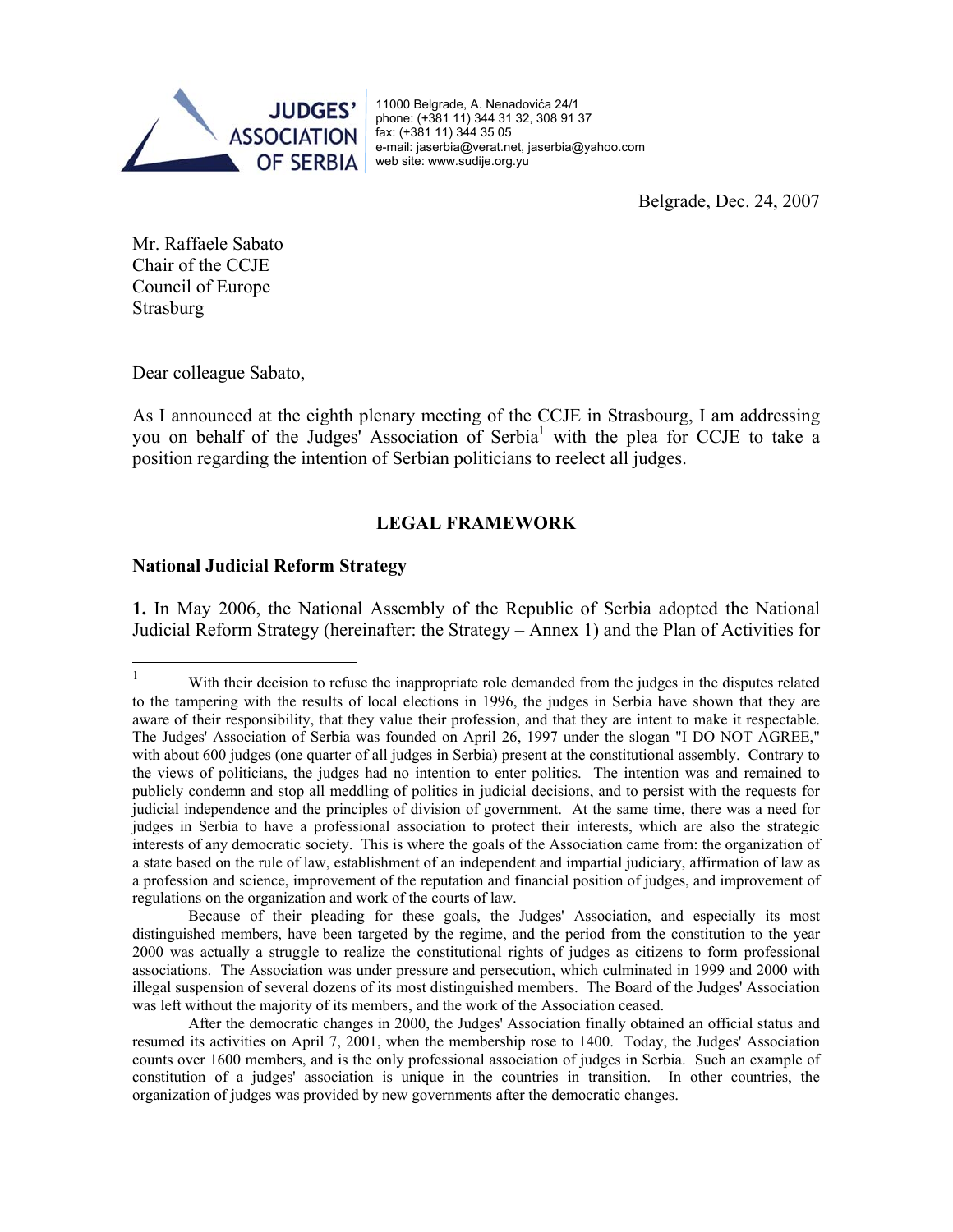its implementation over the period 2006-2011. The responsibility for the realization of goals and activities defined by the Strategy has been given to a ten-member Commission for Implementation of the Strategy (hereinafter: the Commission). The members of the Commission, according to their function, are: the Minister of Justice (President of the Commission), the President of the Supreme Court of Serbia, the Attorney General of the Republic of Serbia, and one representative from each of the following: Judicial Board of the Assembly of the Republic of Serbia, the Judges' Association, the Association of Prosecutors and Deputy Public Prosecutors of Serbia, the Bar Association of Serbia, the Judicial Training Center, The Faculty of Law of the University of Belgrade, an the Ministry of Finance of the Republic of Serbia. The Commission formed working groups for the drafting of several model laws.

**2.** Over the past six months, since the constitution of the new Government, the Commission had no meetings, and has not reviewed the work of its working groups, or taken a position in respect of their activities. There were only some informal announcements that the Commission might meet shortly, which may not be for certain.

## **The Constitution of the Republic of Serbia**

**3.** The new Constitution (Annex 2) of Serbia was adopted in November 2006, and regulates the judiciary in accordance with the solutions proposed in the Strategy. Although the previous Constitution from 1990 prescribed a very strict procedure for its amendments, the new Constitution was adopted in full accordance with the provisions of the previous one.

**4.** Namely, the previous Constitution, in the provisions of Articles 132 and 133, prescribed that the proposal for the change of the Constitution is decided by a two-third majority of the total number of deputies of the National Assembly. Upon the adoption at the Assembly, the act on the change of the Constitution is to be put on the referendum at the level of the Republic for confirmation, and is considered adopted if it is approved by more than one half of the total number of voters. Only thereafter can the National Assembly proclaim the new Constitution.

**5.** The new Constitution (in Article 146 Paragraph 1), as well as the previous one (in Article 101 Paragraph 1), prescribes the principle of permanence of judicial function, and the adoption of the new did not interrupt the constitutional and legal continuity with the previous one.

## **Constitutional Law for Implementation of the Constitution of the Republic of Serbia**

**6.** The Constitutional Law for Implementation of the Constitution of the Republic of Serbia (hereinafter: the Constitutional Law – Annex 3) was adopted on the day of the proclamation of the new Constitution, on November 8, 2006. The provision of Article 5 Paragraph 2 prescribes the obligation of the Assembly to harmonize with the Constitution all laws that are covering the implementation of Constitutional provisions in the courts of law and the public prosecution offices: the laws governing the organization and competence of courts, the election and cessation of function of the presidents of courts and judges, the High Judicial Council, the organization and competencies of public prosecution offices, the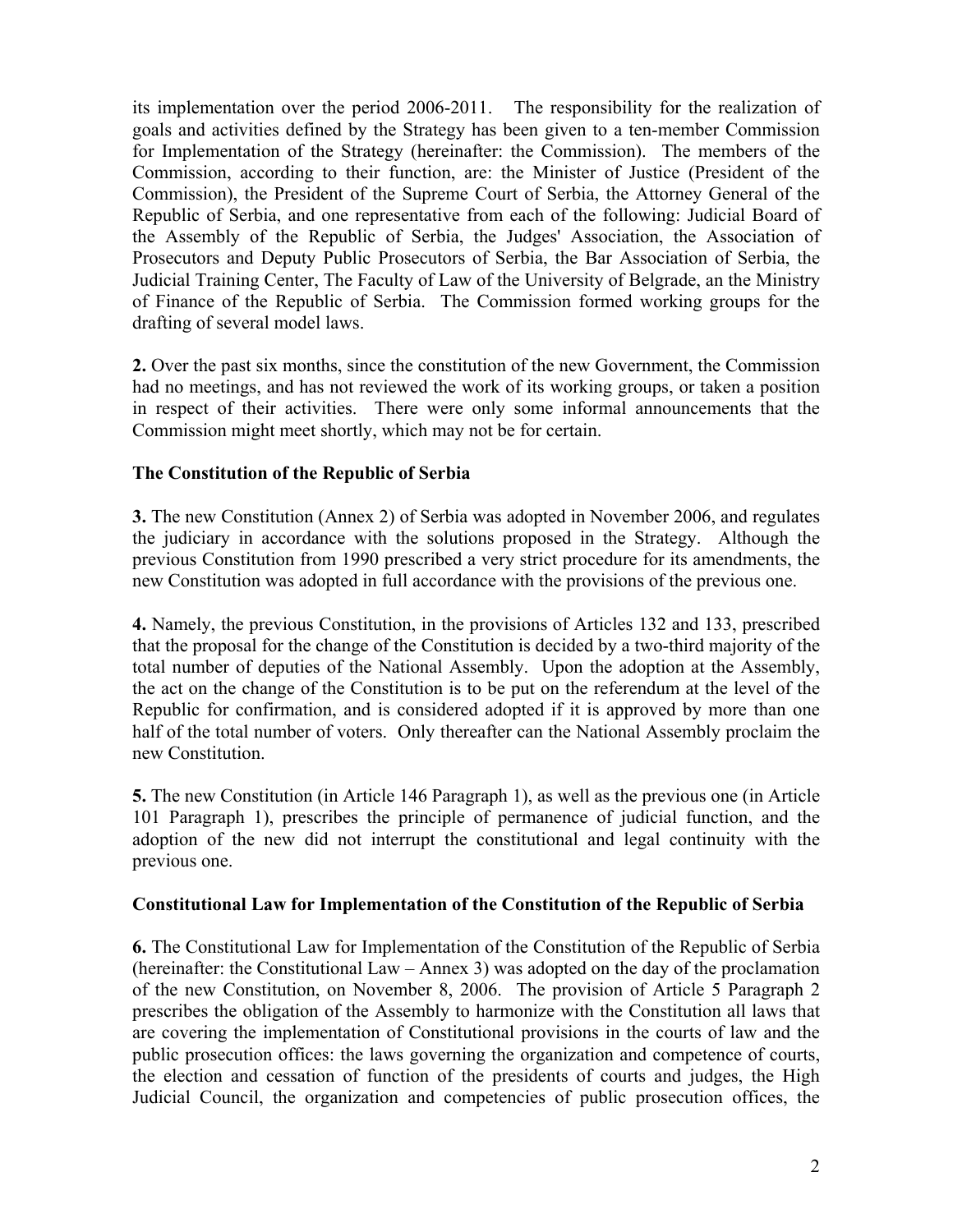election and cessation of function of public prosecutors and deputy public prosecutors, and the State Prosecutors Council.

**7.** According to the previous Constitution, the highest court in the Republic of Serbia was the Supreme Court of Serbia, and according to the new Constitution, this is going to be the Supreme Court of Cassation. The provision of Article 7 of the Constitutional Law prescribes that the election of the President of the Supreme Court of Cassation, and the first election of judges for the Supreme Court of Cassation are going to be performed at the latest within 90 days of the constitution of the High Judicial Council, and the election of judges and presidents of other courts at the latest within one year of the constitution of the High Judicial Council.

## **Opinion of the Venice Commission on the Constitution of Serbia**

**8.** On March 19, 2007, the Venice Commission has issued the Opinion No. 405/2006, on the newly adopted Constitution (Annex 4), expressing concern and several objections on some constitutional solutions on the judiciary. Commenting the implications of the Constitutional Law, the Venice Commission, through its doubts and assumptions about the essence of Article 7 of the Constitutional law, expressed its concern and dilemma about its possible interpretations as a basis for the reelection of judges, and specified several conditions that need to be fulfilled in the implementation of the reelection procedure.

## **Current Situation**

**9.** Not one of the judiciary laws has been adopted. The latest acts of the Ministry of Justice state that their adoption is planned for March and April 2008.

## **PREPARATION OF NEW JUDICIARY LAWS**

## **Working groups of the Judicial Reform Commission**

**10.** For timely legal harmonization of the judicial system with the Constitution, the Commission has formed several working groups, such as the Working group Establishing the Basic Principles for Drafting the System Laws Regulating the Judiciary, and the Working group for Drafting the Laws on Judges and Prosecutors.

## **Working group Establishing the Basic Principles for Drafting the System Laws Regulating the Judiciary**

**11.** The Working group Establishing the Basic Principles worked within the framework of the solutions defined by the Strategy and the new Constitution, with the goal of reaching optimal an applicable solutions for upcoming changes, harmonized with both international standards and the traditions and social conditions in Serbia. Bearing in mind the parallel experiences, as well as the experiences of other countries in transition, and taking into consideration the traditional specifics of the judicial system in Serbia, this Working group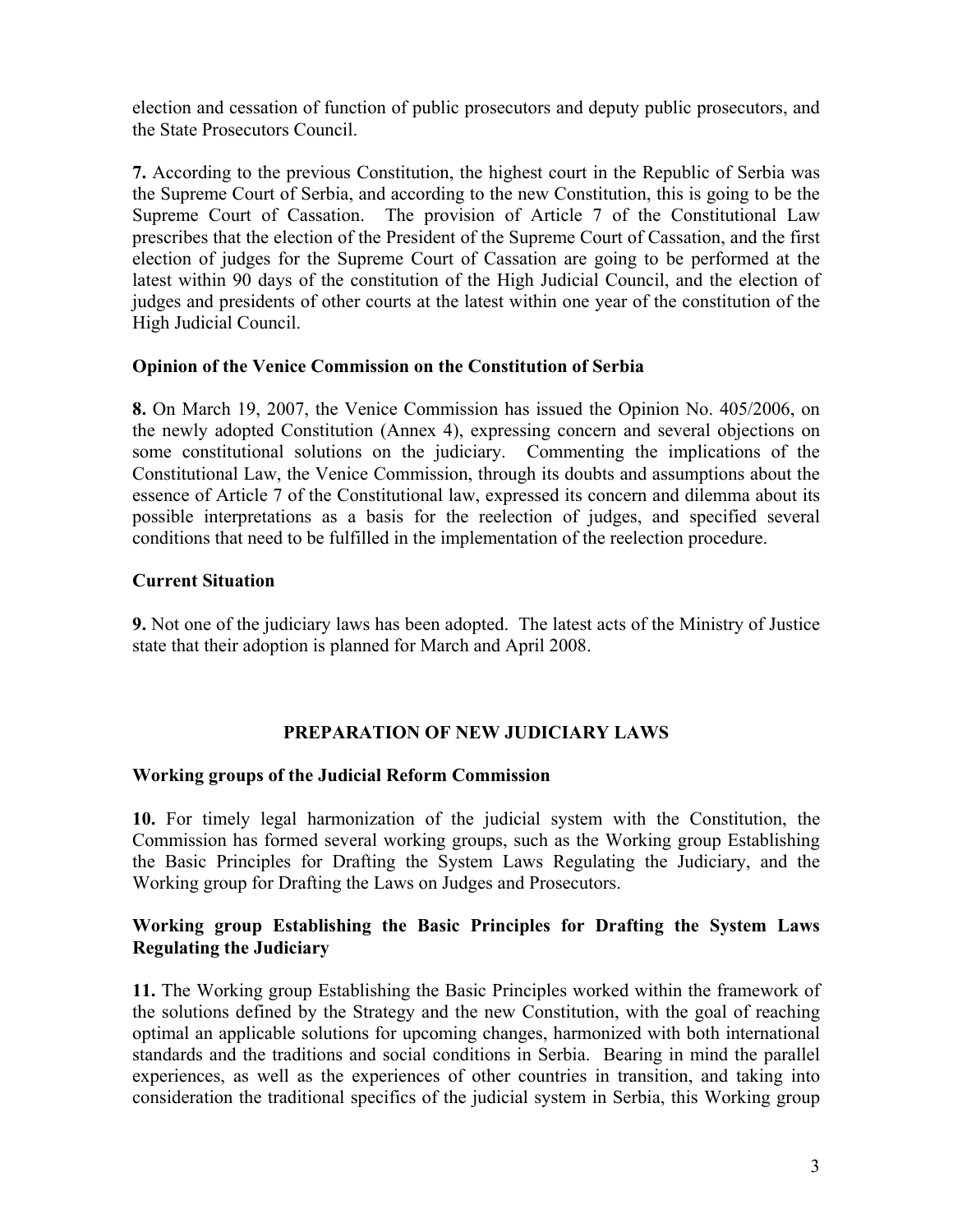defined the guidelines – the Basic Principles for Drafting the System Laws Regulating the Judiciary (hereinafter: the Basic Principles – Annex 5) for future judiciary laws, implementing the European standards into them, to the extent possible.

**12.** In the development of the guarantees of judicial independence, the Workgroup concluded that the permanence of judicial function originates from the constitutional and legal continuity of both the old and new Constitution, which both guarantee the permanence of judicial function. Therefore, it was concluded that the provision of Article 7 of the Constitutional Law cannot be interpreted as a basis for reelection of all judges in the Republic, but is applicable solely to the judges that are to be appointed to the courts that currently do not exist, and that are going to be formed when the new Constitution enters into force, as well as to the judges appointed for the first time, or into courts of higher instance. In addition, the position was taken that the elections for newly formed courts will be performed solely for places that remain unfilled after the transfer of judges from courts that are abolished, or the courts of law the prevailing competence of which has been transferred to newly established courts.

## **Opinion of the Experts of the European Council about the Basic Principles**

**13.** The results of this Workgroup have been evaluated positively by the experts of the OSCE and the European Council, which submitted the opinion of its experts (Annex 6) to the Minister of Justice at the end of July 2007. Ian Burns Campbell CMG, one of the four experts of the European Council who expressed their opinion about the Basic Principles, among other things, states that he fully agrees with the stated comments. He further adds:

"With all due respect to the authors of the Venice Commission Opinion of March 2007 it would appear that they have unfortunately misinterpreted the above Article. At paragraph 61 of their Opinion they comment that the above law (and it would seem clear that they are referring to Article 7 thereof) "provides that all sitting judges within the Republic of Serbia have to be reappointed following the entry into force of the new Constitution." As is clear from the above citation of Article 7, what is being referred to is not a "reappointment" process but an election process following upon either 90 days or one year respectively from the date of the constitution of the High Judicial Council – and certainly not "*following the entry into force of the new Constitution*" as the Venice Commission Opinion puts it. This misreading of Article 7 then leads the Venice Commission Opinion into further error in paragraph 72 where puzzlement is expressed over the reason for such reappointment process. Then in paragraph 73, the error is compounded by setting out a suggested manner of carrying out such a non process which is neither *acquis* compliant nor required either by the Constitution or the Constitutional Implementation Law. In my view the Venice Commission Opinion is wrong both as to interpretation and as to the *acquis*, since Article 7 must in my view, in the light not least of Articles 1, 3, 146 and 194 of the Constitution itself, and bearing in mind the *acquis*, be interpreted without the slightest deviation in an *acquis* compliant manner. The *acquis* leaves no room for a re-election process as referred to in paragraph 73 of that Opinion or at all however carried out."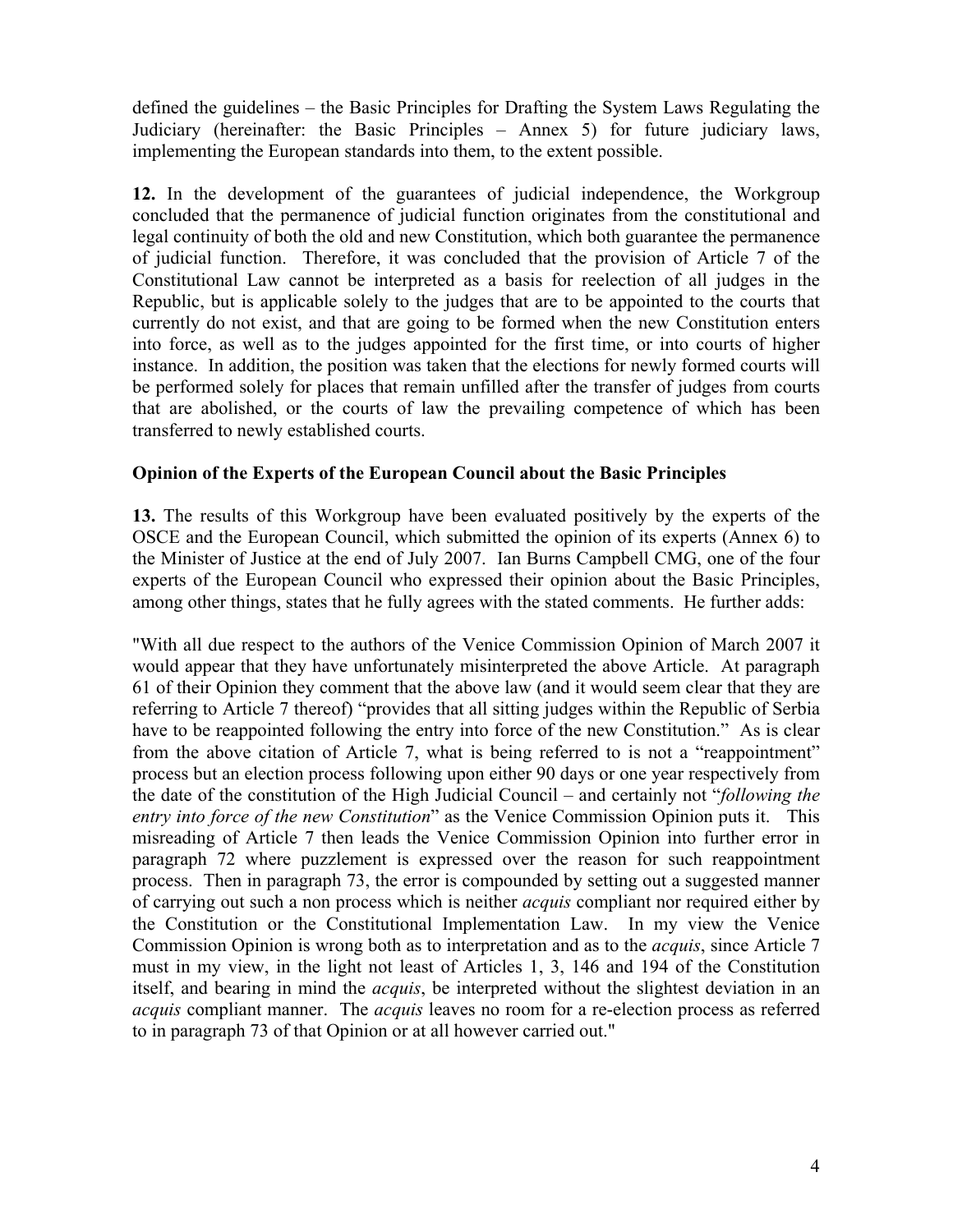## **SOCIAL CONTEXT**

#### **Introduction**

1

**14.** During the 90s, the wars on the territory of the former SFRY, the interference of politics in all social fields, the enormous inflation of the dinar at the beginning of that period, almost one-third (about 800) judges left the judiciary. Inexperienced and insufficiently trained judges<sup>2</sup> filled the void left behind, and a significant number of judges who remained were demoralized, burdened in many ways, anxious, and frightened. That is how it came about, among other reasons, that some judges placed obedience before their profession and adopted disputable decisions, tampering with the results of local elections in 1996. The Judges' Association of Serbia was formed out of the revolt with such and similar behavior, and the decision to disagree with the improper role demanded from the judges at the time.

**15.** Despite the fact that more than 2/3 of judges were appointed in Serbia since the democratic changes in 2000 (either by being appointed for the first time, or by being appointed to higher instance courts<sup>3</sup>) and that the composition of the Supreme Court was changed by almost 80%, the politicians are leading a steady campaign through the media against the judiciary, charging it with all problems in the system. The position that it is necessary to change the judges, by either lustration or reelection, in order to solve the problems of the judiciary, is being put forward continuously and systematically. This created an atmosphere that gives the politicians a free hand to reelect all judges, irrespective of the legal basis for such a move.

## **Insistence on Respecting the Permanence of the Judicial Function as a Guarantee of Judicial Independence**

**16.** Although the problems with the judiciary in Serbia, including the ones related to the competence of judges and their responsibility and integrity, really do exist, they are primarily the consequence of the weakness of the judicial system. Therefore, their resolution requires a comprehensive change (reform) of the system, especially in the field of election and training of judges, regular evaluation of the work of all judges as a foundation for accountability in cases of incompetent performance of judicial function, and establishing a disciplinary responsibility for incompetent work and improper behavior. The changes to the judiciary, without the changes to the judicial system, are not changing its weaknesses, but postponing and deepening them.

 $2$  There is no system for initial training of judges in Serbia, and the candidates that are to become judges are trained for the job in the court itself, by learning from other judges, without a joint and standardized program of training. The results of such training depend, of course, on the competence and motivation of the candidate to become a judge, but also largely from the competence, inventiveness, skill, knowledge, motivation, but also availability of the judge in charge of a particular candidate.

<sup>&</sup>lt;sup>3</sup> There was not system of career advancement in Serbia until now, so that the candidates already on judicial functions, in order to be appointed to a higher court (i.e. to advance), had to go through the whole process of being a candidate, going through proposal, and appointment by the National Assembly, as when they were first appointed to a judicial position.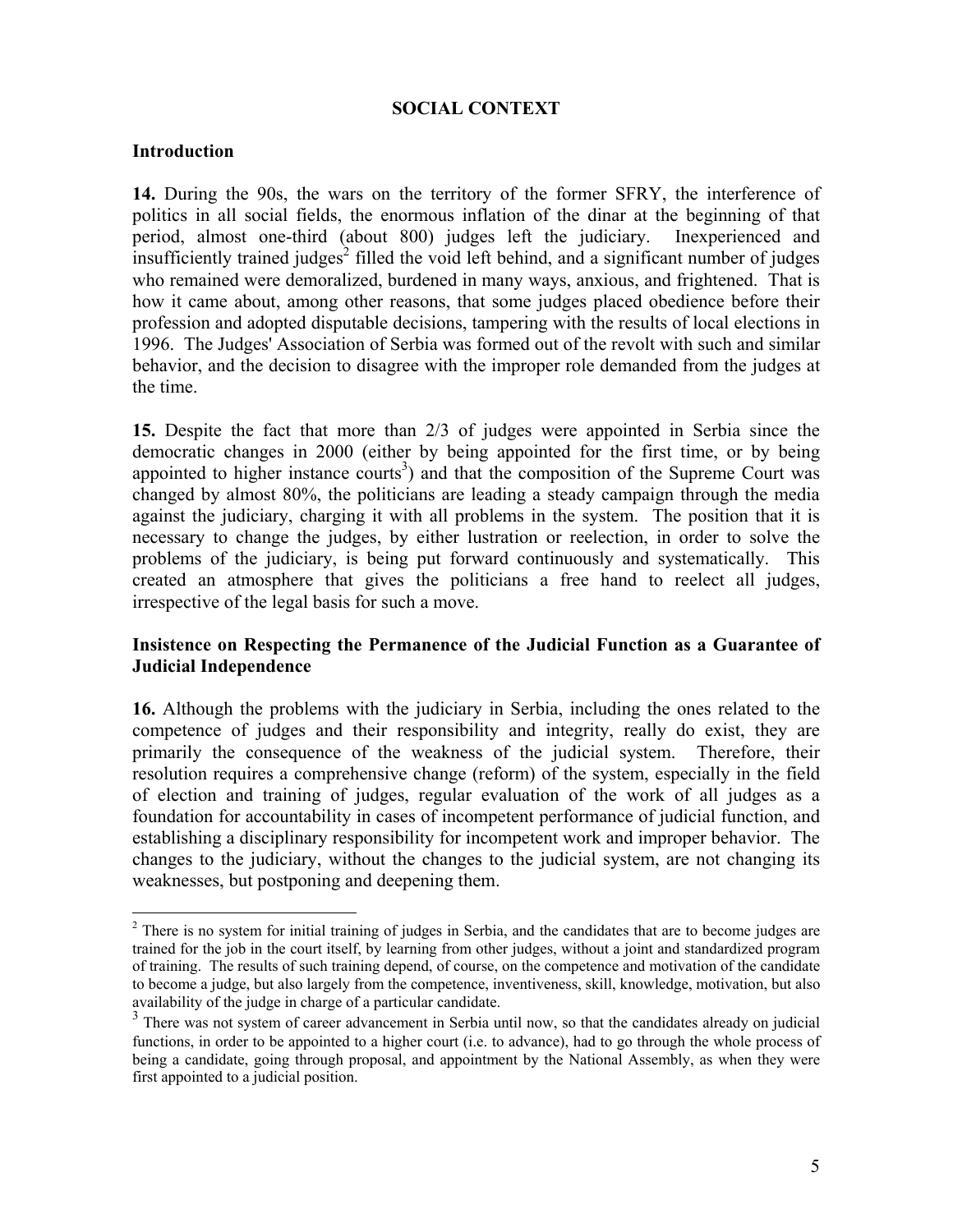**17.** Over the period of about ten days between the publishing of the draft Constitution and the vote in the Assembly, on October 20, 2006, the Judges' Association organized a round table on the subject "Towards the New Constitution – Judiciary, the Day After," with the intention to timely indicate the required improvements of the constitutional solutions covering the judiciary. The first extraordinary conferential Assembly of the Judges' Association was organized soon after the adoption of the Constitution, on December 23, 2006, on the subject of the constitutional solutions on the judiciary and possible legal methods for their implementation. In the beginning of June 2007, the Judges' Association organized the International Conference "Judicial Independence and the Trials of Transition."

**18.** Conclusions were reached (Annexes 7, 8, and 9) at each of these events, and their essence is:

- There is no legal or constitutional basis for new election of all judges (reelection of current judges),
- The new election of all judges (reelection of current judges), since there is no legal foundation for it, would be in direct contradiction with the constitutional definition of the Republic of Serbia as a state based on the rule of law (Article 1 Paragraph 1 of the Constitution), and the principle of prevention of retroactive effect of the law (Article 197 of the Constitution), and would represent a severe breach of the Constitution, making Serbia a state based on political autocracy rather than the rule of law.
- The problems of the judiciary would be fundamentally changed with:
	- A fundamental and comprehensive change of the judicial system, and not a simple change of the existing judges and prosecutors,
	- The establishing of firm guarantees of independence and impartiality of the High Judicial Council and the State Prosecutors Council, through both the creation of the legal framework for the election of their members from the judges and prosecutors based on the proposals by their colleagues, and the creation of conditions for their work through appropriate budgeting, premises, and technical working conditions, and an adequate number of employees in their service,
	- The establishing of suitable comparable criteria of competence, knowledge, and values of the candidates to be appointed judges and prosecutors, and objective measures for continuous evaluation of their work, as the sole basis for advancement, accountability, and suspension,
	- The training (initial and permanent) of judges and prosecutors, that would become both their right and obligation, in order for them to master the theoretical and practical knowledge, with the goal of free-minded, expert, and independent fulfillment of the office in the right and efficient manner, under the supervision of the High Judicial Council / State Prosecutors Council,
	- The establishment of a system of disciplinary responsibility of judges and prosecutors, which is a balance and guarantee of their independence.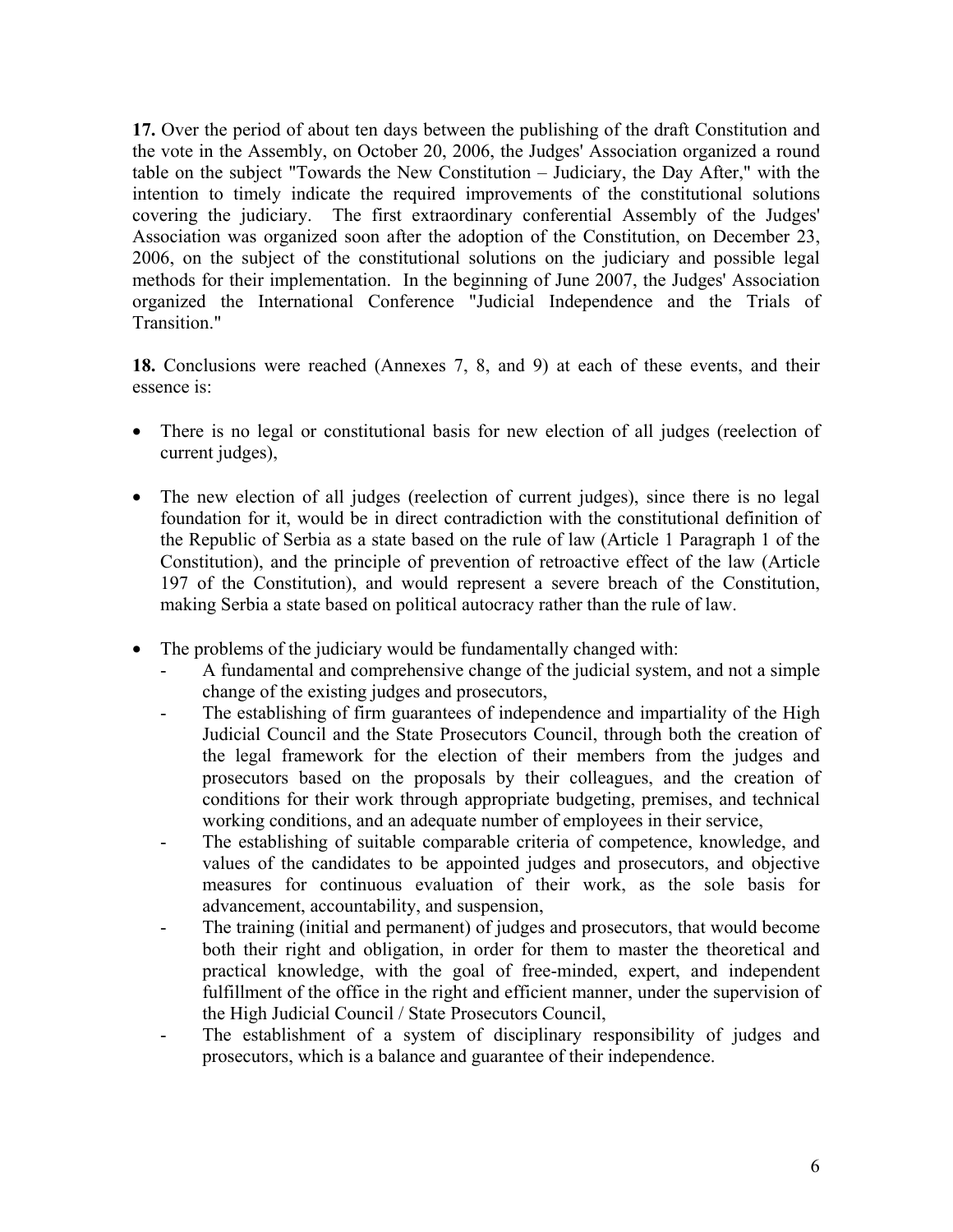**19.** The Judges' Association of Serbia has written several times to the new Minister of Justice in order to organize a meeting and possible cooperation on strategic judicial issues, but without a formal answer. The last letter is dated December 6, 2007 (Annex 10), and a meeting was held on December 10, 2007 with the State Secretary for Judicial Matters, expressing general readiness for such cooperation.

## **Intention to Perform the Reelection**

**20.** Despite all of the above, the politicians in Serbia are expressing their intention to carry out the reelection of all judges. Neither the Government, which was constituted six months ago, nor the Minister of Justice, are denying the announced reelection. The deputies in the Parliament, the ministers in public addresses, and the media are openly discussing the reelection as a done and finished affair. Over the last few weeks, during talks between the Ministry of Justice and the representatives of international organizations and foreign states, the expression "reducing the number of judges" is becoming increasingly common. This expression is actually a euphemism for reelection, because the reduction of the number of judges with permanent mandate requires a review of the status of all judges, keeping some of them. Moreover, the website of the Ministry of Justice, in its plan of activities for the period 2007-2011, mentions the reelection of all judges.

## **PROPOSAL**

**21.** Bearing in mind that the permanence of the judicial function, and the independence of the judicial branch of government, are fundamental principles of the rule of law, guaranteeing the right of each citizen to fair trial, the Judges' Association of Serbia proposes your review of all counts of this application, and invites you to present your opinion on whether the intended reelection of judges in Serbia would be in accordance with the international standards covering the functioning of the judicial branch of government in a democratic society.

Believing that you will carefully review our proposal and submit your opinion shortly, With gratitude and my deepest respect,

> Dragana Boljević President of the Judges' Association of Serbia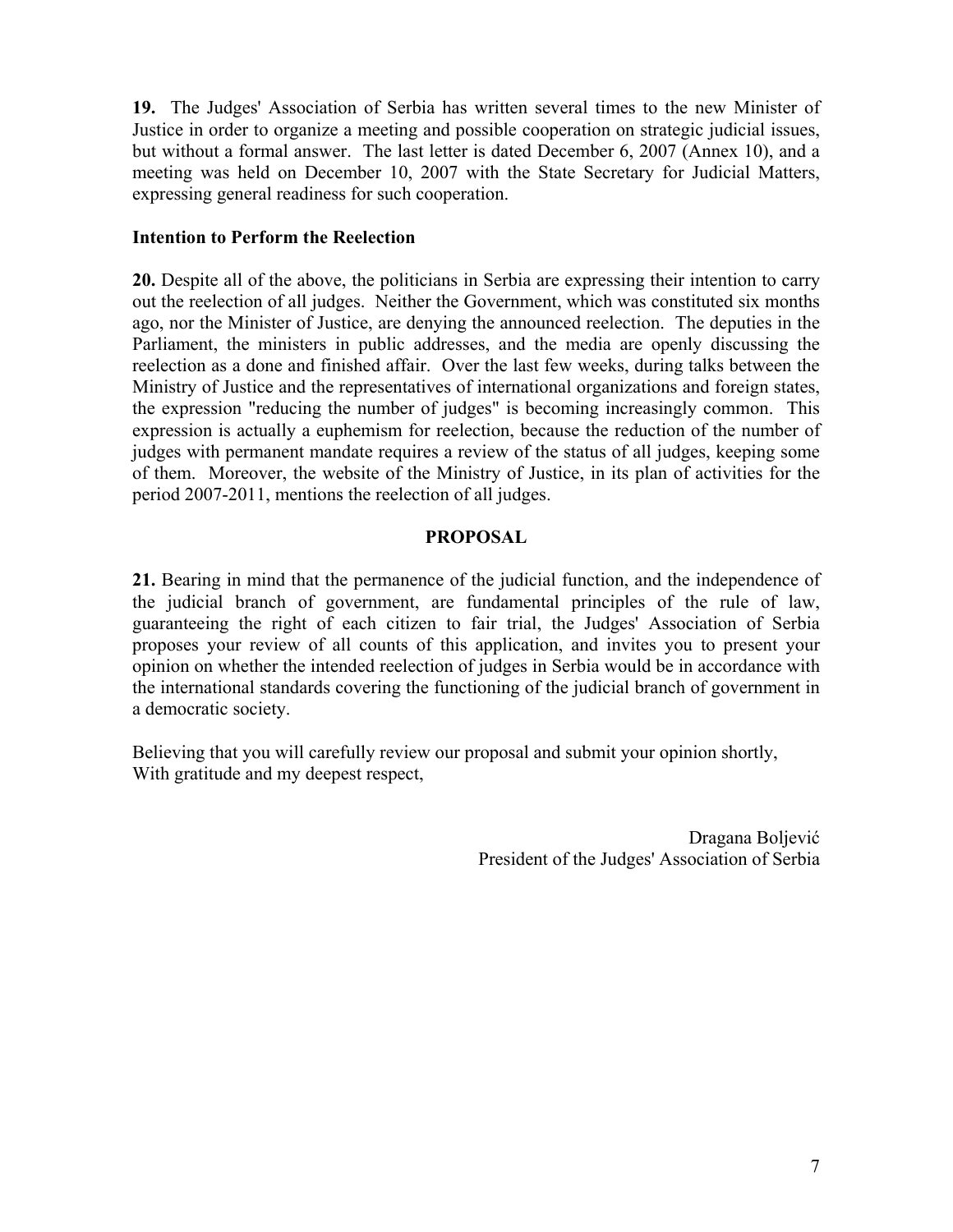## ANNEXES ATTACHED TO THIS LETTER

- 1. National Judicial Reform Strategy
- 2. Constitution of the Republic of Serbia
- 3. Constitutional Law for the Implementation of the Constitution of the Republic of Serbia
- 4. Opinion of the Venice Commission about the Constitution, No. 405/2006 dated March 19, 2007
- 5. Basic Principles for judiciary laws
- 6. Opinion of the experts of the European Council about the Basic Principles
- 7. Conclusions of the Judges' Association dated October 20, 2006, from the round table "Towards the New Constitution – Judiciary, the Day After"
- 8. Conclusions of the Judges' Association from the First Extraordinary Assembly held on December 23, 2006
- 9. Conclusions from the International Conference "Judicial Independence and Trials of Transition" held on June 2, 2007
- 10. Letter to the Minister of Justice dated December 6, 2007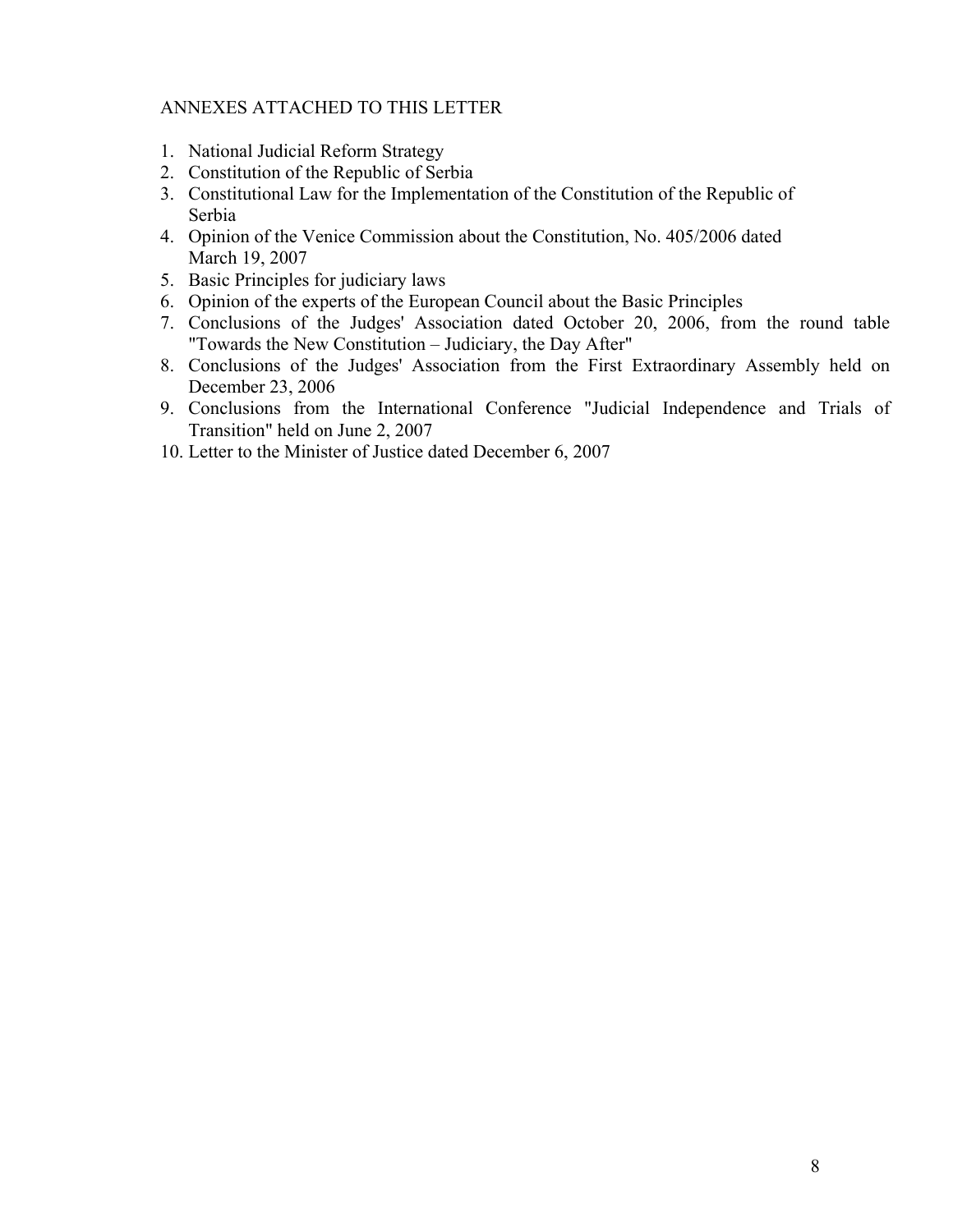

11000 Belgrade, A. Nenadovića 24/1 phone: (+381 11) 344 31 32, 344 31 33 fax: (+381 11) 344 35 05 e-mail: jaserbia@verat.net, jaserbia@yahoo.com web site: www.sudije.org.yu

## **Remarks and suggestion regarding the draft Law on Judges and draft Law on Organization of Courts**

# **ANEX**

## **Law on Judges**

1. Solutions taken from the draft Law on Judges represent significant improvement concerning the legal solutions that were provided so far and especially in the light of improved definition on newly adopted criteria for election of the judges, evaluation of judges' work and disciplinary responsibility.

2. We would like to underline the fact that the draft Law on Judges, which was sent to Judges' Association of Serbia didn't contain the later added provision, concerning the number of 15 judges in Supreme Court of Cassation, nor the provision defining that High Court Council needs approval of the Minister in charge of judiciary concerning the decision in judges number.

3. The current Law dictates that High Court Council proposes the needed number of judges to the RS Parliament, which makes the final decision about it. Solution to determine the number of judges by Law (if only in High Cassation Court), is not good, because it is not based on clear criteria. The provision concerning stipulation of High Court Council with Ministers approval in appointing the needed number of judges isn't proper as well. This makes the constitutional role of High Court Council more difficult, because it should guarantee and insure the independence and impartiality of the courts and judges. Furthermore, this solution is opposite to the National Strategy for Judicial Reform which provides transfer of the jurisdiction from Minister of Justice to High Court Council, and not the other way around.

4. We would especially like to point out that draft Law on Judges that was submitted to Judges' Association of Serbia did not contain transitional nor final provisions.

5. Accomplishment of the needed strategic goals depends on defining the time limits and implementation of certain solutions and especially the newly adopted ones (ending or reducing the jurisdiction of certain courts, eventual decreasing the number of judges and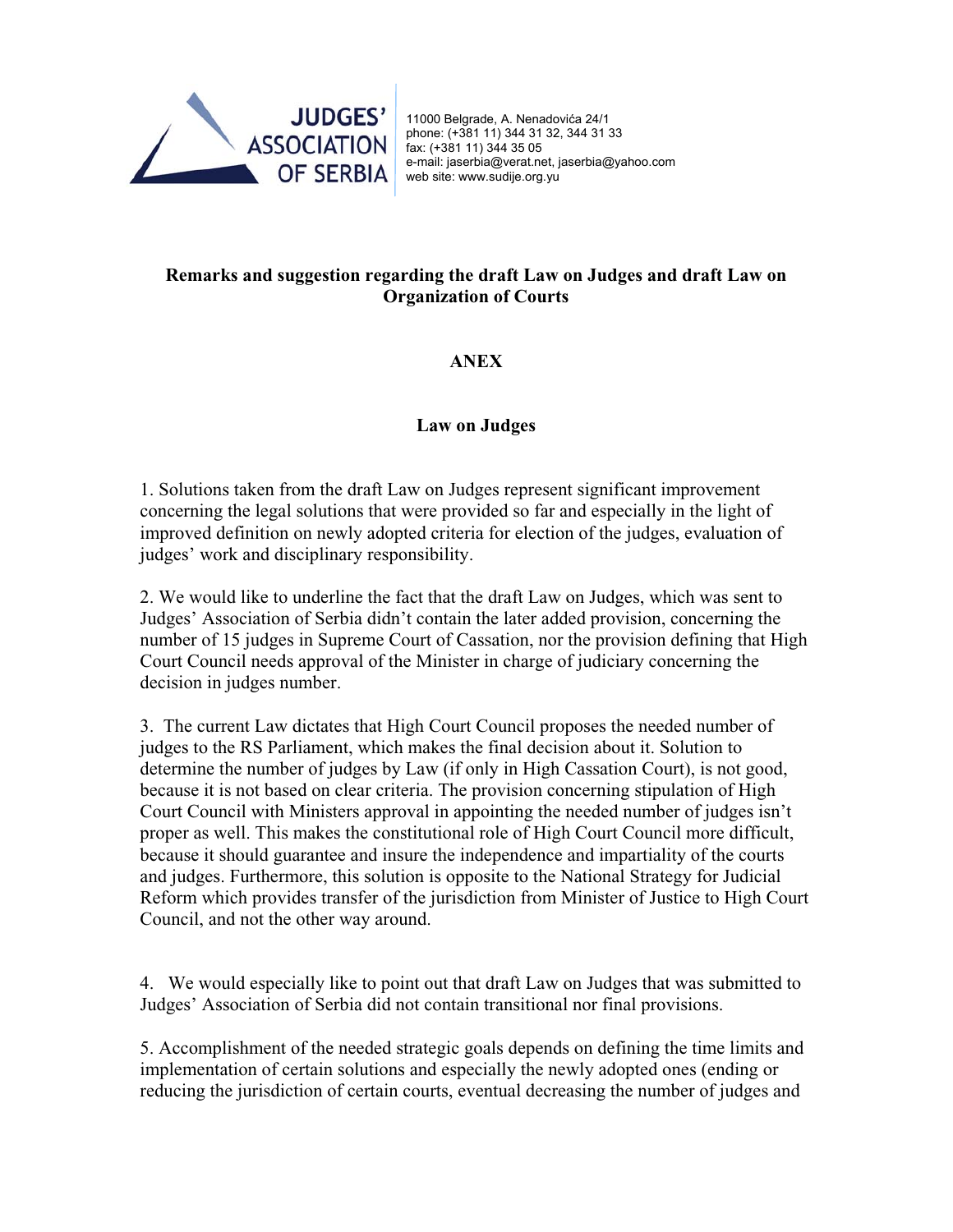their removal, evaluation of work, criteria, procedure of founding council of departments and/or some other organs to do so, appointing disciplinary responsibility system, etc).

6. Furthermore, it is more than obvious that transitional and final provisions could contain the often announced solution concerning reelection of all the judges. This solution would make pointless all the good solutions provided by the new Law on Judges. It could not be justified with already wrong interpretation of the Constitutional Law, which can be the subject of constitutionality evaluation and could change the essence of constitutional solutions.

#### **Law on Organization of Courts**

**6.** We stress the assurance of the Judges' Association of Serbia's in the appropriateness of introducing a two-instance administrative judicial system, as well as establishing the second instance jurisdiction of appellate courts (which would "overtake" the second-instance jurisdiction of the Supreme Court), as a realistic and immediately applicable solution. We do not think it is purpose-serving to introduce the exclusive second-instance jurisdiction of appellate courts, as they would be unnecessarily overburdened with a large number of cases of a relatively small social importance, while their remoteness from the first-instance courts would lead to citizens' having an unequal position in exercising their right to a fair trial.

**7.** We particularly emphasize that the state is obliged to envisage a number of comprehensive measures in order to enable the citizens to achieve the right to a trial, not only within reasonable, but also optimal and predictable time-limits, which we have stressed in more detail in the remark on Article 89 of the Draft version of the Law.

#### **Both Laws**

**8.** We think that both laws would have been reviewed in a more coherent and better way had they been reviewed together with the law on the so-called network of courts, which, unfortunately, was not the case.

**9.** The newly envisaged solutions in both laws, due to their importance, comprehensiveness and systemic changes that their implementation requires, call for a careful consideration of the consequences they may bear, as well as their applicability, but also a precise and harmonized elaboration. In this way it would be enabled that the laws are implemented within the envisaged time-limits, without later changes and postponements, ensuring that the newly established solutions really start giving the wanted results.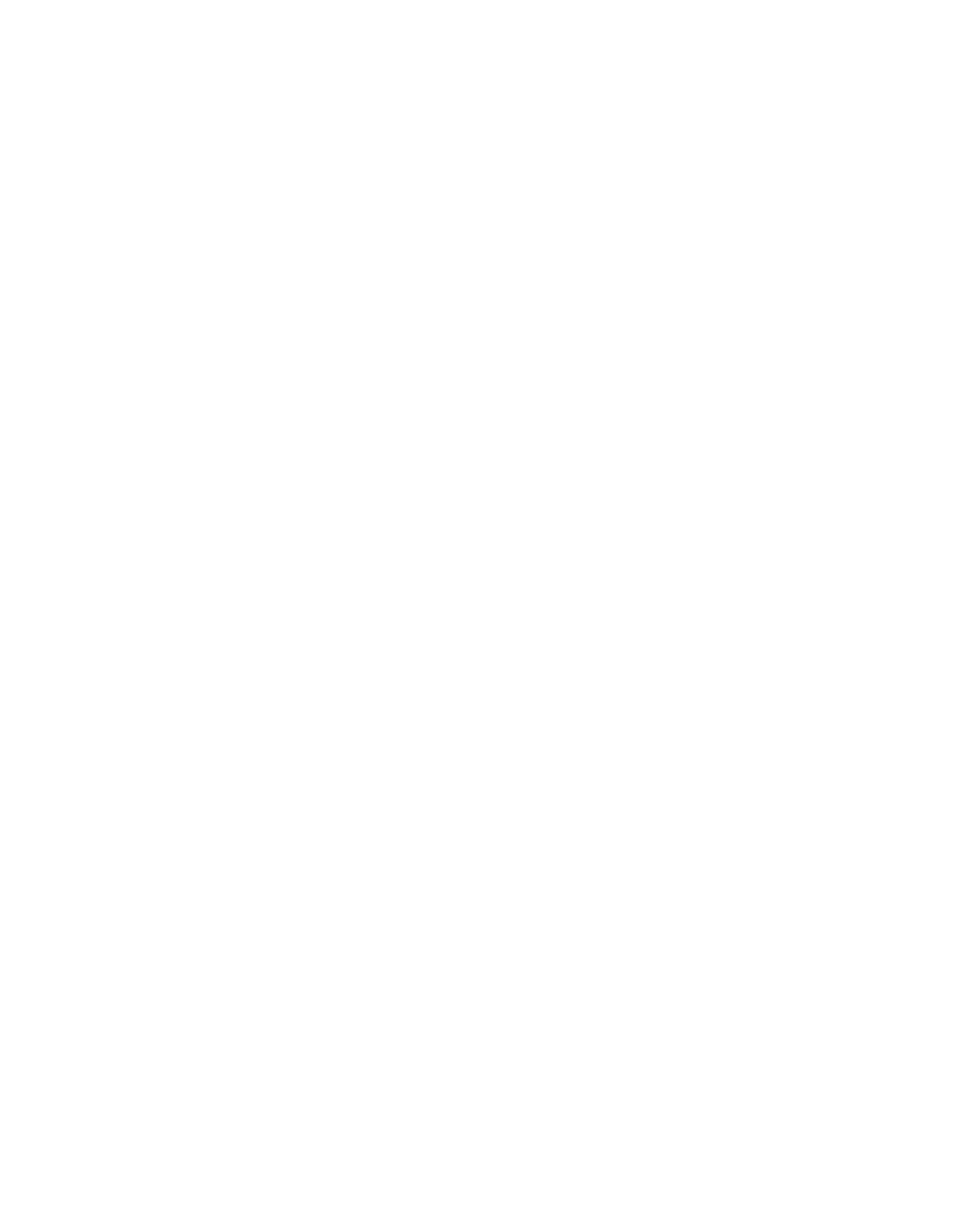## **LAW ON ORGANISATION OF COURTS WITH COMMENTS MADE BY JUDGES ASSOCIATION OF SERBIA**

#### **Chapter One PRINCIPLES**

## **Judicial Power Article 1**

Judicial power is vested with the courts.

 Courts are autonomous and independent state bodies protecting the freedoms and rights of citizens, rights and interests of legal subjects stipulated by law and ensure constitutionality and legality.

 Courts adjudicate on basis of the Constitution, laws and other general acts, generally accepted rules of international law and ratified international agreements.

#### **Establishing of Courts Article 2**

Courts are established and abolished by law.

 Temporary courts, courts marshal or courts of not of record may not be established.

 Separate regulations shall govern conciliation councils, arbitration and other elected courts.

# **Independence of the Judicial Branch**

#### **Article 3**

The judicial branch is independent of the legislative and the executive.

 Judicial decisions are binding to all and may not be subject to extra-judicial examination.

 Judicial decision may be reviewed only by the court of competent jurisdiction in due process of law.

 Everyone is obliged, and particularly the executive, to comply with judicial decision.

#### **Judicial Competence Article 4**

Judicial competence is defined by the Constitution and law.

A court may not refuse to act and adjudicate in matters under its competence.

# **Appointment of a Sitting Judge**

## **Article 5**

 A sitting judge shall be appointed independent of the parties involved and circumstances of the legal matter.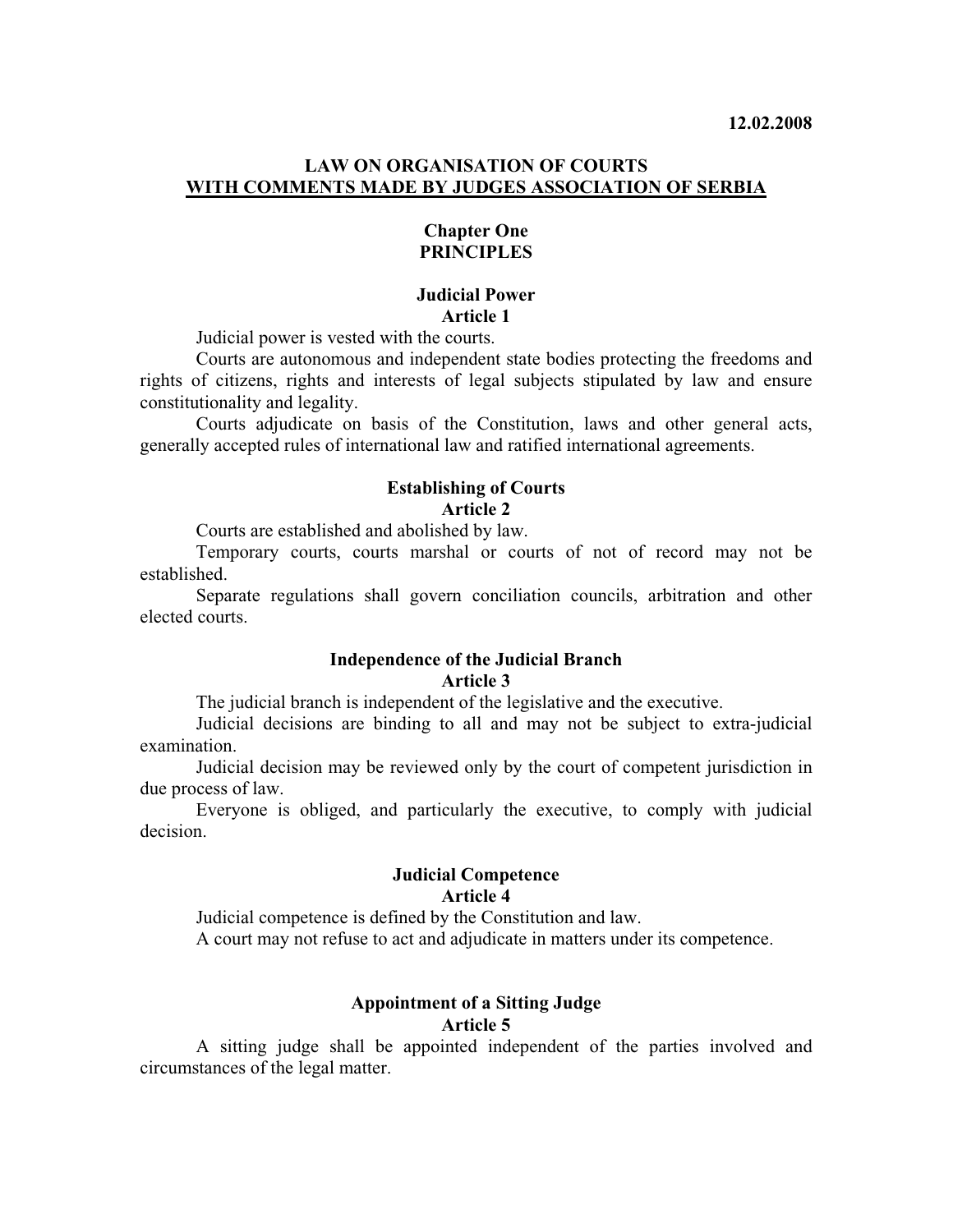Only the judicial branch may allocate cases to judges, in accordance with predetermined rules.

#### **Prohibition of Influence on Courts Article 6**

 Use of public office, public media and any public appearance that may influence the course and outcome of judicial proceedings is prohibited.

Any other form of influence on the courts is also prohibited.

## **Publicity**

### **Article 7**

Hearings before the court are public and may be restricted only by law.

## **Right to Complaint Article 8**

 A party or other participant in court proceedings have the right to complain against the work of the court when considering that the proceedings are dilatory, irregular or that there is any influence on its course and outcome.

## **Legal Assistance Article 9**

 Courts are required to provide legal assistance to each other, and other government authorities and organisations shall provide legal assistance to courts and forward necessary data.

 Courts may provide files and documents necessary to conduct proceedings to government authorities only when this does not impede judicial proceedings.

#### **Symbols of State Authority Article 10**

 The court shall have a seal bearing the name and seat of the court and the coat of arms of the Republic of Serbia.

 The name and seat of court, the seal and flag of the Republic of Serbia are displayed in visible place in the court building.

The flag and seal of the Republic of Serbia are displayed also in the courtroom.

## **Chapter Two EXTERNAL ORGANISATION OF COURTS**

## **I. TYPES OF COURTS**

#### **Courts of the Republic of Serbia Article 11**

There is a single judicial power on the territory of the Republic of Serbia.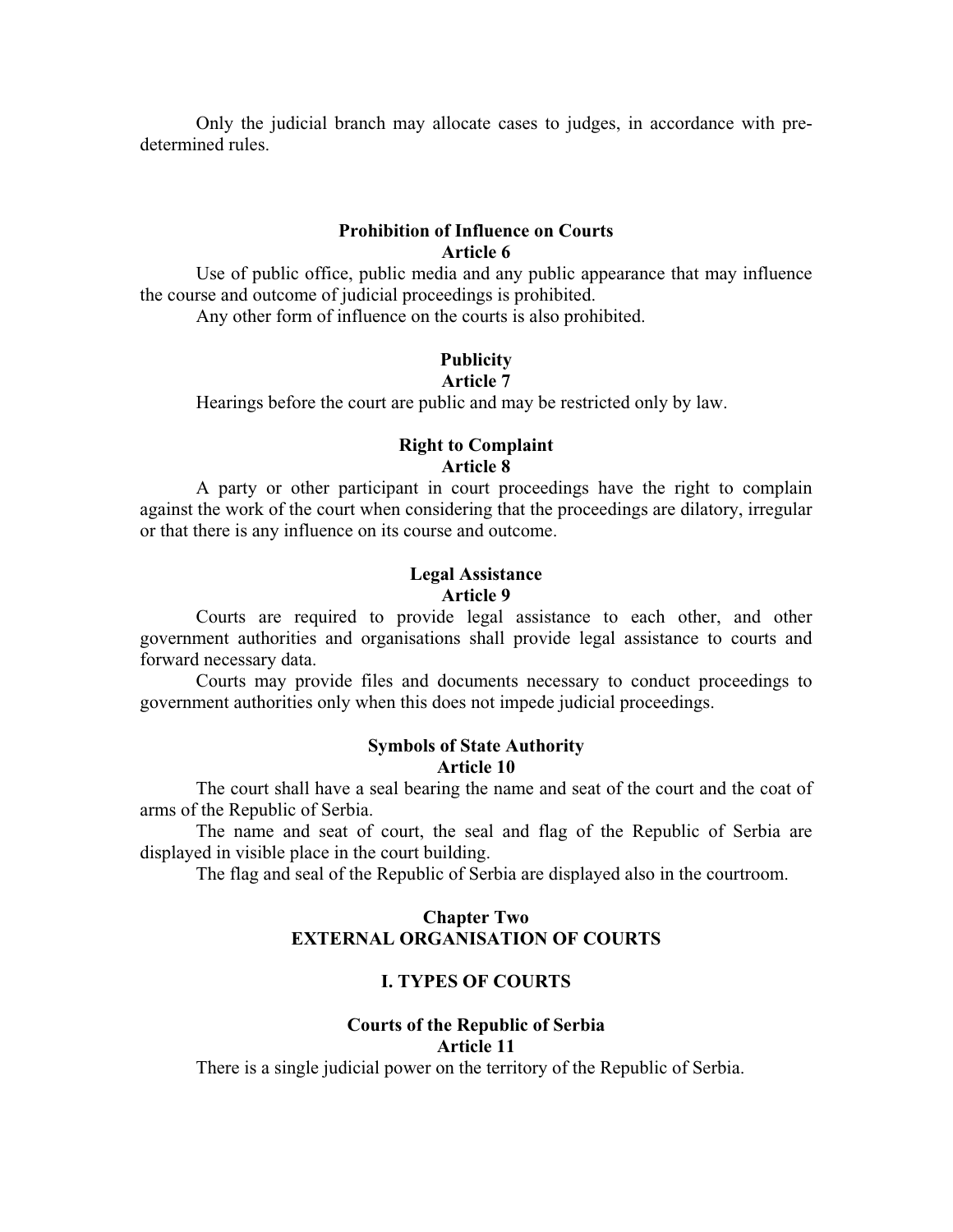Judicial power in the Republic of Serbia belongs to courts of general and special jurisdiction.

 Courts of general jurisdiction are municipal courts, district courts, Appellate Courts and the Supreme Court of Cassation.

 Courts of special jurisdiction are commercial courts, the High Commercial Court, the High Magistrates Court and the Administrative Court.

## **COMMENT:**

**One Administrative Court for the territory of the whole republic is not a good solution bearing in mind the huge caseload it would undoubtedly have, as well as impaired access to the court and the right to equal legal protection.** 

In this view, it is necessary to provide for a network of administrative courts – first**instance administrative courts that would be established for the territory of one or more municipalities and the High Administrative Court,** as it is envisaged under the Basic Principles for the Judicial Set of Laws.

To this end, article 14 ("immediately higher court"), article 15 ("municipal, district, commercial and misdemeanour courts") and article 29 ("the jurisdiction of the Administrative Court" should be amended.

## **Supreme Court of Cassation**

## **Article 12**

 The Supreme Court of Cassation is the highest court in the Republic of Serbia. The seat of the Supreme Court of Cassation is in Belgrade.

## **Other Republican Level Courts Article 13**

 The High Commercial Court, the High Magistrates Court and the Administrative Court are established for the territory of the Republic of Serbia with seats in Belgrade.

Appellate Courts shall have seats in Belgrade, Novi Sad, Nis and Kragujevac.

 The Administrative Court and the High Magistrates Court may have departments outside the seat in accordance with law.

## **COMMENT:**

**Para 2 of this article should be moved to article 14** as a separate paragraph and accordingly amend the title of this article. **Namely, appellate courts are not courts at the republic level,** as it is envisaged to have four of them (with their seats in Belgrade, Novi Sad, Nis and Kragujevac).

**If the appellate courts have the jurisdiction as proposed in the draft, the draft should also provide for a fifth appellate court either in Cacak or Uzice,** so that the citizens could have equal access to the court in light of equal and fair possibility for the exercise and protection of their rights.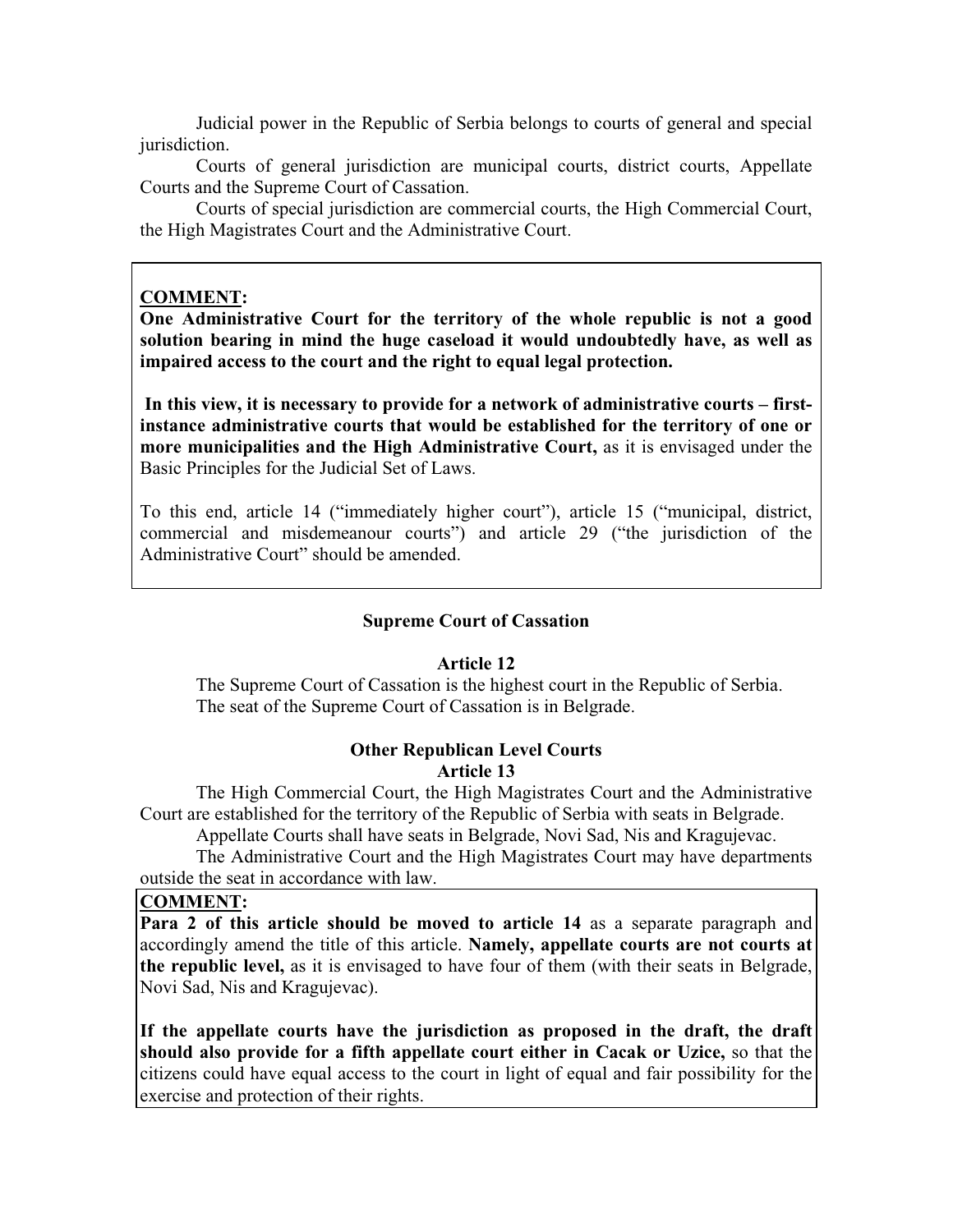**If it is accepted that the appellate court should take over only the second-instance**  jurisdiction of the Supreme Court (comment to Chapter IV "Jurisdiction of Courts"), then it would suffice to have four appellate courts or one with four **territorial units.** 

## **Municipal, District, Commercial and Magistrates Courts Article 14**

 A municipal court is established for the territory of one or more municipalities and a district court for the territory of several municipalities.

A commercial court is established for the territory of several municipalities.

A magistrates court is established for the territory of one or more municipalities.

 Establishing, seats and territorial jurisdiction of municipal, district, commercial and magistrates courts and departments of municipal and magistrates courts is regulated by separate law.

#### **COMMENT:**

**This article should be amended in accordance with the comments on articles 11 and 13.** 

## **Court of directly higher instance Article 15**

 The Supreme Court of Cassation is the directly higher instance court to the Appellate Court, the High Commercial Court, the High Magistrates Court and the Administrative Court.

 The Appellate Court is the directly higher instance court to the district court and the municipal court, the High Commercial Court is the directly higher instance court to the commercial court and the High Magistrates Court is the directly higher instance court to the magistrates courts.

 The district court is the directly higher instance court to the municipal court when so set forth under this Law, as well as for issues of internal court organisation and application of the Law on Judges.

## **COMMENT:**

If the proposal is accepted for the district court to retain the current jurisdiction (comment to Chapter IV "Jurisdiction of Courts"), the final paragraph should provide that the **district court is the directly higher court to the municipal court.** 

Also, amendments should be made in accordance with comment on article 11, by providing for **the High Administrative Court to be the directly higher court to the Administrative Court**.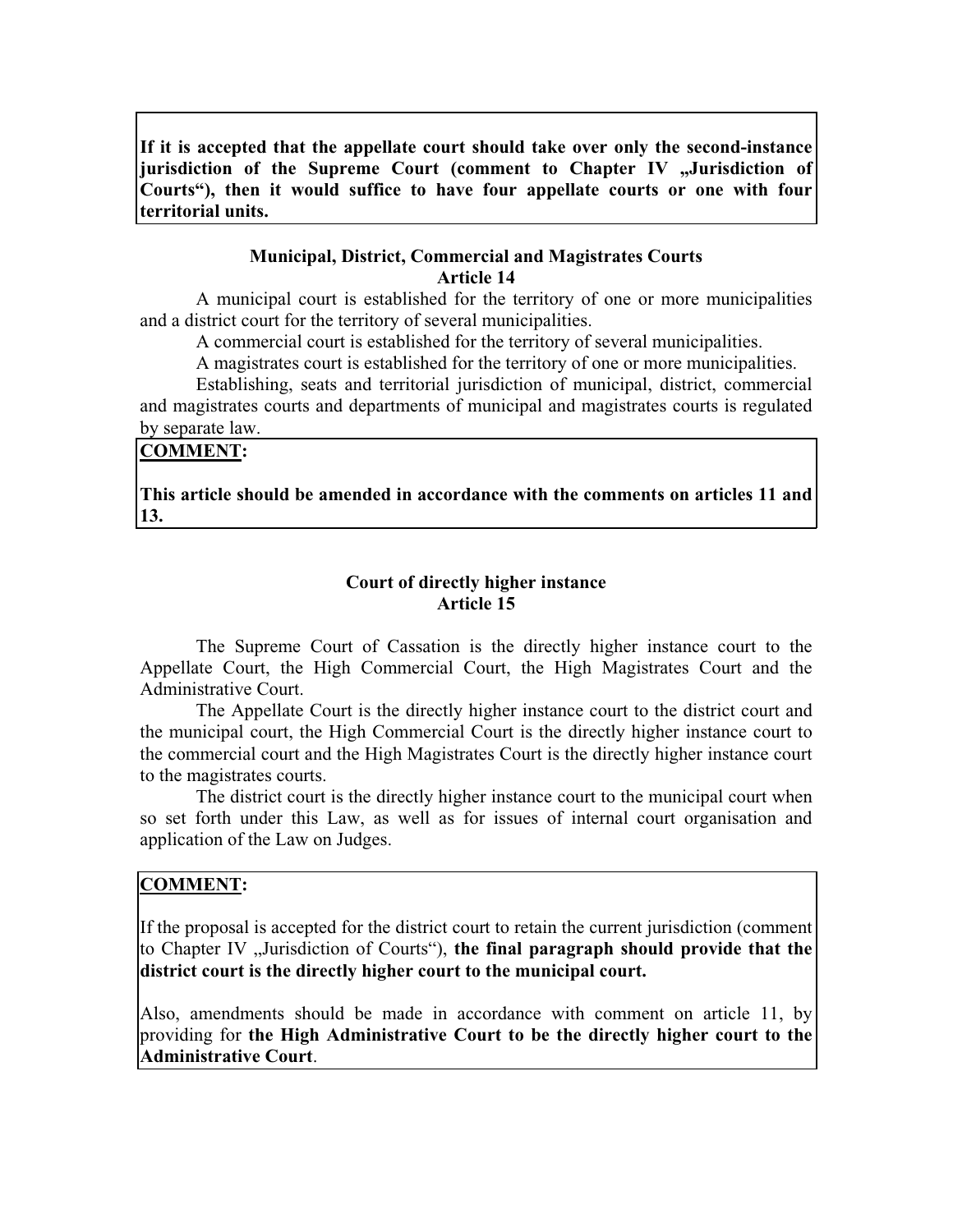#### **II. TERRITORIAL JURISDICTION AND PERMANENCY OF COURT**

#### **1. Territorial Jurisdiction of Court**

#### **Seat and territory of Court Article 16**

 The seat of the court is in the building wherein is the court. The territory of a court is the area whereupon it exercises jurisdiction.

#### **Venue of Court Activities Article 17**

Court activities are undertaken in the seat of the court and outside the seat  $-$  only when so set forth by law.

A municipal court may hold court days outside its seat.

## **Court Days Article 18**

During court days a municipal court adjudicates and extends legal aid to citizens.

 Venue, date and time of holding court days are set by the president of the Municipal Court.

Court days are announced in the place of their holding.

### **Departments outside the seat of municipal court Article 19**

 A municipal and magistrates court may have department outside their seat wherein they permanently adjudicate and carry out other court activities.

 A department outside the seat of a municipal or magistrates court is established for the territory of one or more municipalities under the court's territorial jurisdiction.

#### **COMMENT:**

The content of this article shows that it refers not only to the municipal but also to the magistrates court; hence the word "municipal" should be deleted or the phrase "and the magistrates court" added.

#### **2. Permanency of Court**

### **When Court Activities are Undertaken Article 20**

 Court activities are carried out throughout the year, every working day, and actions that do not tolerate postponement also during non-working days.

The Court Rules define what actions are undertaken on non-working days.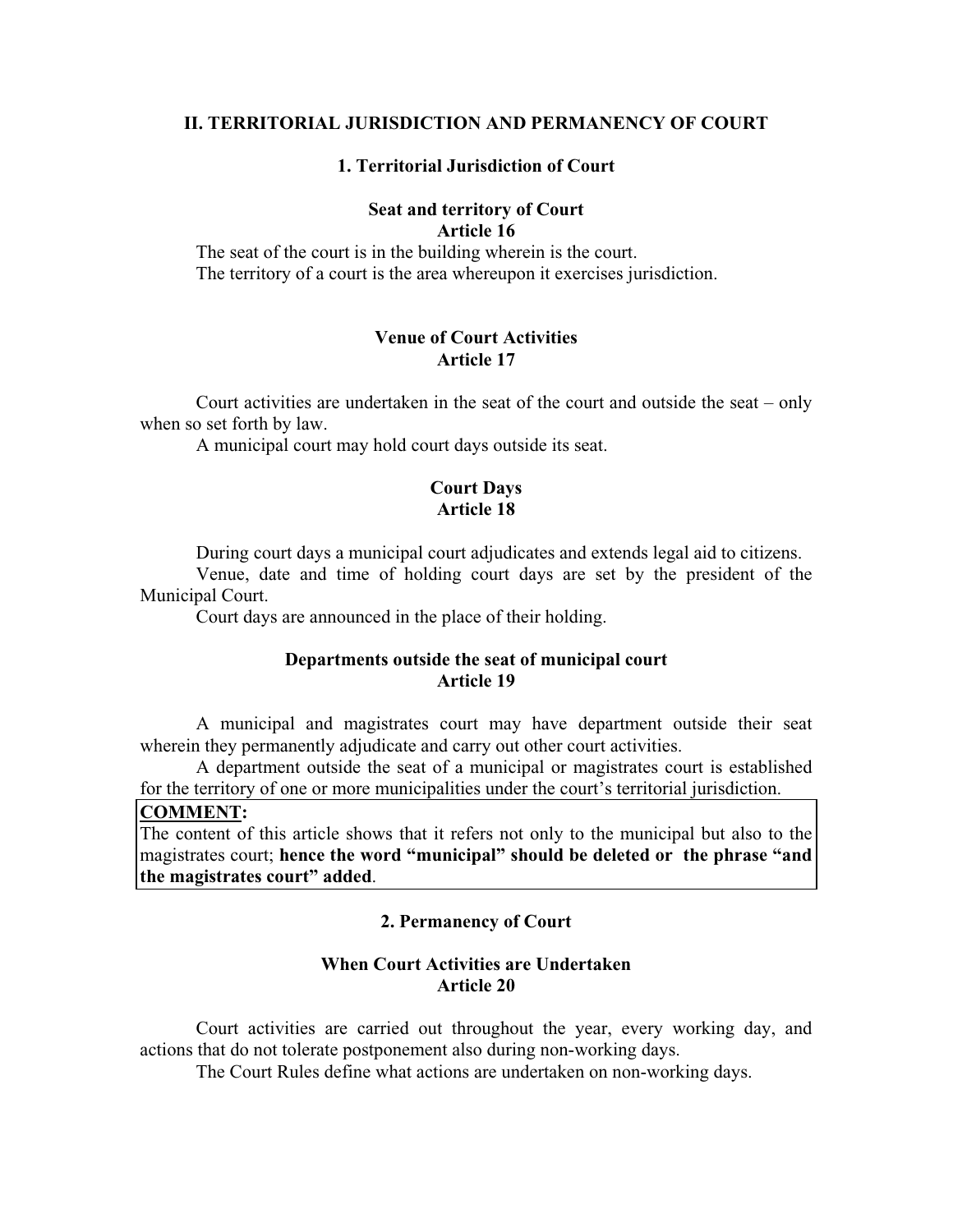Provisions of paragraphs 1 and 2 of this Article appropriately apply to court and administrative staff.

## **COMMENT:**

In para 1, stating that court activities are carried out "throughout the year" is **redundant,** as there are no provisions on court recess (that do exist in article 20 of the applicable Law on the Organisation of Courts).

**Also, para 3 is redundant, as paras 1 and 2 refer both to court and administrative staff.** 

## **Compliance with Working Hours Article 21**

Judges and court and administrative staff are required to comply with working hours and rules of conduct in court.

 A judge shall notify the court president of the reasons preventing him to work within 24 hours of occurrence of the reasons.

 The court and administrative staff shall notify their direct superior of the reasons preventing them to work within 24 hours of occurrence of the reasons.

#### **COMMENT:**

**This article is redundant and offensive, being a matter that is not regulated by the law.** The obligation of compliance with the working hours and rules of conduct in court, as well as notification of absence from work is understood, and incompliance is sanctioned in another way.

#### **Chapter Three JURISDICTION OF COURTS**

## **COMMENT:**

**Bearing in mind the comprehensiveness of the judicial reform and its real implementation, it should be envisaged that the Law is implemented in phases when the second-instance jurisdiction is concerned.** 

**It is more realistic and economical that in the first phase of the implementation of the new judicial laws the appellate court(s), which would take over the jurisdiction of the Supreme Court, start functioning, together with the administrative and magistrates courts, and the district courts to retain second-instance jurisdiction in criminal and civil matters.** 

Besides, **an exclusive second-instance jurisdiction of the appellate courts is on no account an appropriate solution**.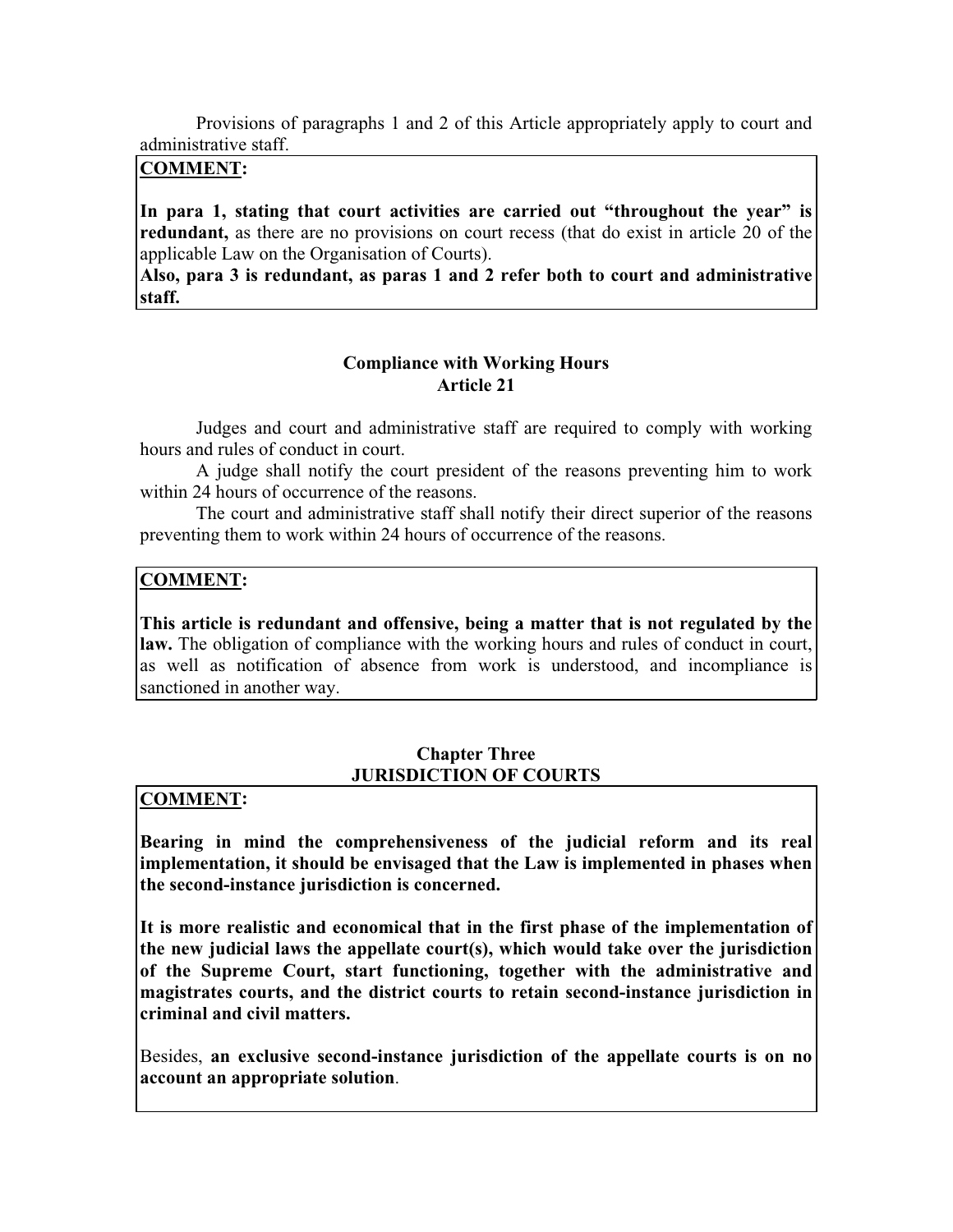A high number of appealed first-instance decisions before the appellate courts would create a bottleneck of the judiciary if the entire second-instance jurisdiction would be on these courts. Bearing this in mind, as well as a large number of first-instance cases of minor social significance (e.g. small value claims, trespassing, probate proceedings, extra-judicial proceedings in civil matters, or criminal offences carrying short-term imprisonment sentences or fines), time limits, road infrastructure and the need for equal access to courts, it is reasonable to retain the second-instance jurisdiction of district courts for particular cases.

## **FIRST-INSTANCE JURISDICTION**

## **Municipal – District Courts**

**Decisions on rehabilitation and ban on dissemination of press and information by the media should be within the jurisdiction of a district court** given that the importance of the rights that are considered in these cases requires significant professional and life experience**.** 

**Ordinary slander or libel should be within the jurisdiction of the magistrates court (and should be decriminalised); these offences should be under the jurisdiction of the municipal court only if committed through the public media.** 

**Disputes related to mandatory social insurance and central registers should be moved from the jurisdiction of the district court to the municipal court** that anyway has first-instance jurisdiction in all labour disputes, and there is no reason not do so in these cases as well.

## **SECOND-INSTANCE JURISDICTION**

## **District Courts**

**The second-instance jurisdiction of the district court both in criminal and civil matters should be retained.** 

**Alternative:** to retain second-instance jurisdiction in criminal matters for offences carrying imprisonment sentence up to five years, as well as jurisdiction over the conflict of jurisdiction of the municipal courts from the territory of the same district court.

## **Appellate Courts**

**The Appellate Court(s) should immediately take over the second-instance jurisdiction of the Supreme Court in criminal and civil matters.**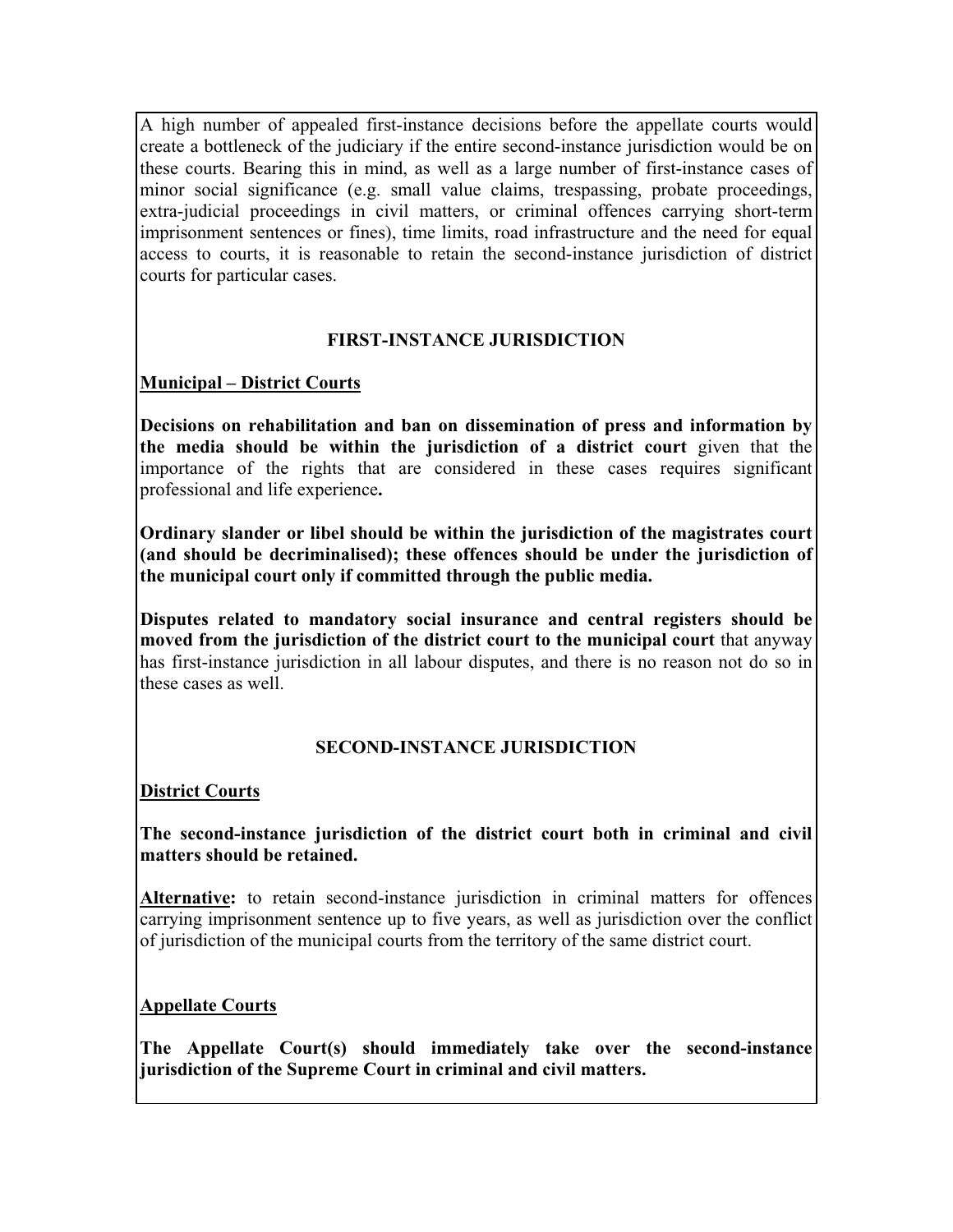**Alternative:** provide for the jurisdiction of appellate courts in criminal matters related to appeals against the decisions of municipal courts for offences carrying imprisonment sentence exceeding five years.

#### **1. Jurisdiction of Municipal Court**

## **Article 22**

 A municipal court adjudicates in first instance for criminal offences carrying as the main penalty a fine or imprisonment up to ten years unless some of these offences fall under the jurisdiction of another court and shall decide on appeals to suspend a security measure or legal effects of conviction for a criminal offence under its competence.

 A municipal court adjudicates in first instance in civil actions, unless some of these fall under the jurisdiction of another court, and shall conduct enforcement procedure and non-contentious procedures that are not under jurisdiction of another court.

 A municipal court adjudicates in first instance for housing disputes; disputes on commencement, existence and termination of employment; rights, obligations and responsibilities pursuant to employment; compensation for the damage suffered by an employee during work or related to work; disputes related to satisfying housing needs on basis of work.

A municipal court decides in first instance on ban to disseminate newspapers and disseminating information through public media; decides on applications for rehabilitation.

 A municipal court extends legal aid to citizens, provides international legal assistance and carries out other tasks provided under law.

 It may be provided by law that only certain municipal courts from the territory of the same district court act in particular legal matters.

#### **2. Jurisdiction of District Court**

#### **Article 23**

A district court shall in first instance:

 1. adjudicate criminal offences carrying as the main penalty a term of imprisonment exceeding ten years or higher penalty;

 2. adjudicate criminal offences against the Army of Serbia; disclosing of state secret; incitement to violent change of constitutional order; provoking national, racial and religious hatred, violation of territorial sovereignty; conspiracy for anti-constitutional activity; organising and incitement to perform genocide and war crimes; damaging the reputation of the Republic of Serbia; damaging the reputation of a foreign state or international organisation; disclosing of official secret; violation of law by a judge, public prosecutor and his deputy; endangerment of air traffic safety; provoked murder; rape;

3. adjudicate in juvenile criminal proceedings;

 4. decide on appeal to suspend security measure or legal effects of conviction for criminal offences under its jurisdiction;

 5. adjudicate in civil actions where the value of the subject of the lawsuit allows review; paternity or maternity lawsuits; copyright and other related rights, protection and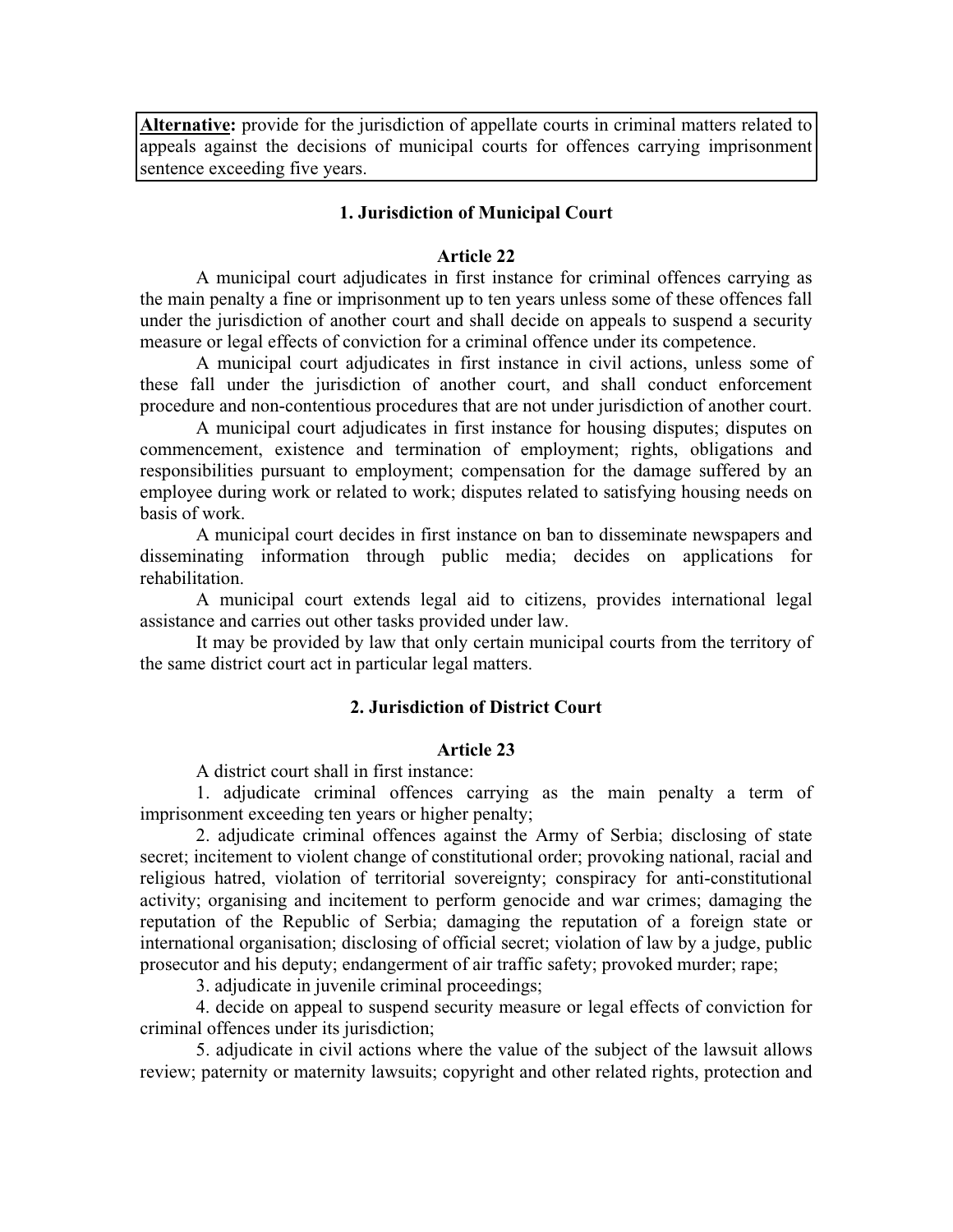use of inventions, models, samples, hallmarks and designations of geographic origin unless under jurisdiction of another court;

 6. adjudicates in lawsuits on strikes; collective agreements if the lawsuit is not resolved through arbitration; mandatory social insurance unless under the competence of another court; on registry records; appointment and dismissal of bodies of legal entities unless under the jurisdiction of another court;

 A district court conducts proceedings for extradition of indicted and convicted persons, enforces criminal sentence of a foreign court, decides on recognising and enforcement of foreign court and arbitration decisions unless under the jurisdiction of another court and performs other tasks set forth under law.

#### **3. Jurisdiction of Appellate Court**

#### **Article 24**

 The Appellate Court decides on appeal against decisions of municipal and district courts.

 The Appellate Court decides on conflict of jurisdiction between lower instance courts on its territory, on transfer of jurisdiction of municipal and district courts when prevented or unable to proceed in a legal matter and performs other tasks set forth by law.

#### **4. Jurisdiction of Commercial Court Article 25**

A commercial court adjudicates in first instance:

 1. in lawsuits between domestic and foreign commercial companies, enterprises, co-operatives and entrepreneurs and associations thereof (economic entities), in lawsuits between economic entities and other legal entities relating to conduct of business activities of economic entities, even when one of the parties in above lawsuit is a natural person if there is a substantive joinder of parties;

 2. in lawsuits on copyright and other related rights and protection and use of inventions, models, samples, hallmarks and designation of geographic origin when such lawsuits occur between entities referred under item 1 of this paragraph; in lawsuits relating to enforcement and securing of decisions of commercial courts, and in lawsuits relating to decisions of chosen courts only when passed in lawsuits referred in item 1 of this Article;

 3. in lawsuits resulting from application of the Law on Companies or application of other regulations on organisation and status of economic entities, as well as in lawsuits on application of regulations on privatisation;

 4. in lawsuits relating to foreign investment; ships and aircraft, sailing at sea and inland waters and lawsuits involving maritime and aeronautical law, except for lawsuits relating to passenger transport; protection of company name; registration in the court register; bankruptcy and liquidation.

 A commercial court in first instance conducts proceedings for recordation in the court register of legal entities and other subjects unless this is under the competence of another body; conducts bankruptcy and reorganisation proceedings; rules on and conducts enforcement and securing of decisions of commercial courts, and decisions of chosen courts only when issued in lawsuits specified in item 1), paragraph 1 of this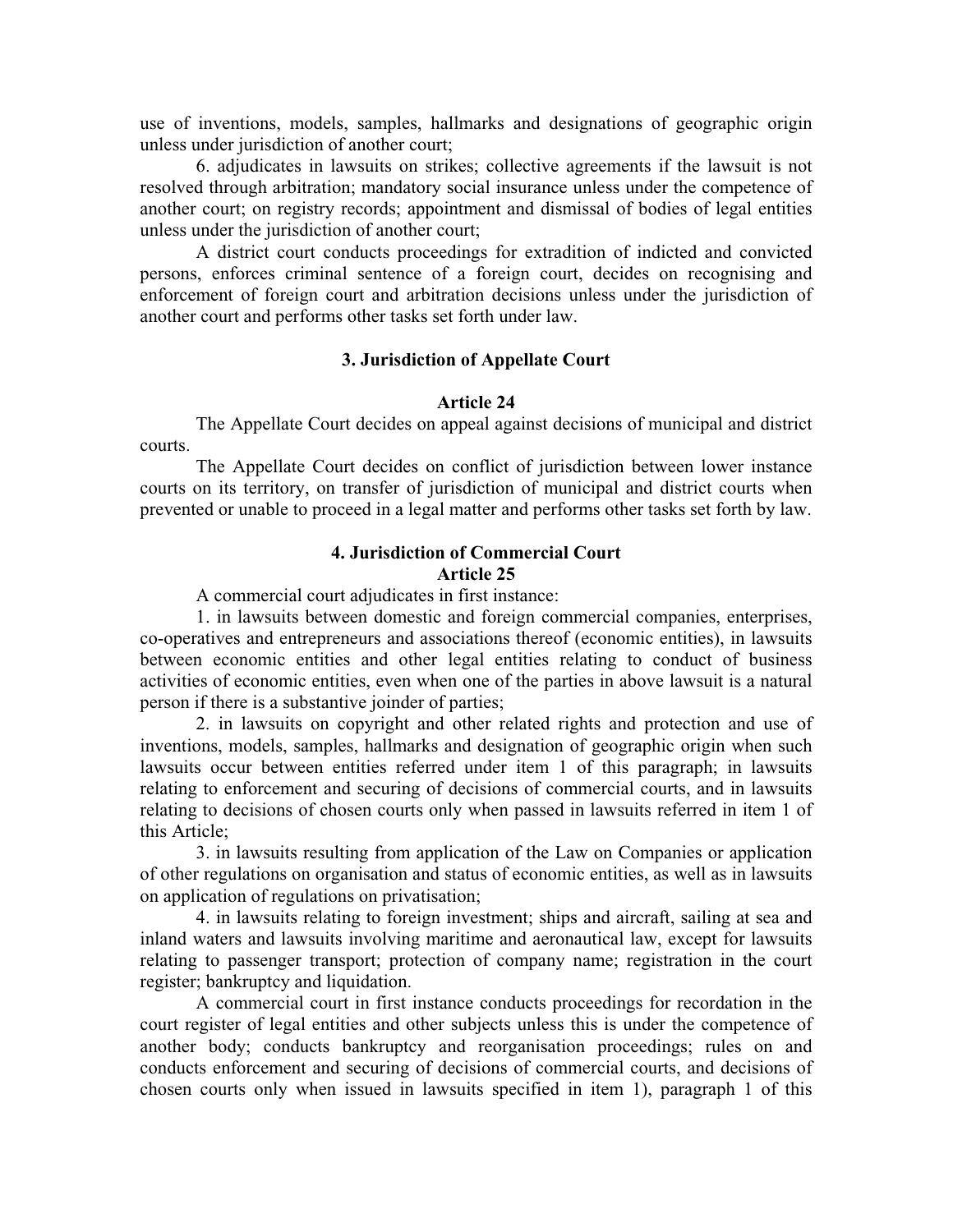Article; orders and implements enforcement and securing on ships and aircraft; conducts non-contentious procedures deriving from application of the Law on Companies.

 A commercial court in first instance decides on economic offences and relative thereto on termination of security measure or legal effect of conviction.

A commercial court performs also other tasks set forth by law.

## **COMMENT:**

The following should be done:

- systematize article 25 regarding the jurisdiction of commercial courts, so as to have a new item for every dispute within the jurisdiction of the commercial court;

- in para 1, item 2, fifth line, the phrase "in item 1 of this Article" should be replaced with "from the jurisdiction of commercial courts"; in para 2, the phrase "lawsuits specified in item 1), paragraph 1 of this Article" should be replaced with "disputes within the jurisdiction of commercial courts";

- in para 1, item 4, add "registered name" after "the company name";

- in para 1, item 4, insert the omitted disputes related to the violation of competition rules that are provided under the Law on Organisation of Courts;

- in para 1, item 4, regarding registration in the court register, add the phrase "or the register of economic entities";

- it has been omitted that the commercial court decides on and carries out enforcement and securing on the basis of valid documents, as envisaged under article 15 of the Law on Courts that will be applicable by 1 January 2009, and which is currently done by commercial courts;

- it should be added that, in addition to bankruptcy and reorganization, commercial courts deal with liquidation proceedings in cases stipulated by the law;

- it should be added that commercial courts decide on and carry out enforcement on stocks and shares of economic entities.

## **DRAFT PROVISION FOR ARTICLE 25 OF THE LAW ON ORGANISATION OF COURTS:**

The commercial court shall adjudicate in first-instance proceedings on disputes:

1) between domestic and foreign economic entities, enterprises, cooperatives, and entrepreneurs and their associations (economic entities); in disputes between economic entities and other legal entities in the performance of activities of economic entities, and also if one party is a natural person, in the case of substantive joinder of parties;

2) on copyright and other related rights, as well as on the use and protection of patents, models, samples, hallmarks and designation of geographic origin, where the dispute arises between the parties specified in item 1 of this para;

3) arising from the operation of the Law on Economic Entities or other regulations pertaining to the organization and status of economic entities, as well as in disputes related to privatization, foreign investment, protection of company name or registered name, breeches of competition rules.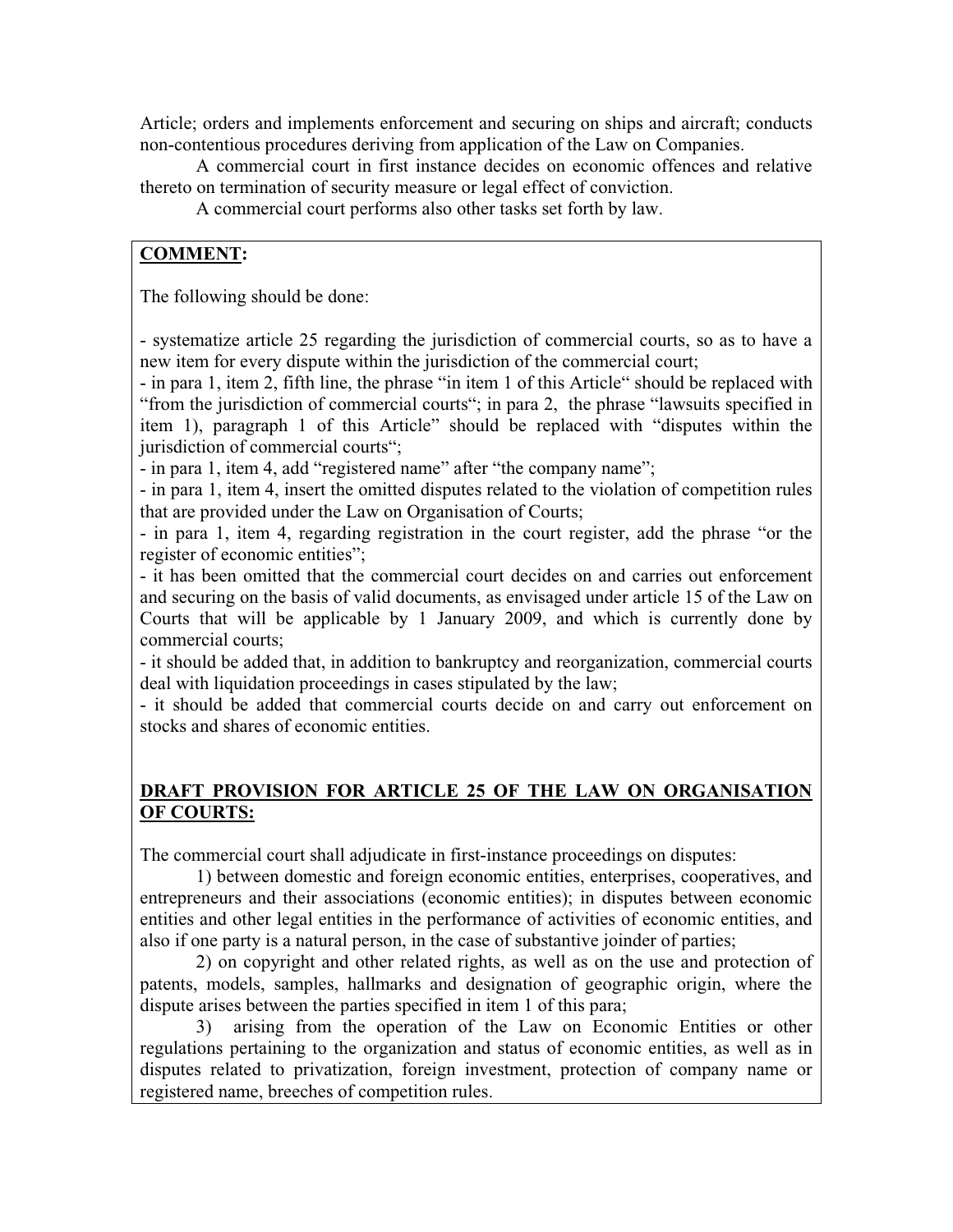4) on ships and aircraft, sailing at sea and inland waters and lawsuits involving maritime and aeronautical law, except for lawsuits relating to passenger transport;

 5) in relation to the enforcement and securing of the decisions of commercial courts, and in disputes about the decisions of chosen courts, foreign courts and arbitrations where the decisions are within the jurisdiction of commercial courts;

6) related to registration in the court register or the register of economic entities;

7) related to bankruptcy and liquidation.

The commercial court shall in the first instance:

1) conduct the proceedings for entry in the court register of legal or other entities if other body is not the competent one;

2) conduct bankruptcy, reorganization and liquidation proceedings where provided by the law;

3) decide on and carry out the enforcement and securing on the basis of valid documents on the stocks and shares of economic entities; decide on and carry out the enforcement and securing of decisions of commercial courts, and decisions of chosen courts in the disputes from the jurisdiction of commercial courts;

4) decide on recognition and enforcement of foreign court and arbitration decisions in disputes from the jurisdiction of commercial courts;

5) decide on and carry out the enforcement and securing on ships and aircraft;

6) conduct extrajudicial proceedings arising from the operation of the Law on Economic Entities.

The commercial court shall in the first instance decide on economic offences and relative thereto on termination of security measure or legal effect of conviction.

The commercial court shall also perform other tasks provided by the law.

## **5. Jurisdiction of the High Commercial Court Article 26**

 The High Commercial Court decides on appeal against decision decisions of commercial courts and other bodies, in accordance with law.

 The High Commercial Court decides on conflict of jurisdiction and on transfer of jurisdiction of commercial courts, sets legal opinions aimed at uniform application of law under the competence of commercial courts and performs other tasks set forth by law.

## **COMMENT:**

In para 1, the phrase "other bodies, in accordance with law" should be deleted (it would not be good to have other regulations determining the subject matter jurisdiction of the High Commercial Court).

## **6. Jurisdiction of Magistrates Court Article 27**

 A magistrates court in first instance adjudicates minor offences unless an administrative body has competence and performs other tasks set forth by law.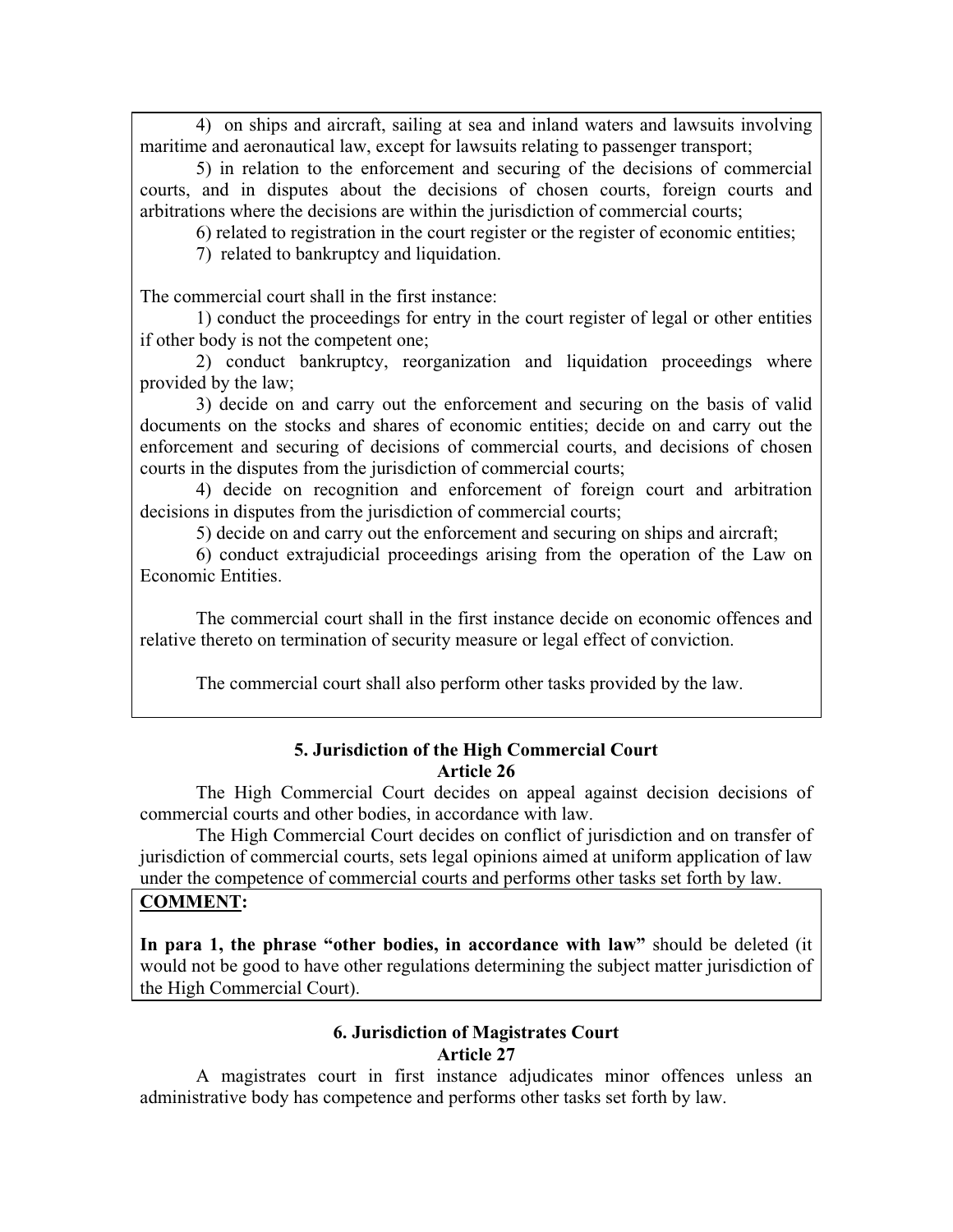## **7. Jurisdiction of the High Magistrates Court Article 28**

 The High Magistrates Court decides on appeal against the decisions of magistrates courts, on appeal against the decisions of administrative bodies taken in proceedings for minor offences, on conflict and transfer of jurisdiction *ratione loci* and performs other tasks set forth by law.

#### **8. Jurisdiction of the Administrative Court Article 29**

The Administrative Court adjudicates in administrative actions.

The Administrative Court also performs other tasks set forth by law.

The decision of the Administrative Court is final except in cases provided by law.

## **COMMENT:**

**The law should provide for two-instance proceedings in administrative disputes, so that the Administrative Court has jurisdiction at first instance and the High Administrative Court to adjudicate on appeals against the decisions of first-instance courts.** 

## **9. Jurisdiction of the Supreme Court of Cassation Trial Jurisdiction**

## **Article 30**

 The Supreme Court of Cassation decides on extraordinary legal remedies filed against decisions of courts of the Republic of Serbia and in other matters set forth by law.

 The Supreme Court of Cassation decides on conflict of jurisdiction between courts and on transfer of jurisdiction of courts to facilitate proceedings or for other important reasons.

## **COMMENT:**

In para 2, the phrase "decides on conflict of jurisdiction between courts and on transfer of jurisdiction of courts **is vague,** given that the Appellate, the Commercial and the High Commercial Court have the same jurisdiction.

#### **Jurisdiction outside trial Article 31**

 The Supreme Court of Cassation determines general legal views in order to ensure uniform application of law by courts; gives opinions on draft laws and other regulations governing issues of relevance for the judicial branch, reviews application of law and other regulations and the work of courts; appoints judges of the Constitutional Court, gives opinion on the candidate for the president of the Supreme Court of Cassation and exercises other competencies set forth by law.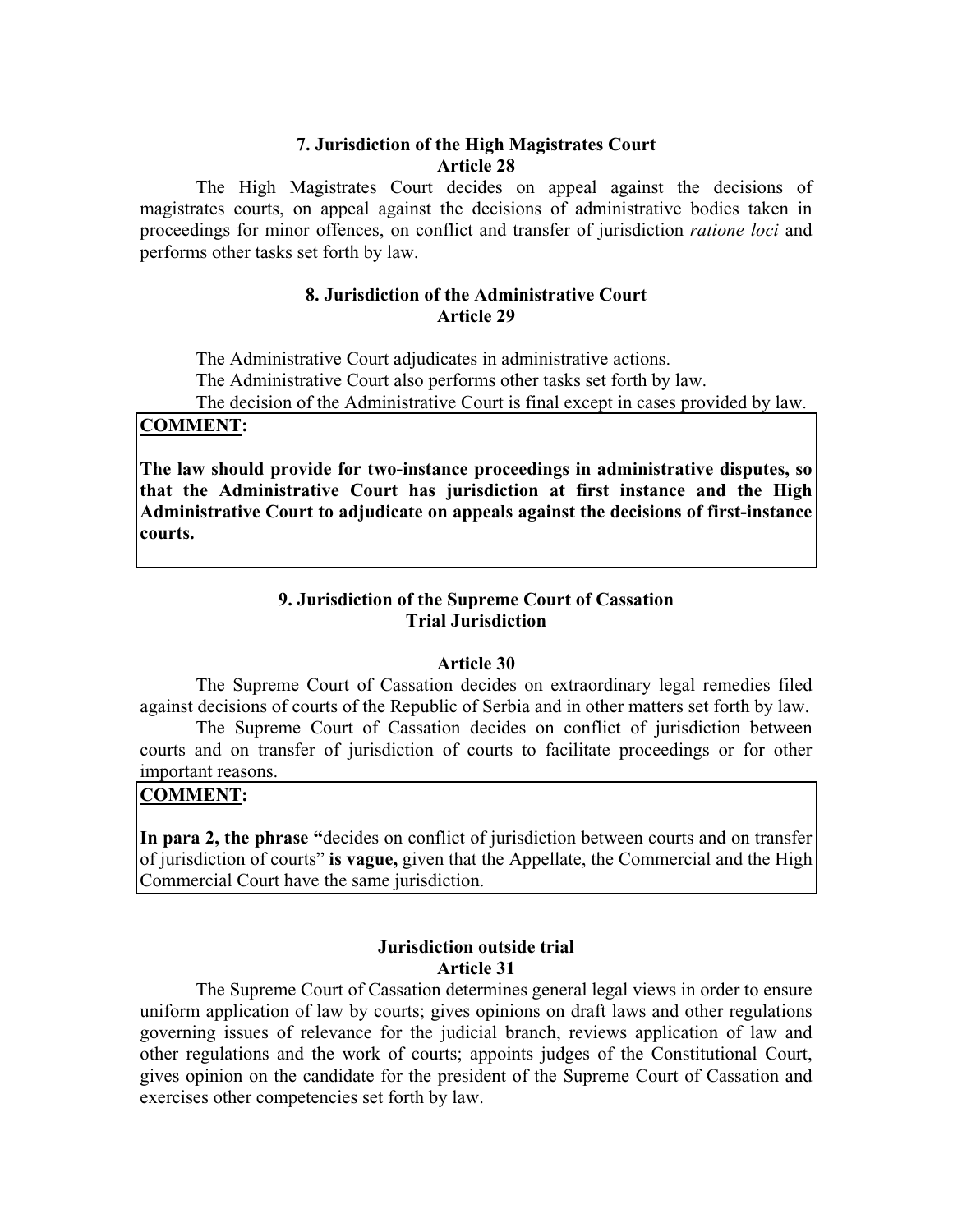## *Adjudication by Panel Article 32 The Supreme Court of Cassation adjudicates on legal remedies in panel.*

#### **COMMENT:**

The phrase "legal remedies" should be replaced with "extraordinary legal remedies", given that article 30 provides that the jurisdiction of the High Court of Cassation is to "adjudicate on extraordinary legal remedies against the decisions of the courts of the Republic of Serbia".

#### **Publishing of Decisions of the Supreme Court of Cassation Article 33**

 Decisions of the Supreme Court of Cassation relevant for case law and all general legal views shall be published in a special collection.

## **Chapter Four INTERNAL ORGANISATION OF COURTS**

## **I. ANNUAL CALENDER OF TASKS**

#### **Article 34**

 Following opinions obtained from judges the administrative-judicial panel sets the calendar in writing for the coming year and announces it at the session of all judges by 1 December.

An objection on the annual calendar of judges' tasks may be filed within three days from the day of announcement at the session of all judges.

The administrative-judicial panel of the directly superior court decides on the objection of a judge, within eight days from the day of filing of objection.

 Objection of a judge to the Annual Calendar of Tasks in the Supreme Court of Cassation is decided by the General Session.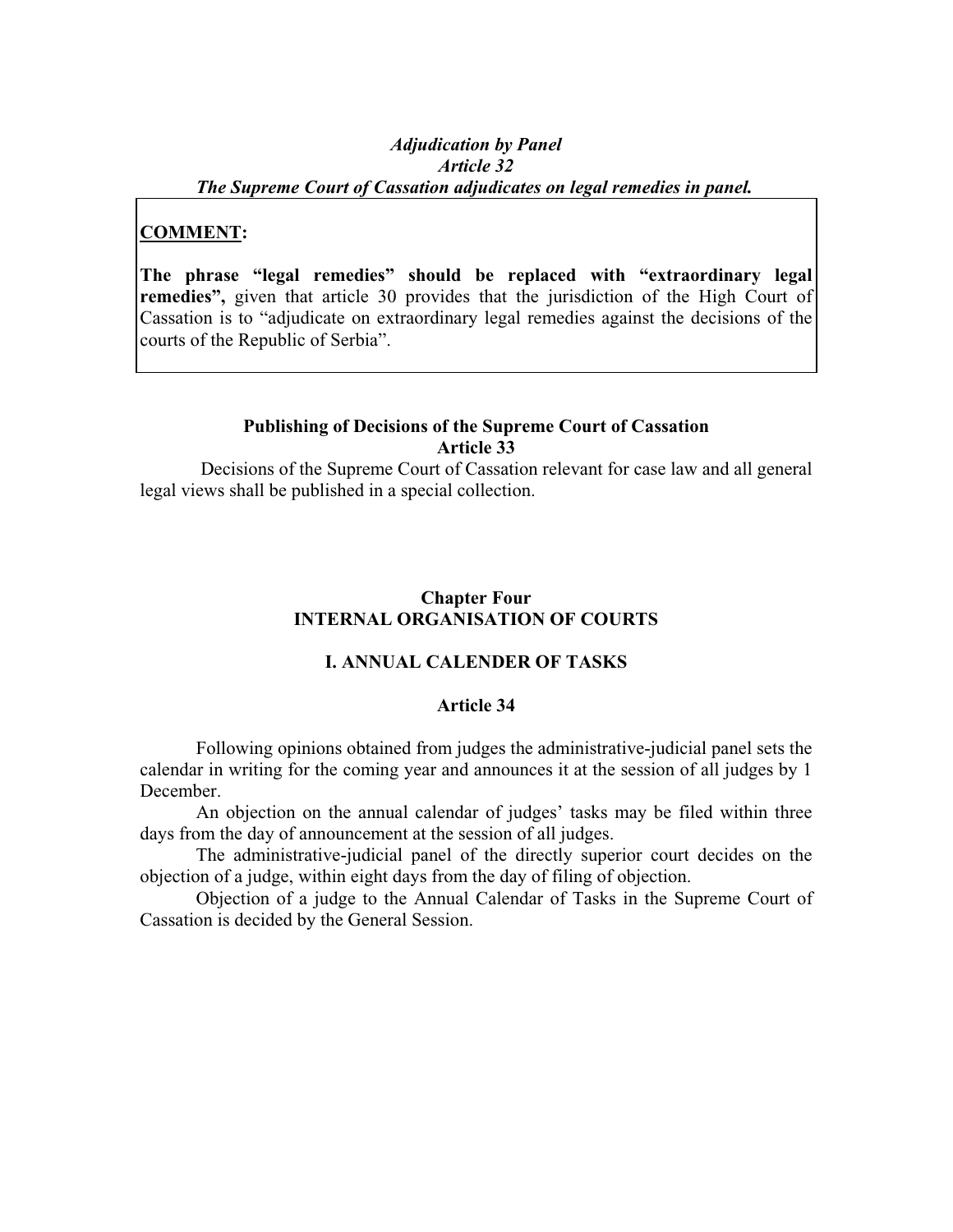#### **II. COURT DEPARTMENT AND SESSION OF ALL JUDGES**

#### **1. Court Department**

#### **Establishing and Management Article 35**

 Court departments are established in courts where a number of panels or judges sitting alone proceed in the same field of law.

 A court department is managed by the president of the department who is appointed by the administrative-judicial panel following opinion obtained from the department's judges.

#### **Purview**

#### **Article 36**

 The session of a court department shall review the work of department, legal issues, potential for improving operation and expertise of judges, judges' assistants and judge's trainees and other issues relevant for the department.

 Departments of the Appellate Court, the High Commercial Court and the High Magistrates Court review also issues relevant for the work of courts on their respective territory.

### **COMMENT:**

In para 2, it should be added "and the High Administrative Court", if it is accepted **to have administrative courts and the High Administrative Court** (comment to article 11)

# **Convening and Chairing the Session**

**Article 37** 

 The president of the department or the court president may convene the session of a department.

 The court president may always take part in the work and decision taking of the departmental session.

## **COMMENT:**

**In para 1, it should be added that one third of judges may also convene a session.** 

**The work of a department should be regulated in detail by the Court Rules.** 

#### **2. Case Law Department**

#### **Article 38**

 A court with a higher number of judges shall have a Case Law Department, in accordance with Court Rules.

 The Case Law Department follows and studies case law and informs judges, judges' assistants and judge's trainees on interpretation of law by courts.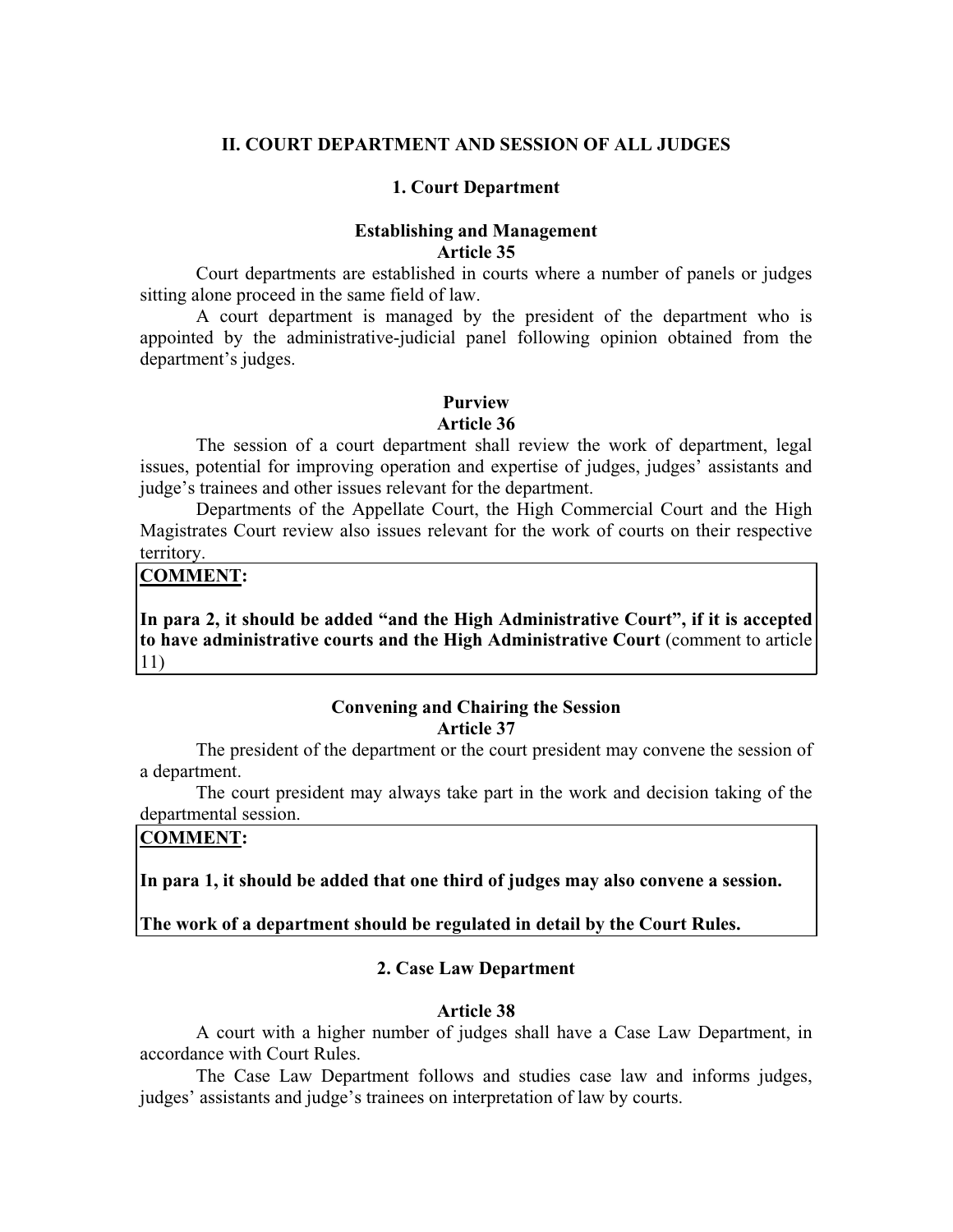The Case Law Department is managed by a judge appointed by the administrative-judicial panel.

## **3. Special Departments in District Courts and the Appellate Court**

## **Article 39**

 Juvenile justice and labour disputes departments shall be established in district courts and the Appellate Court.

 Departments for criminal offences against the Army of Serbia, for organised crime criminal offences, for war crimes and high-tech crime may be established in some district courts and the Appellate Court, in accordance with law.

 The Appellate Court shall have a department for urgent procedure in cases where the law prescribes that procedure on appeal is urgent.

#### **COMMENT:**

**Para 3 has no meaning in practice and could not be applied,** given that, for instance, in civil matters, at least on third of cases is urgent under the law, and if the provision of the Court Rules saying that urgent procedure should also be used for cases that by their nature require urgency of proceedings is applied, this number accounts for one half.

#### **4. Joint Session of Departments**

#### **Article 40**

 A joint session of departments shall be convened when collaboration of at least two departments is required to review a legal issue.

 It is jointly convened by department presidents or the court president and is chaired by the court president or the president of the department in whose purview is the issue under deliberation.

#### **5. Session of All Judges**

#### **Article 41**

 The session of all judges takes under review the reports on the work of judges and the court, takes decision to initiate proceedings for assessment of constitutionality of law and legality of regulations and other general act, reviews application of regulations governing the issues under the purview of courts, gives opinion on candidates for judges and lay judges and decides on other issues if relevance for the whole court.

 The session of all judges is chaired by the court president and is convened as required and/or at the motion of a court department or minimum one quarter of the number of all judges.

#### **COMMENT:**

**In para 2, it should be added that one third of judges may also convene a session of all judges.**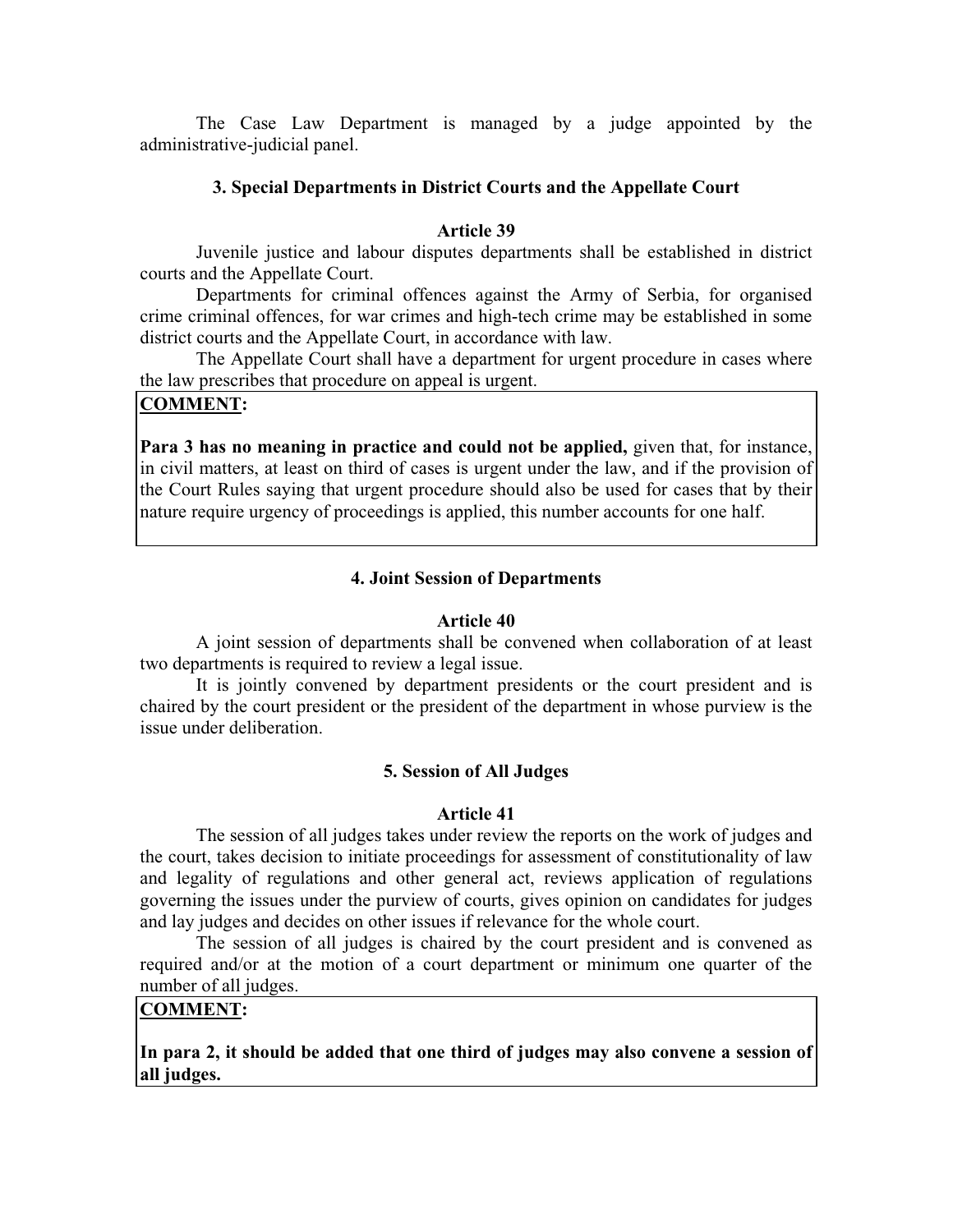#### **III. INTERNAL ORGANISATION OF THE SUPREME COURT OF CASSATION**

#### **1. Departments in the Supreme Court of Cassation**

**Article 42** 

 The Supreme Court of cassation of Serbia may have departments in compliance with Rules.

## **COMMENT:**

**The Supreme Court of Cassation must have the criminal, civil, administrative and case law departments.** 

## **2. Session of Departments of the Supreme Court**

#### **Article 43**

 The session of departments of the Supreme Court of Cassation deliberates issues from the purview of court departments.

 The session of departments is convened also due to incoherence between departments in application of regulations or if one department diverges from legal opinion adopted by its case law or legal opinion accepted by all departments.

 A legal opinion adopted at the session of department is binding for all panels comprising the department.

#### **3. General Session of the Supreme Court of Cassation**

#### **Purview Article 44**

 The general session of the Supreme Court of Cassation adopts general legal views; gives opinions on draft laws and other regulations governing issues of relevance for the judicial branch; reviews application of laws and other regulations and the work of courts; appoints judges of the Constitutional Court; gives opinion on the candidate for president of the Supreme Court of Cassation; issues Rules on Organisation and Operation of the Supreme Court of Cassation and performs other tasks set forth by law and the Rules on Organisation and Operation of the Supreme Court of Cassation.

 The general session also reviews other issues under the purview of the session of all judges.

## **Adoption of General Legal Views Article 45**

 The general session is also convened due to incoherence between panels from different departments or different department in application of regulations, if one department diverges from general legal view or when a legal view cannot be adopted by a departmental session.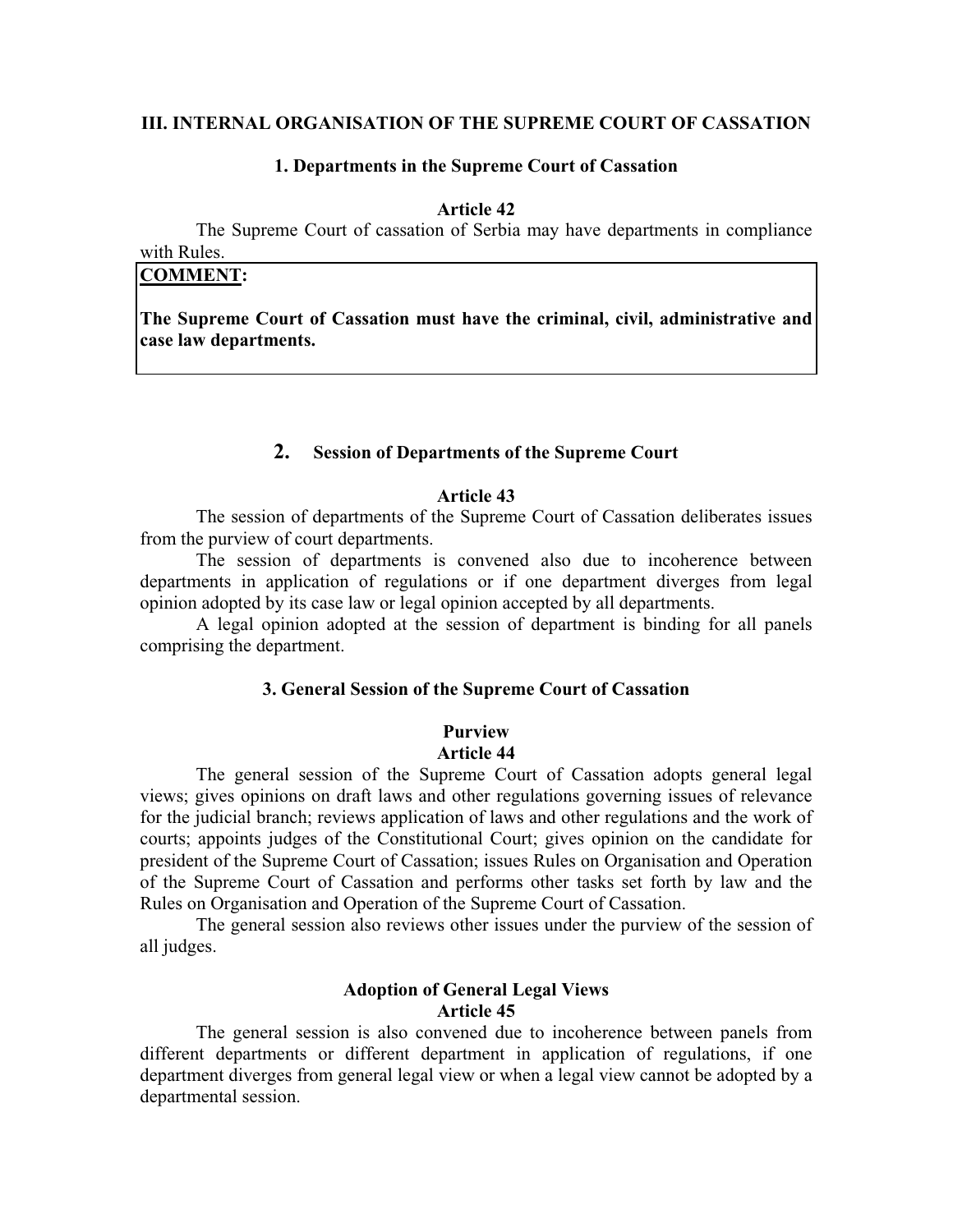General legal view adopted at the General Session is binding to all panels and departments of the Supreme Court of Cassation and may be amended only by the General Session.

#### **Composition and Decision Taking Article 46**

 The General Session comprises the president and judges of the Supreme Court of Cassation.

 A quorum of the majority number of all judges is required for legally valid decision taking at the General Session.

 Decisions are taken by majority vote of present judges of the Supreme Court of Cassation.

#### **COMMENT:**

**In para 3, it should be provided that decisions are taken by the majority vote of all judges of the Supreme Court of Cassation, especially if the proposal regarding the Law on Judges, suggesting that the** Supreme Court of cassation have 15 judges **is accepted.** 

#### **Convening and Chairing the Session Article 47**

 The General Session is convened by the court president, as required, and/or at the motion of court department or minimum one quarter of all judges.

 The General Session is chaired by the president of the Supreme Court of Cassation.

## **COMMENT:**

**In para 1, it should be added that a court department or one third of judges may also convene a general session.** 

#### **4. Secretariat**

#### **Purview Article 48**

The Supreme Court of Cassation shall have a Secretariat.

 The Secretariat assists the court president in court administration, carries out administrative tasks for the administrative-judicial panel and the General Session and performs other tasks allocated under its purview by the Rules on Organisation and Operation of the Supreme Court of Cassation.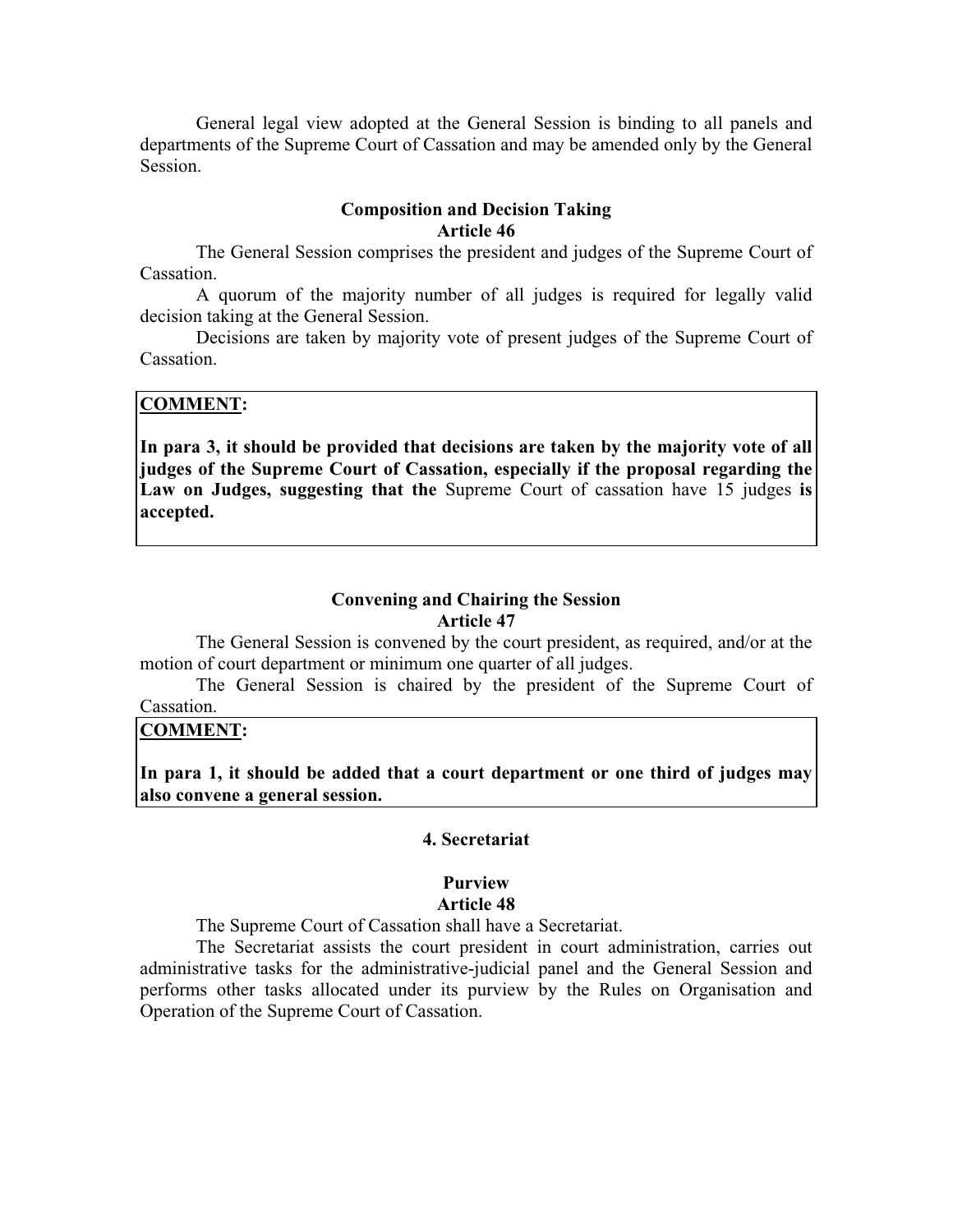## **The Secretary Article 49**

 The Secretariat is managed by the Secretary of the Court who is appointed by the general Session at the proposal of the court president.

 The Secretary of the Supreme Court of cassation may only be a person who meets the requirements for judge of the Appellate Court.

## **5. Rules of Procedure of the Supreme Court of Cassation**

## **Article 50**

 The Supreme Court of Cassation has Rules of Procedure that more specifically prescribe internal organisation and operation of the court.

 The Rules on Organisation and Operation of the Supreme Court of Cassation is published in the "Official Gazette of the Republic of Serbia".

## **IV. COURT ADMINISTRATION**

## **Tasks comprising court administration Article 51**

 Court administration comprises tasks supporting the exercising of judicial power, primarily: organising internal operation of the court; summoning and assignment of lay judges; activities related to court expert witnesses and court interpreters; review of complaints and grievance; keeping statistics and drawing up reports; enforcement of criminal and minor offences sanctions; financial and material business of the court and certification of documents for use abroad.

Court administration is regulated in more detail by the Court Rules.

## **Rights and Obligation of President of Court**

## **Article 52**

 The court president represents the court, manages court administration and is responsible for proper and timely court operation.

 The court president is required to demand legality, order and accuracy in the court, eliminate irregularities and procrastination in work, ensures maintaining of independence of judges and the dignity of the court and carries out other tasks set forth by law and Court Rules.

 In his absence or when prevented the court president is replaced by the judge assigned by the annual calendar of tasks.

## **V. ADMINISTRATIVE-JUDICIAL PANEL**

## **Article 53**

 An administrative-judicial panel shall be established in courts to carry out certain court administration tasks defined under this Law.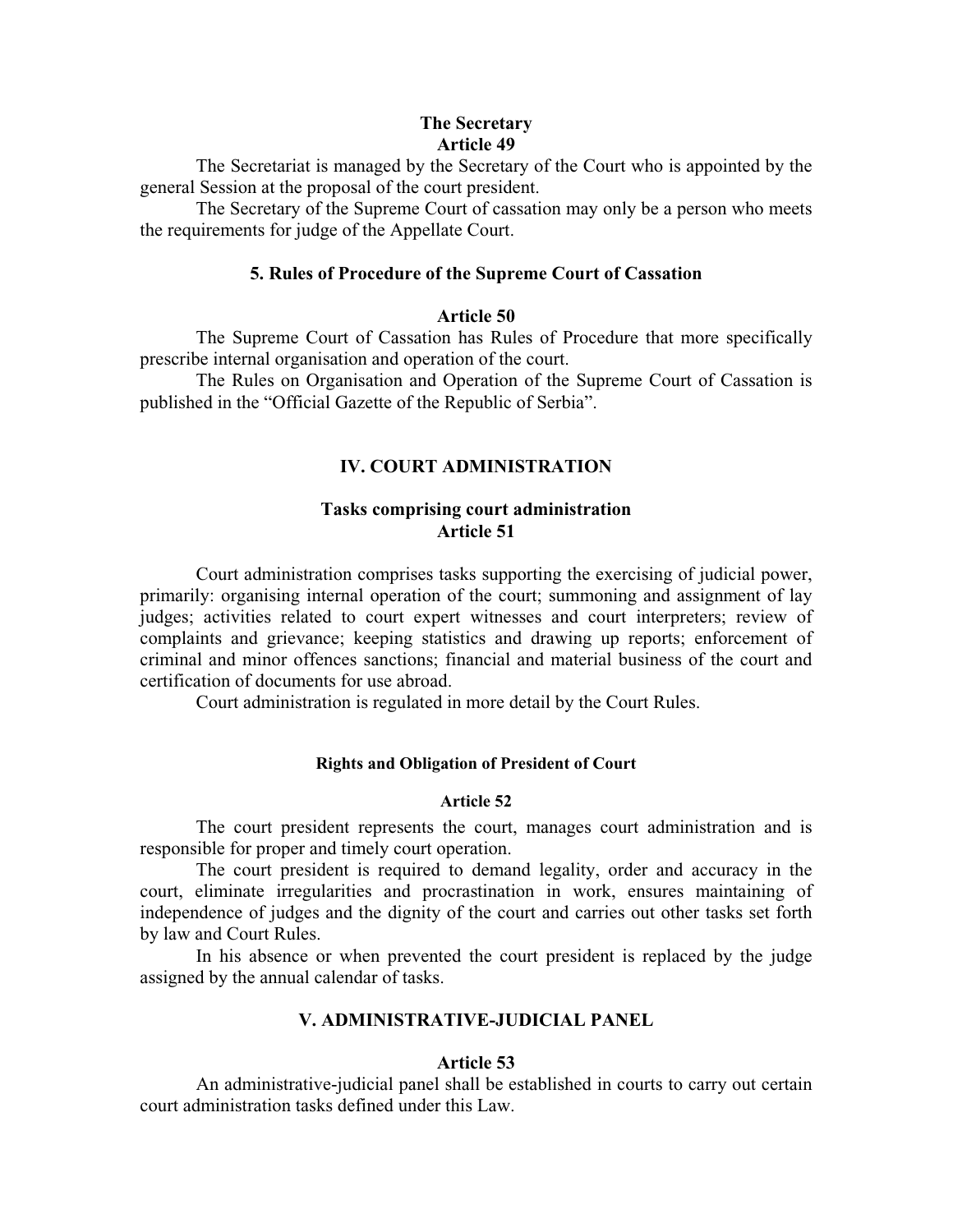The administrative-judicial panel comprises five judges, four of whom are elected by secret ballot at the session of all judges to a period of four years.

 The court president is by virtue of office also the president of the administrativejudicial panel.

 In courts with under five judges the tasks of the administrative-judicial panel are performed by all judges.

## **COMMENT:**

In para 1: "under this Law" should be replaced with: "under the law", as some affairs of court administration are entrusted to administrative-judicial panels and under other laws, as it was done in the case of the Law on Judges.

#### **Delegating Court Administration to Others Article 54**

 A court president may delegate certain court administration tasks to the administrative-judicial panel, presidents of departments or other judges.

 A court president may not delegate authority to decide on employment rights of judges, labour relations of court staff and on suspension of a judge or lay judge from duty.

#### **Authority of the president of a higher court Article 55**

 The president of the higher court is entitled to oversee court administration of a lower court, actions on complaints and in case of non-feasance of the president of a lower court to issue acts from his purview.

 The president of a higher court may request information from the lower court regarding application of regulations, course of proceedings as well as all data on court operation.

 The president of a higher court may order direct inspection of work of a lower court, and shall prepare a written report thereof.

#### **Complaints Procedure Article 56**

 When a party or other participant in a proceeding files a complaint, the court president is required to take it under consideration and notify the complainant on admissibility and the measures undertaken within fifteen days from the receipt of the complaint.

 If the complaint is filed through the ministry with competence for the judiciary, a higher court or the High Court Council, the minister, the president of the higher court or the High Court are notified of admissibility and undertaken measures.

# **Court Secretary**

## **Article 57**

 The Appellate Court, the High Commercial Court, the High Magistrates Court and the Administrative Court shall have a Secretary of the Court.

A court with more than twenty judges may have a Secretary.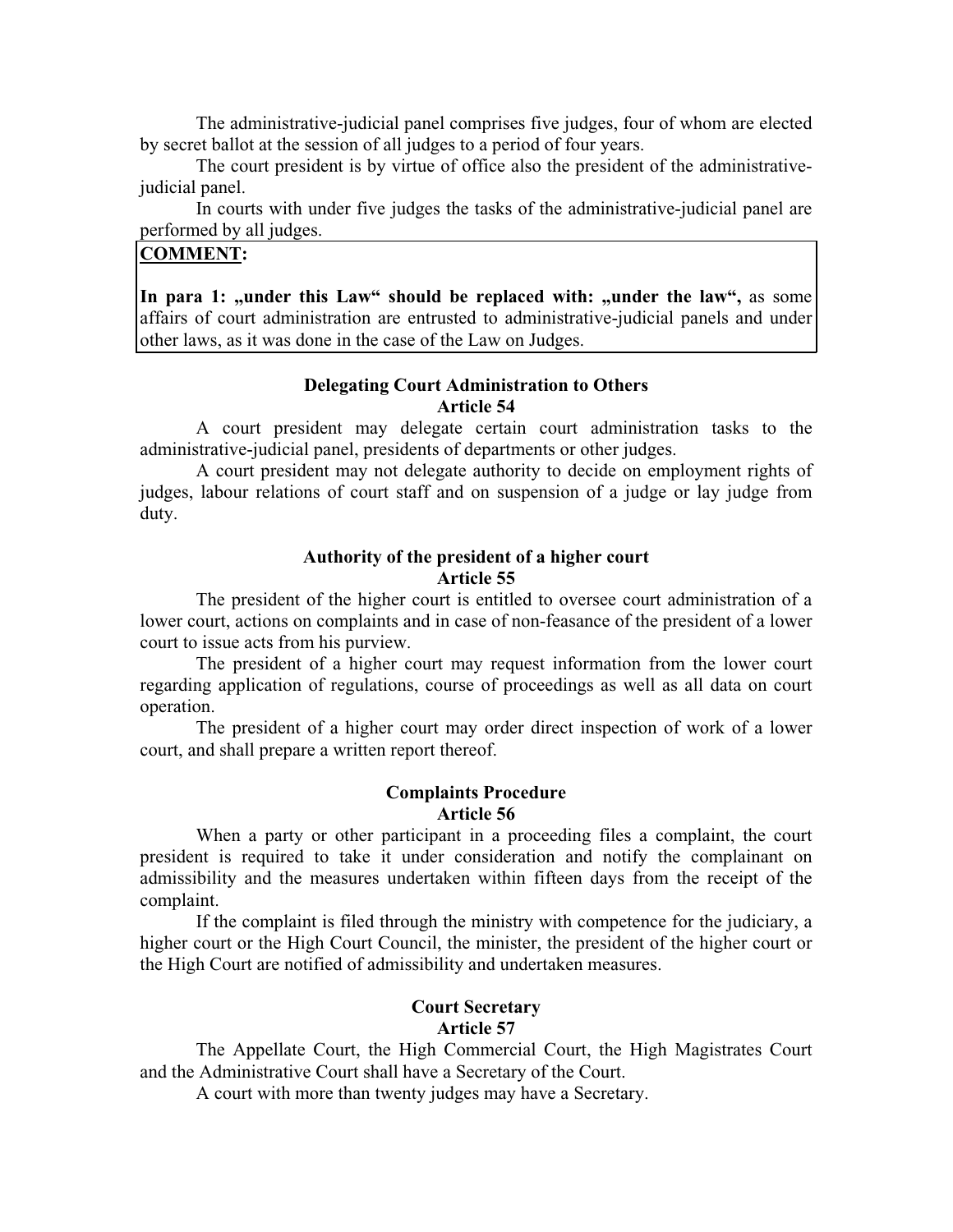The Court Secretary assists the court president in court administration and is autonomous in performing tasks delegated to him.

 A Court Secretary is appointed by the court president from the ranks of judges assistants.

## **COMMENT:**

A Court Secretary should be a separate job position, instead of having a judge's assistant who is preparing to become a judge perform the tasks of the Court Secretary. This is in order to ensure, on the one hand, continuity and standard quality of the functioning of the court administration, and on the other, better quality of judges' training. **The requirement should be that the court secretary is a lawyer who has passed the bar exam**.

## **SUGGESTION:**

**Article 51 provides that court administration comprises tasks of financial and material business,** and the president of the court is not qualified to do these tasks that also distance the president from managing the court and assuring efficiency and legality of work. Therefore, besides the court secretary position, the **law should provide for the**  position of the manager of the court, under a separate article entitled "The Court Manager".

**The qualification necessary for these jobs should be a university degree.** 

**Courts with more than 25 judges would have a manager, while two or more courts with a smaller number of judges could jointly have one manager.** 

## **Chapter Five COURT STAFF**

## **1. Categories and Number of Staff**

## **Article 58**

 Court staff comprises judges' assistants, judges' trainees and civil servants and appointed officials employed on administrative, technical, accounting, IT and other ancillary jobs of relevance for the judicial branch.

 The number of court staff is determined by the court president by the act on internal organisation and job classification in the court.

 Criteria for determination of the number of court staff is set by the minister with competence for judicial affairs.

## **COMMENT:**

Setting of the criteria for determination of the number of court staff should be a competence of the High Court Council and not the minister in charge of the judiciary.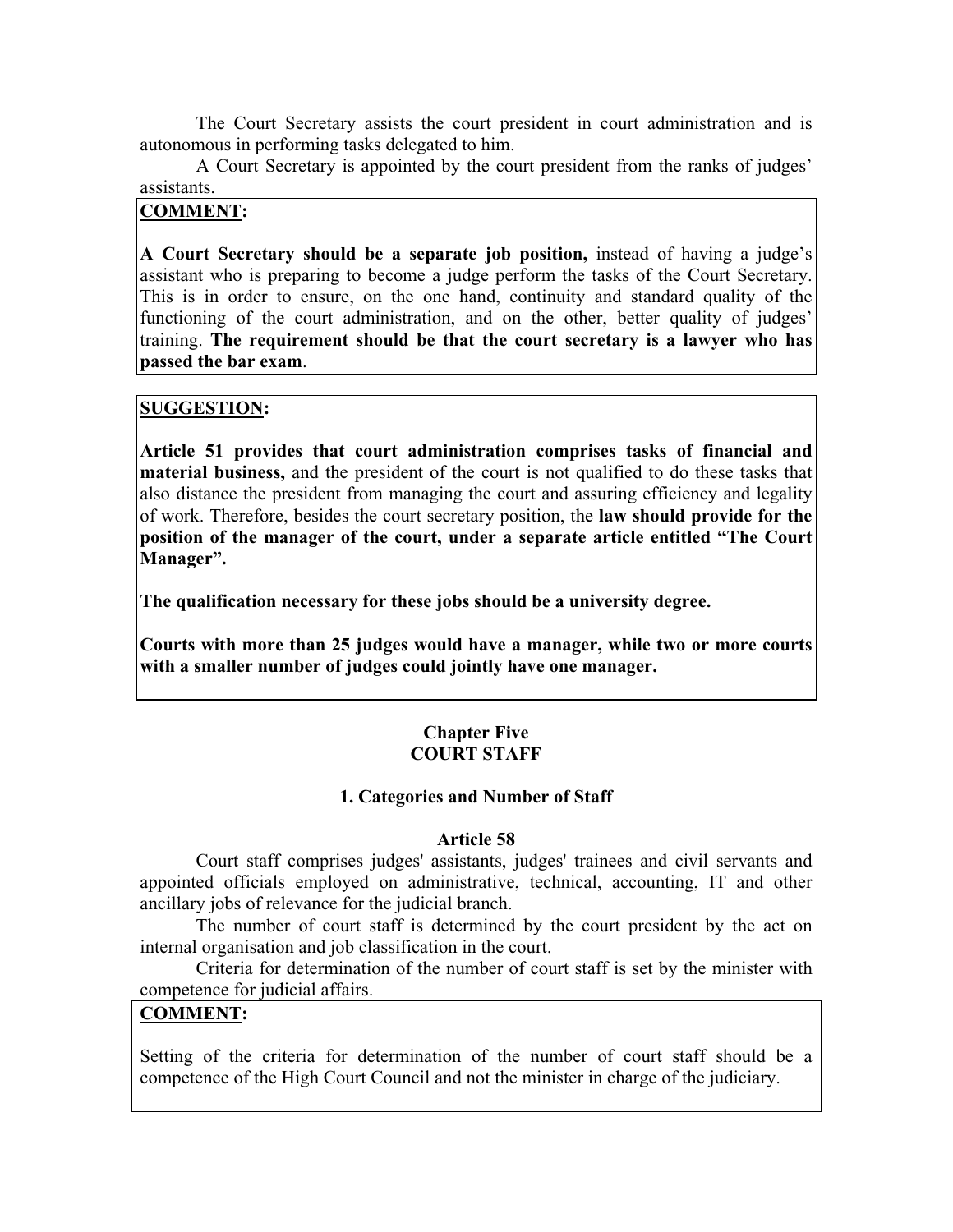It is unclear why para 3 provides that the criteria be set by the minister and not the Council if that the National Judicial Reform Strategy envisages that the tasks of managing the court system will be transferred from the Ministry of Justice to the High Court Council and not the other way round, as it is provided here. It is also envisaged by the Basic Principles on Judiciary and the draft Law on the High Court Council, and is a logical consequence of having a court budget in the future.

## **2. Judge's Assistant**

## **COMMENT:**

**Judge's assistant job should be a separate and permanent job** for a person with a four-year studies degree or two-year studies degree in law. The practice of having judge's trainees and judge's assistants perform these tasks as a temporary job after passing the bar exam and while waiting to be elected as judges should be ended. **Training for this job would be provided by the judicial training institution.** 

This would reduce the workload of judges and allow them to dedicate much more time to purely judge's tasks, and also ensure that these duties are performed with continuity and efficiency and by staff who are adequately remunerated. **In a long-term perspective, this is a more cost-efficient solution for the state, which would increase the efficiency of the judiciary.** 

## **Tasks of Judge's Assistant Article 59**

A judge's assistant assist the judge, draws up draft judicial decisions, studies legal issues, case law and legal literature, draws up drafts of legal opinions, prepares adopted legal views for publication and autonomously or under supervision and direction of a judge carries out tasks set forth by law and Court Rules.

## **Titles of Judge's Assistants Article 60**

Judge's assistants acquire the following titles: judge's assistant, senior judge's assistant and court advisor.

The title of judge's assistant may be acquired by a person with bar exam, and the title of senior judge's assistant by a person with minimum two years experience in the legal profession following the bar exam.

 The title of court advisor may be acquired by a person meeting the requirements for district court judge.

## **COMMENT:**

**In addition to bar exam, a requirement for the title of court advisor should be**  "adequate training for judge's assistant completed at the judicial training **institution ".**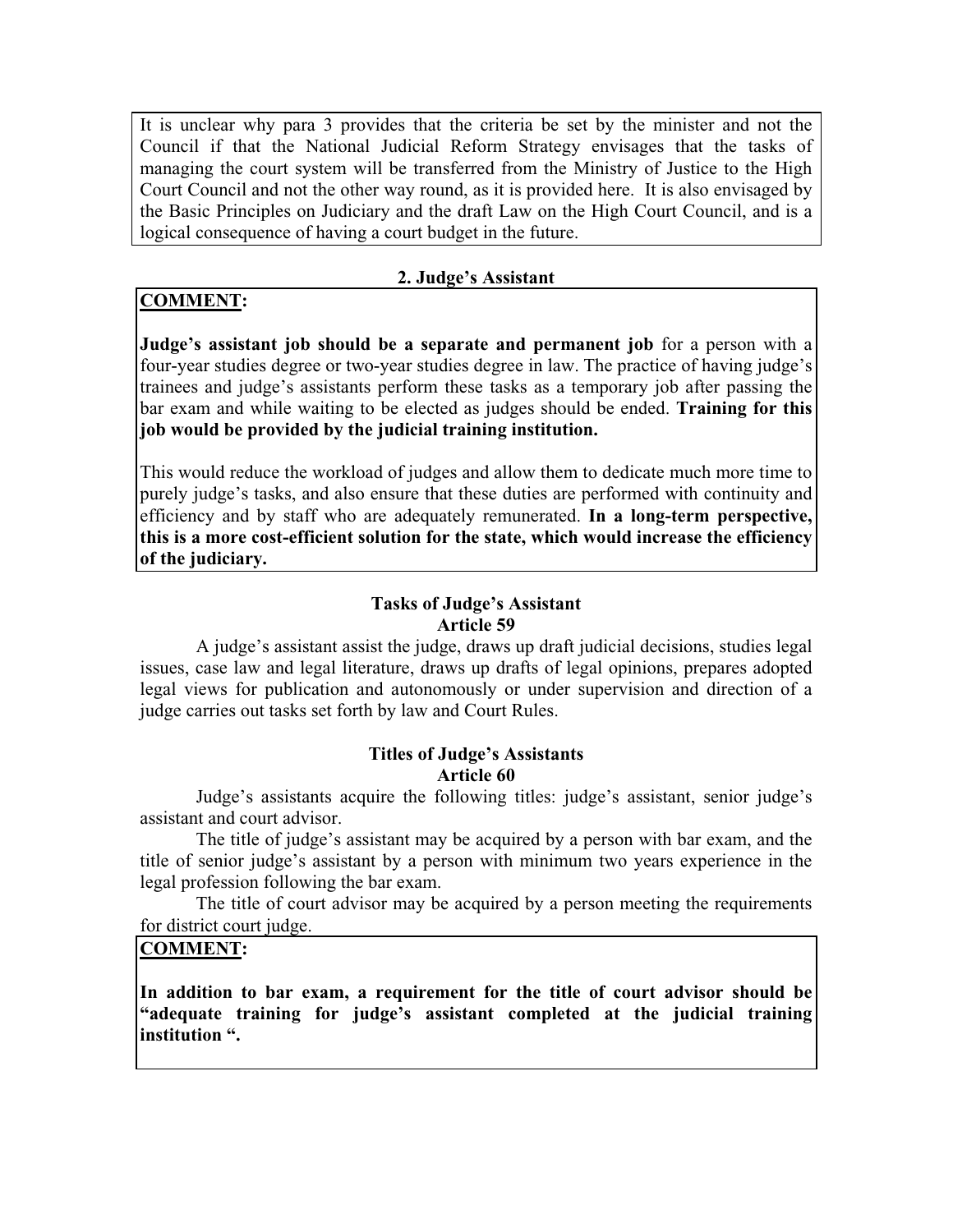**It should be provided that a judge who has retired on the basis of seniority may also**  be appointed as judge's assistant at courts with caseloads which affect their **efficiency, for a period not exceeding one year (comment to article 89).** 

It should be reiterated that it is very important to realize that the judge's assistant position be a separate and permanent job, and not a temporary job for interns who have passed the bar exam and are waiting for the election of judges (current judge's assistants), who would receive training from the judicial training institution.

## **Court Advisor Article 61**

 A court advisor performs professional tasks relevant for a court department or the whole court.

The post of court advisor shall exist in Republican level courts.

## **2. Advisor to the Supreme Court of Cassation of Serbia Article 62**

 The highest court shall have the post of advisor to the Supreme Court of Cassation that is attained by decision of the General Session of the Supreme Court of Cassation.

## **3. Performance Evaluation of Judge's Assistant**

## **Evaluation Periods Article 63**

Performance of a judge's assistant is evaluated once a year.

Performance of a judge's assistant who during a calendar year has worked under six month is not evaluated for that year.

## **Evaluation Authority Article 64**

The court president evaluates the performance of a judge's assistant following the opinion obtained from the session of the department wherein the judge's assistant is assigned.

If a judge's assistant is not assigned to a department, the opinion is obtained from the judge or panel with whom the judge's assistant works.

## **COMMENT:**

The administrative-judicial panel should evaluate the work of judge's assistants and **not the court president.** 

**Para 2 of article 66 should become para 3 of this article.**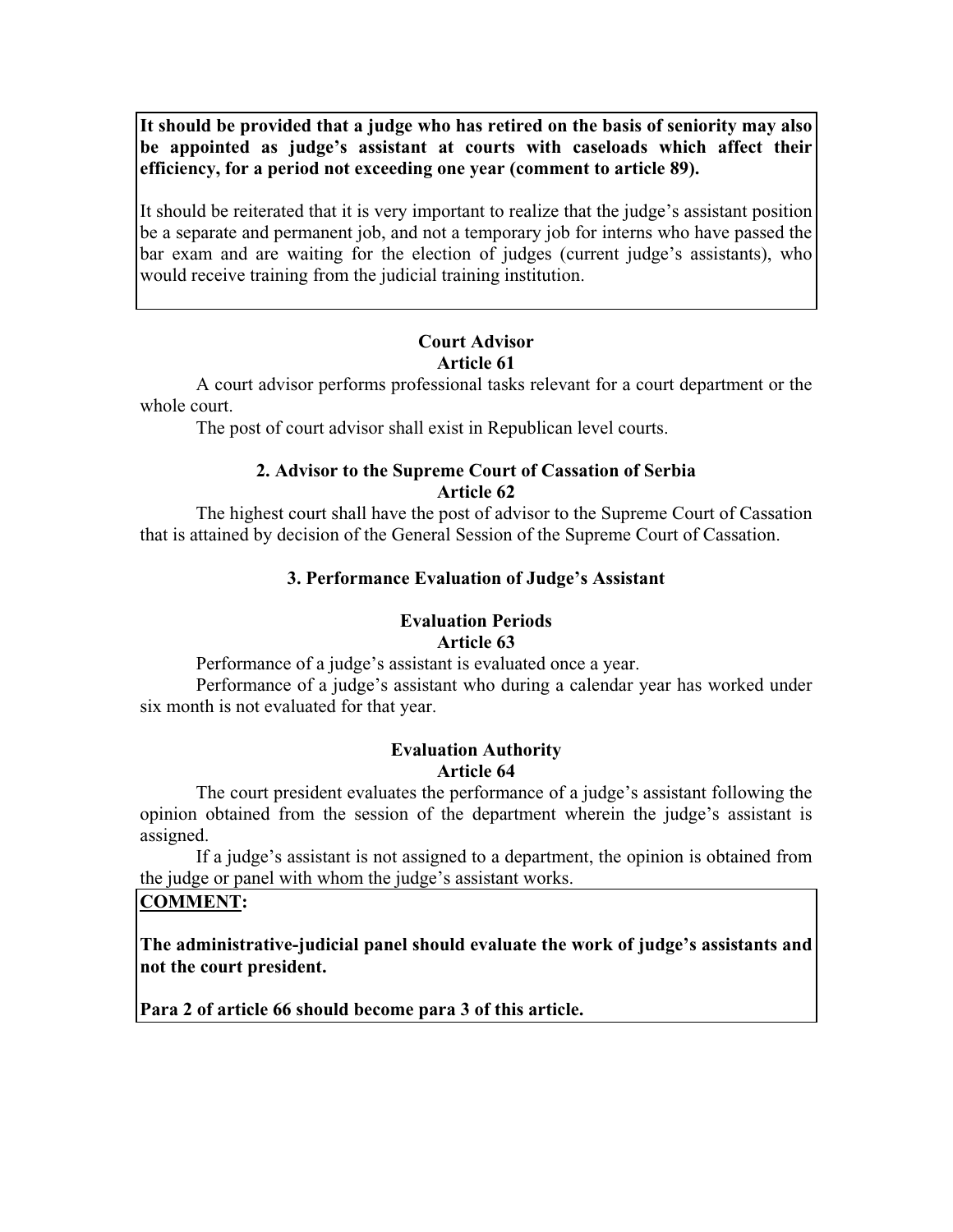## **Evaluation Grades Article 65**

 Evaluation shall rate the scope and quality of performance, diligence, initiative and published professional and research papers.

Performance evaluation of judge's assistants is done on basis of publicised, objective and single criteria set by the High Court Council.

Grades are: "fails to meet requirements", "satisfactory", "good", "exceeds requirements" and "constantly exceeds requirements".

A senior judge's assistant whose work is evaluated "constantly exceeds requirements" at least in two consecutive years may acquire the title of court advisor even if not meeting the requirements for district court judge.

#### **Evaluation Grade Decision Article 66**

The court president issues the decision on the evaluation grade of a judge's assistant.

The judge's assistant may file objection to the evaluation grade decision with the High Court Council within 15 days from the day of receiving the evaluation grade decision.

## **COMMENT:**

**Para 2 of this article should become para 3 of article 64.** 

#### **4. Judge's Trainee**

## **COMMENT:**

The recruitment, training and evaluation of judge's trainees should be regulated **under the Law on Initial Training of Judges, and this Law should only define the recruitment criteria (article 67).** 

#### Admission of a Judge's Trainee **Article 67**

 A person with law degree and who meets the requirements for employment in government service may be admitted as a judge's trainee.

A judge's trainee is admitted to a municipal, district, commercial and magistrates court.

 Precedence is afforded to candidates graduating from law school with high average grade.

## **Employment of a Judge's Trainee Article 68**

A judge's trainee is employed for a three-year period.

A judge's trainee who passes the bar exam "with distinction" enters full time employment at the post of judge's associate.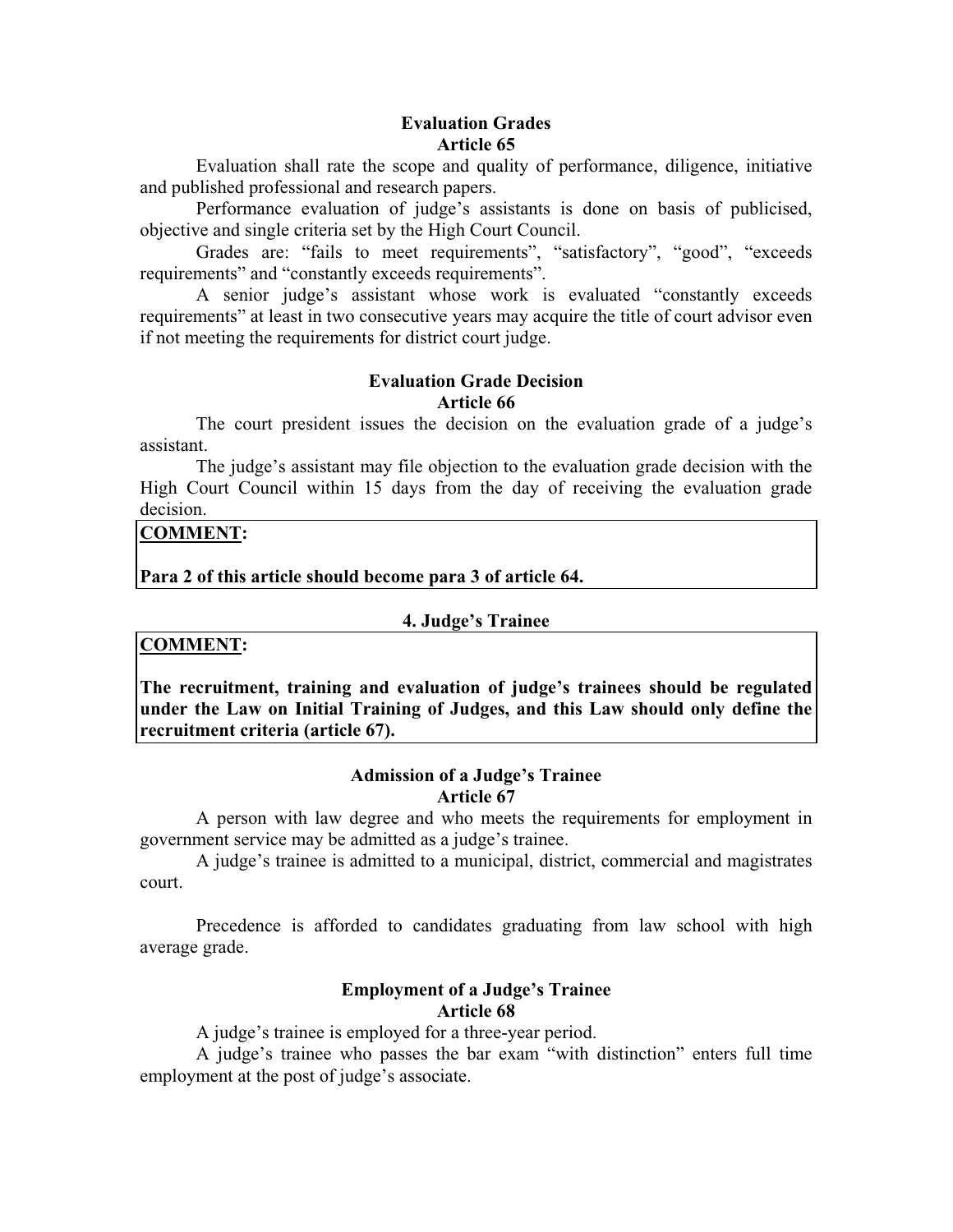#### **Volunteer Article 69**

 A person with law degree may be accepted for training in the court without employment status (volunteer) in order to fulfil requirements for sitting for the bar exam.

#### **Training Article 70**

The training program for judge's trainee and judge's assistants is defined by the High Court Council.

A judge's intern and judge's assistant may be assigned for training over a certain period of time to another court, government body or body of local self-government.

## **5. Other regulations on Court Staff Article 71**

 Court staff is required to perform their duties scrupulously and impartially and preserve the dignity of the court.

 Regulations governing employment relations of civil servants and appointed officials shall apply to employment and to rights, duties, professional training, evaluation and accountability of court staff unless otherwise provided under this Law.

### **Chapter Six JUDICIAL ADMINISTRATION**

#### **Tasks Comprising Judicial Administration Article 72**

 Judicial administration ensures enforcement of laws and other regulations related to court organisation and operation.

Judicial administration is discharged by the High Court Council, the ministry with competence for the judiciary and the Commission for Implementing the National Judicial Reform Strategy.

Judicial Administration tasks discharged by the High Court Council are: determination of general guidelines for internal court organisation, monitoring implementation of the National Judicial Reform Strategy in collaboration with the ministry with competence for the judiciary; maintaining personal files for judges, lay judges and court staff, allocation of the court budget, control of authorised spending of budget funds and oversight of financial and material operations of courts.

Judicial Administration tasks discharged by the ministry with competence for the judiciary are: monitoring the work of courts; issuing approval for court rules on internal organisation and job classification; developing the judicial system; oversight of action in cases within statutory timeframes and on complaints and grievances; ensuring material, spatial and other requirements for operation of courts; oversight of financial and material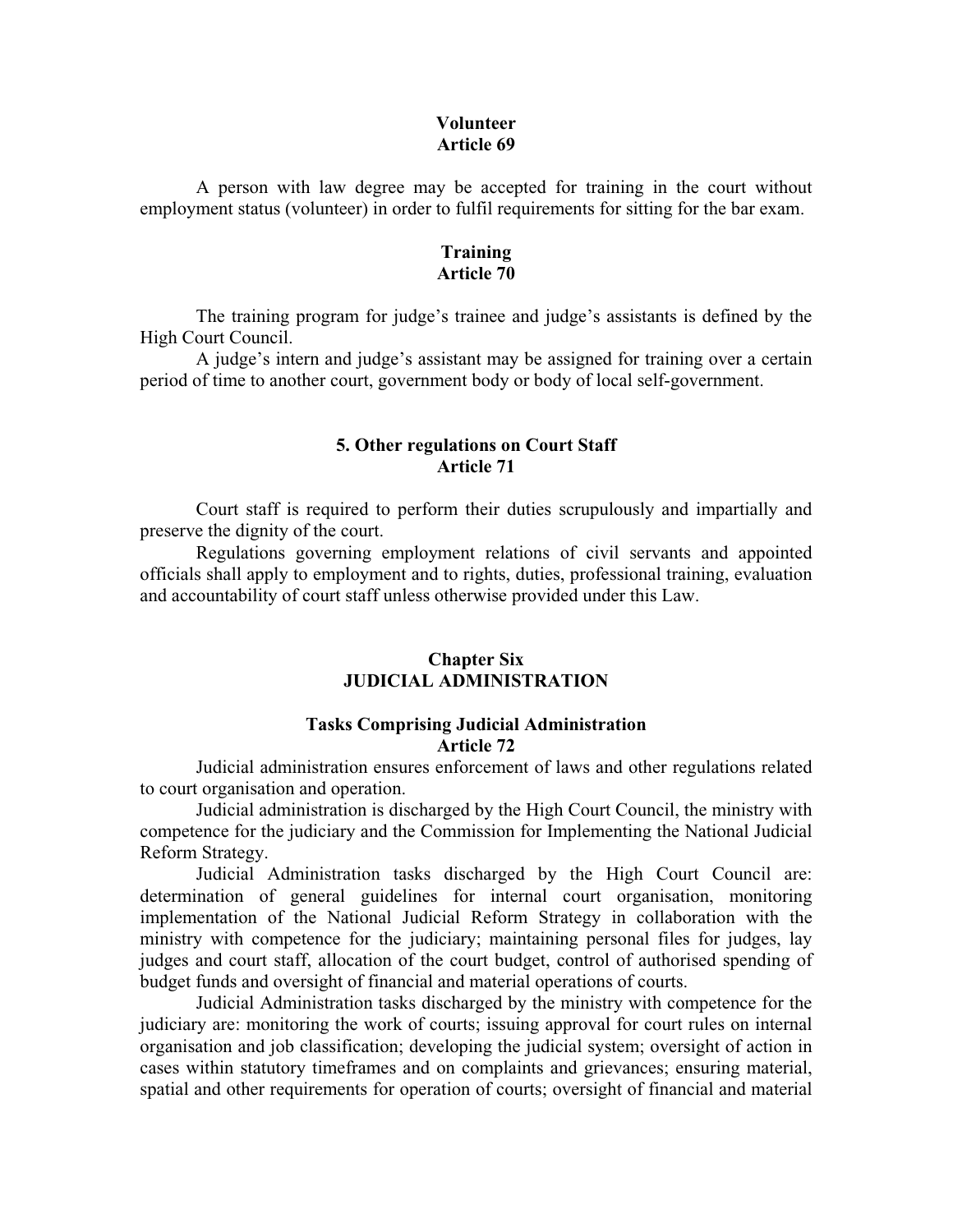operations of courts; regulation and developing judicial IT system; *regulation, development and maintenance of the data base of legal enactments;* appointing and dismissal of court experts, interpreters and public notaries; collating statistical and other data.

Judicial Administration tasks discharged by the Commission for implementing the National Judicial Reform Strategy are: monitoring the National Judicial Reform Strategy, implementing National Judicial Reform Strategy, proposing amendments to the National Judicial Reform Strategy.

## **COMMENT:**

**The provisions of article 72 relating to the National Judicial Reform Strategy and the Commission for its Implementation, as well as the tasks of the High Court Council should be deleted, as these bodies do not perform tasks of judicial administration.** The competence of the High Court Council is defined under the Law on the High Court Council, and of the Judicial Reform Commission by the National Judicial Reform Strategy. Furthermore, the task of the Judicial Reform Commission is especially important and concerns the whole judiciary, and retaining the Commission as a body to manage and supervise the judicial reform activities is essential. However, the Commission will not be able to carry out its role if there is no clear division between the competence of the Commission and other state bodies, and if no mechanisms are defined for the Commission to truly supervise and carry out the reform activities.

**The High Court Council and not the minister of justice** should approve the rules on internal organisation and job classification.

## **Commission for implementing the National Judicial Reform Strategy Article 73**

 The Commission for implementing the National Judicial Reform Strategy comprises the representatives of the ministry with competence for the judiciary, the Supreme Court of Cassation, the Judicial and Administration Committee of the National Assembly, the Republic Public Prosecution, Judges' Association, Prosecutors' Association, Bar Association, judicial training institutions, the Law Faculty of the University of Belgrade and the ministry with competence for finances.

The minister with competence for the judiciary convenes and manages the work of the Commission under paragraph 1 of this Article.

 The Government appoints the Commission for implementing the National Judicial Reform Strategy.

 The minister with competence for the judiciary issues the act on the work of the Commission.

## **COMMENT:**

**To delete article 73 considering the comment on article 72.**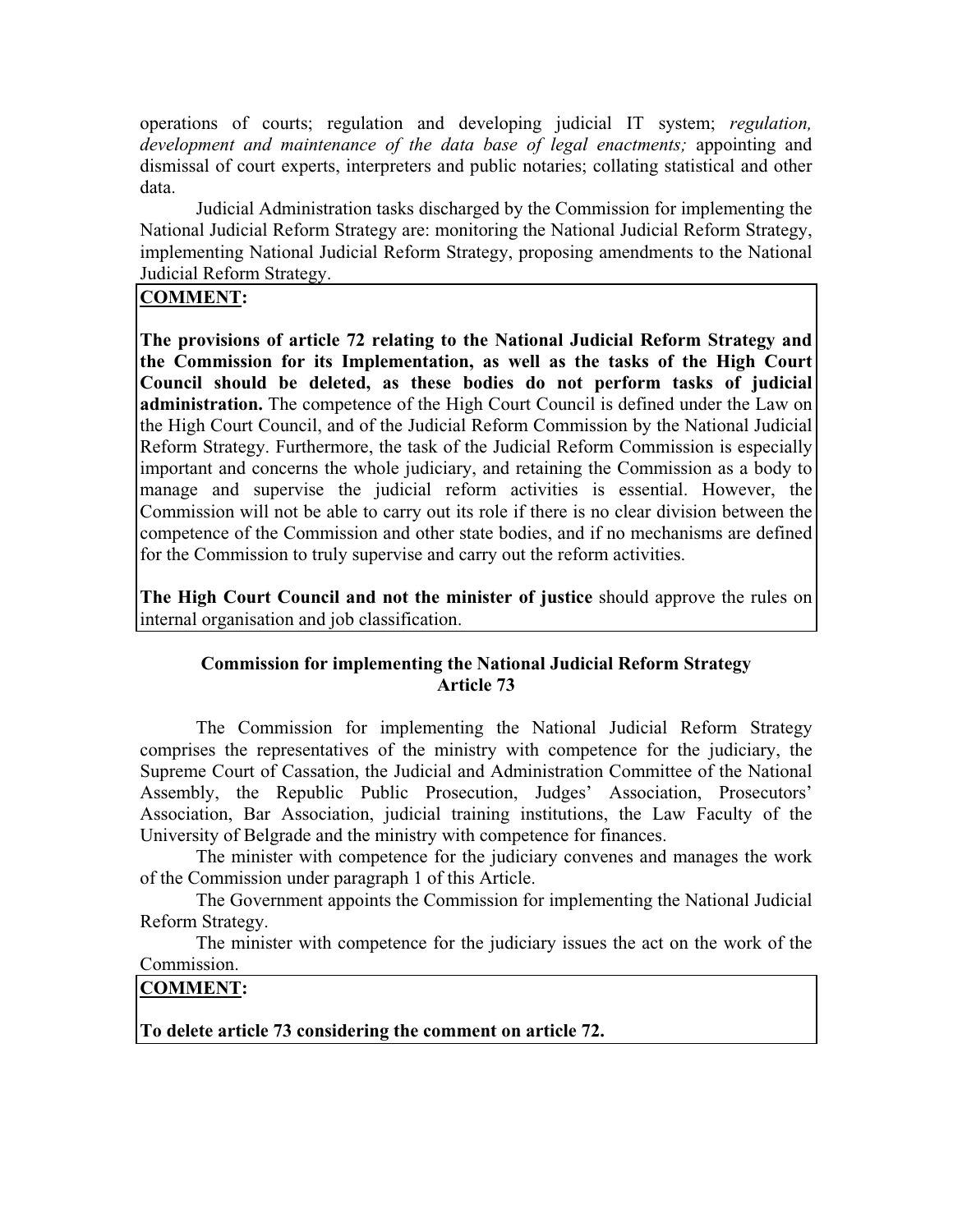#### **Prohibition of Influence on the Autonomy and Independence**

#### **of the Court and Judges**

### **Article 74**

 Any act of judicial administration that interferes with autonomy and independence of the court and judges is null and void.

 Nullity is determined by the General Session of the Supreme Court of Cassation at the motion of the president of the competent court.

# **COMMENT:**

**In para 2 it should be provided that nullity is determined by the High Court Council and not the General Session of the Supreme Court of Cassation.** 

# **Personal Record Article 75**

 The High Court Council keeps a personal record for every judge, lay judge and court employee.

 Data for the personal record are conveyed to the High Court Council by the court president who is also responsible for their accuracy, and by the person to whom the data relates if such person provides the data.

 The data in the personal record are classified and may be used only for the purpose of implementing of this Law and laws governing the status of judges.

#### **Content of the Personal Record Article 76**

 The personal record of a judge shall contain the first name and family name, father's name, place and date of birth, residence address, completed law faculty, achievement in studies, training period, bar exam, professional career, date of fulfilment of years of service, performance evaluations, assignment to another court, suspension from duty, disciplinary measures, conducted criminal proceedings, termination of duty, published professional and research papers, foreign languages, property status, housing situation and other data.

 The personal record of a lay judge and court staff member shall contain the first name and family name, place and date of birth, residence, education, title or occupation, performance evaluation, career, foreign languages and other data.

The bodies in possession of data that is entered in the personal record are required to submit it to the High Court Council.

 The content of personal records specified in paragraphs 1 and 2 of this Article is prescribed by the High Court Council.

# **COMMENT:**

**The content of the personal record should be defined by the law, hence in para 1, the**  phrase "and other data" should be deleted. For the same reason, article 4 should be **deleted (since the content is prescribed by the law).**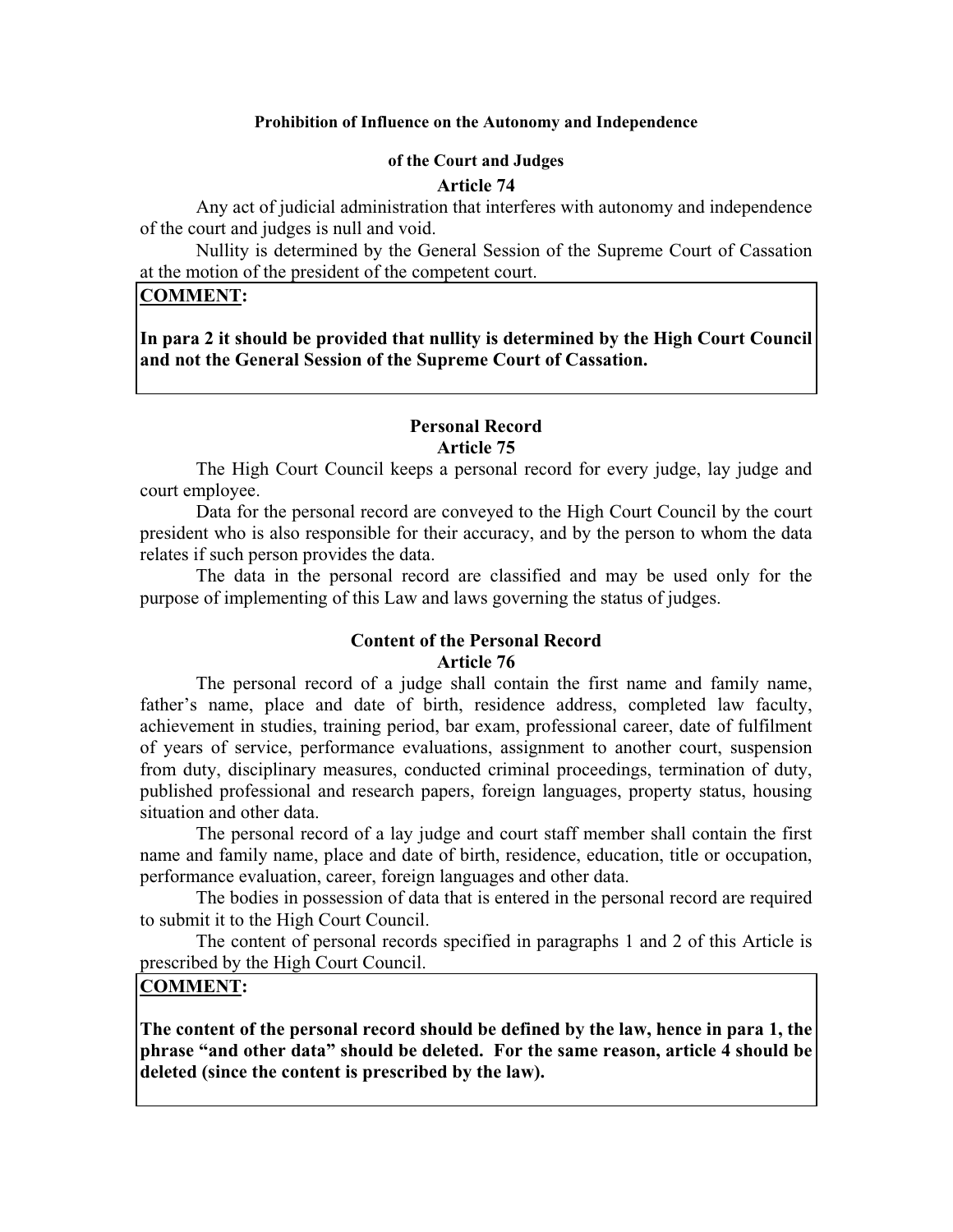**It should be provided that the judge is allowed access to their personal record, as well as the right to file a complaint to the High Court Council regarding the content of the record (considering that certain data are collected without the knowledge of the judge).** 

### **Court Rules of Procedure Article 77**

 The Court Rules of Procedure prescribe court internal organisation and operation, particularly: organisation and work of departments and other organisational units of the court; work of the joint session of the departments and the session of all judges; informing the public about the work of court; conducting proceedings and providing the decisions in the languages of national monitories; extending legal aid and holding court days; extending international legal assistance; keeping records, summoning and assigning lay judges; determining the content of personal record for lay judges and court staff, and determining the obligation of the president of court regarding the submission of data necessary for keeping personal records; trainee periods; attitude of court staff to parties; keeping court registries and other official books; document management; action on complaints and grievances; keeping statistics and drafting reports on work; collection of fines, costs of criminal proceedings and seized criminal assets; procedure with court deposits; introducing joint services in places with several courts and other judicial authorities; dress code for judges, court staff, parties and other participants in the court proceedings and all others who conduct their work in court, as well as other court organisation and operation matters.

 The Court Rules of Procedure are passed by the minister with competence for the judiciary, with prior opinion obtained from the president of the Supreme Court of Cassation.

#### **COMMENT:**

**The trainee period should be specified under the Law on Initial Training for Judges and not the Court Rules.** 

**Adoption of the Court Rules should be within the competence of the High Court Council, upon obtaining the opinion of the minister in charge of the judiciary.** 

#### **Supervision over Implementation of the Court Rules of Procedure**

**Article 78** 

 The ministry with competence for the judiciary exercises oversight over implementation of the Court Rules of Procedure.

 Only a person meeting the requirement for election to the court whose operation he oversees may act as supervisor.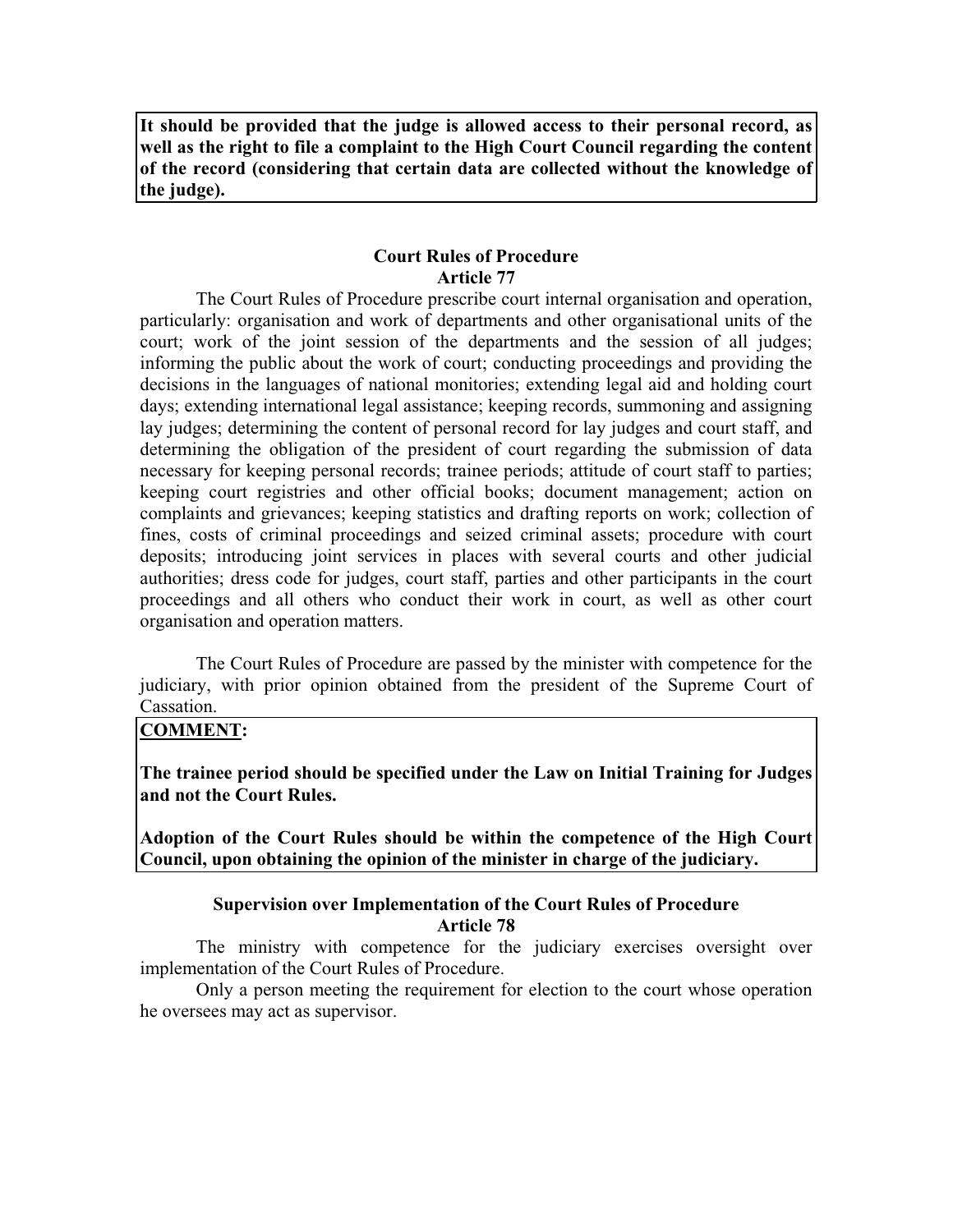#### **Effects of Supervision**

#### **Article 79**

 A record shall be made of conducted supervision and forwarded to the president of the court wherein supervision was conducted, the president of the directly higher court and the president of the Supreme Court of Cassation.

 The president of the directly higher court is required to notify the president of the Supreme Court of Cassation and the minister with competence for the judiciary of the measures undertaken to eliminate the noted deficiencies, timeframes for eliminating the deficiencies, as well as of the reasons whereby deficiencies and omissions have occurred.

The notification timeframe is defined in the Court Rules.

## **Chapter Seven COURT SECURITY**

#### **COMMENT:**

**There are no provisions on the protection of judges and court staff in performing official duties outside the court premises, or the protection of judges when their**  security is threatened in connection with performing judge's function and outside **cases when they perform official duties.** 

**This Law should also provide for a service (for instance, judicial police) that would be entrusted** with said tasks and that would, in addition to these tasks, carry out tasks entrusted to the court guard service under this Law, as well as certain orders of the court which require exigency (e.g. forced bringing or arrest upon a detention order).

#### **Court Guards Article 80**

 Court Guards are an armed and uniformed service that ensures security of persons and property, peace and order and unhindered conducting of official activities in judicial premises.

### **Powers of the Court Guards Article 81**

 A court guard is authorised to determine the identity and reason for the presence of a person in the building housing judicial bodies; to, when necessary, search the person and items and prohibit entry to the building with weapons, dangerous implement, under the influence of alcohol or other intoxicating substances; to remove from the building any person disturbing peace and order, persons who are not appropriately dressed in a manner safeguarding the dignity and reputation of the court, as well as to protect persons and property in the court by other actions.

 A court guard is authorised to use physical force and rubber baton, and firearms only if otherwise unable to protect human life or repulse an attack on the building of the judicial body.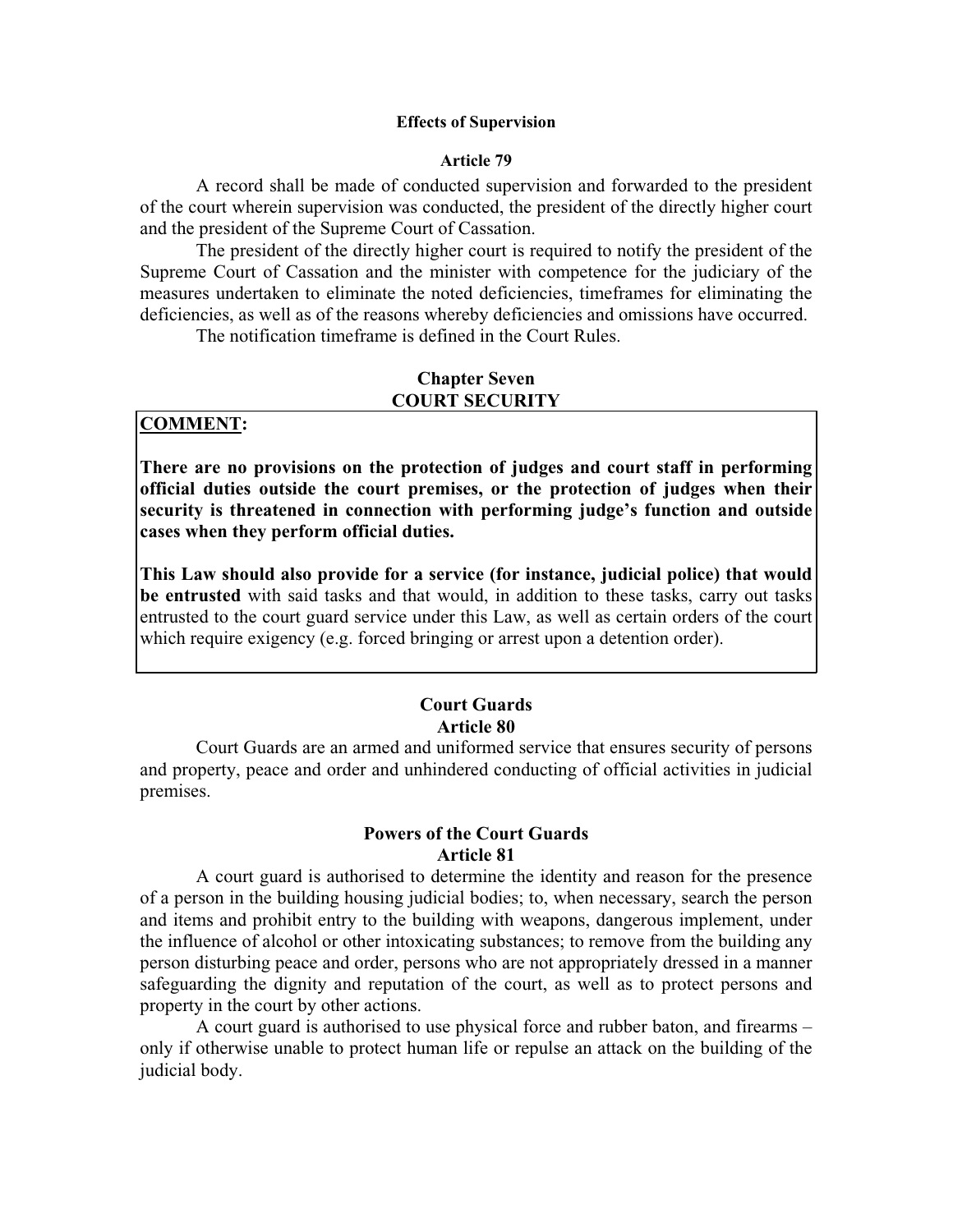### **Organisation of the Court Guards Article 82**

 The minister with competence for the judiciary prescribes the regulations of the court guards, uniforms of its members, weapons and official ID.

### **Assistance to Court Guards and Security Article 83**

 At request of the head of the judicial organ, the internal affairs organ extends assistance to court guards.

 The head of the judicial organ is entitled to request from the Ministry of Internal Affairs to extend special protection to a judge, lay judge, public prosecutor, deputy public prosecutor, magistrate and their families or property.

#### **Article 84**

 Regulations governing employment relations of civil servants and appointed officials shall apply to employment and rights, obligations, evaluation and responsibilities of the court guards, unless otherwise provided under this Law.

### **Chapter Eight FUNDS FOR THE WORK OF COURTS**

# **Basic Provision Article 85**

 Funds for the work of courts are provided in the Republic of Serbia budget. Funds must be of such volume and timing to sustain independence of judicial power and at any given time ensure proper operation of courts.

#### **Article 86**

 The High Court Council proposes to the Government the volume and structure of budgetary funds necessary for operation of the courts, with prior opinion obtained from the ministry with competence for the judiciary and the ministry with competence for finance.

 The High Court Council, the ministry with competence for the judiciary and the ministry with competence for finance exercise control over budget funds allocated for operation of courts.

### **Use of funds and own incomes Article 87**

 Revenues from work of courts are separately set out in the Republic of Serbia budget and allocated for upgrading operation of the courts.

 The amount and purpose of funds under paragraph 1 of this Article is determined in the Budget Law.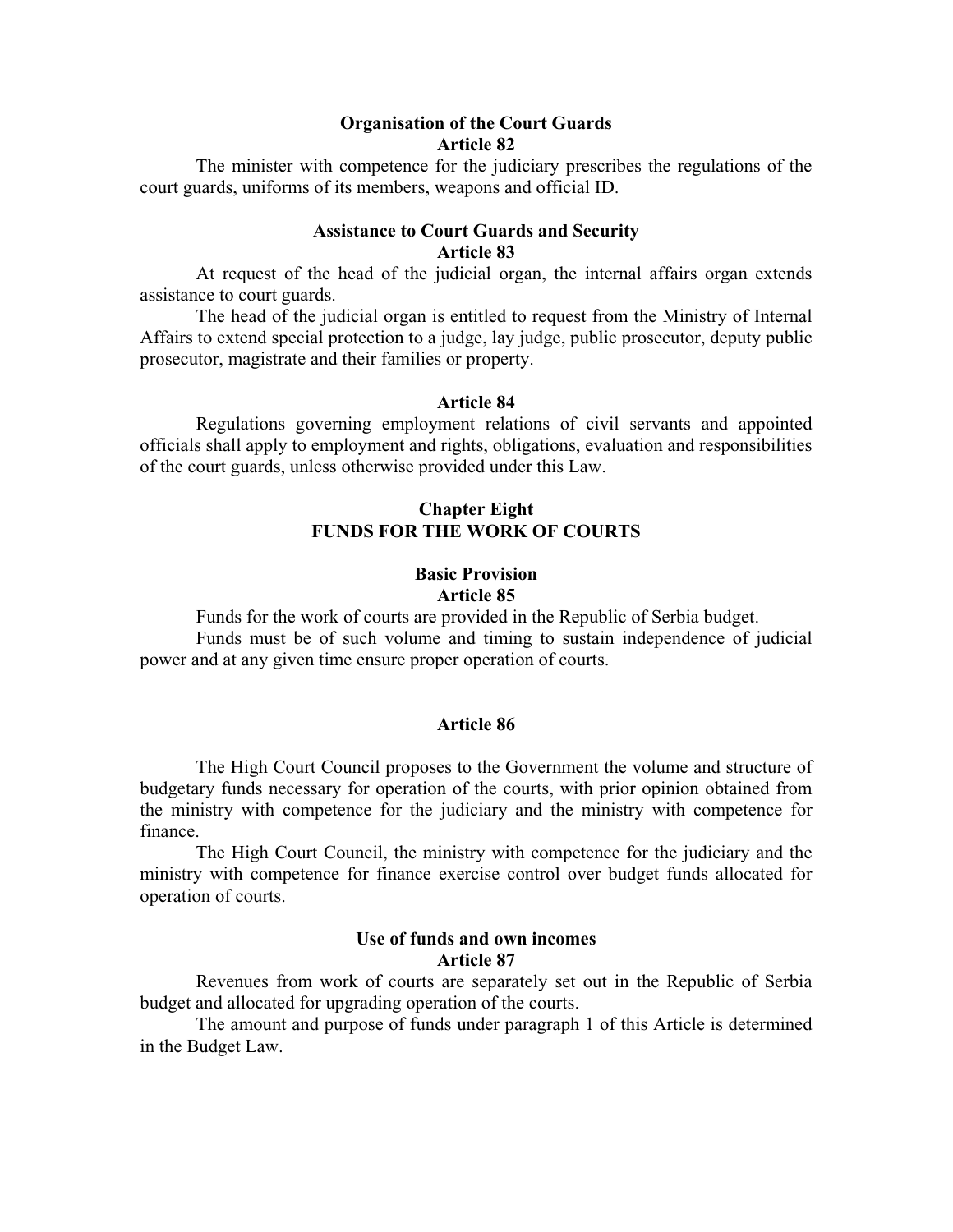# **Payment of Court Costs Article 88**

 The minister with competence for the judiciary prescribes more detailed requirements, amount and manner of reimbursement of amounts that parties and participants in proceedings pay in settlement of costs in court proceedings.

# **Chapter Nine THE RIGHT TO TRIAL IN REASONABLE TIME**

# **Article 89**

Due to the need to close open cases in which a decision has not been passed in extent of two years the court president may engage a retired judge.

 The person referred to in paragraph 1 of this Article may be engaged on tasks of drafting judicial decision and autonomous conducting of certain actions in proceedings under authorisation of the sitting judge and/or court president.

Compensation for the work of the persons referred in paragraph 1 of this Article is determined by decision of the High Court Council.

Engagement of person referred to in paragraph 1 of this Article is more specifically regulated by Court Rules.

# **COMMENT:**

**This article should be deleted,** as the right to fair trial is not ensured by engaging retired judges as judge's assistants.

**Under the provisions on court staff, it should be stipulated that a judge who was retired due to seniority may be hired as judge's assistant** for a period up to one year and in the courts whose operation is threatened due to huge caseloads**.** 

It should be noted that the European Commission Framework Programme for the Efficiency of Judiciary, 13 September 2005, envisages **a series of measures that states are obliged to carry out in order to ensure adjudication of cases in optimal and foreseeable time.** The Framework Programme indicates that various elements characterize a judicial system  $-$  the caseload; the resources available for the resolution of the cases, such as staff, equipment, courts (including the court budget and organization); duration of a case and quality of case resolution (reflected both in the substantive quality of judgments and compliance with the proceedings). Reducing the time of case processing requires activities that concern other three elements - the caseload, resources and quality of case resolution.

For these reasons, in finding solutions to the problems of the judiciary of each member state of the Council of Europe, it is advised that a general approach is taken which observes three basic principles: **the principle of balance and overall quality,** where each member state has to find a balance between the funds that can be allocated to the judiciary and a proper management of these funds on the one hand, and the objectives set for the judiciary, on the other; **the principle of having efficient tools for measurement**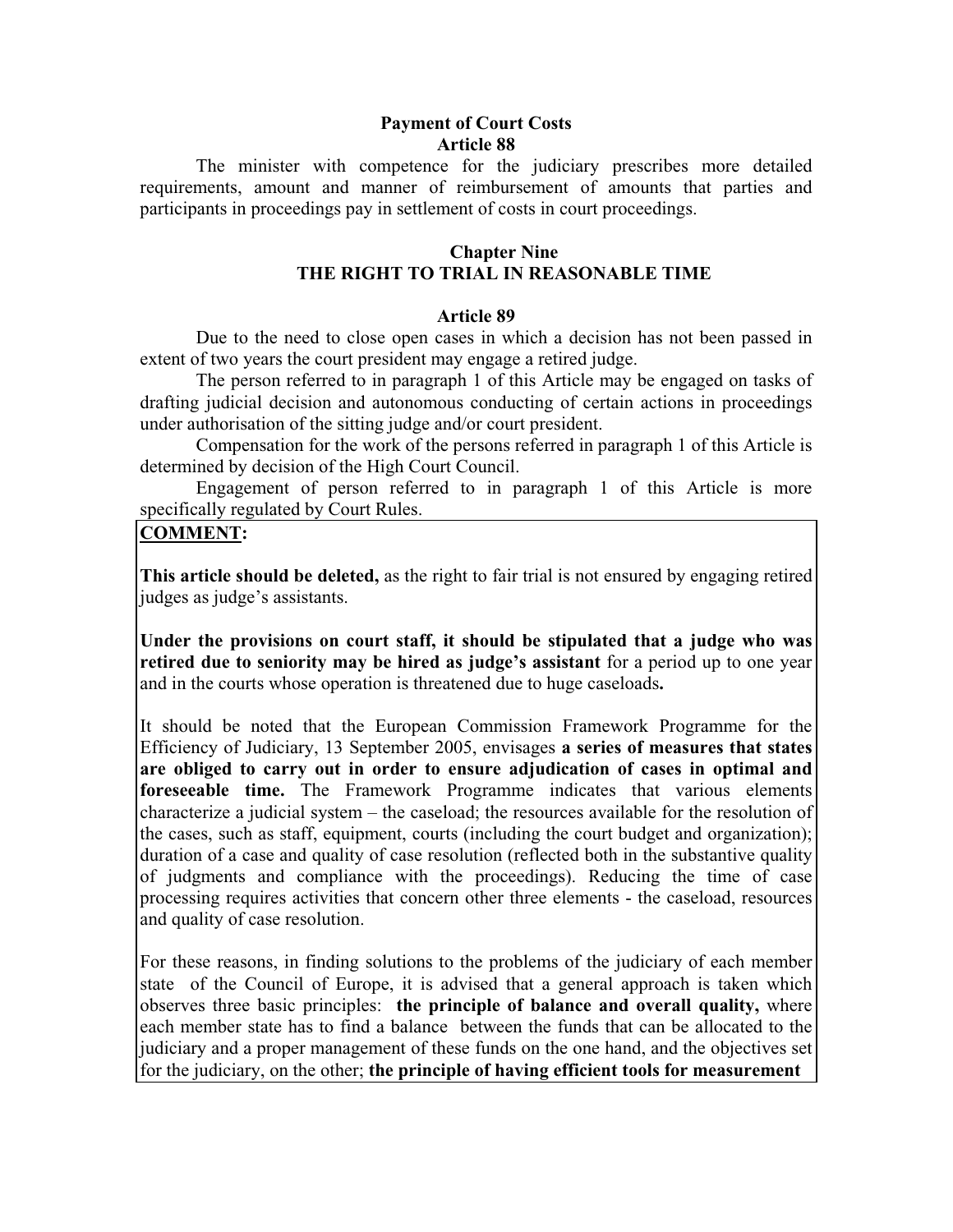**and analysis, which are to be defined by the consensus of all stakeholders**, and based on consistent methods for data collection and development of common indicators; and **the principle of the need to harmonise all conditions that lead to fair trial by seeking to ensure a delicate balance of procedural guarantees** that necessarily require that there are time limits that may not be shortened and a need for quick justice, based on the criteria that are applied in a clear, transparent and fair manner, and presented from the very beginning of the proceedings and if need be, with the consent of the parties.

The Programme illustrates that the judicial systems face numerous and sometimes conflicting demands, because of which the state has to find a compromise between different goals, as there are no magic formulas or a universal solution for improving the efficiency of the judiciary. The three principles and the general approach allow for a better definition of a comprehensive strategy, also taking into account the effect of envisaged measures.

# **Chapter ten V. TRANSITIONAL AND FINAL PROVISIONS**

# **TRANSITIONAL PROVISIONS**

### **COMMENT:**

**If some of the suggestions of the Judges Association are accepted, in particular those referring to gradual transfer of jurisdiction to appellate courts and retaining the second-instance jurisdiction of district courts, the Transitional and Final Provisions should be accordingly amended.** 

### **Continued Operation of Existing Courts Article 90**

Courts established by the Law on Organisation of Courts ("Official Gazette of the RS, Nos. 21/90, 11/92, 6/93, 20/93, 53/93, 67/93, 28/94, 16/97, 37/97, 36/98, 44/98, 62/01, 65/01 and 55/04) that commenced work prior to coming into force of this Law shall continue operation.

The Supreme Court of Cassation, Appellate, Administrative and the High Magistrates Courts and magistrates courts shall commence to operate on 1 January 2009.

#### **COMMENT:**

**If it is accepted to have administrative courts and the High Administrative Court, para 2 should accordingly be amended.** 

# **Continued Operation of Current Misdemeanour Organs Article 91**

 Misdemeanour panels and municipal misdemeanour organs shall continue to operate in accordance with the Minor Offences Act ("Official Gazette of the SRS", no. 44/89 and the "Official Gazette of the RS", Nos. 21/90, 11/92, 6/93, 20/93, 53/93, 67/93, 28/94, 16/97, 37/97, 36/98, 44/98, 62/01, 65/01 and 55/04) and the Decision on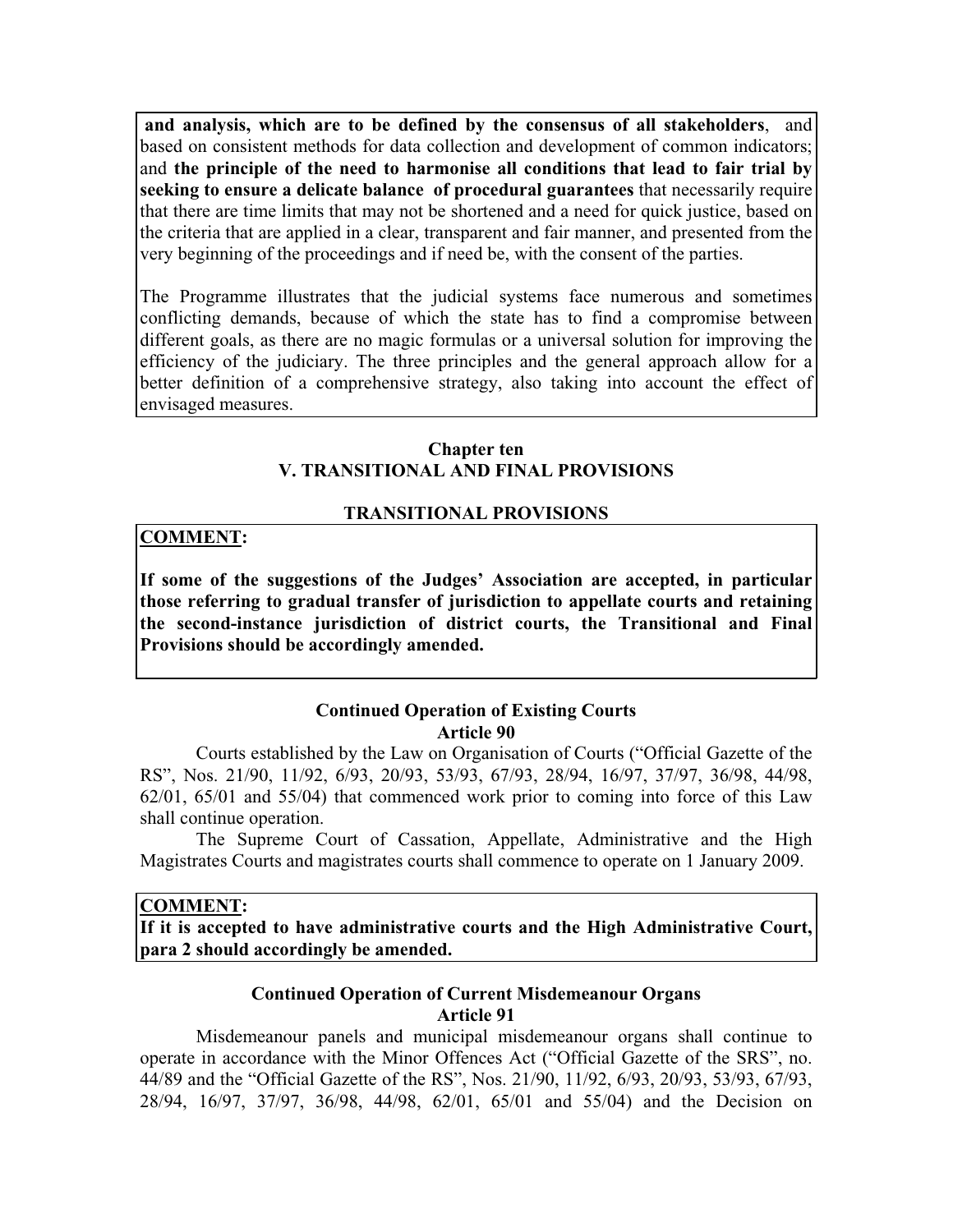establishing Municipal Misdemeanour Bodies and determination of the number of judges in misdemeanour organs ("Official Gazette of the RS", Nos. 72/93, 9/94, 30/94, 5/95, 12/95, 50/95, 27/96, 47/96, 9/97, 3/98, 6/98, 17/98, 41/98, 91/02, 37/03, 76/03, 115/03 and 97/05) until 31 December 2008.

#### **Transfer of Cases Article 92**

 Cases in which a first instance decision is not taken by 31 December 2008 are transferred by the Supreme Court of Serbia, municipal, district and commercial courts to courts under that have jurisdiction for these cases under this Law.

 If after 31 December 2008 a higher instance court in ruling on legal remedy refers the case for retrial, the case shall be transferred to the court with jurisdiction under this Law.

#### **Taking over of Cases Article**

 Cases that under this Law transfer under the jurisdiction of magistrates courts in which a first instance decision is not passed by 31 December 2008 shall be taken over by competent magistrates courts from the misdemeanour organs with jurisdiction to that date.

 Jurisdiction of magistrates courts to take over cases referred in paragraph 1 of this Article is determined in compliance with the law governing seats and territories of courts and public prosecution offices.

 Cases in which proceedings are not concluded before the Misdemeanour Panels by 31 December 2008 shall be taken over by the High Magistrates Court.

 If after 1 January 2009 the High Magistrates Court in ruling on legal remedy refers the case for retrial, the case shall be taken over by the magistrates court with jurisdiction under the law governing seats and territories of courts and public prosecution offices.

#### **Taking over of means for work, equipment, archives and staff Article 94**

 The required means for work, equipment, archives and staff of current municipal misdemeanour organs and Misdemeanour Panels shall be taken over by magistrates courts and the High Magistrates Court in compliance with the law governing seats and territories of courts and public prosecution offices.

# **By-laws**

#### **Article 95**

 Bylaws whose enactment is provided under this Law shall be enacted by 1 October 2008.

Until the enactment of bylaws referred in paragraph 1 of this Article, provisions of regulations enacted on basis of the Law on Organisation of Courts shall apply, unless incoherent with this Law.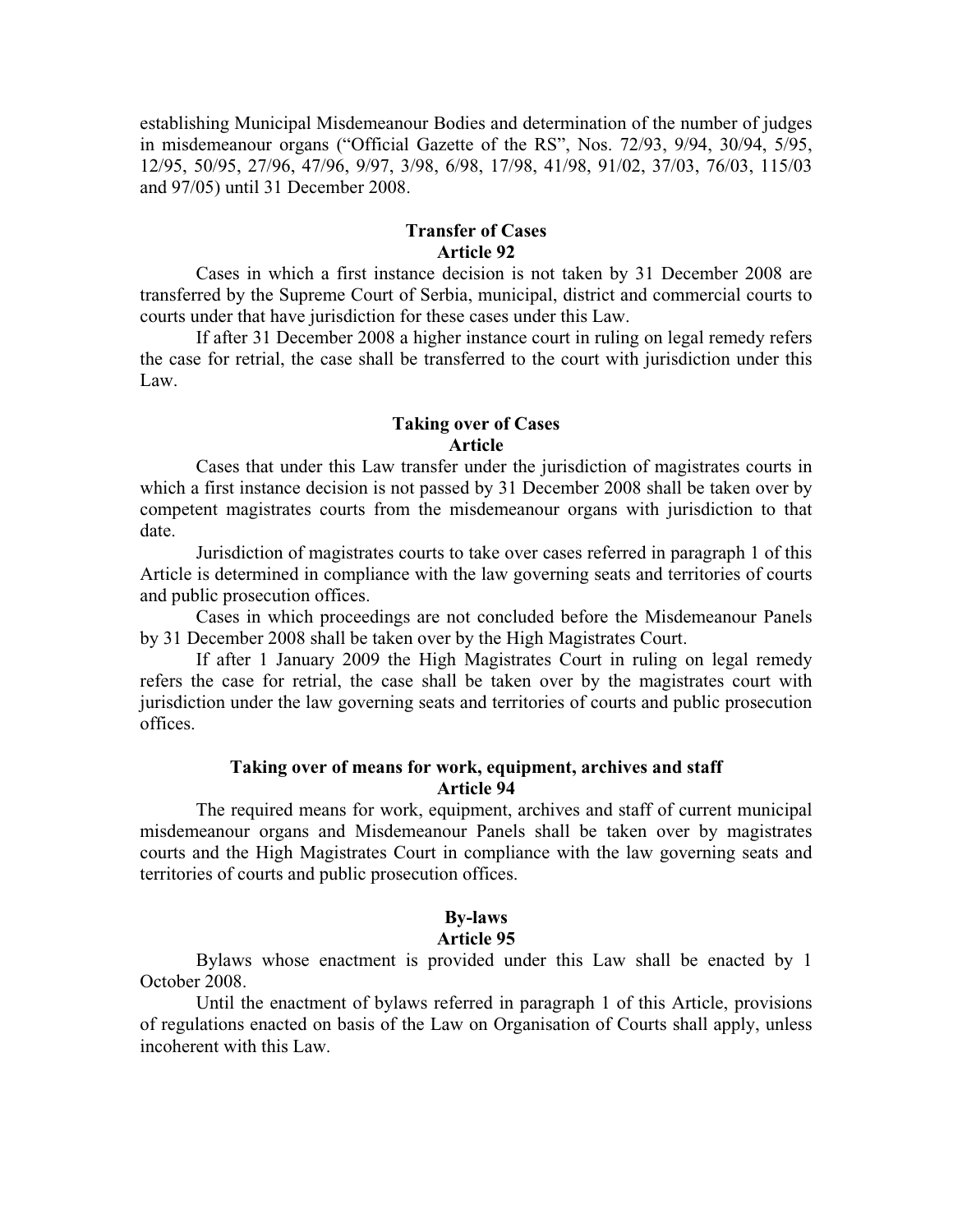## **FINAL PROVISIONS Expiry of Validity of Statutes Article 96**

 On the day of commencement of application of this Law the Law on Organisation of Courts ("Official Gazette of the RS", Nos. 63/01, 42/02, 27/03, 29/04, 101/05 and 46/06), the Minor Offences Act ("Official Gazette of the SRS", No. 44/89 and the "Official Gazette of the RS", Nos. 21/90, 11/92, 6/93, 20/93, 53/93, 67/93, 28/94, 16/97, 37/97, 36/98, 44/98, 62/01, 65/01 and 55/04) and provisions of Articles 12-20 of the Law on Courts (("Official Gazette of the Republic of Serbia", No. 46/91, 60/91 - correction, 18/92 - correction, 71/92, 63/01, 42/02, 27/03 and 29/04).

#### **Coming into force and commencement of application Article 97**

This Law shall come into force on the eight day of publication in the "Official" Gazette of the Republic of Serbia" and shall apply as of 1 January 2009.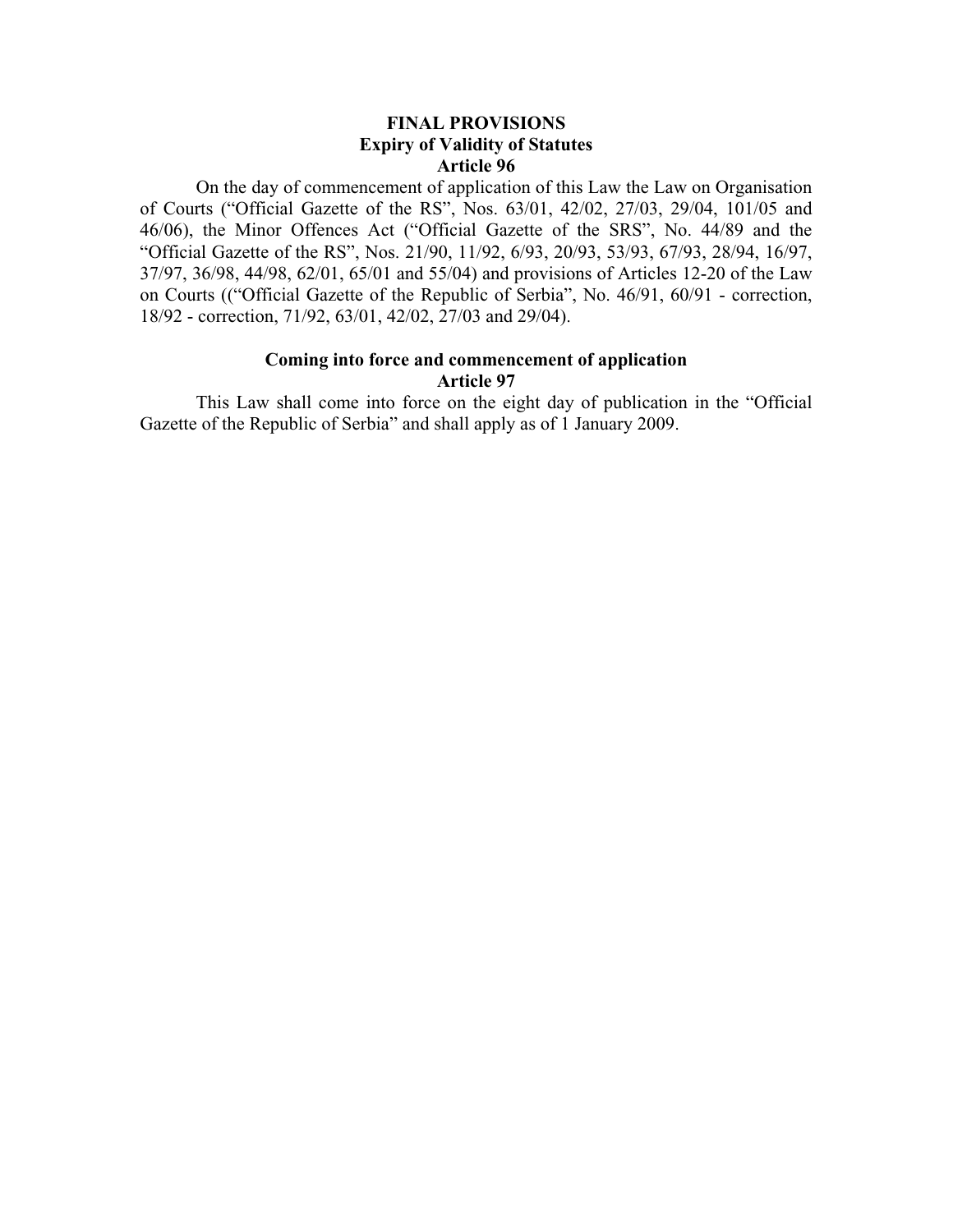# **DRAFT LAW ON JUDGES WITH COMMENTS MADE BY JUDGES ASSOCIATION OF SERBIA (JAS)**

### **Chapter One**

# **PRINCIPLES**

#### **Independence**

#### **Article 1**

A judge is independent in his actions and decision taking.

 A judge shall adjudicate and render judgement on basis of the Constitution, laws and other general acts, ratified international treaties, generally accepted rules of international law and his own conscience.

#### **Tenure and Non-transferability**

#### **Article 2**

 A judge discharges his function as permanent, except when elected judge for the first time.

A judge discharges his function in the court to which he is elected.

 A judge may not be transferred or assigned to another court without his consent, except in cases provided under this Law.

 A judge may be assigned, with his consent, to work in another government organ or institution, in accordance with this Law.

#### **Preserving Confidence in Independence and Impartiality**

#### **Article 3**

 A judge is required to preserve confidence in his independence and impartiality at all times.

 A judge is required to conduct proceedings impartially, in accordance with his own assessment of facts and interpretation of law, ensuring fair trial and compliance with procedural rights of parties guaranteed by the Constitution, law and international acts.

 This Law shall set forth the services, engagements and actions that are incompatible with judgeship.

Judges shall adhere to the Code of Ethics issued by the High Court Council.

### **Financial Independence Article 4**

 A judge is entitled to a salary sufficient to maintain his independence and support of his family.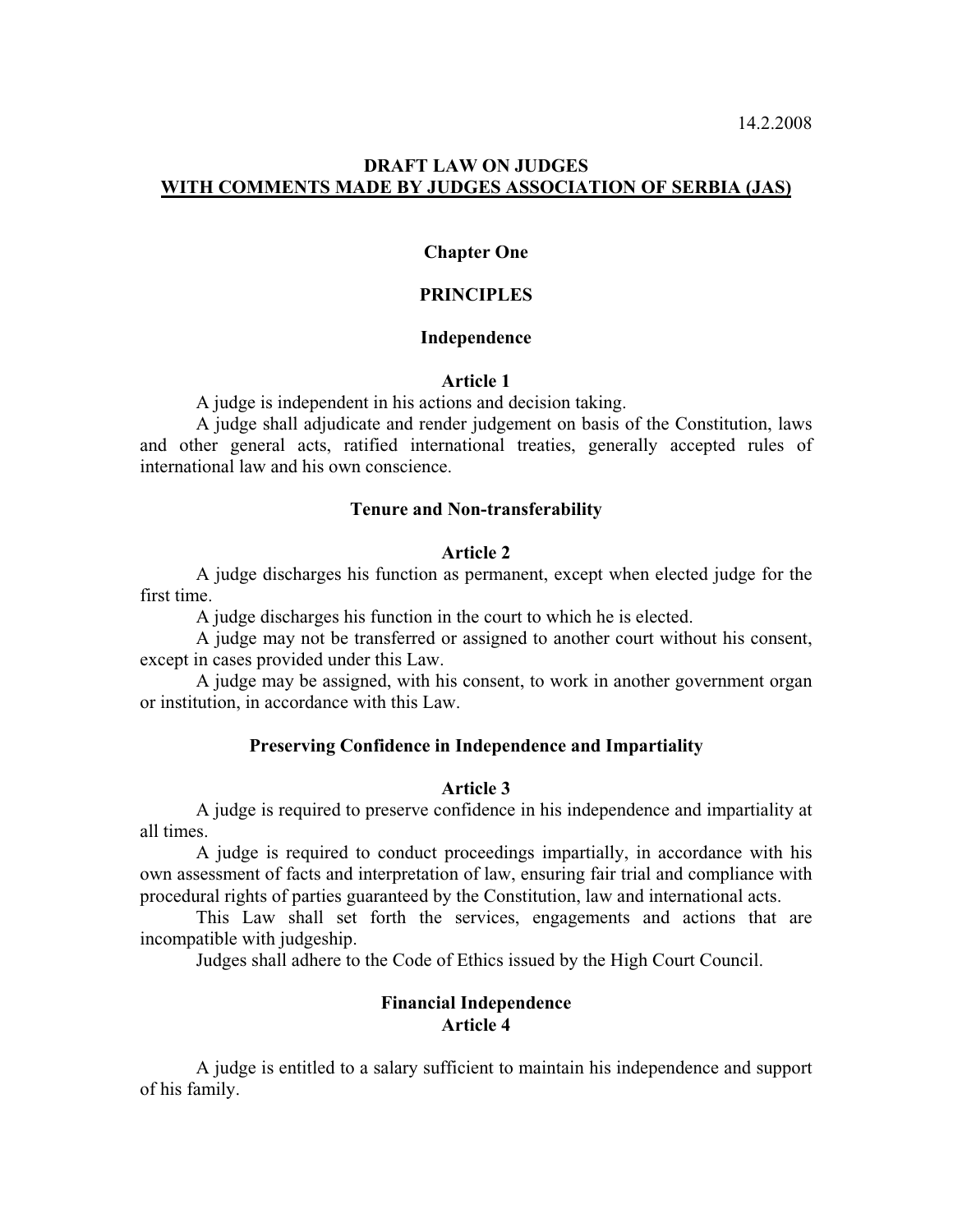The salary of a judge must be commensurate with the dignity of judgeship and the burden of responsibility.

#### **Immunity**

# **Article 5**

 A judge may not be held accountable for expressed opinion or voting rendered in taking of judicial decision, except in case of criminal violation of law by the judge.

 A judge may not be detained in proceedings instituted for a criminal offence committed in performance of judicial function without consent of the High Court Council.

## **Liability for Damages Article 6**

 The Republic of Serbia is liable for damages caused by a judge through unlawful or improper work.

 The Republic of Serbia may demand the judge to recompense the paid amount when damages are caused wilfully or by gross negligence.

## **COMMENT:**

 In line with standards of competent bodies of the Council of Europe, the state should provide the right to restitution only in cases when the judge causes damage wilfully. The limitations period is stipulated by Article 171 on the Law on Obligations and, hence, should be also stipulated in this case.

#### **PROPOSAL:**

#### **Liability for Damages Article 6**

 The Republic of Serbia is liable for damages caused by a judge through unlawful or improper work.

 When damages are caused wilfully the Republic of Serbia may demand the judge to recompense the paid amount within six months of the day of payment.

#### **Right to Association**

## **Article 7**

To protect their interests judges shall have the right to associate.

 Judges may undertake measures to protect and preserve their independence and autonomy.

#### **Participation in taking decisions of significance for the work of courts**

# **Article 8**

 A judge is entitled to take part in taking decisions of significance for the work of courts and for determination and allocation of funds for operation of the courts.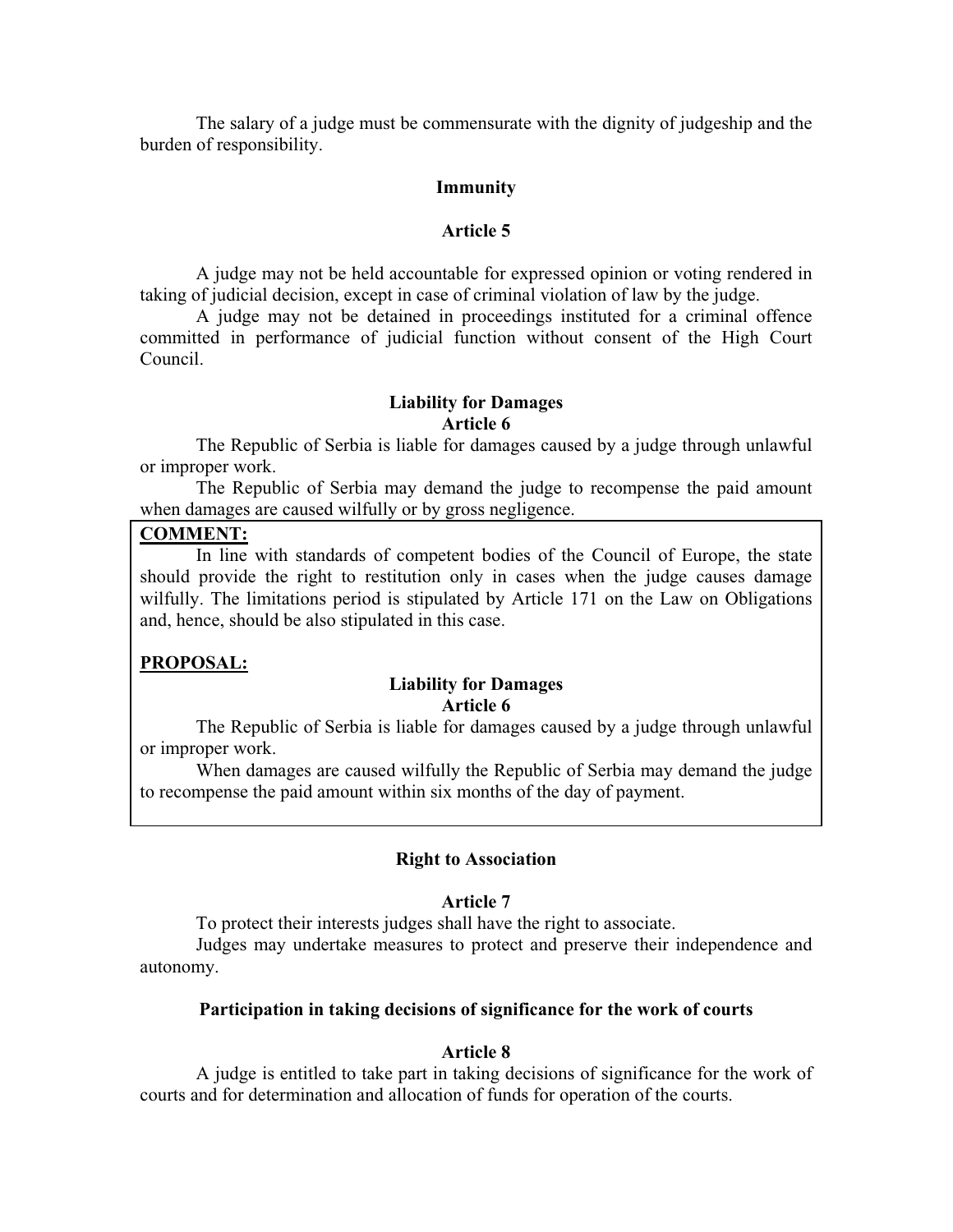# **COMMENT:**

 The right to participate in taking decision of significance for the work of courts and for determination and allocation of funds for operation of courts should, in addition to judges, be also provided for their associations.

# **PROPOSAL:**

# **Participation in taking decisions of significance for the work of courts Article 8**

 A judge and association of judges are entitled to take part in taking decisions of significance for the work of courts and for determination and allocation of funds for operation of the courts.

# **Right to Advanced Professional Education and Training**

# **Article 9**

 A judge has the right and duty to advanced professional education and training at the cost of the Republic of Serbia.

 Training of judges is an organised acquiring and developing of theoretical and practical knowledge and skills required for independent, professional and efficient discharge of judge's function.

 Training is voluntary unless when certain forms of training are mandatory under law or by decision of the High Court Council in case of change of specialisation, substantial changes in regulations, introduction of new work techniques and in order to eliminate deficiencies in the work of a judge noticed during performance evaluation.

 The content of training program is defined in respect of the professional experience of a judge.

 The High Court Council shall stipulate and oversee implementing of the training program that is conducted by an institution competent for judicial training in accordance with law.

# **Election and Termination of Office and Number of Judges and Lay Judges**

#### **Article 10**

 The National Assembly and the High Court Council respectively decide on election and termination of function of judge and court president, in accordance with this Law.

The Supreme Court of Cassation has fifteen judges.

 The High Court Council defines the number of judges and lay judges for every court, following approval obtained from the minister responsible for the judiciary, except in case referred to in paragraph 2 of this Article.

 The High Court Council reviews every five years the required number of judges and lay judges for every court.

 The High Court Council may at its own initiative or at the proposal of court president, president of a directly superior court, president of the Supreme Court of Cassation and the minister responsible for the judiciary review the required number of judges and lay judges also before expiry of the five-year period.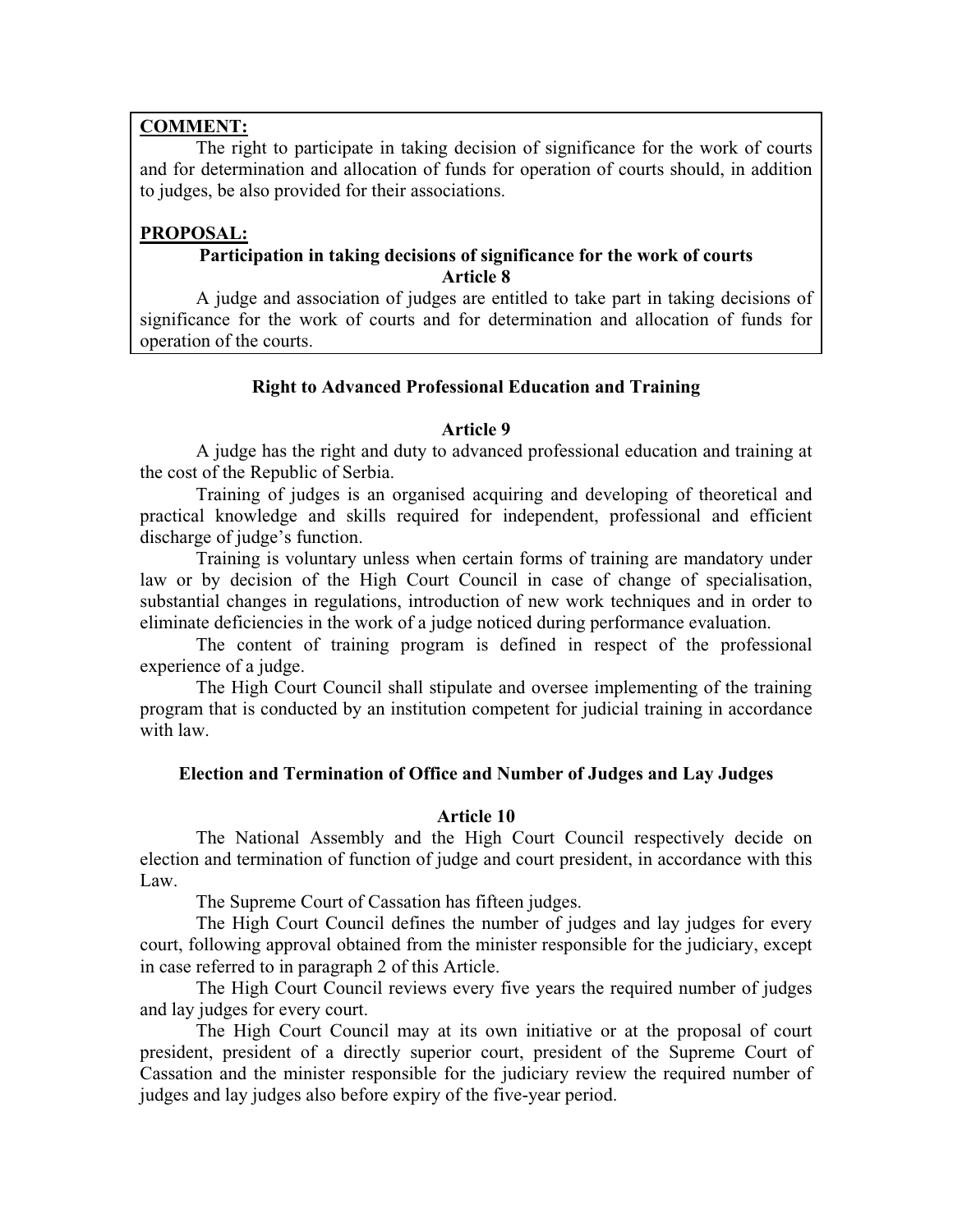# **COMMENT:**

Paragraph 3 is changed in respect of the version forwarded to the Judges' Association of Serbia for comment, in the part stating that the number of judges and lay judges in each court is defined by the High Court Council following agreement obtained from the minister of justice.

The Judges' Association has given a brief position on the above in the Annex, and shall expound in more detail verbally at the meeting on 21 february 2008.

# **Chapter Two STATUS OF A JUDGE**

# **I. PERMANENCY OF JUDGESHIP**

# **1. Concept**

#### **Article 11**

Judgeship is permanent.

 Judgeship shall last continuously from first election as judge until retirement. Prior to the above judgeship may terminate only under conditions provided under

this Law.

 Exceptionally, a person elected judge for the first time is elected to a period of three years.

#### **2. Reduction of Number of Judges and Abolishing of Court**

#### **Article 12**

Judgeship shall not terminate if number of judges is reduced.

 If a court is abolished a judge continues to discharge his function in a court of same type and same instance, or approximately same rank.

 The High Court Council decides in which court a judge continues to discharge function.

#### **COMMENT:**

Since in case of abolishing of a court a judge is trasnferred to a court of same type and instance, or approximately same rank, a need may arrise to trasnfer ajudge to a court outside his place of residence. Therefore it would be useful to obtain his opinion prior to taking decision on the court of his transfer.

#### **PROPOSAL:**

.

**2. Reduction of Number of Judges and Abolishing of Court Article 12** 

Judgeship shall not terminate if number of judges is reduced.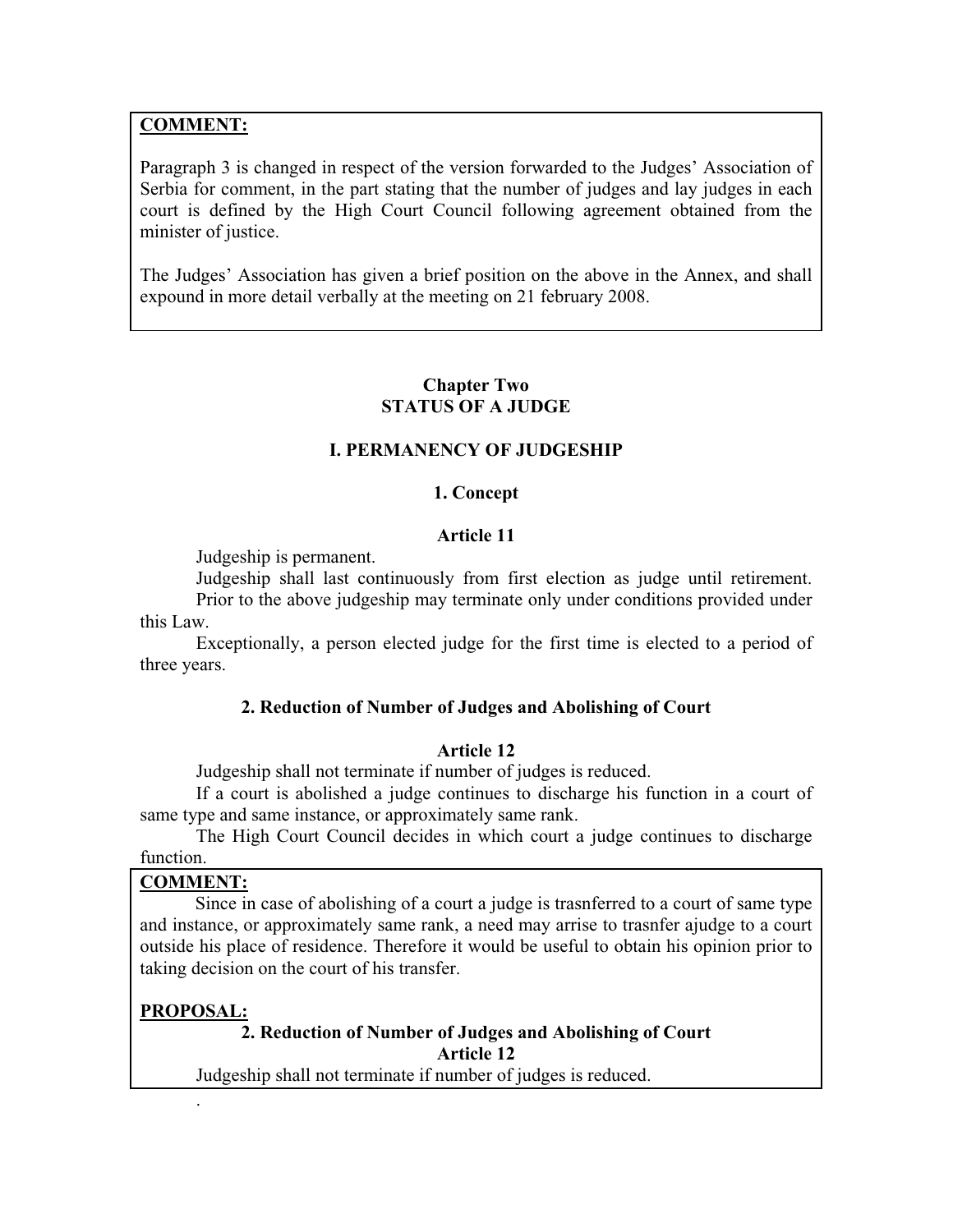If a court is abolished a judge continues to discharge his function in a court of same type and same instance, or approximately same rank.

 The High Court Council decides in which court a judge continues to discharge function, following opinion obtained from the judge.

#### **3. Suspension of Judgeship**

#### **Grounds for Suspension Article 13**

A judge shall be suspended from office if remanded in custody.

 A judge may be suspended from office when proceedings for his dismissal or criminal proceedings for a dismissible offence have been instituted.

#### **Decision on Suspension Article 14**

 The court president decides on mandatory suspension of a judge, while the mandatory suspension of a court president is decided by the president of the directly higher court.

 Non-mandatory suspension is decided by the president of the Supreme Court of Cassation.

 The suspension of the president of the Supreme Court of Cassation is decided by the General Session.

### **Duration of Suspension Article 15**

 A judge is suspended from office until revocation of detention, conclusion of dismissal proceedings or conclusion of criminal proceedings.

 The High Court Council may reinstate a judge prior to conclusion of dismissal proceedings.

# **Right to Complaint Article 16**

 A judge has the right to file complaint with the High Court Council, within three days.

The High Court Council shall take decision on the complaint within eight days.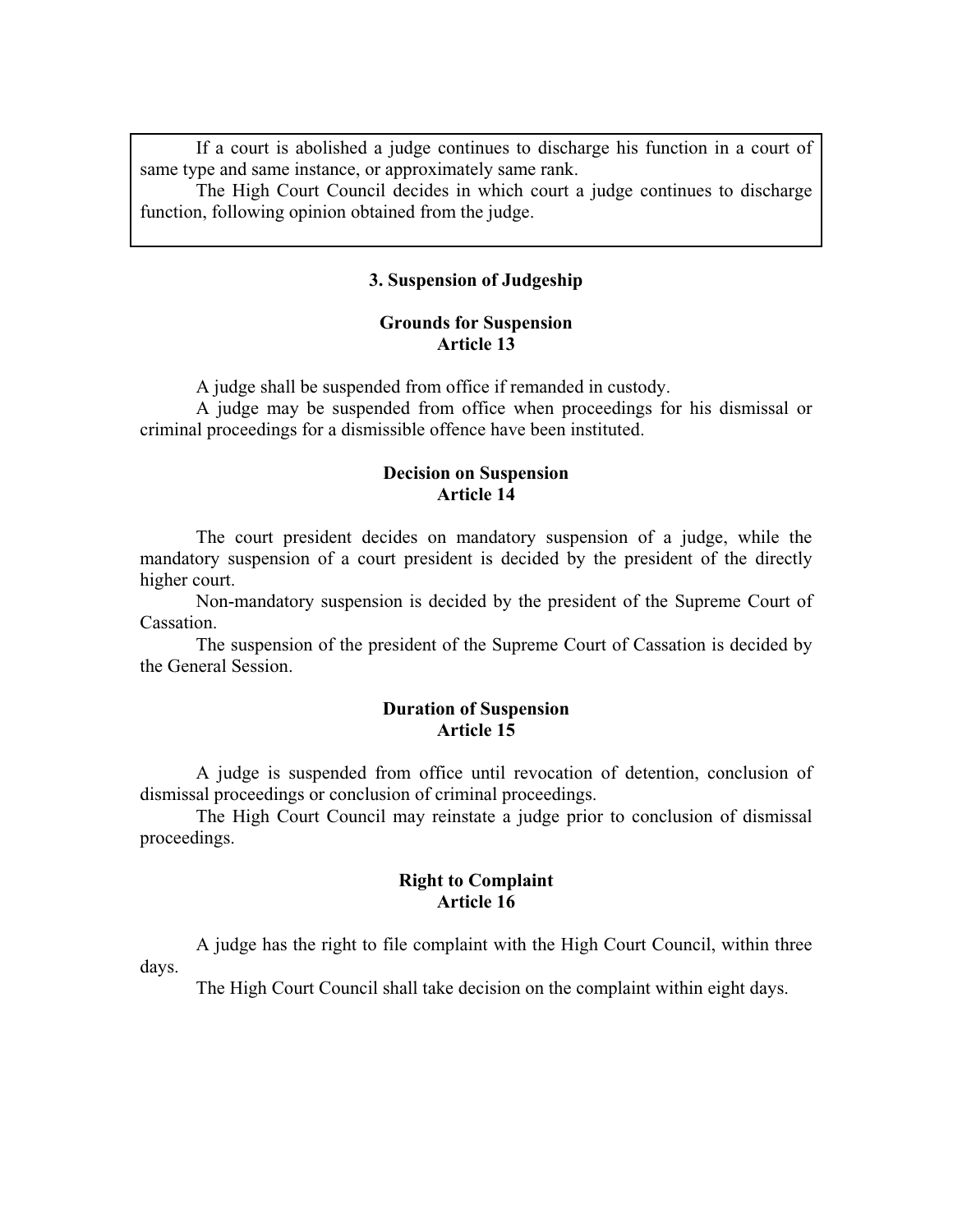## **II. NON-TRANSFERABILITY OF A JUDGE**

## **1. Concept**

### **Article 17**

 A judge shall have the right to discharge his office in the court to which he is elected.

 A judge may be transferred or assigned from one to another court, another state body or institution only with his consent.

 Consent shall be in writing and must precede decision-taking on transfer or assignment.

 Exceptionally, a judge may be transferred to another court in case of abolishing of a court, abolishing the prevalent part of the jurisdiction of the court to which he is elected or reduction of the number of judges in the court to which he is elected, on basis of the decision of the High Court Council.

 Exceptionally, a judge may be assigned without consent to another court of same type or directly lower instance up to one year, on basis of final decision pronouncing a disciplinary sanction in compliance with this Law.

### **NOTE:**

Paragraph 5 did not exist in the version of the Draft Law submited to the Judges' Association of Serbia.

Consequently, the Judges Association will state its position on said provision at the meeting on 21 February 2008.

# **COMMENT**:

 In paragraph 4 of this Article, in case of transfer of a judge in case of abolishing of a court or the prevalent part of the jurisdiction of the court, a limitation should be provided that a judge, without his consent, may be transferred only to the court that has taken over jurisdiction of the court wherein the judge held office, and if that is not possible due to full complement of judges, to continue office in a court of same type and instance, or approximately same rank.

The issue of salary of judge who is transferred without his consent needs regulating.

In addition, in case of abolishing the prevalent part of jurisdiction and/or the required number of judges, a need will arrise to transfer a number of judges to the court taking over the competence, while the remaining number of judges will remain in the court losing a part of its competencies, hence the law should provide that in such cases tarsnfer is done on basis of published, objective and single criteria and under one single procedure set forth by the High Court Council.

# **PROPOSAL**:

1. Concept

Article 17

 A judge shall have the right to discharge his office in the court to which he is elected.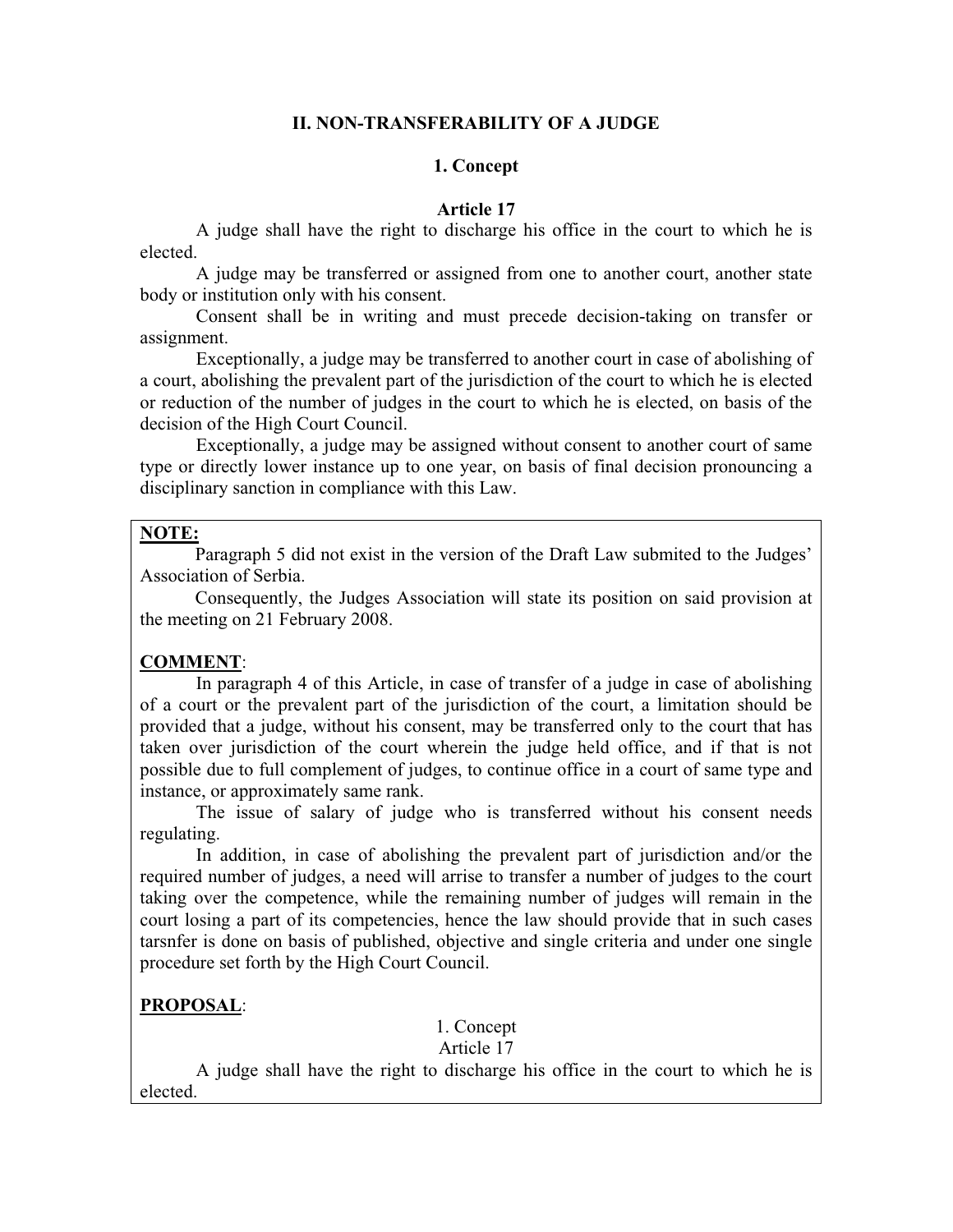A judge may be transferred or assigned from one to another court, another state body or institution only with his consent.

 Consent shall be in writing and must precede decision-taking on transfer or assignment.

 Exceptionally, a judge may be transferred without his consent to another court in case of abolishing of a court or abolishing the prevalent part of the jurisdiction or reducing the number of judges of the court to which he is elected, on basis of the decision of the High Court Council.

In case of abolishing of the court, loss of part of jurisdiction or reduction of number of judges, a judge is transferred to the court taking over jurisdiction, and if that is not possible, to a court of same type and instance or a court of approximately same rank.

In cases specified under the preceding paragraph a judge must be ensured the same salary he had at the time of transfer.

In the case referred under paragraph 5 of this Article transfer is done on basis of published, objective and single criteria and under one single procedure set forth by the High Court Council.

## **2. Transfer**

#### **Article 18**

A judge may be transferred to another court of same type and same instance.

 A judge continues to discharge his function permanently in the court to which he is transferred.

The High Court Council issues the decision on transfer.

#### **COMMENT:**

 The deficiency of this Article is reflected in lack of stipulation of reasons for potential transfer of judge.

Namely, with the transfer a judge continues to discharge his function permanently in the court wherein he is transferred, which has the same effect as if he were elected to that court but bypassing the procedure stipulated for election, i.e. without the possibility of other judges to apply for that post.

Any transfer of a judge should, of course, be an exception and ther would need to be, in addition to vacant post of a judge in the court of transfer and the consent of the judge, additional requirements relating to the needs of the court and the expertise of the transferred judge.

Hence it would need to be stipulated as additional requirements, for example, that lack of judges impedes or hinders the work of the court and that consequently there is a need gor urgent filling of the vacant post of a judge that cannot be resolved through election or assignement, that only a judge whose performance is evaluted "very good" and "excellent" may be transferred providing both court presidents are in agreement.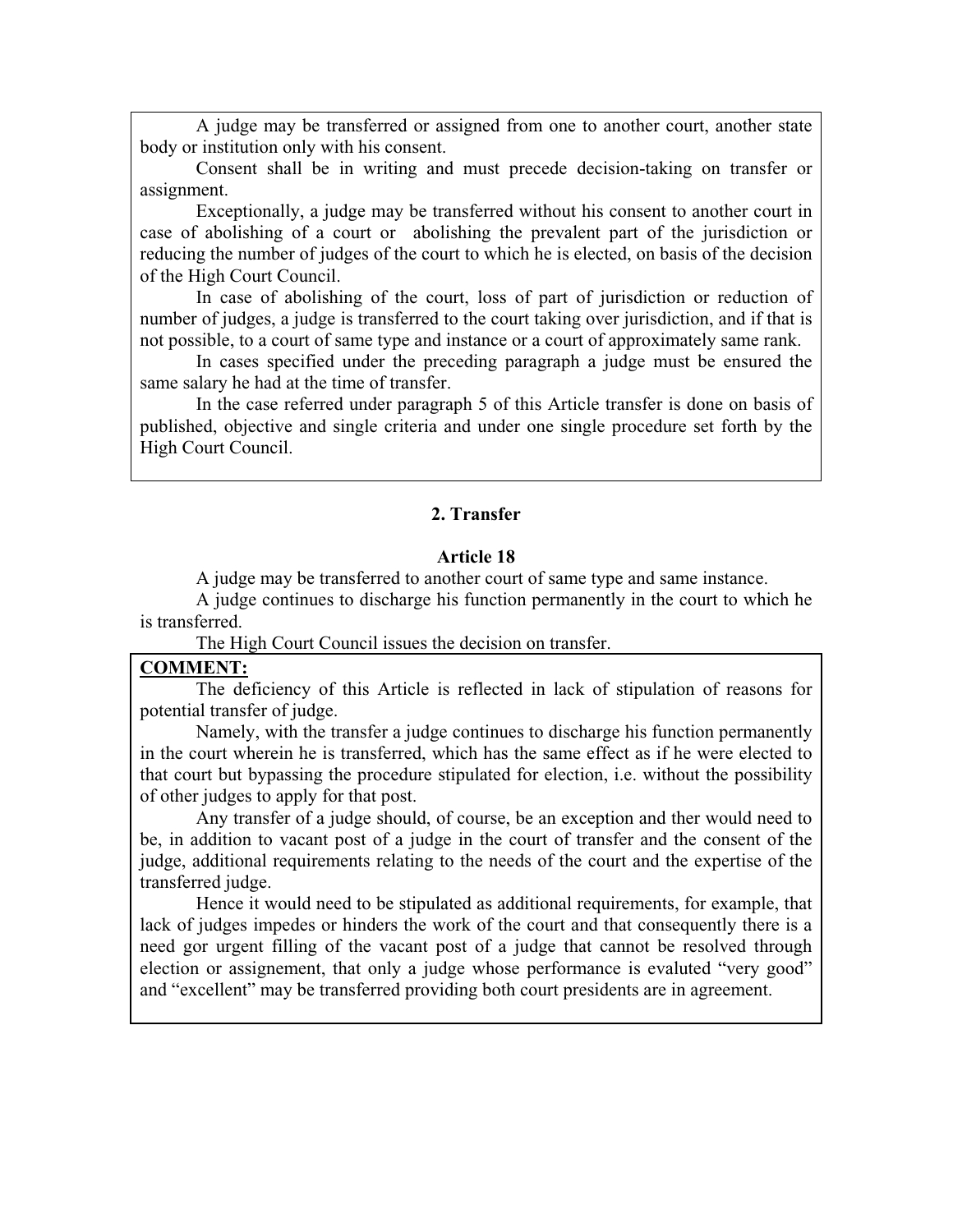# **PROPOSAL:**

#### **2. Transfer Article 18**

 A judge may be transferred to another court of same instance if there is a need for urgent filling of vacant post of a judge that cannot be resolved through election or assignement, if his performance is evaluted "very good" over the past three years providing both court presidents are in agreement.

 A judge continues to discharge his function permanently in the court to which he is transferred.

The High Court Council issues the decision on transfer.

#### **3. Assignment to another court**

#### **Article 19**

 A judge may be assigned to work only in another court of same type and same or directly lower instance for maximum one year.

 Exceptionally, a judge may be assigned to a directly higher-instance court if meeting the statutory requirements for election as a judge of the court to which he is assigned and if his performance evaluation is "outstanding" over the past three years.

 A judge is assigned to court in which the lack, overburdening, recusal of judges or other reasons frustrate or inhibit the work of the court.

The High Court Council issues the decision on assignment.

### **4. Assignment to another state body or institution**

#### **Article 20**

 A judge may be assigned to discharge professional tasks in the High Court Council, the ministry with competence for the judiciary and the institution competent for judicial training.

 Assignment specified in paragraph 1 of this Article is carried out at the recommendation of the head of the body and/or institution to which the judge is assigned, following opinion obtained from the president of the court wherein the judge holds office, with the written consent of the judge.

Assignment may not exceed three years.

The High Court Council issues the decision on assignment.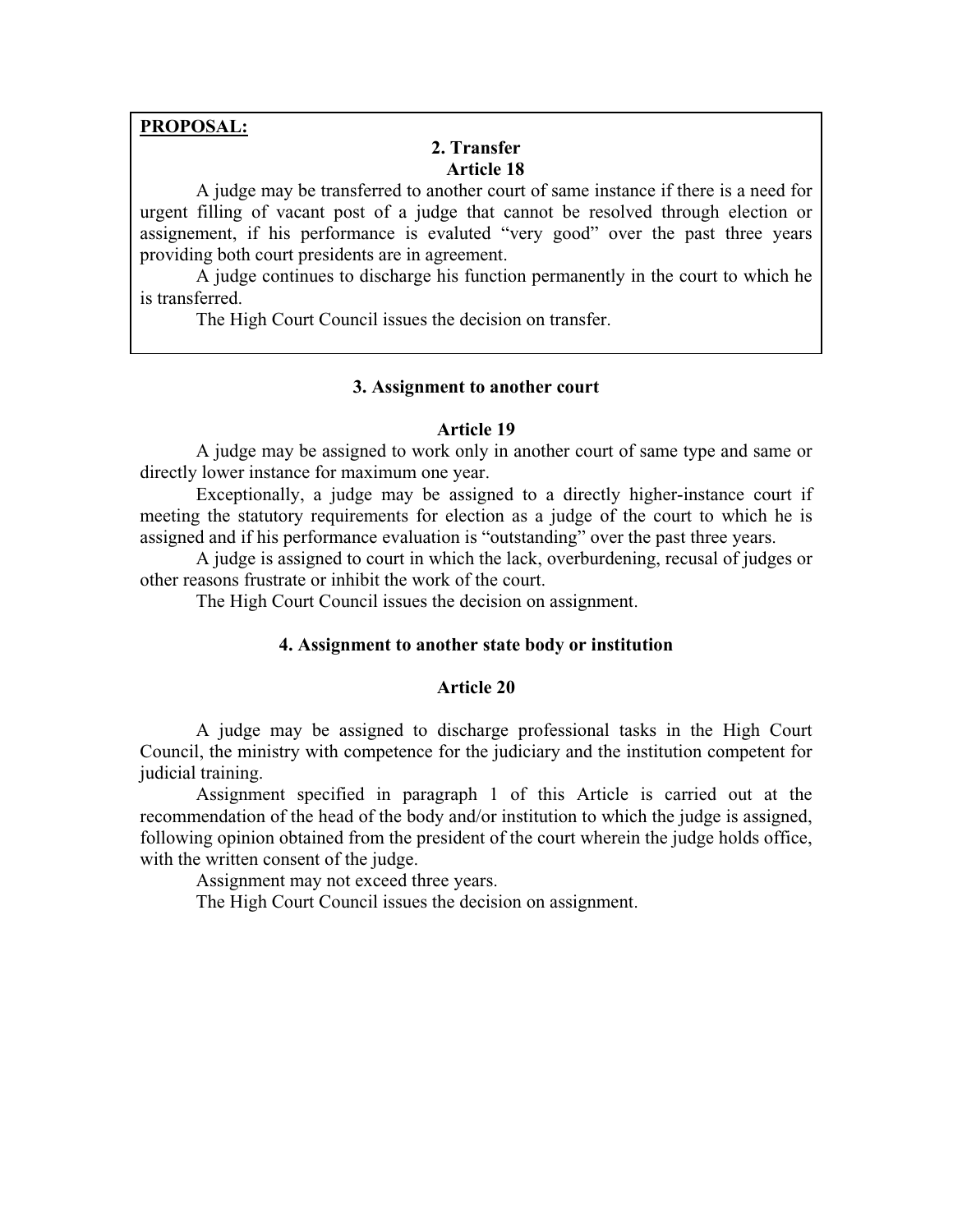#### **III. MUTUAL INDEPENDENCE OF JUDGES**

### **1. General**

#### **Article 21**

 A judge is free in holding his views, facts and law in all matters under his deliberation.

 A judge is not required to justify to anyone, even other judges and the president of the court, his understanding of fact and law, except in the reasoning of the judgement or when so particularly stipulated by law.

# **2. Immutability of Type of Work and Random Allocation of Cases**

#### **Immutability of Annual Work Load Article 22**

 A judge is entitled to have his workload defined by annual work schedule and not to have it changed during the year.

 Exceptionally, due to election of a new judge, longer absence of a judge or vacated judge's position, the type of work of a judge may be changed during the year.

 The annual work schedule and changes thereof are determined with a view to exigencies of the court and the capacity of the judge to successfully discharge allocated duties.

# **COMMENT:**

 Changing of type of work of one judge due to election of another, new judge, practically means that the type of work of the "old" judge is changed in order that his work could be taken over by the new judge, which is unfair to the "old" judge and is inappropriate as it procrastinates proceedings, increases costs and defers exercising of rights of citizens.

Change of the annual schedule, as well annual work schedule, must have as objective efficient court operation, hence reasons for its change must be the same, and the decision on changing must be reasned in order to enable reconsideration following a judge's objection (Art. 25).

In any case, both "longer absence of a judge" or "vacated judge's position" referred to in this Article as grounds for changing judge's type of work are have as objective efficient court operation, but these are not the only reasons whereby a need may arise to change the annual work schedule. These may be, e.g. increase or decrease in scope of work in certain court departments or poor performance results of a judge on certain tasks. Only once the reasons for changing the annual work schedule are known does this Article, as well as Article 25, as a guarantee of mutual independence of judges, have sense.

# **PROPOSAL:**

**2. Immutability of Type of Work and Random Allocation of Cases**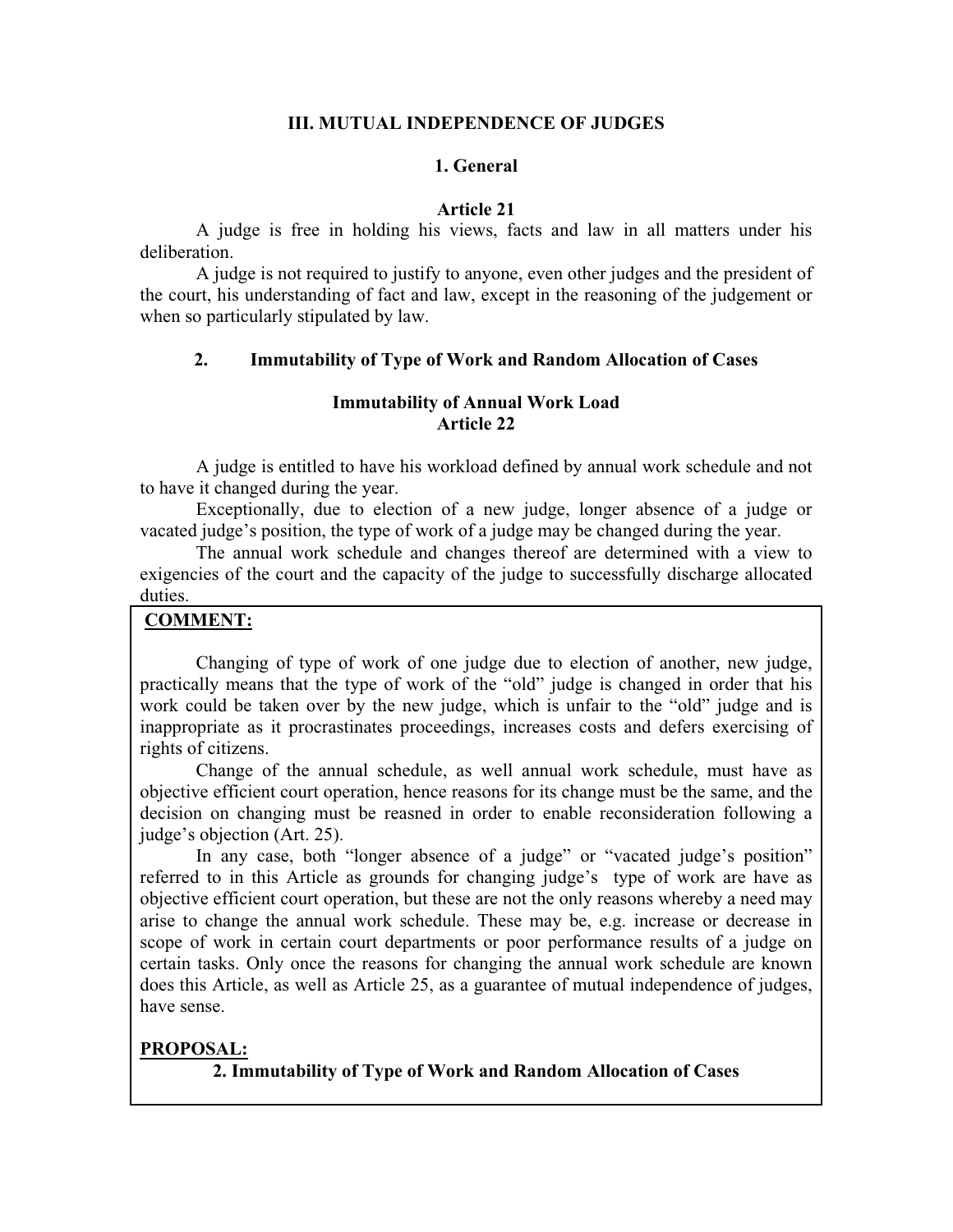#### **Immutability of Annual Work Load Article 22**

 A judge is entitled to have his workload defined by annual work schedule and not to have it changed during the year.

 Exceptionally, the annual work schedule may be changed during the year if circumstances on which it is based alter significantly.

 The annual schedule and change thereof is determined in respect to exigencies of the court and capacity of a judge to successfully perform assigned tasks.

The decision on annual schedule and it alterations must be reasoned.

#### **Random Allocation of Cases**

#### **Article 23**

 Cases are allocated to a judge according to schedule that is independent of personality of parties and circumstances of the legal matter.

 Cases are entrusted to a judge on basis of the court schedule of tasks, in accordance with the Court Rules, exclusively on basis of designation and number of the case file.

 No one has the right to establish panel of judges and allocate cases by bypassing the work schedule and order of receiving of the cases.

# **Derogation Article 24**

Derogation from the order of receiving of cases is possible only due to justified preclusion of a judge.

 A case may be taken from a judge only due to extended absence or dilatoriness, in accordance with the Court Rules.

# **COMMENT:**

The concepts of "extended absence" and "dilatoriness" are insufficiently precise.

The concept "extended absence" should either be specified in more detail (e.g. define in time the length of absence) or stipulate another requirement (e.g. that extended absence of judge compromises efficient operation of the court or that cases require exigent action both by law and in order to protect the rights of parties in proceedings).

Insofar as "dilatoriness" is concerned a contentious issue arrises in respect of who and how determines that a judge is being dilatory regarding the proceedings, and such a general formulation may lead to abuse. Instead of "dilatoriness" it would be better to stipulate procrastination of proceedings as a disciplinary offence, and that a case may taken away from a judge as a disciplinary measure (as set forth in Article 86, paragraph 1 of this Law) for committed disciplinary offence.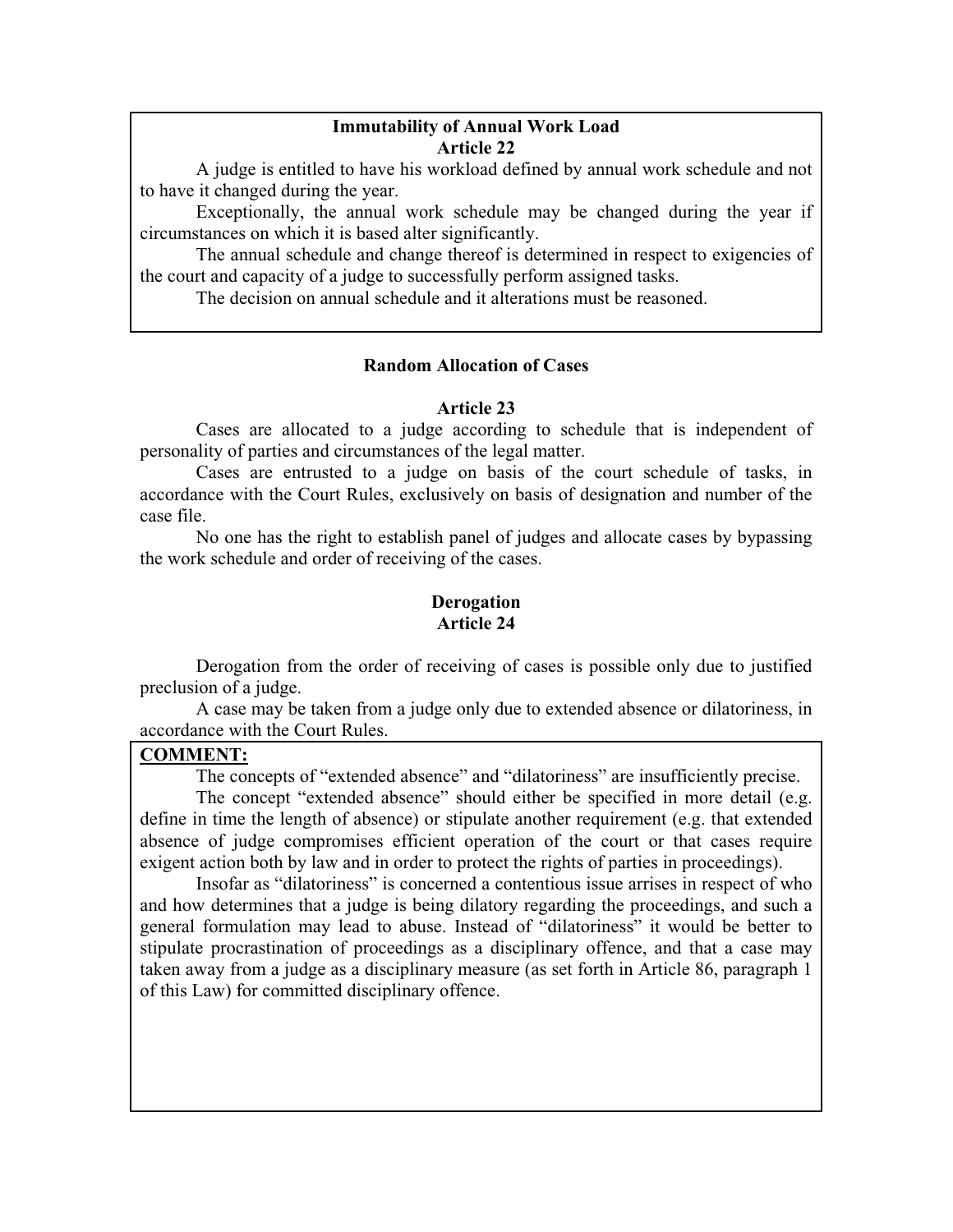# **PROPOSAL:**

#### **Derrogation Article 24**

 Derogation from the order of receiving of cases is possible only due to overload or justified prevention of a judge.

 A case may be taken from a judge only if due to extended absence it is necessary to act in a case that is urgent, by law or substance, or if due to extended absence of a judge efficient operation of the court is impaired or if a final sanction is pronounced to a judge for the disciplinary offence of dilatoriness in proceedings.

#### **Right to Objection Article 25**

 A judge is entitled to object the annual schedule of work, change of type of work, derogation from the order of received cases and taking away of cases with the administrative-judicial panel of the directly superior court, within eight days from the day becoming aware thereof.

 Objection of a judge of the Supreme Court of Cassation is deliberated by the General Session.

A party or person with legal interest also have the right to object in respect of taking away of a cases, within eight days from the day of becoming aware thereof.

 The administrative-judicial panel of the court conducting the proceedings decides on the objection specified in paragraph 3 of this Article.

 The decision on the objection is taken within eight days from the date of submission.

#### **Duty to Notify the President of the Directly Higher Court**

### **Article 26**

 A court president is required to notify in writing the president of the directly higher court of any derogation from the order of received cases.

#### **3. Notification of Duration of Proceeding**

#### **Article 27**

 A judge shall notify the court president of reasons for failing to conclude firstinstance proceedings within six months and shall there from notify him monthly of the progress of proceedings.

 A judge gives first notice of proceedings under legal remedy to the court president after one month, and the next every fifteen days.

 The court president is required to notify the president of the directly higher court of every first-instance proceedings that has not been concluded within two years.

A court president is required to notify the president of the Supreme Court of Cassation of every proceeding on legal remedy that has not been concluded within six months.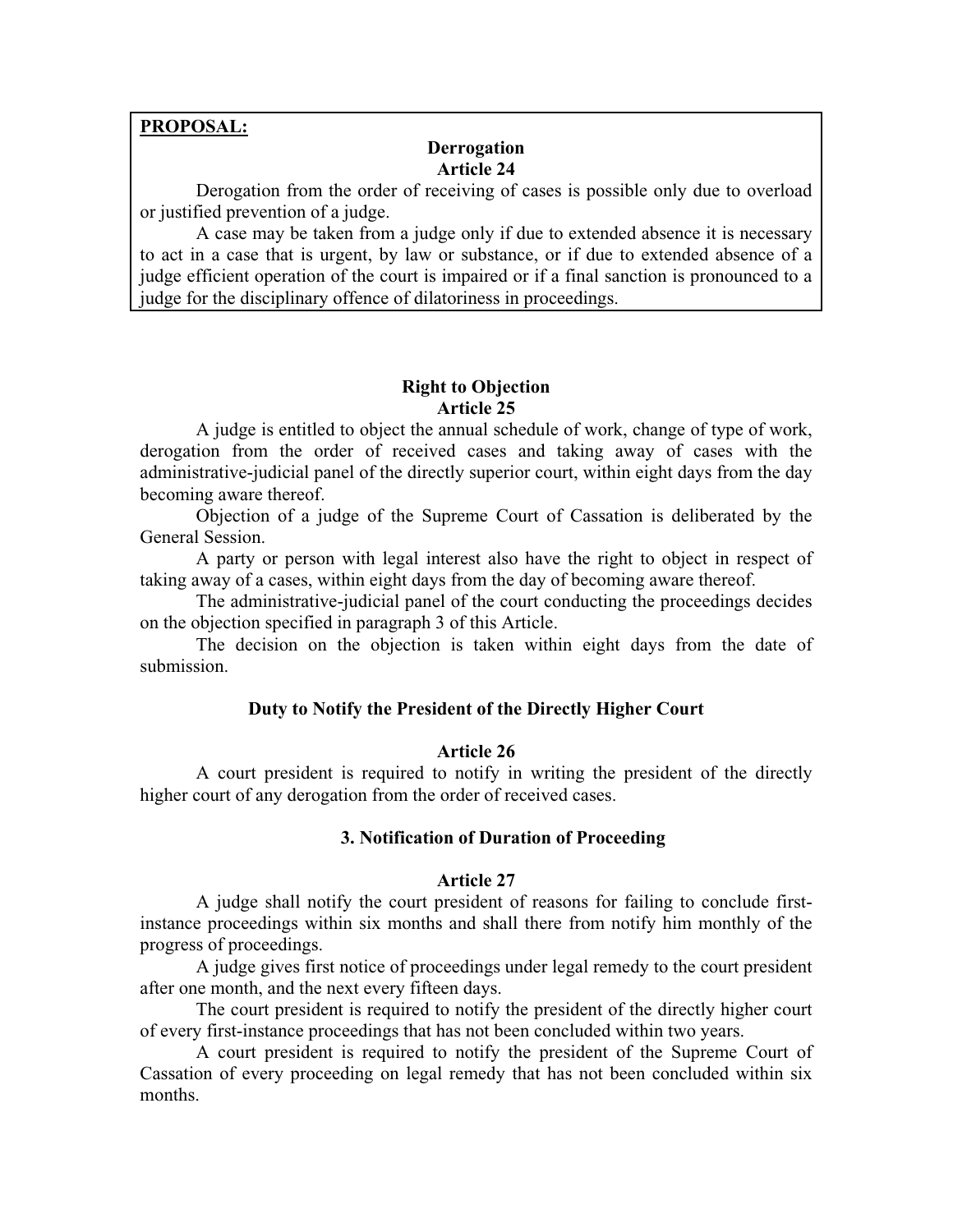Deadlines for notification in enforceable, non-contentious and other noncontestable matters are defined by the Court Rules.

 Duty to notify under this Article runs from the day of receiving the case in the court.

#### **COMMENT:**

 Although this provision has existed to date, having in mind the overload of judges deriving from systemic problems, we consider the proposed solution inappropriate.

If this were to be applied consistently judges would practically only engage in statements on unresolved cases at the expense of the time they could use for judicial work, court presidents would only read these reports and court services would be unnecessarily burdened with drafting and action in respect of these reports. That was the reason why this provision was applied only formally in some courts and in some it was not practically even applied over the last 6 years of its validity and why it gave no results.

The proposed solution is unrealistic, expensive and unnecessary, due to completely new systemic solutions that are introduced by the law (performance evaluation of all judges, functional cohesion of evaluation and training of judges, disciplinary accountablity that provides for the disciplinary offence of unjustified procrastination of proceedings) that will necessarily lead to improvement in the action of courts and judges.

One should not neglect that the National Judicial Reform Strategy envisages disencumbering of judges from non-judicial (administrative) tasks.

#### **PROPOSAL:**

#### **3. Notification of Duration of Proceeding Article 27**

 A judge is required, at the request of the court president, to notify him of the reasons whereby a case was not concluded in reasonable time.

# **4. Right of Judge to Complaint**

#### **Article 28**.

 A judge may file complaint with the High Court Council for violation of any right for which this Law does not provide a particular remedy.

 The High Court Council rules on the complaint within eight days and promptly notifies the court president, president of the directly higher court and the president of the Supreme Court of Cassation of the decision.

# **COMMENT:**

 Such formulation of the right to complaint and the decision of the High Court Council on that complaint do not represent an effective legal remedy for protection of rights of judges.

In order for this complaint to be effective it would be necessary to stipulate an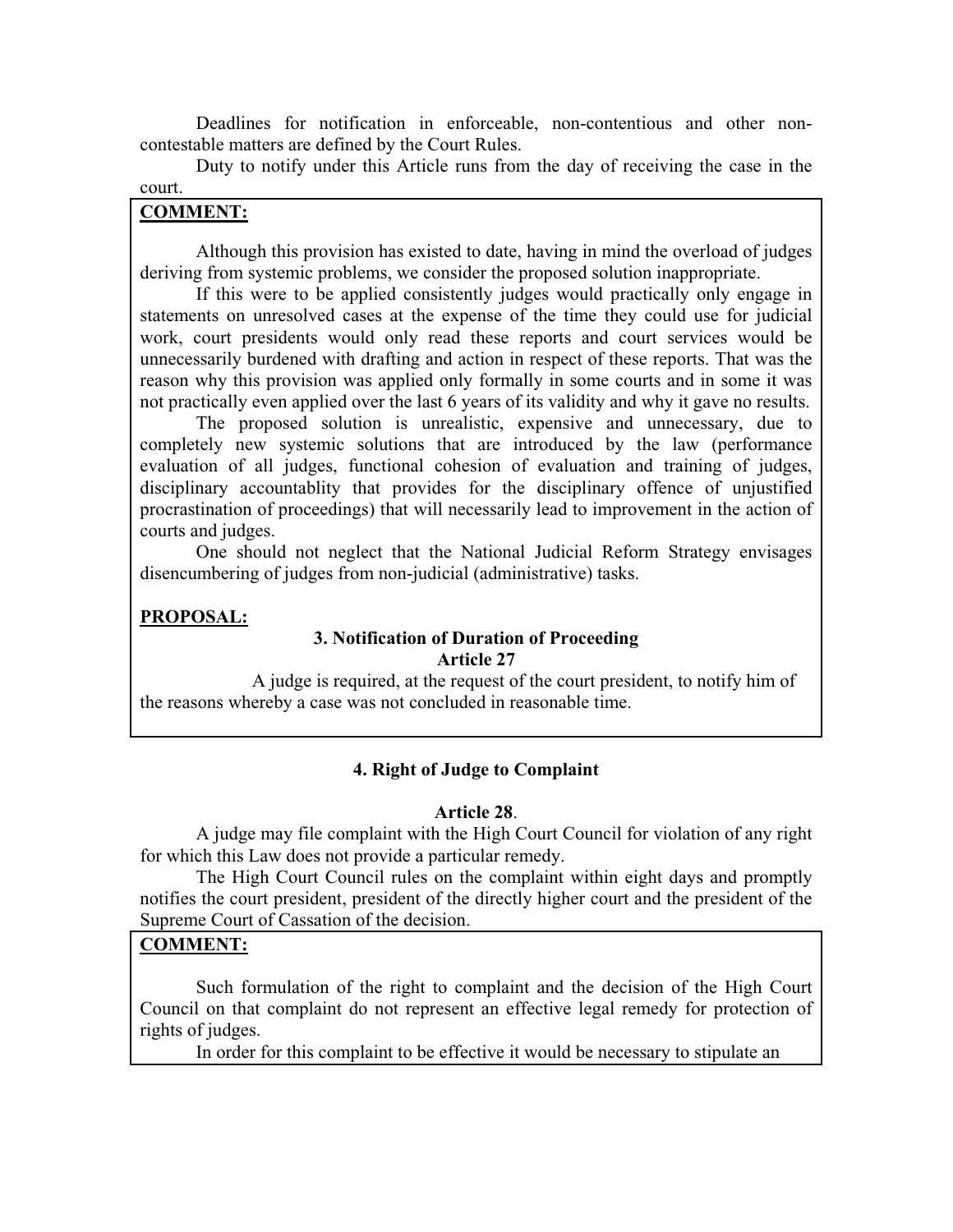obligation of the High Court Council to not only notify the court presidents of that decision but to, in case of justified complaint, undertake measures to protect the rights of the judge.

## **PROPOSAL:**

## **4. Right of Judge to Complaint Article 28**

 A judge may file complaint with the High Court Council for violation of any right for which this Law does not provide a particular remedy.

 The High Court Council rules on the complaint within eight days and promptly notifies the court president, president of the directly higher court and the president of the Supreme Court of Cassation of the decision, and if the complaint is justified, undertakes measures to protect the rights of judges.

# **IV. RELATIONSHIP OF JUDGESHIP TO OTHER FUNCTIONS, ENGAGEMENTS AND ACTIVITIES**

#### **1. Relationship of other functions, engagements and actions with judgeship**

#### **Article 29**

 A judge may not hold office in bodies enacting or enforcing legislation, may not be member of a political party, engage in any paid public or private work, nor extend legal services or advice for compensation.

 Other functions, engagements and activities that are contrary to the dignity and independence of a judge or damaging to the reputation of the court are incompatible with judgeship.

 The High Court Council decides which activities are contrary to the dignity and independence of a judge and damaging to the reputation of the court on basis of Court Rules and the Code of Ethics.

A judge shall not require anyone's permission to engage in compensated research and professional activity outside of working hours.

In cases set forth by law or based on decision of the High Court Council a judge may engage in teaching, research and professional activity during working hours.

 A judge may be sent on a study and/or other professional visit by decision of the High Court Council, following opinion of the court president, where performance evaluation from the judge's personal file and knowledge of foreign languages shall be particularly taken into account.

 A judge may give opinions and professional comments regarding application of regulations only to journals published by the court, the ministry with competence for the judiciary, the High Court Council and judicial training institutions.

### **NOTE:**

Last three paragraphs of this Article did not exist in the version of the Draft Law forwarded to the Judges' Association of Serbia for comments.

Hence the Judges' Association will comment on this provision verbally at the meeting on 21 February 2008.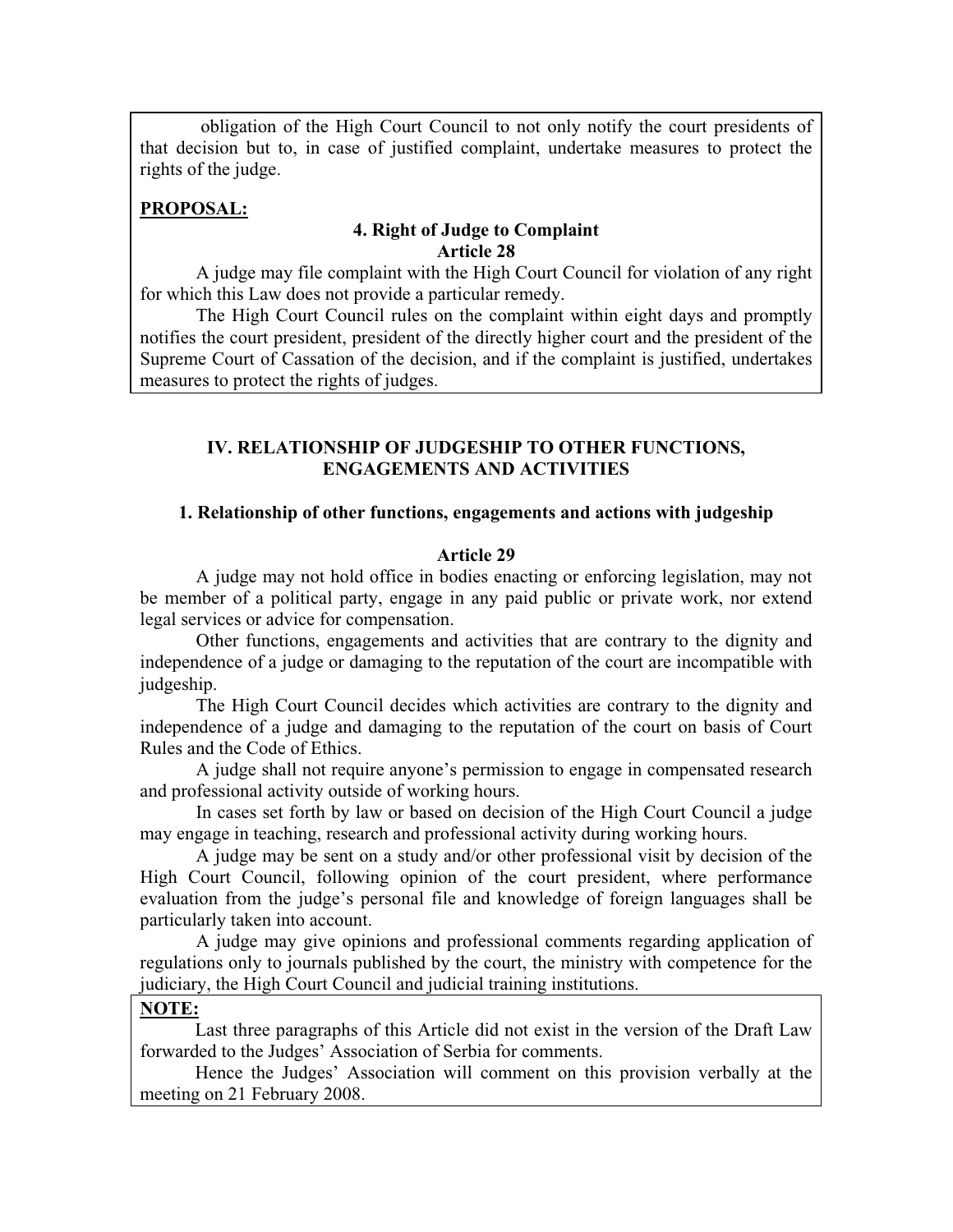# **2. Incompatibility Deliberation Procedure**

#### **Duty to notify and filing of charges**

## **Article 30**

 A judge is required to notify the High Court Council in writing of any engagement or work that may be deemed incompatible with judgeship.

 The High Court Council notifies the court president and the judge that there is incompatibility between the engagement and work with judgeship.

 The body competent for initiating proceedings shall file disciplinary charges immediately upon becoming aware that a judge is engaged in service or work or engaging in activities that may be deemed incompatible with his function.

# **COMMENT:**

As Article 29, paragraph 3 of the Working Version of this Law provides that the High Court Council decides which activities are contrary to the dignity and independence of a judge and damaging to the reputation of the court, it should be stipulated that judges and court presidents are required to notify in writing the High Court Council and not the court president and/or the court president of the directly superior court of any engagement or job for which a possibility exists that they are incompatible with judgeship, and concurrently also set forth that a judge is commiting a disciplinary offence if he fails to notify the High Court council thereof or continues with the engagement or job even after the decision of the High Court Council pronouncing them incompatible with judgeship.

#### **PROPOSAL:**

# **Duty to notify and filing of charges пријаве Article 30**

A judge is required to notify the High Court Council in writing of any engagement or work that may be deemed incompatible with judgeship.

 The High Court Council notifies the court president and the judge that there is incompatibility between the engagement and work with judgeship.

# **NOTE:**

The last paragraph of this Article did not exist in the version of the Draft Law forwarded to the Judges' Association of Serbia for comments.

Hence the Judges' Association will comment on this provision verbally at the meeting on 21 February 2008.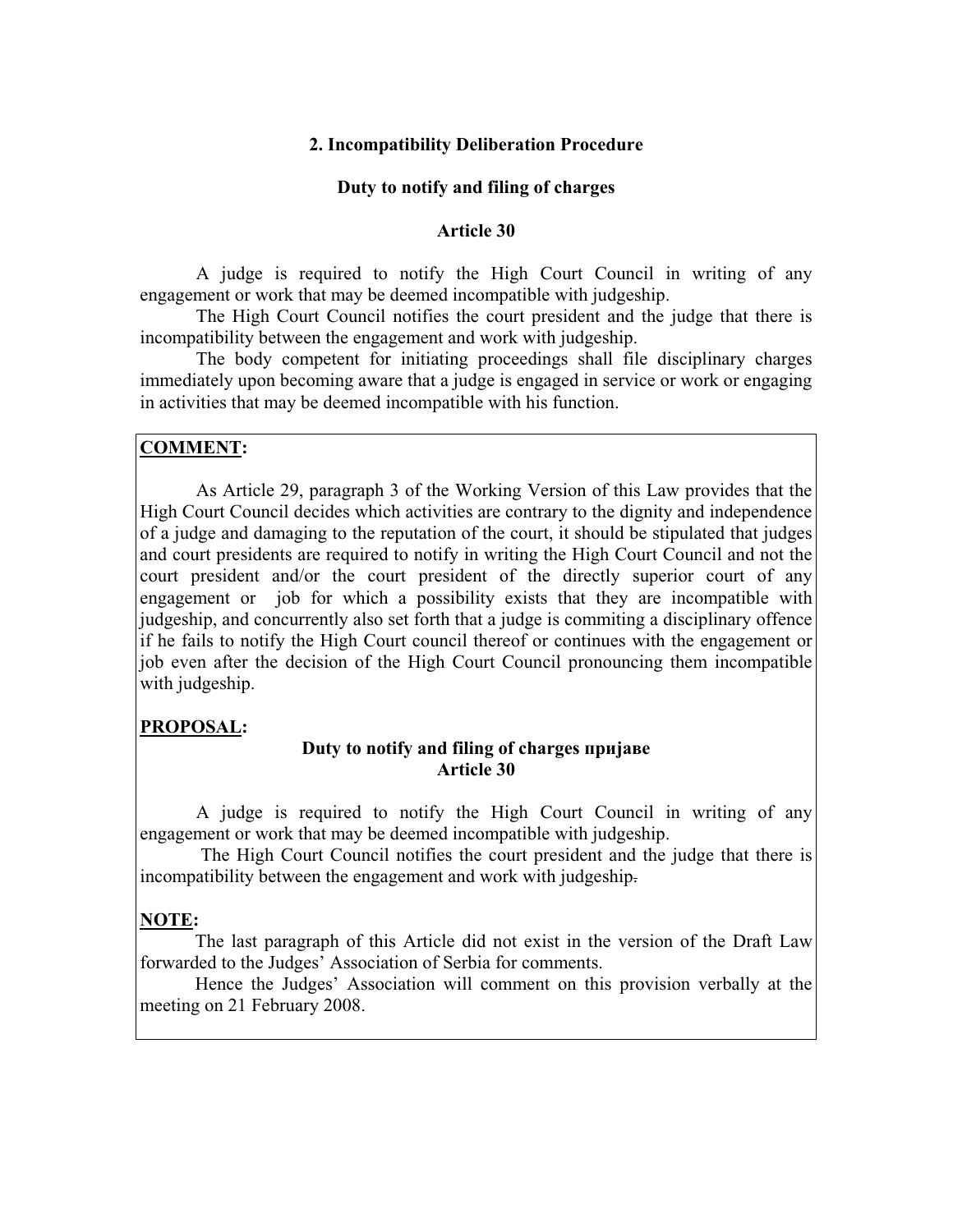## **V. PERFORMANCE EVALUATION OF JUDGES**

#### **Article 31**

Work of all judges and court presidents is subject to regular evaluation.

Performance evaluation involves all aspects of judge's work and/or work of court president and represents the basis for election, mandatory training of judges, allocation to pay grades, dismissal and instituting disciplinary proceedings.

 Evaluation is conducted on basis of publicized, objective and single criteria and standards, in a single procedure ensuring participation of the judge and/or court president whose performance is being evaluated.

 Criteria and procedure for performance evaluation of judges are set by the High Court council.

# **COMMENT:**

The title of the Article should include the words "and court presidents", as it deals with evaluation of also court presidents and not only judges.

Paragraph 1 provides for evaluation of all judges and presidents of courts, while in our opinion the performance of the president and judges of the Supreme Court of Cassation with tenure of office should not be evaluated as it is unclear which body could evaluate the work of judges of the highest court.

Paragraph 2 stipulates that peformance evaluation of judges represents the basis for instituting disciplinary proceedings although this does not derive from the other provisions of this law, as the reasons for conducting disciplinary proceedings are only negligent discharge of function and conduct unbecoming a judge, as stipulated in Article 84 hereof ("A disciplinary offence is negligent performance of judge's function or conduct that is inappropriate for judge's function").

#### **PROPOSAL:**

# **V. PERFORMANCE EVALUATION OF JUDGES AND COURT PRESIDENTS Article 31**

Performance of judges and court presidents, with the exception of the president and judges of the Supreme Court of Cassation with permanent judgeship, is subject to evaluation.

Performance evaluation involves all aspects of judge's work and/or work of court president and represents the basis for election, mandatory training of judges, allocation to pay grades and dismissal.

Evaluation is conducted on basis of publicized, objective and single criteria and standards, in a single procedure ensuring participation of the judge and/or court president whose performance is being evaluated.

 Criteria and procedure for performance evaluation of judges are set by the High Court Council.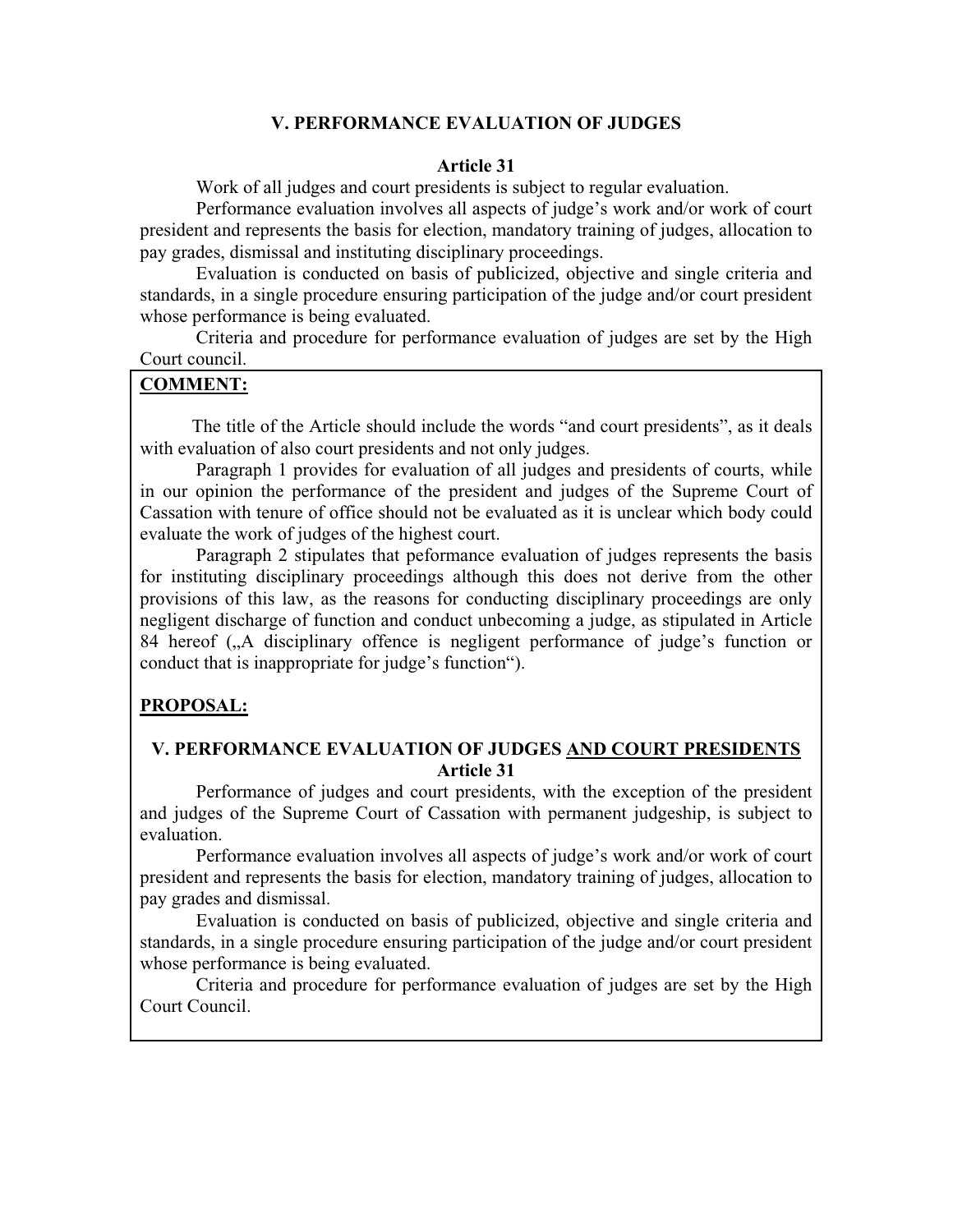## **Bodies competent for evaluation in courts**

### **Article 32**

 Bodies competent for performance evaluation of judges are: departmental boards and the Commission of the High Court Council for Performance Evaluation of Judges.

Performance evaluation of judges is conducted by the departmental board.

 Performance evaluation of judges in lower instance courts is conducted by departmental boards established in court departments of directly higher instance courts.

 Departmental boards comprise the president of the department and two judges, elected by secret ballot at the session of the department to a period of four years.

 In courts with larger number of judges a departmental board is established for every 50 judges.

# **COMMENT:**

 Representation of judges from the court department whose performance is evaluated would ensure conducting of performance evaluation of judges through a prism of real work conditions of the judges whose performance is being evaluated.

Stipulating that departmental boards have only three members will cause problems in their work, as well as in the work of judges who are members of departmental boards due to the scope of work they have to perform, i.e. the number of judges whom they have to evaluate. It hardly credible that three-member departmental boards could perform their work with merit in, for example, the Belgrade municipal courts. Namely, according to the proposed solution and with the current organisation of courts, three-member departmental boards would be formed in the Belgrade District Court which would be tasked with evaluating the performance of several hundred judges. In case of establishing Appellate Courts, three-member departmental boards of that court would have to evaluate the performance of even a greater number of judges.

In addition to the above it would be necessary to set criteria for election of dperatmental board members in order to avoid electing judges to these boards whose performance was evaluated in the preceding period with, for example, "satisfactory". On the other hand, although ideally departmental boards would comprise judges with highest evaluation it would be unrealistic to expect that this could be ensured always, particularly in smaller courts. Otherwise, performance evaluation grades could be devalues and unrealistic.

# **PROPOSAL:**

### **Bodies competent for evaluation in courts Article 32**

Bodies competent for performance evaluation of judges are: departmental boards, the Commission of the High Court Council for Performance Evaluation of Judges and the Session of the Supreme Court of cassation.

 Bodies competent for performance evaluation of court presidents are departmental the Commission he for Performance Evaluation of Court President and the High Court Council.

### **Departmental Boards Article 32-a**  Performance of a judge is evaluated by the departmental board.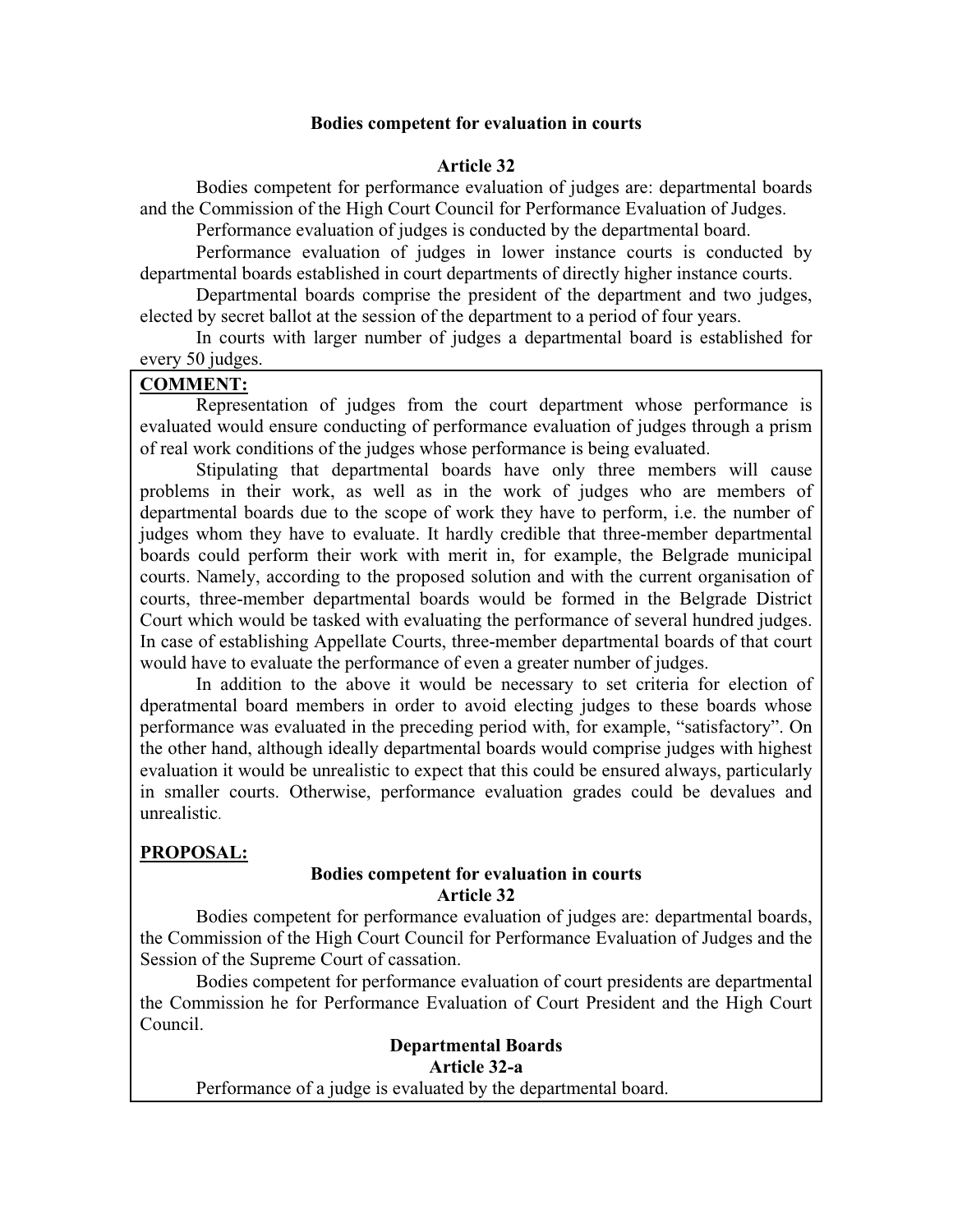Departmental boards are established in court departments of higher instance courts to evaluate the performance of judges of same departments in lower instance courts.

 Departmental boards comprise judges of the department of the directly superior court and one judge from the department of the lower instance court whose work is being evaluated.

According to the number of judges one departmental board is established for every fifty judges.

A judge with highest performance evaluation grade in the court department is a member of the departmental board and if more than one judge has the same grade the departmental board member is chosen by secret ballot at the session of the court department.

The departmental board member is elected to a four year term.

# **The High Court Council Commission for Performance Evaluation of Judges Article 32-b**

The High Court Council Commission for Performance Evaluation of Judges decides on objections of judges to evaluation of their performance.

Only judges in courts of Republic rank may be members of the Commission.

 The composition and manner of work of the Commission is regulated in detail by an act of the High Court Council.

# **Performance evaluation of court presidents Article 32-c**

Performance of court presidents is evaluated by the High Court Council Commission for Performance Evaluation of court presidents.

 The composition and manner of work of the Commission is regulated by an act of the High Court Council.

 The High Court Council decides on objections to performance evaluation of the Commission specified in paragraph 1 of this Article.

# **Evaluation by the High Court Council**

# **Article 33**

 The Commission of the High Court Council evaluates performance of court presidents and judges of the Supreme Court of Cassation and decides on objections of judges to their performance evaluation.

 The High Court Council decides on objections to performance evaluation of court presidents and judges of the Supreme Court of Cassation.

 The composition and operation of the Commission referred to in paragraph 1 of this Article is regulated by the act of the High Court Council.

# **COMMENT**

Performance of judges of the Supreme Court of Cassation with permanent tenure should not be evaluated as it is unclear who would comprise the body that would evaluate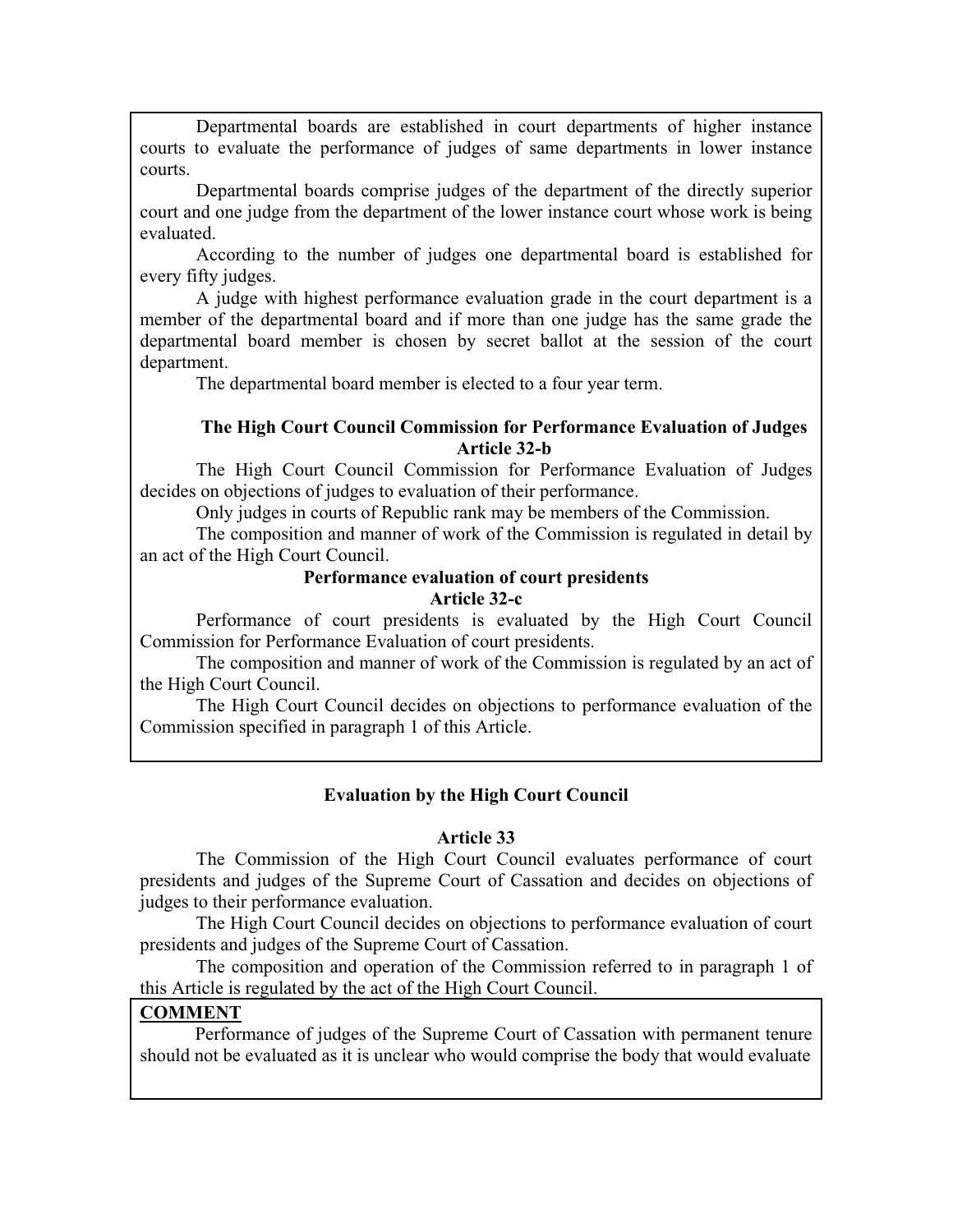the performance of judges of the highest court, and the proposed Articles 32-b and 32-c set forth the competence of the High Court Council Commission for performance evaluation of judges to decide on obejctions of judges to their performance evaluation while a separate commission would be established to evaluate the performance of court presidents.

# **PROPOSAL:** Delete this Article.

# **Performance Evaluation Period**

### **Article 34**

 Performance of judges with tenure of office and court presidents is evaluated annually and of judges elected for the first time once every six months.

# **COMMENT:**

 The stipulated timeframes are too short, both from the aspect of the scope of work that is subject of evaluation as well as the ability of departmental boards to conduct it every year, hence there is a risk of unrealistic depiction of judge's performance and transforming of performance evaluation into formalism. Furthermore, due to scope of work there is a hazard that members of departmental boards would discharge their judicial function with increased difficulty.

# **PROPOSAL:**

#### **Performance Evaluation Period Article 34**

Performance of judges with tenure of office and court presidents is evaluated after expiry of one year from taking office and after that every three years.

 Performance of judges elected for the first time is evaluated after expiry of one year from taking office and after that before expiry of three years from the date of election.

# **Performance Rating**

### **Article 35**

Performance is rated.

Ratings are: "fails to meet requirements", "satisfactory", "good", "very good" and "excellent".

Rating is entered in the judge's and/or court president's personal file.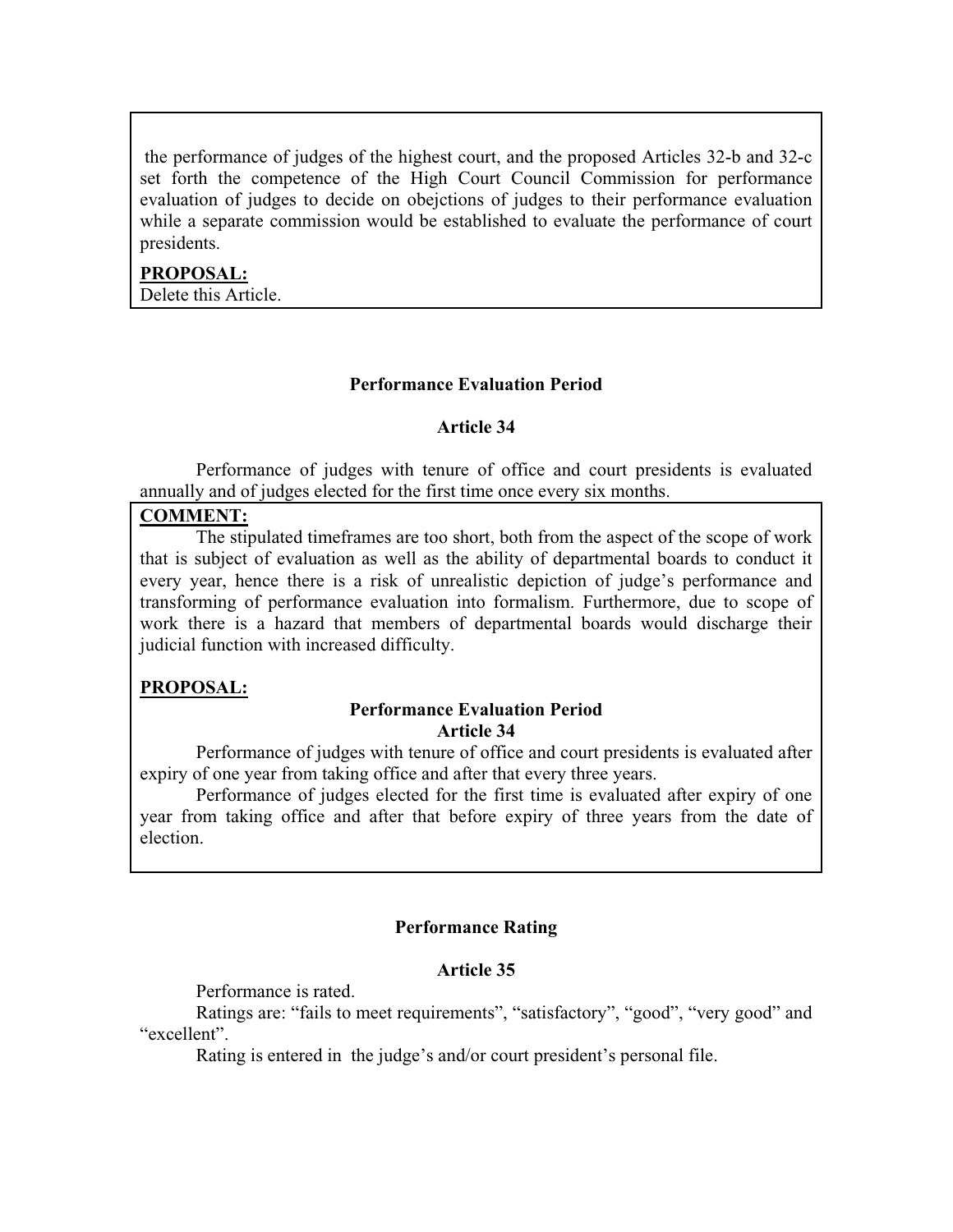A judge and/or court president is entitled to object the rating with the bodies specified in Article 33 hereof, within 15 days from the day of submitting the decision on the rating, which has to be reasoned.

#### **VI. FINANCIAL STATUS OF A JUDGE**

# **Base Salary**

#### **Article 36**

 A judge is entitled to a salary commensurate with the position to which he is elected.

A judge's salary is determined pursuant to base salary.

 The base salary is determined by multiplying the coefficient for calculation and payment of salary with the base for calculation and payment of salary.

 The Government of the Republic of Serbia determines the base for calculation and payment of salaries of judges.

 The coefficient for calculation and payment of salary is determined by classifying a judge into one of five pay grades.

Every pay grade for judges has two pay levels, except the fifth pay grade.

 The base salary under this Law is the value that does not include the percentage for years of work.

#### **Pay Grades for Judges**

#### **Article 37**

 Judges are classified into five pay grades, each having salary levels expressed in coefficients.

The first pay grade includes judges in magistrates courts.

The second pay grade includes judges of municipal courts.

 The third pay grade includes judges of commercial, district courts and the high magistrates court.

 The fourth pay grade includes judges of the Appellate, High Commercial and the Administrative Courts.

The fifth pay grade includes judges of the Supreme Court of Cassation.

#### **Salary levels of Judges**

#### **Article 38**

 The first pay grade shall have salary levels of 2.00 and 2.50. The second pay grade shall have salary levels of 3.00 and 3.50. The third pay grade shall have salary levels of 3.50 and 4.00. The fourth pay grade shall have salary levels of 4.00 and 4.50. The fifth pay grade shall have salary level of 6.50.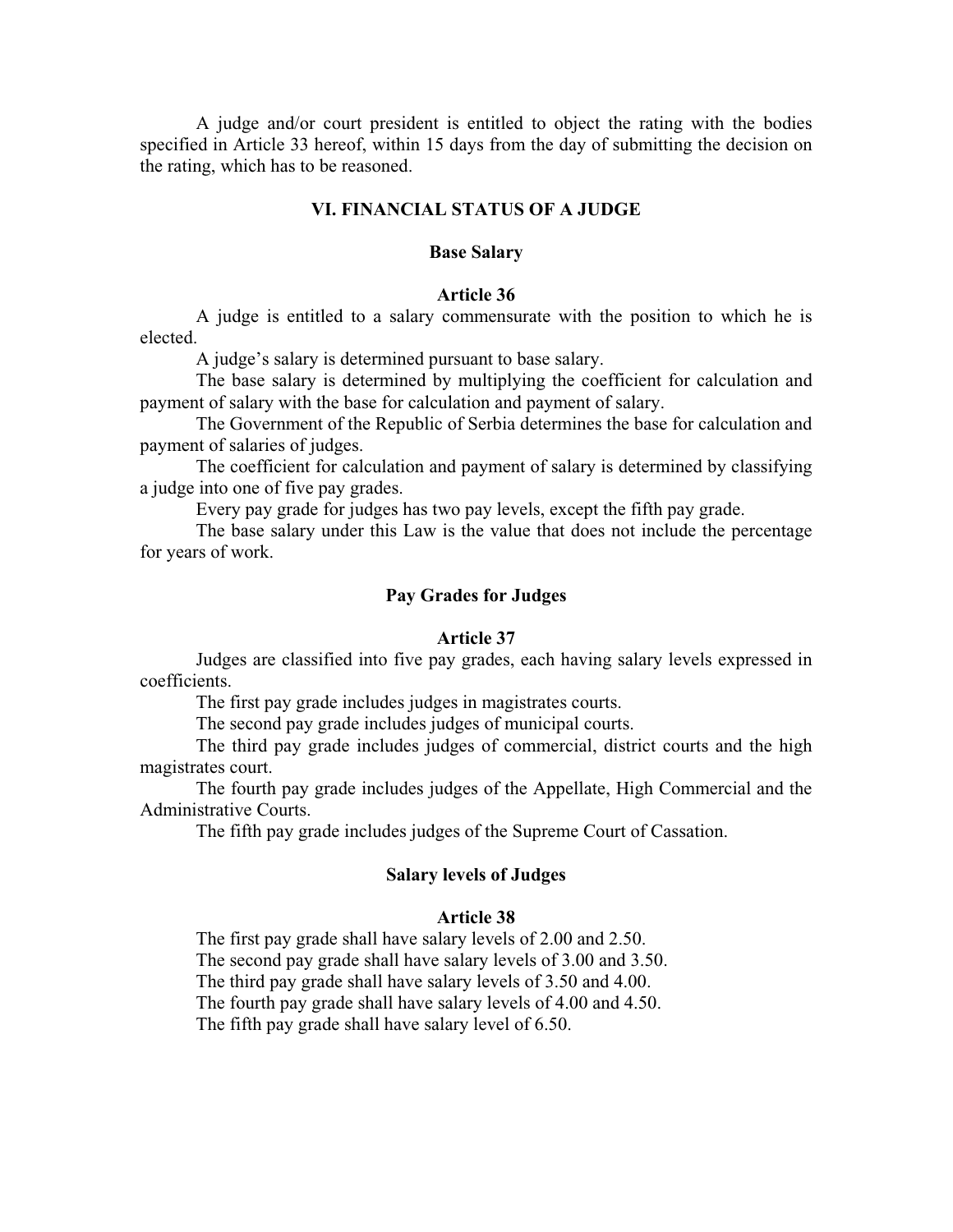# **Classification of Judges to Pay Grades**

#### **Article 39**

The High Court Council issues the decision determining the coefficient.

 The decision on the coefficient defines the pay grade to which a judge belongs, salary level and coefficient.

 At election a judge is classified to a lower salary level in the pay grade to which he belongs.

 A judge classified to a lower salary level of his pay grade and who is twice running rated "excellent" in performance evaluation is classified to the higher salary level of his pay grade.

 A judge classified to the higher salary level of his pay grade and who twice running is rated "satisfactory" and "good" in performance evaluation is classified to the lower salary level of his pay grade.

### **Base Salary of Court President**

#### **Article 40**

 The base salary of court president is determined by increasing the salary of a judge of that court who is classified to the higher salary level by:

- 5%, in courts with up to ten judges;

- 10%, in courts with up to 20 judges;

- 15% in courts with up to 40 judges;

- 20% in courts with over 40 judges.

# **Base Salary of the President of the Supreme Court of Cassation**

### **Article 41**

 The base salary of the president of the Supreme Court of Cassation is equal to the salary of the Speaker of the National Assembly.

# **NOTE:**

Articles 36-41 did not exist in the version of the draft Law forwarded to the Judges Association of Serbia for comment.

Hence the Judges' Association will comment on this provision verbally at the meeting on 21 February 2008 and presents here only the comments and proposal submitted on the previous version of the draft Law that we had received.

# **COMMENT:**

It is necessary that salaries of judges reflect both the guarantee of their independence and their recompense pursuant to achieved work results. It is necessary to stipulate pay grades for judges and co-relate them with performance evaluation, i.e. performance evaluation grades. This would establish conditions to have pay grades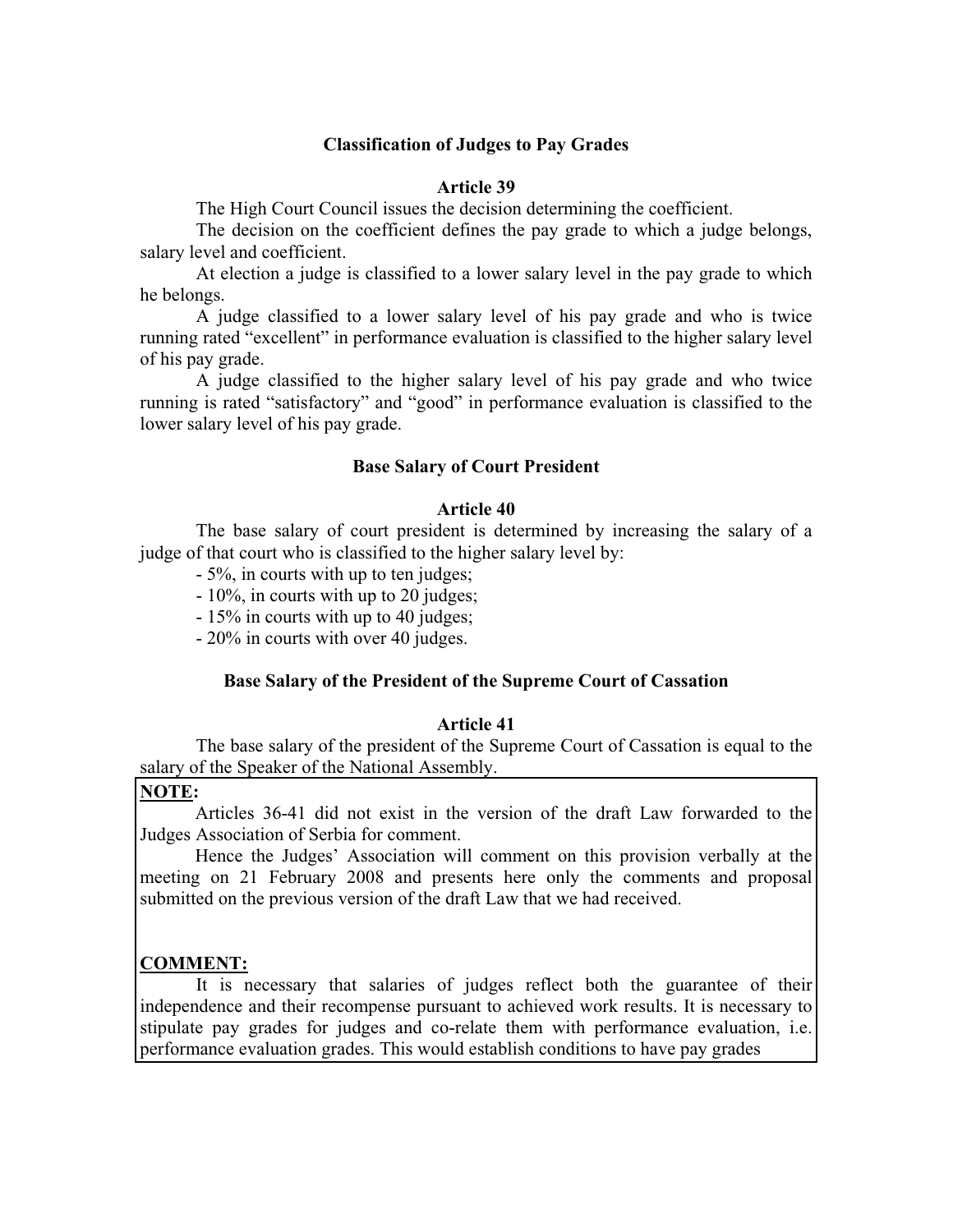within, e.g. the same court and would represent an incentive to judges for better achievement, while salaries of court presidents would be determined in respect of the scope of their work (number of judges in the court).

**PROPOSAL (**to the version of the draft Law submitted to us)**:** 

# **Salary of a Judge Article 36**

A judge is entitled to a salary corresponding to the post to which he is elected.

The salary of a judge may not be reduced except in cases set forth under this Law.

# **Judges Pay Grades Article 36 a**

Judges are classified into five pay grades within which there are pay levels expressed in coefficients.

The first pay grade includes judges of magistrates courts,

The second pay grade includes judges of municipal courts.

The third pay grade includes judges of commercial, district and the High Magistrates Court.

The third pay grade includes judges of the Appellate, the High Commercial and the Administrative Court.

The fifth pay grade includes judges of the Supreme Court of cassation.

### **Base Salary of a Judge Article 36 b**

The base salary in terms of this Law is the value excluding the percentage for years of service.

### **Basis for calculation of base salary Article 36 c**

The basis for calculation of base salary of a judge is the amount of the average salary in the Republic over the preceding three months.

#### **Determination of base salary of a judge Article 36 d**

The base salary of a judge is determined by multiplying the basis for salary calculation with the pay level coeficient.

# **Pay levels**

# **Article 36 e**

The first pay grade shall have following pay levels: 3,00 and 3.50. The second pay grade shall have following pay levels: 3,90 and 4,35. The third pay grade shall have following pay levels: 4.80 and 5.10.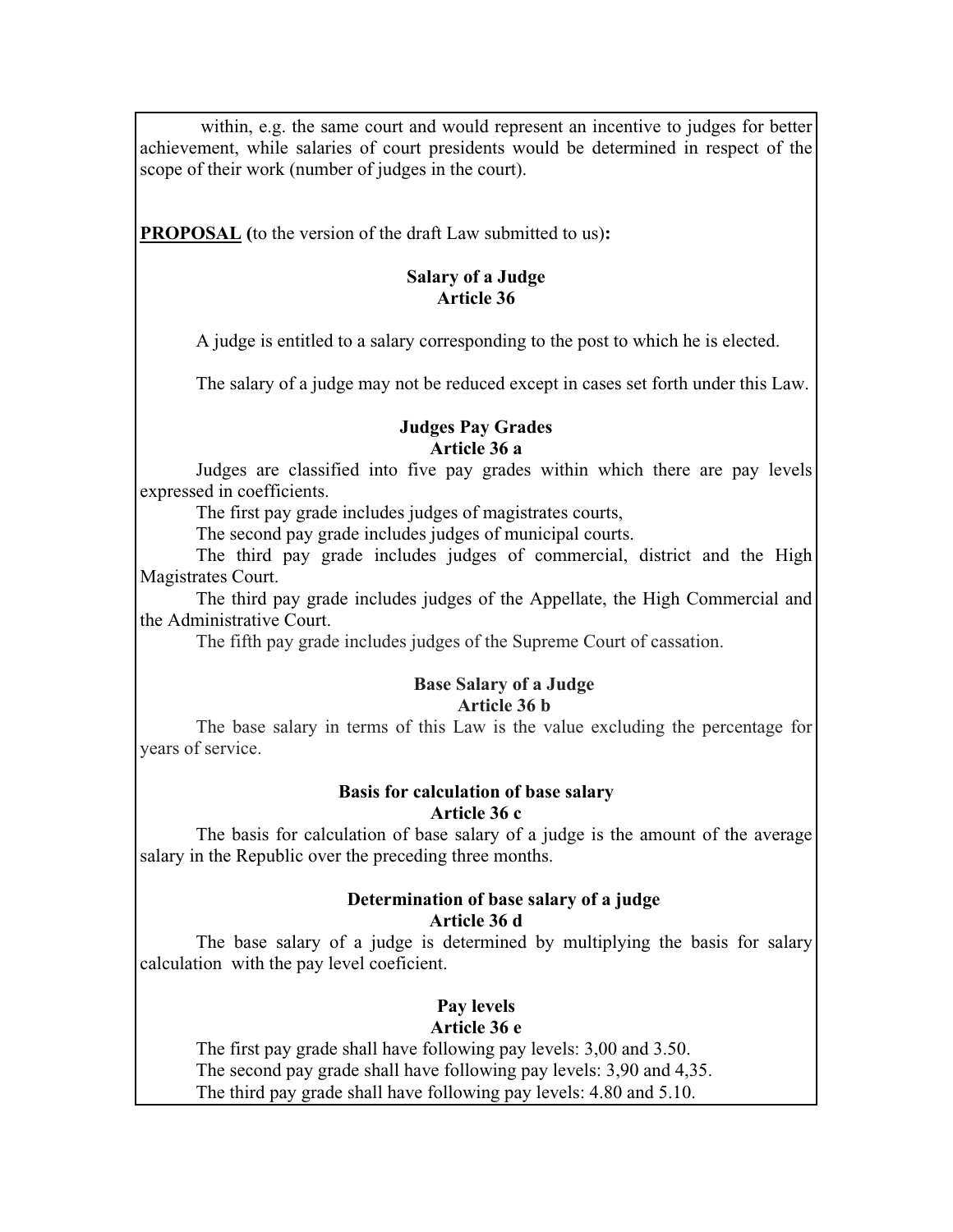The fourth pay grade shall have following pay levels: 5.50 and 5.90. The fifth pay grade shall have following pay level: 6.60.

### **Classification of Judges to Pay Levels Article 36 f**

The High Court Council issues the decision on classificationof judges to pay levels.

At election a judge is classified to a lower pay level of his pay grade.

A judge classified to a lower pay level whose performance is twice consecutively evaluated "excellent" is classified to the higher pay level of his pay grade.

A judge classified to a higher pay level of his pay grade and whose performance is twice consecutively evaluated "excellent" and who meets the requirements for election to a court of a higher pay grade is classified to the lower pay level of that pay grade.

A judge who is classified to a higher pay level and whose performance is twice consecutively evaluated less than "very good" is classified to a lower pay level, while a judge classified to a lower pay level of his pay grade and whose performance is twice consecutively evaluated less than "good" is classified to the highest pay level of the next lower pay grade.

#### **Determination of the salary of court president Article 36 g**

The base salary of court president is determined by increasing the salary of a judge of that court who is classified to the higher salary level by:

5%, in a court with up to ten judges,

10%, in a court with up to 20 judges,

15% in a court with up to 40 judges and

20% in a court with over 40 judges.

# **Base salary of the president of the Supreme Court of Cassation Article 36 h**

The base salary of the president of the Supreme Court of Cassation may not be lower that the salary of the speaker of the National Assembly of the RS or the prime minister.

# **Base Salary of a Judge Transferred and/or Assigned to Another Court**

# **Article 42**

 A judge who is transferred and/or assigned to another court, state body or institution is entitled to a base salary of a judge of the court and/or state body or institution to which he is transferred and/or assigned, if more favourable.

 The High Court Council stipulates emoluments and other earnings of a judge who is transferred and/or assigned to another court, state body or institution.

 A judge under disciplinary sanction of transfer to another court is not entitled emoluments referred under paragraph 2 of this Article.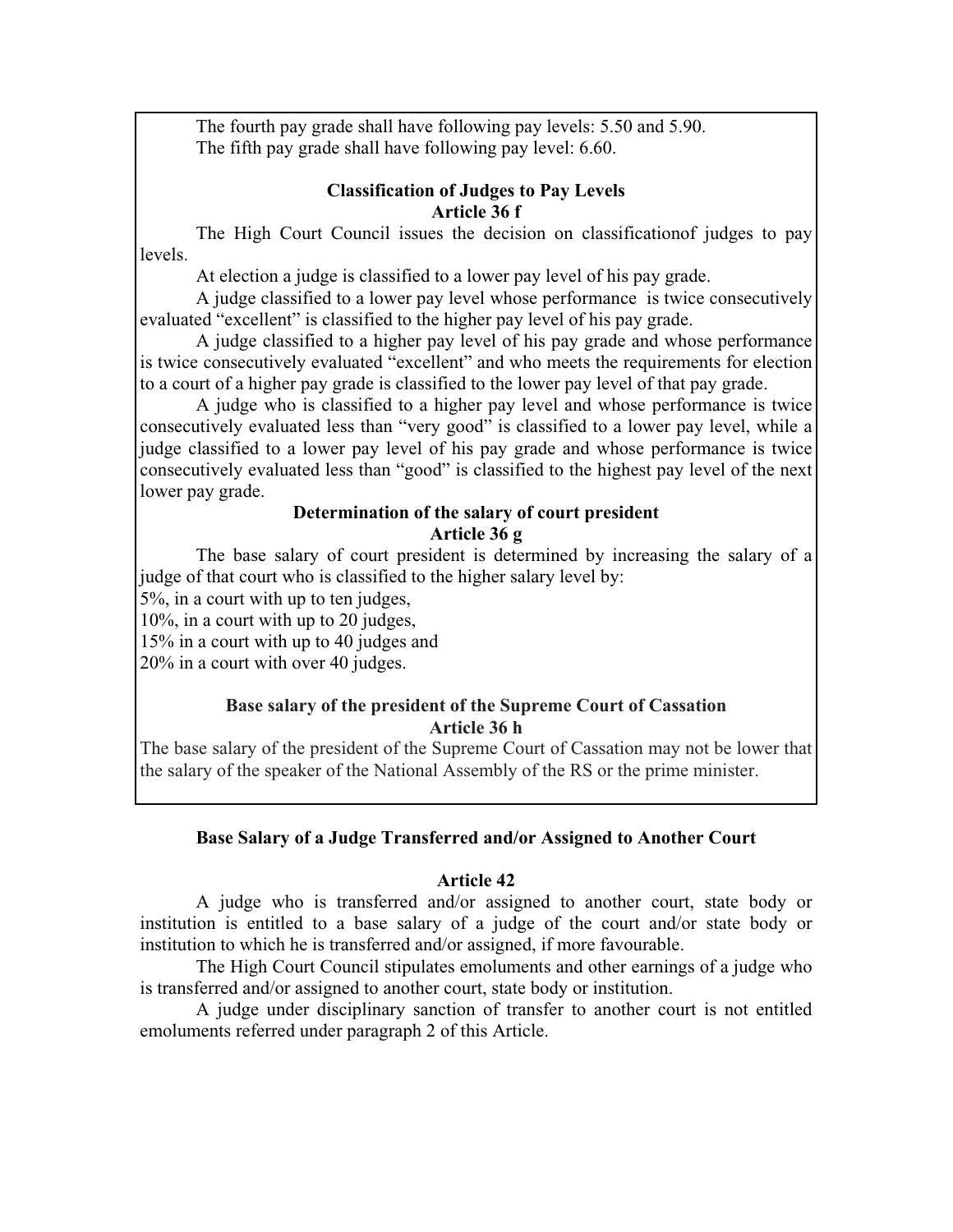## **Increment to Base Salary of a Judge Article 43**

 The base salary of a judge adjudicating in criminal offence cases with organised crime and war crime element may be increased up to 100% by decision of the High Court Council.

# **COMMENT:**

Salaries of judges sitting in criminal cases with organised crime and war crime element should be regulated by separate law.

The law should regulate the issue of pensions in line with recommendations of the Council of Europe as the size of pension is one of the guarantees of independence of judges.

# **PROPOSAL:**

# **Increment to Base Salary of a Judge Article 38**

The High Court Council may decide to increase the base salary of judges in a court department where vacancies cannot be filled (by election, assignment or transfer of judges) up to 50%.

#### **Article 38a**

A judge's pension may not be lower than  $85\%$  of the salary of a judge in the court where the retired judge held office on the day of retirement or in the court that had taken over the jurisdiction of that court.

### **Chapter Three ELECTION OF A JUDGE**

# **I. ELECTION REQUIREMENTS**

#### **Article 44**

 A citizen of the Republic of Serbia who meets the requirements for employment in state bodies, who is a law school graduate, who has passed the bar exam and who is deserving of judgeship may be elected judge.

#### **Prohibition of Discrimination**

#### **Article 45**

 Discrimination on any grounds is prohibited in election and nominating for election of a judge.

# **Required Experience**

#### **Article 46**

 The required professional experience in the legal profession following the bar exam is:

- two years for a judge of a magistrates court;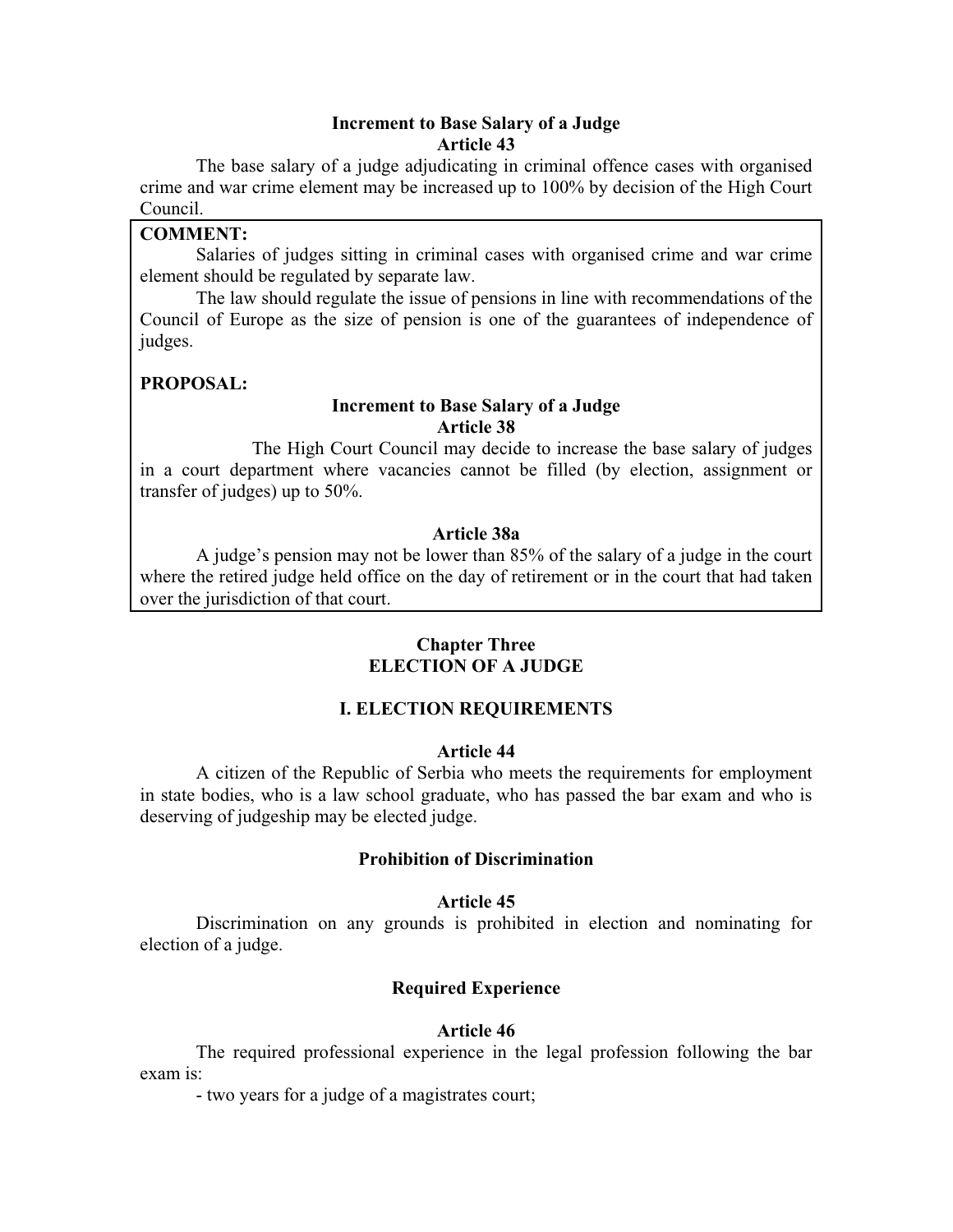- three years for a judge of a municipal court;

- for years for a judge of a commercial court;

- six years for a judge of a district court and the High Magistrates Court;

 - eight years for a judge of the Appellate Court, the High Commercial Court and the Administrative Court;

- twelve years for a judge of the Supreme Court of Cassation.

# **COMMENT:**

In respect of years of experience it is necessary to differentiate between experience in the judiciary, particularly judgeship, and in other legal profession.

# **PROPOSAL:**

## **Required Experience Article 41**

 The required professional experience in the legal profession following the bar exam is:

- two years in the judiciary or three years in other legal profession;

- three years in the judiciary or five years in other legal profession;

- five years in the judiciary or seven years in other legal profession;

 - four years of judgeship, nine years in the judiciary or twelve years in other legal profession;

 - eight years of judgeship, fifteen years in the judiciary or twenty years in other legal profession;

 - fifteen years of judgeship, twenty years in the judiciary or twenty five years in other legal profession.

# **Other Requirements for Election**

# **Article 47**

 Other requirements for the election of a judge are qualification, competence and high moral character.

 Qualification means possessing of theoretical and practical knowledge necessary for performing the judicial function.

 Competence means possessing of skills that enable efficient use of specific legal knowledge in dealing with cases.

 High moral character means appropriate characteristics and a conduct in accordance with such characteristics.

 The moral characteristics of a judge include honesty, thoroughness, diligence, fairness, dignity, perseverance, courage and esteem, and conduct in compliance with these characteristics involves upholding of dignity of the judge on and off duty; the awareness of social responsibility; preserving of independence and impartiality; reliability and dignity on duty and off, as well as taking the responsibility for the internal organization and a positive public image of the judiciary.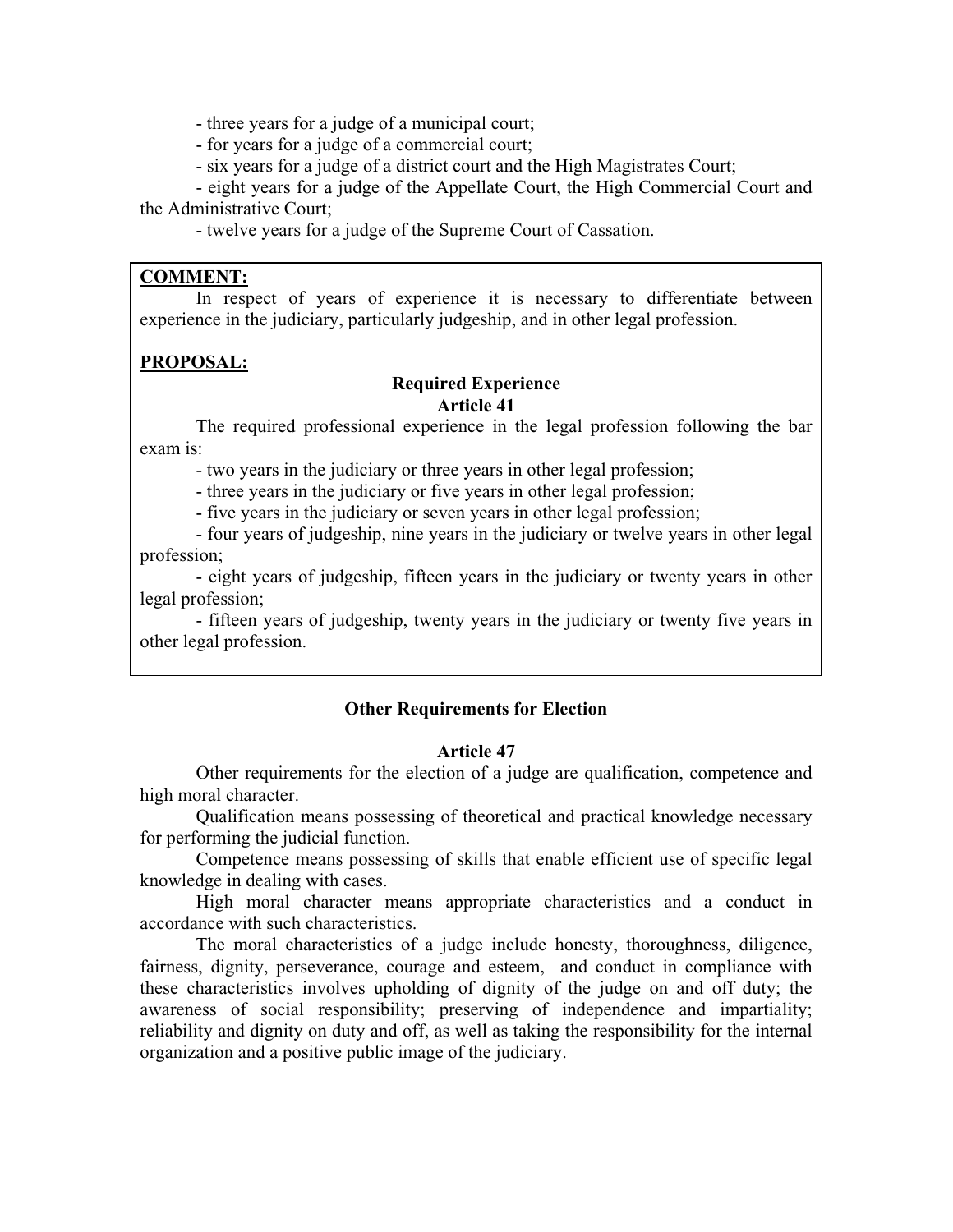The criteria for the assessment of qualification, competence and moral character are set by the High Court Council, in accordance with the law regulating the institution that is in charge of judicial training.

# **COMMENT:**

Qualification, competence and high moral character to discharge the office of a judge are not requirements but criteria for election to judgeship, and should be designated as such.

Furthermore, it is necessary to specify these concepts and to define the standards for their evaluation.

# **PROPOSAL:**

#### **Criteria for Election Article 42**

 The crieria for election of a judge are qualification, competence and high moral character.

#### **Qualification Article 42a**

 Qualification means possessing of theoretical and practical knowledge necessary for performing the function of a judge.

 Theoretical knowledge is legal, economic, sociological, political and other understanding of overall social relations.

 Practical knowledge is reasonably fast and efficient application of theoretical knowledge to specific legal issue

# **Competence Article 42b**

 Competence means possessing of skills that enable use of specific legal knowledge in dealing with court cases, such as: ability for analytical thought, reasoning and decision taking, oral and written expression, work capacity, capacity and readiness to argumentatively advocate own views, prowess in debating, questioning and negotiating, ability to handle own conduct in critical situation, capacity for teamwork, organisational and comunicative capacity

# **High Moral Character Article 42c**

High moral character means moral characteristics a judge should have, such as: honesty, thoroughness, diligence, fairness, dignity, perseverance, courage and esteem, and conduct in compliance with these characteristics which involves upholding of dignity of the judge and the court on and off duty; the awareness of social responsibility; preserving of independence and impartiality; reliability and dignity on duty and off, as well as taking the responsibility for the internal organization and a positive public image of the judiciary.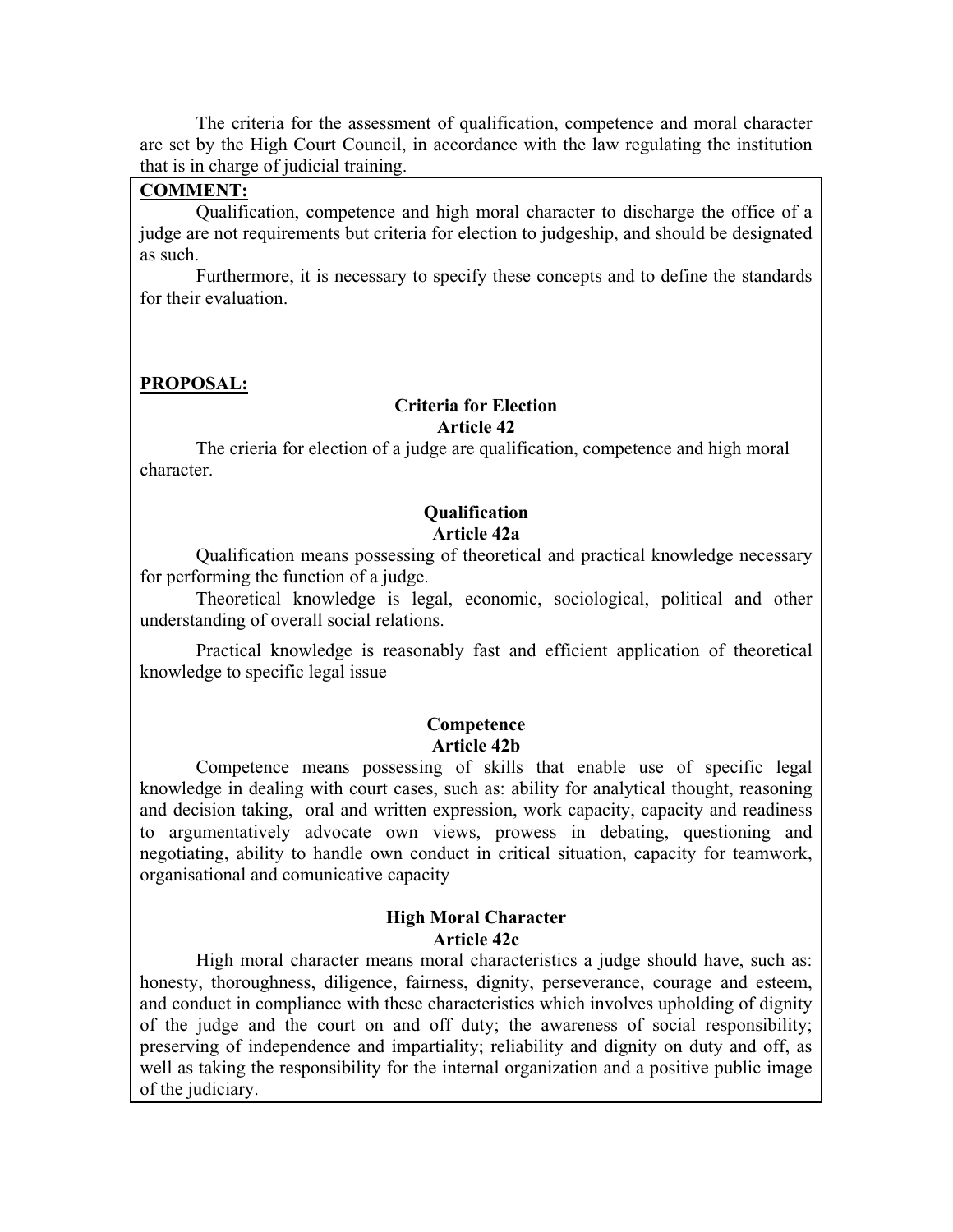# **Standards Article 42d**

Standards are relevant ways to evaluate characteristics contained in criteria.

 Standards for evaluating qualification, competence and high moral character are set by the High Court Council.

# **II. ELECTION PROCEDURE**

# **Announcement of Election**

#### **Article 48**

 The High Court Council shall publicly announce the election of judges. The announcement is published in the Official Gazette of Serbia and other media.

# **Applications**

### **Article 49**

 Applications are submitted to the High Court Council within 15 days of the public announcement in the Official Gazette of Serbia.

The application is submitted together with evidence of eligibility.

# **Obtaining of Information and Opinion**

#### **Article 50**

 The High Court Council shall obtain information and opinions about the qualification, competence and moral character of a candidate.

 The information and opinions are obtained from the bodies and organisations where the candidate worked as a lawyer, and in the case of a candidate coming from a court, it is mandatory to obtain the opinion of the judges' session of that court.

# **COMMENT:**

For candidates coming from courts the opinion of the session of judges of the court to which a judge is elected should be obtained as mandatory.

# **PROPOSAL:**

# **Obtaining of Information and Opinion**

# **Article 45**

 The High Court Council shall obtain information and opinions about the qualification, competence and moral character of a candidate.

The information and opinions are obtained from the bodies and organisations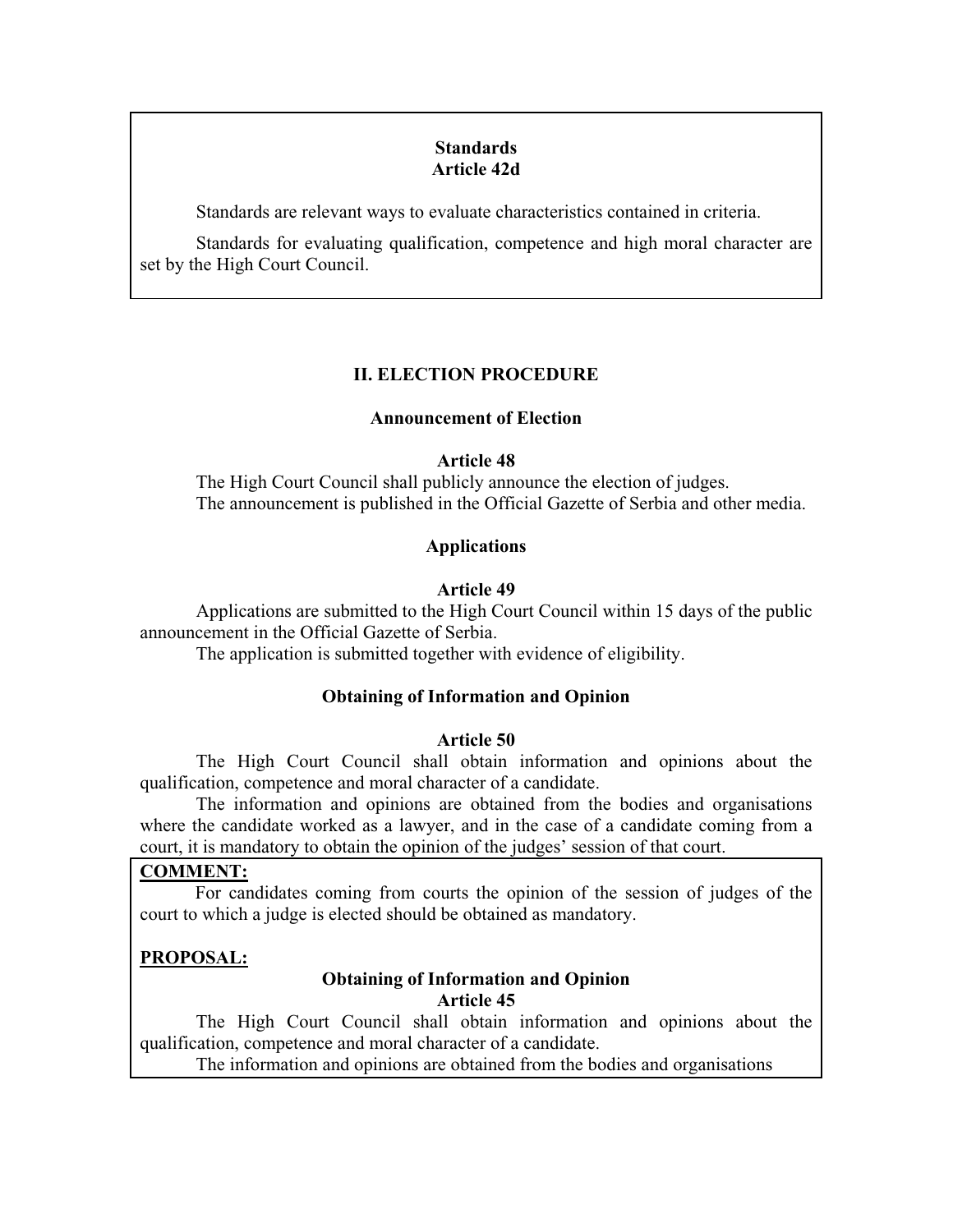where the candidate worked in the legal profession, and in the case of candidates coming from courts, it is mandatory to obtain the opinion of the judges' session of the court to which he is elected.

#### **Nomination of Judges to be Elected for the First Time**

#### **Article 51**

 In case of candidates for judges to be elected for the first time, in addition to qualification, competence and moral character, the High Court Council shall especially take into consideration the type of jobs that the candidate performed after passing the bar exam.

With regard to candidates coming from among judge's assistants, it is mandatory to obtain their performance evaluation.

 Before presenting their nominations, the High Court Council shall conduct interviews with the candidates.

 The High Court Council shall propose to the National Assembly two candidates for each judge's position.

The decision on the High Court Council's nomination must be reasoned and published in the Official Gazette of Serbia.

 A candidate is allowed to file an appeal to the Constitutional Court against the decision specified in para 5 of this article.

### **COMMENT:**

The solution whereby the High Court Council proposes to the National Assembly two candidates for each judge's position is not good for practical reasons and in principle. Practical reasons:

ದ If there is an obligation for the High Court Council to propose two candidates for election to one post of judge it remains unclear  $-$  in cases when judges are elected in one court to more than one judge's post  $-$  whether the High Court Council proposes two candidates for each judge's post or proposes double the number of candidates for the total number of judge's posts.

- If the number of judge's posts is high, e.g. 10, then the number of proposed candidates would be double, in this case 20, and it is possible that such a number of candidates have not applied or that the High Court Council considers that such a number of candidates fails to meet the election requirements. This problem would be amplified in case of reelection or election of judges to all judge's posts, which would be unconstitutional in our view. Namely, a contentious issue would arrise in such situations whether the candidates who to date were judges are being elected for the first time to the postt of a judge, in which case they would be elected by the National Assembly and it would require nomination of double the number of candidates (meaning over 6,000) or it would be deemed that they hold judgeship, in which case they would be elected by the High Court Council.
- ದ If only one candidate applies and the High Court Council deems that he meets election requirements, it remains unclear whether in such case the election procedure will be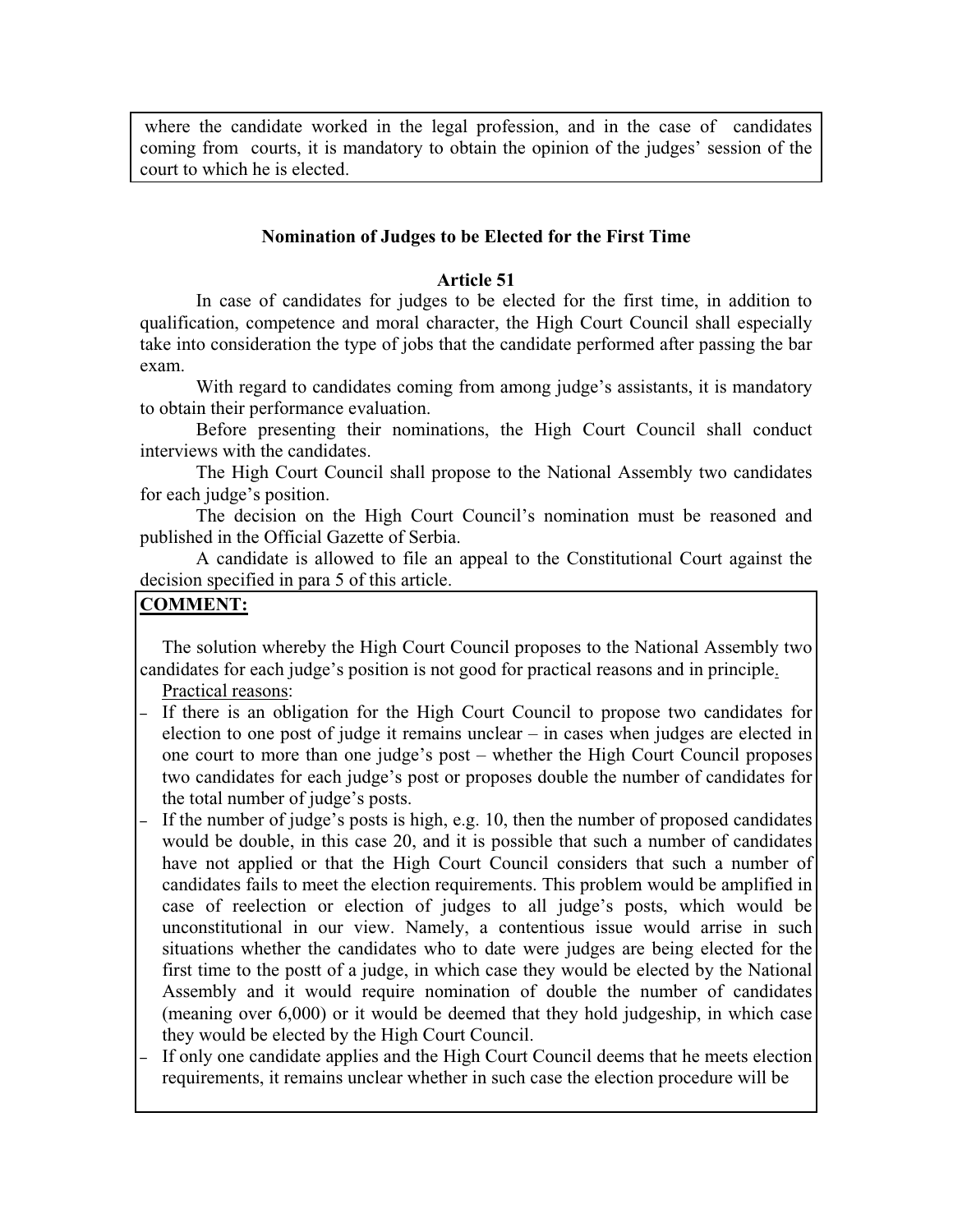repeated as it is not possible to propose two candidates as set forth under this Article of the Law,

ದ If the High Court Council deems that only one of the candidates that have applied meets election requirements, it remains unclear whether in such case the candidate who is deemed not to meet election requirements has to be proposed or is the lection procedure repeated.

Reason of principle:

ದ

ದ One of the main remarks of the Venice Commission and of the prevalent part of the professional public related to the constitutional solution that judges, even when elected for the first time to this function, are elected by the National Assembly as a political body.

# **Excerpt from the Opinion of the Venice Commission:**

 *Article 147 maintains the principle that judges are elected by the National Assembly. The Venice Commission remains unconvinced that this is a good solution and reiterates the criticism made in its previous Opinion:* 

*16The involvement of parliament in judicial appointments risks leading to a politicisation of the appointments and, especially for judges at the lower level courts, it is difficult to see the added value of a parliamentary procedure. In Serbia the People's Assembly hitherto has not limited its role to confirming candidates presented by the High Judicial Council but it has rejected a considerable number of such candidates under circumstances where it seemed questionable that the decisions were based on merit. This is not surprising since elections by a parliament are discretionary acts and political considerations will always play a role.* 

*17. As set forth above Recommendation (94)12 requires that judicial appointments should be*  based on objective criteria and merit and not on political considerations. The main role in *judicial appointments should therefore be given to an objective body such as the High Judicial Council provided for in Articles 133-135 of the Constitution. It should be understood that proposals from this body may be rejected only exceptionally. From an elected parliament such self-restraint cannot be expected and it seems therefore preferable to consider such appointments as a presidential prerogative. Candidatures should be prepared by the High Judicial Council, and the President would not be allowed to appoint a candidate not included on the list submitted by the High Judicial Council. For court presidents (with the possible exception of the President of the Supreme Court) the procedure should be the same.* 

Stipulating the obligation of the High Court Council to propose two candidates for each judge's post retains the possibility to have political reasons present in appointing of judges who are elected for the first time to that function.

- Articles 39 and 42 of this Law set forth that the requirements for election of a judge are qualification, competence and high moral character, hence it is unclear how to  $ensure - in cases when two candidates are proposed - that the National Assembly will$ evaluate which of them is more qualified and competent and to elected as such as judge.

For the above reasons a better solution would be that the High Court Council propose s a larger number of candidates than there are available judge's posts in a particular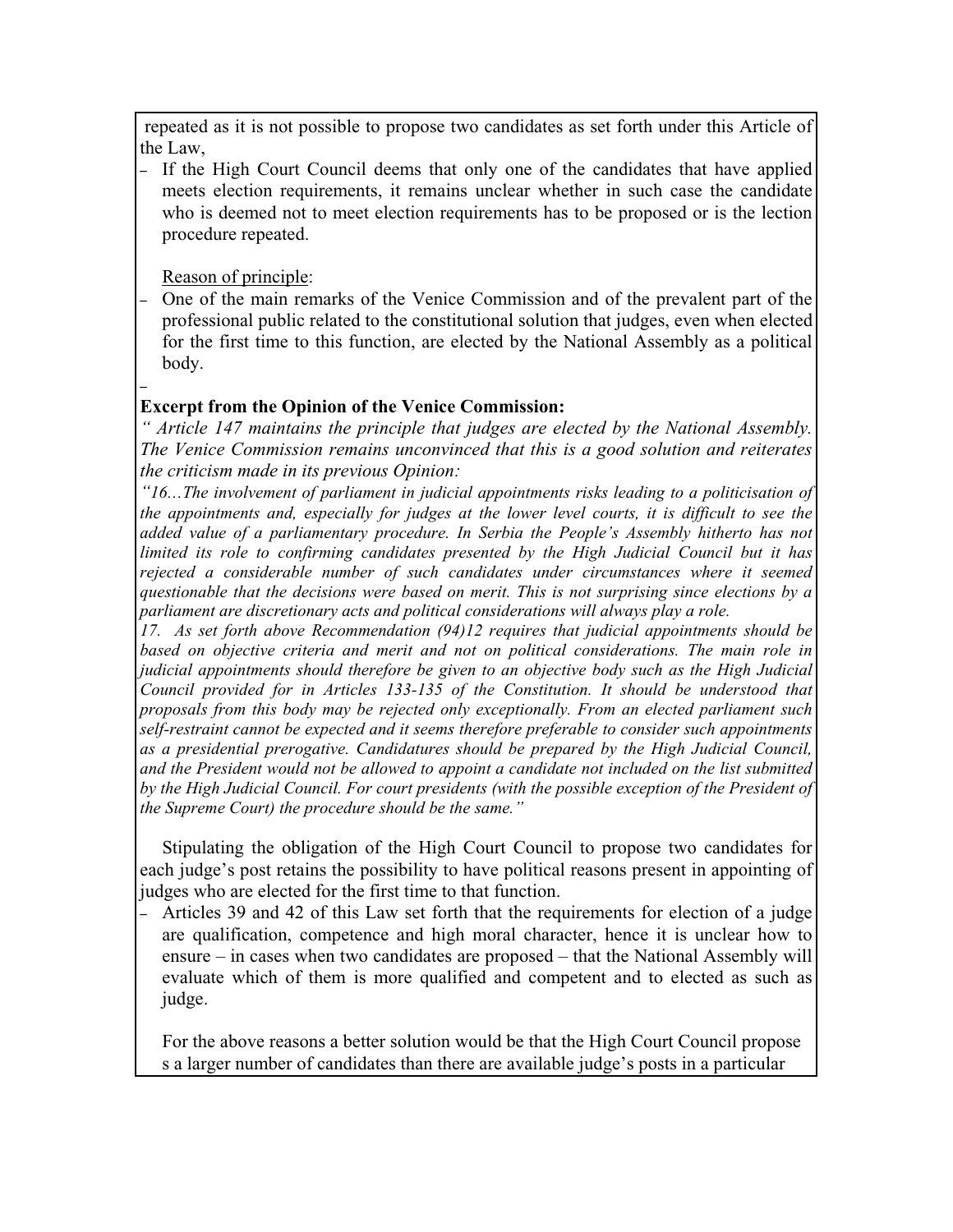court, except in cases when there is no sufficient number of candidates or the applicants do not meet election requirements, in which case the National Assembly would be required to elect one of the proposed candidates.

In this way the right of the National Assembly to appoint judges who are elected for the first time to that function would be exercised, and would concurrently to greater extent ensure election on basis of qualification, competence and high moral character (as set forth under Article 39 and 42 hereof), for which the High Court Council is qualified to assess, as an expert body, and not the National Assembly as a poitical body.

Regarding appeal to the Constitutional Court against the proposal of the High Court Council, it is necessary to define the timeframe for its filing and stipulate publishing of the reasoned proposal in the "Official Gazette of the republic of Serbia", that being the date wherefrom the deadline for appeal starts to run.

Another dilemma is the issue whether this law may stipulate appeal to the Constitutional Court as this appeal is not provided by the Law on the Constitutional Court, or is the case here the constitutional appeal specified in Article 56 of that law.

# **PROPOSAL:**

# **Nomination of judges to be elected for the first time**

**Article 46** 

 In nominating candidates for judges to be elected for the first time, in addition to qualification, competence and moral character, the High Court Council shall especially take into consideration the type of jobs that the candidate performed after passing the bar exam.

For candidates coming from among judge's assistants, it is mandatory to obtain their performance evaluation.

 Prior to nomination the High Court Council conducts an interview with the candidates who have applied.

The High Court Council proposes to the National Assembly a higher number of candidates than the number of judges to be elected in a particular court, except in cases when there not enough candidates or the candidates who have applied do not meet the requirements and criteria for election.

 The decision of the High Court Council must be reasoned and published in the "Official Gazette of the Republic of Serbia".

 A candidate may file an appeal to the Constitutional Court against the decision specified in para 5 of this article within 15 days from the date of publication.

# **First Election**

### **Article 52**

 The National Assembly shall elect a first-time elected judge from among the candidates nominated by the High Court Council.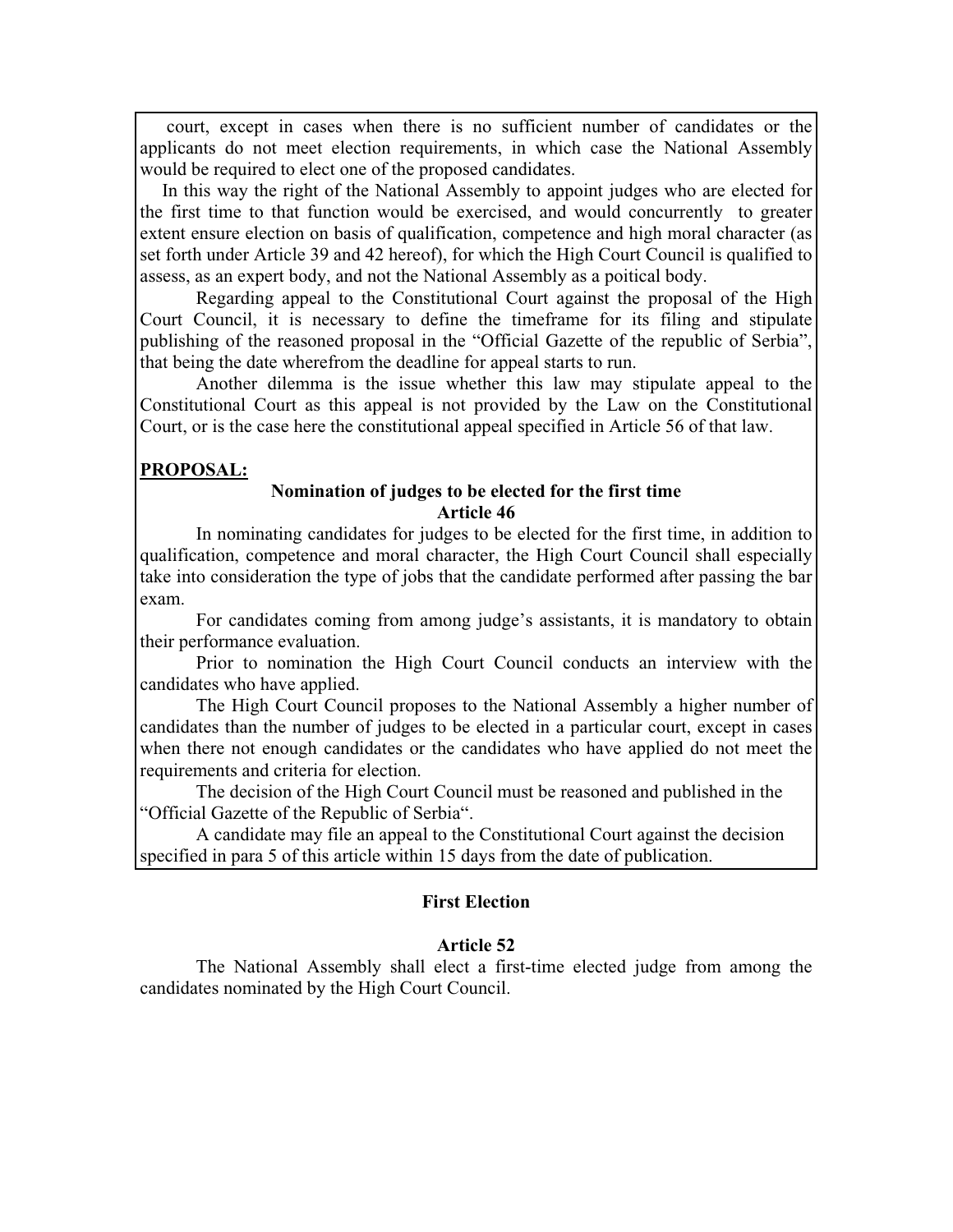#### **Election to Permanent Function**

### **Article 53**

The High Court Council elects judges to be appointed to permanent position.

 Appointment of a first-time elected judge whose work during the first three-year term of office is assessed as "very good" or "excellent" to permanent function as mandatory.

 A first-time elected judge whose work during the first three-year term of office is assessed as "not satisfactory" may not be appointed to permanent function.

Every decision on election must be reasoned.

 The candidate may lodge an appeal to the Constitutional Court against the decision of the High Court Council referred to in para 3 of this article.

### **III. TAKING OATH AND TAKING OFFICE**

# **Taking Oath**

#### **Article 54**

 Before taking office, a judge shall take an oath before the National Assembly Speaker.

 The President of the Supreme Court of Cassation shall take an oath before the National Assembly.

A judge who is appointed to permanent function shall not take an oath.

# **Oath**

#### **Article 55**

The oath reads as follows: "I do solemnly swear that I will discharge my duties in compliance with the Constitution and the law, according to the best of my ability and in the service of truth and justice".

### **Taking of Office**

# **Article 56**

 A judge shall take office at the ceremonial session of all judges of the court he/she has been appointed to.

The previous office of the judge ends with taking of office in the new court.

 The judge of a higher court who has been elected as president of a lower court may go back to the function at the higher court after the end of office.

### **When it is Deemed that a Judge has not been Elected**

#### **Article 57**

 It is deemed that a judge has not been elected if he/she fails to take office without justified reasons within 2 months of election.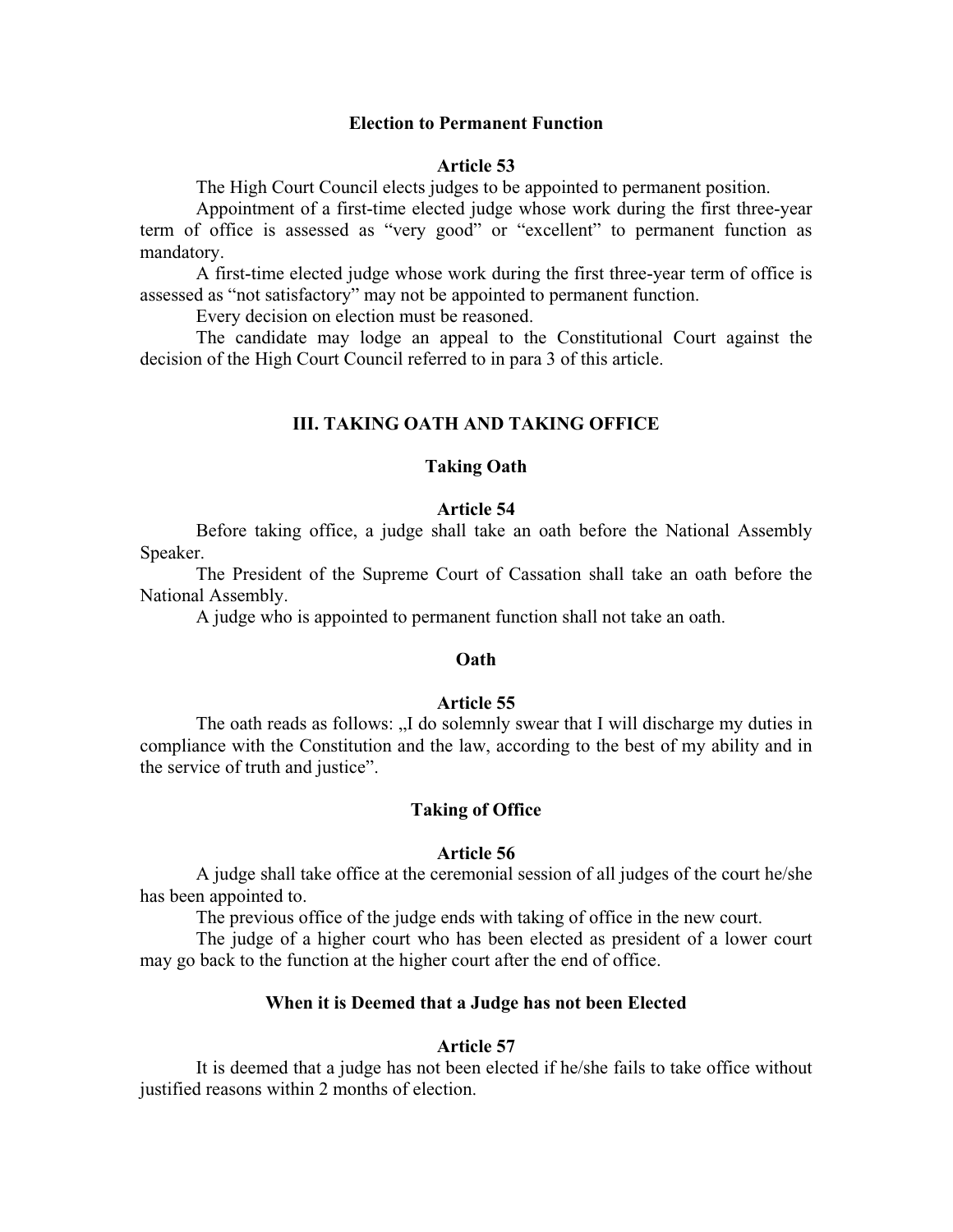The High Court Council issues the decision and notifies the National Assembly in the case of a first-time elected judge.

 The judge is entitled to file an appeal to the Constitutional Court against the decision of the High Court Council.

# **Chapter Four TERMINATION OF OFFICE**

#### **1. All Reasons**

#### **Article 58**

Judge's office ends upon the request of the judge, with retirement age, due to a permanent loss of working ability, if not elected to permanent function or in case of dismissal.

The High Court Council issues the decision on termination of function.

 The decision referred to para 2 of this article is published in the Official Gazette of Serbia.

#### **2. Termination of Office upon the Request of the Judge**

#### **Article 59**

A judge who wishes to resign shall submit a request to the High Court Council.

 The request may be withdrawn until such time as the office of the judge is terminated under the decision of the High Court Council or until the expiry of the deadline provided by this Law.

 If the decision on the request is not taken within one month, it is considered that the judge's office terminated after the expiry of the one-month period following the submission of the request.

In other cases, judge's office terminates on the date specified in the decision of the High Court Council.

 If a judge submits a request for termination of office after a request for dismissal was filed, the former is not considered before the dismissal procedure is completed.

#### **3. Retirement Age**

#### **Article 60**

Judge's years of service complete with 65 years of age or 40 years of pensionable years of service.

 Exceptionally, upon the request of the president of the court, the High Court Council may approve an extension of two years with the consent of the judge.

 A judge may have the years of service extended only if it is necessary to complete current cases or old cases that have not been adjudicated for longer than two years.

# **NOTE:**

The last paragraph of this Article did not exist in the version of the Draft Law forwarded to the Judges' Association of Serbia for comments.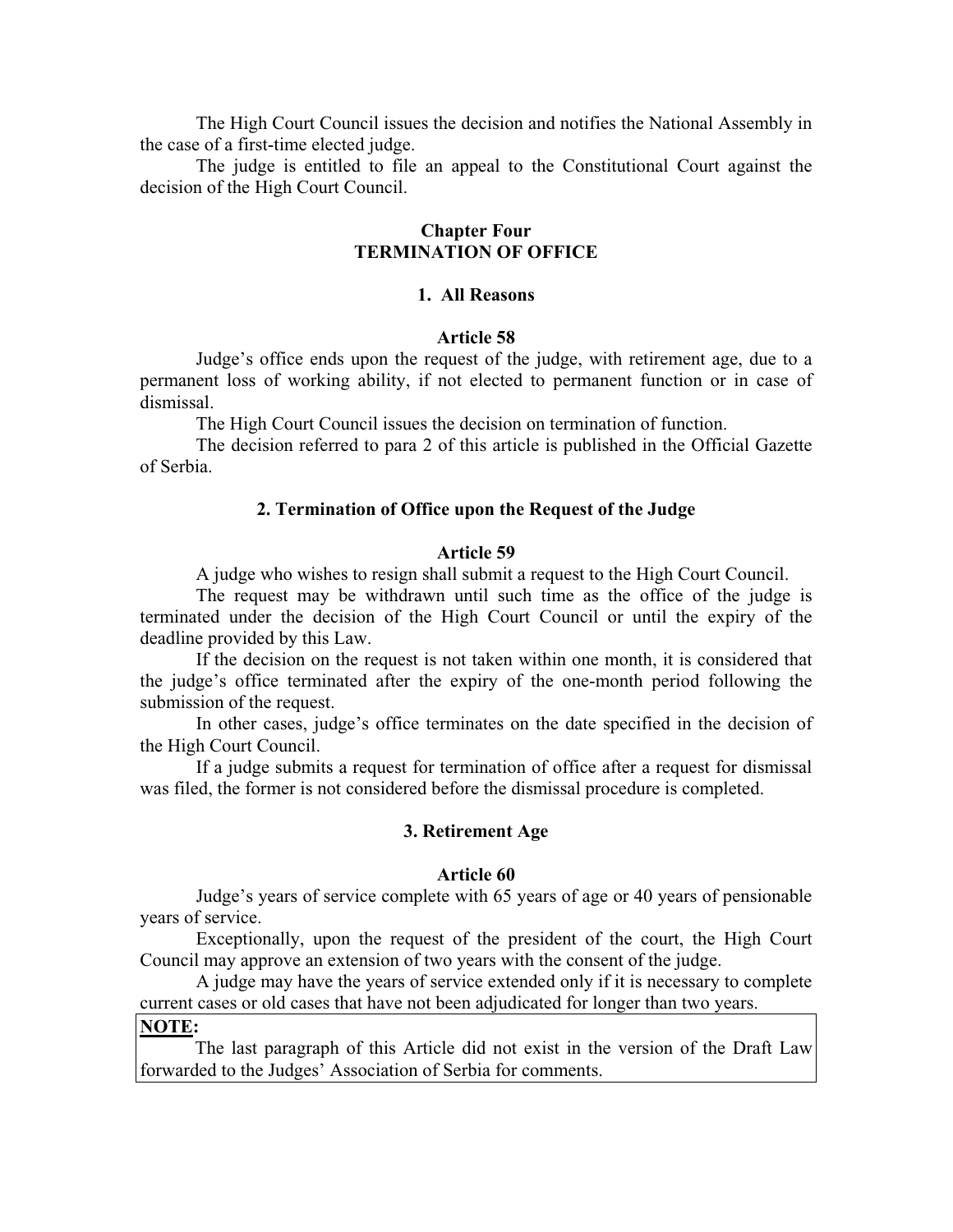Hence the Judges' Association will comment on this provision verbally at the meeting on 21 February 2008.

### **4. Permanent Loss of Working Ability**

# **Article 61**

A judge's office ends if, based on the finding of the professional commission of the competent body, it is established that he/she is incapable of performing function due to the health condition.

 The High Court Council shall issue a decision on referring a judge to a mandatory medical examination, following the proposal of the president of the court, the president of the immediately higher court or the judge concerned.

#### **5. Termination of Office of First-time Elected Judge**

# **Article 62**

 The office of a first-time elected judge who is not elected to permanent function ends with the expiry of the three-year term of office.

### **6. Dismissal**

#### **Reasons for Dismissal**

# **Article 63**

 A judge is dismissed if convicted for an offence carrying imprisonment sentence of at least six months or for a punishable act that demonstrates that he/she is unfit for the judicial function; in case of incompetence, or due to a serious or repeated disciplinary offence.

 A repeated disciplinary offence referred to in para 1 of this article shall mean responsibility for a disciplinary offence that is established for three times.

#### **NOTE:**

The last paragraph of this Article did not exist in the version of the Draft Law forwarded to the Judges' Association of Serbia for comments.

Hence the Judges' Association will comment on this provision verbally at the meeting on 21 February 2008.

# **Specifically on Incompetent Discharge of Function**

# **Article 64**

 Incompetence shall mean inadequately successful performance of judicial function, i.e. if the judge's performance is evaluated as "unsatisfactory" based on the criteria for evaluation.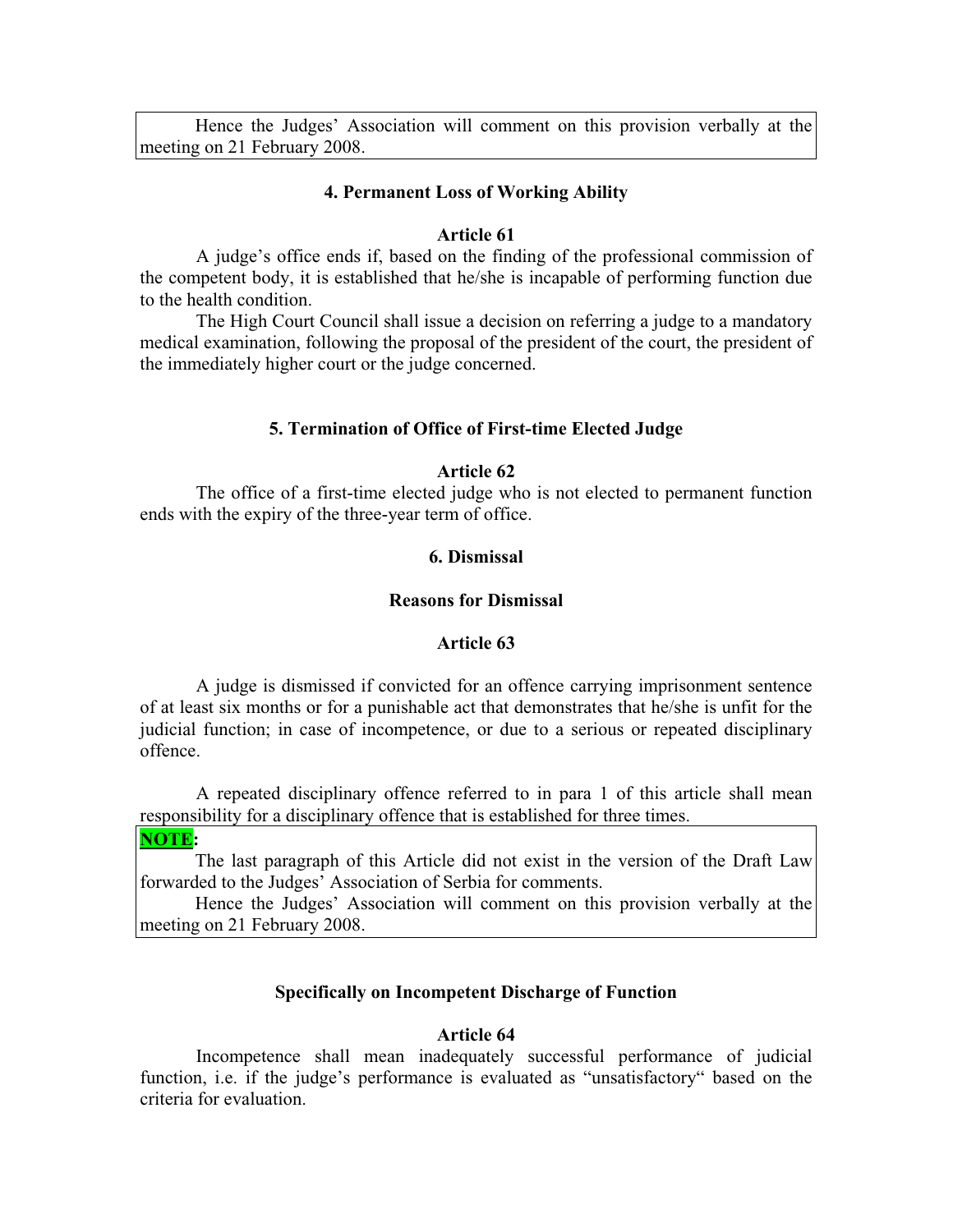# **Power to Initiate and Initiating of Dismissal Procedure**

#### **Article 65**

Anyone may launch an initiative for the dismissal of a judge.

 The dismissal procedure may be instituted by the president of the court, the president of the directly higher court, the president of the Supreme Court of Cassation, the minister in charge of the judiciary, the bodies responsible for performance evaluation or the Disciplinary Commission.

#### The High Court Council shall determine reasons for dismissal.

# **COMMENT:**

Powers of the minister in charge of the judiciary to institute dismissal proceedings are not in line with international standards and contrary to a previous ruling of the Constitutional Court of Serbia.

 A court president, president of the directly superior court, president of the Supreme Court of Cassation, the body for performance evaluation of judges and the Disciplinary Commission, as well as the General Session of the Supreme Court of Cassation for the president of the Supreme Court of Cassation, should be granted the right to propose instituting of dismissal proceedings and not the right to institute these proceedings. The decision to institute proceedings must rest in the competence of the High Court Council.

# **PROPOSAL:**

#### **Article 59**

Any person may file an initiative for dismissal of a judge.

 The High Court Council at the proposal of a court president, president of the directly superior court, president of the Supreme Court of Cassation and the minister with competence for the judiciary, the bodies for performance evaluation of judges and the Disciplinary Commission institutes proceedings and determines grounds for dismissal.

### **Proceedings before the High Court Council**

### **Article 66**

 The High Court Council shall establish facts and make a decision in the proceedings closed to the public.

 The High Court Council may request the necessary information from competent bodies and organizations.

 The High Court Council shall carry out the proceedings and take a decision within 30 days from the date of delivering the act that initiates the proceedings.

The decision of the High Court Council must be reasoned.

# **COMMENT:**

Paragraph 2 of this Article is redundant**,** as it implies that the High Court Council may request information necessary for decision taking from all who have such information. The formulation of this Article may be interpreted that the High Court Council may not request necessary information also from individuals.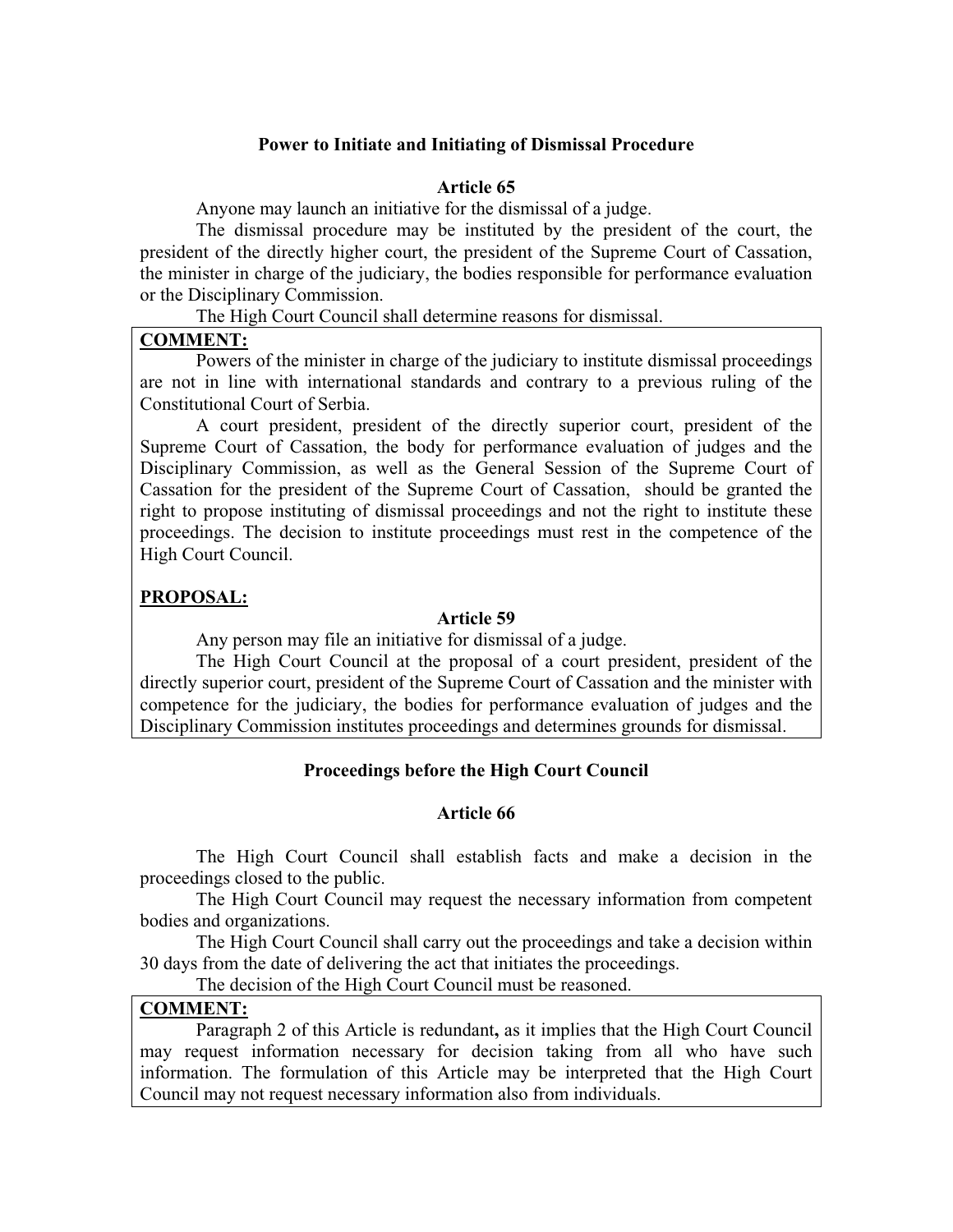The deadline of 30 days to carry out the proceedings and take decision is too short.

# **PROPOSAL:**

# **Proceedings before the High Court Council Article 60**

 The High Court Council shall establish facts and make a decision in the proceedings closed to the public.

 The High Court Council is required to carry out the proceedings and take a decision within 60 days from the date of delivering the act that initiates the proceedings. The decision of the High Court Council must be reasoned.

### **The Position of the Judge in the Proceedings**

### **Article 67**

 The judge has the right to be immediately notified of the reasons for initiating the proceedings, to be aware of the content of the case, supporting documentation and the course of the proceedings and to provide explanation and evidence for his/her statements, in person or through a representative.

 The judge has the right to present his/her statements in person before the High Court Council.

# **Appeal with the Constitutional Court**

#### **Article 68**

 The judge and persons or bodies referred to in article 59, para 2 are entitled to file an appeal against the decision of the High Court Council to the Constitutional Court, within 30 days of the delivery of the decision.

 The Constitutional Court may reject the appeal or uphold the appeal and set aside the decision on dismissal.

The decision of the Constitutional Court is final.

### **NOTE:**

Paragraph 1 is altered in respect of the version of the Draft Law forwarded to the Judges' Association of Serbia for comments, in the part where the right to appeal the decision of the High Court Council is granted also to persons and/or bodies specified in Article 59, paragraph 2.

Hence the Judges' Association will comment on this provision verbally at the meeting on 21 February 2008.

### **Decision on Dismissal**

# **Article 69**

 A final decision on dismissal is published in the Official Gazette of the Republic of Serbia.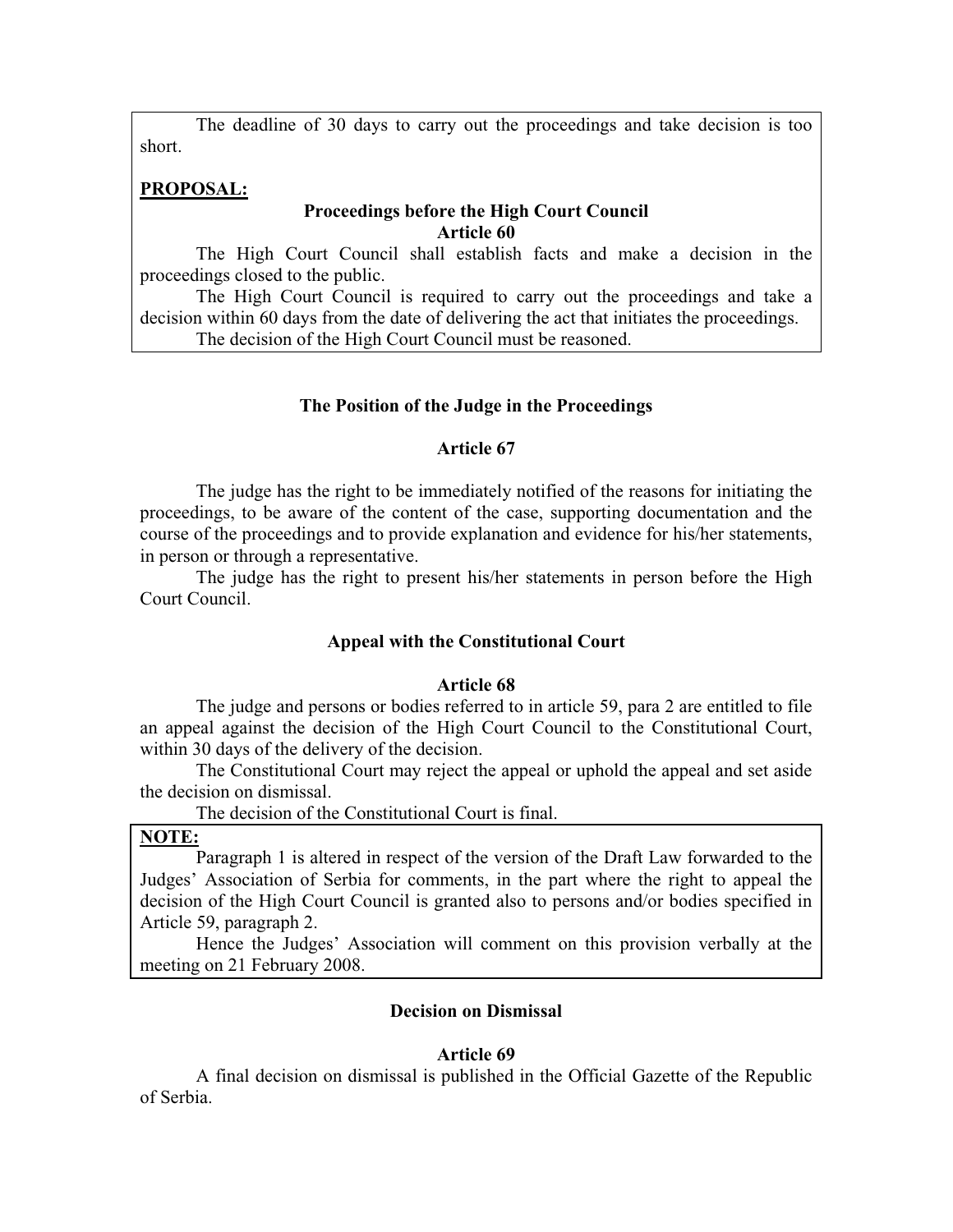# **Chapter 5 PRESIDENT OF THE COURT**

# **Requirements for the Election of the President of the Court**

### **Article 70**

A person with at least three years in the permanent judge's function with the court of the same or higher instance and clear managerial and organizational skills, which is assessed based on the criteria set by the High Court Council, is eligible for the president of the court.

### **Nomination of Candidates for the President of the Court**

# **Article 71**

 The High Court Council shall nominate two candidates for the president of the court.

 Before presenting nominations, the High Court Council shall obtain opinion about the candidates from the session of all judges of the court whose president is being elected.

# **COMMENT:**

The requirement that the High Court Council must propose two candidates for court president may create problems in practise. Namely, it is possible that only one candidate will apply or that only one of the applicants meets the requirements and criteria for election, hence the question of whether it is necessary in such cases to repeat the election procedure. A better solution is to grant the possibility to the High Court Council to, in such cases, nominate only one candidate.

# **PROPOSAL:**

# **Nomination of Candidates for the President of the Court Article 65**

 The High Court Council shall nominate two candidates for the president of the court except when it assesses that only one candidate meets the requirements and criteria for election.

 Before presenting nominations, the High Court Council shall obtain opinion about the candidates from the session of all judges of the court whose president is being elected.

# **Election of the President of the Court**

# **Article 72**

 The National Assembly shall elect one of the two candidates who are proposed by the High Court Council.

The judge who is elected as president of the court shall perform judge's function in that court.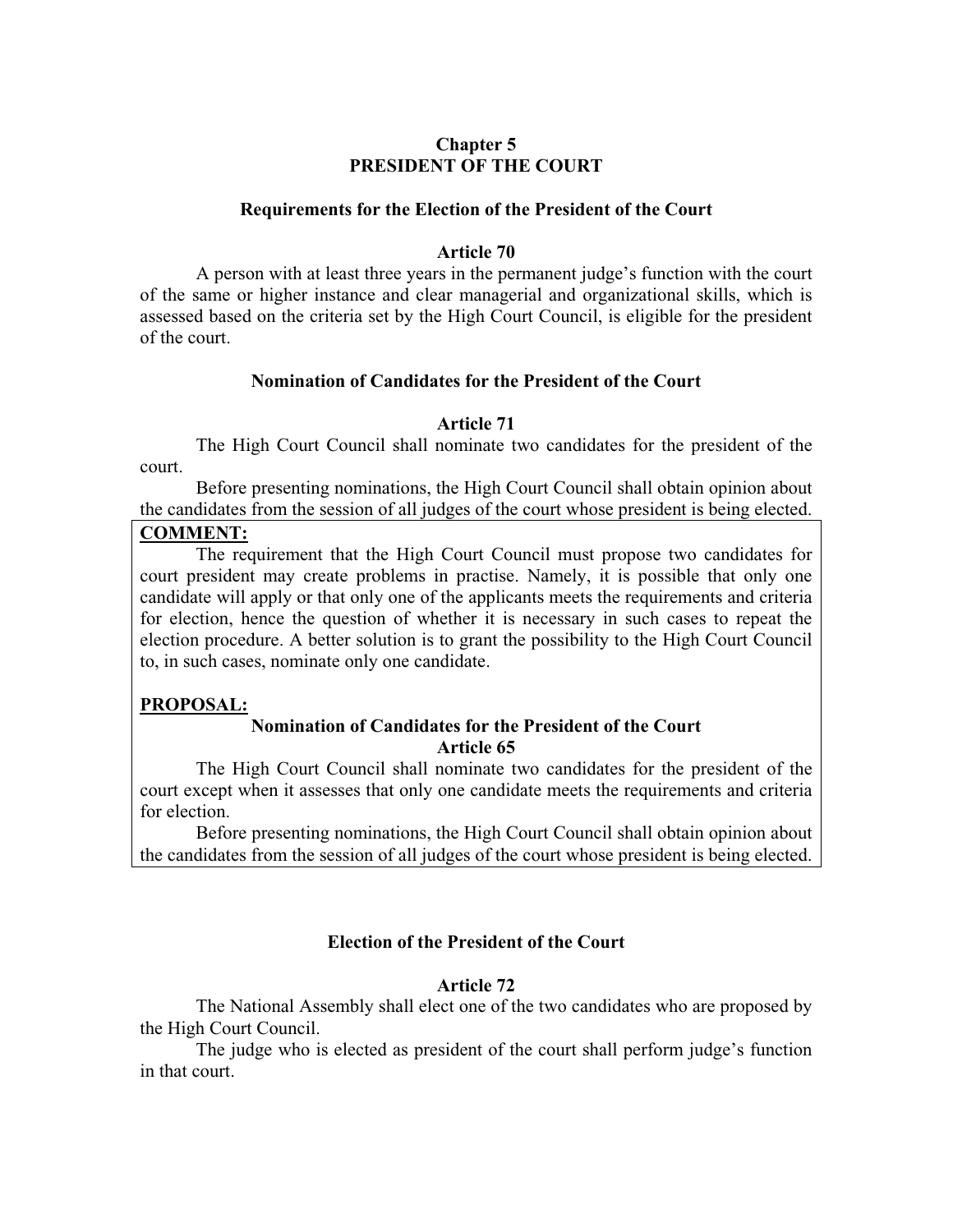# **COMMENT:**

With regard to the comment from the preceding Article it should be stipulated that the National Assembly elects the court president on basis of the proposal of the High Court Council and not one of the two nnominated candidates.

# **PROPOSAL:**

# **Election of the President of the Court Article 66**

 The National Assembly shall elect the court president on basis of the proposal of the High Court Council.

The judge who is elected as president of the court shall perform judge's function in that court.

# **Term of Office**

# **Article 73**

 The president of the court is elected for a four-year period and may be re-elected. The term of office runs from the day of taking office.

# **Acting President of the Court**

# **Article 74**

 When the term of office of the president of the court ends, the High Court Council shall promptly propose candidates for the election of the president.

 When the term of office of the president of the court ends, the president of the directly higher court shall designate a judge who will perform the function of president until such time as the new president takes office, and not later than one year.

 The General Session of the Supreme Court of Cassation shall designate a judge who will perform the function of the president of that court.

# **Termination of Office of the President of Court**

### **Article 75**

The office of the president of the court ends due to the end of judge's function, election as a judge of other court, upon personal request, with the end of the term of office, and dismissal from the position of the president of court.

 The National Assembly decides on the termination of office of the president of court.

# **Reasons for the Dismissal of the President of Court**

### **Article 76**

 The president of court shall be dismissed in the case of the violations of obligations set out by the provisions governing court administration; violations of the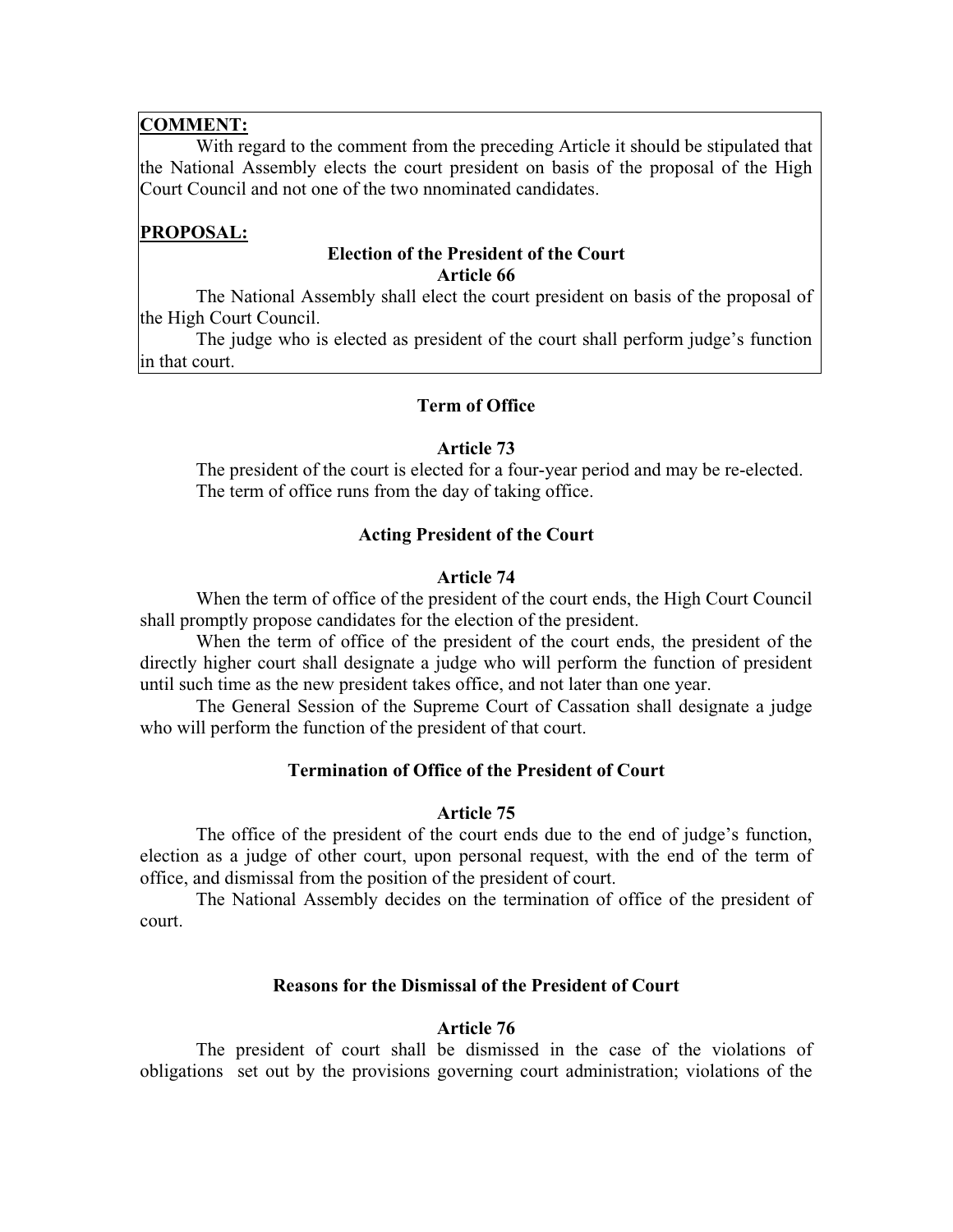autonomy of judges; violations of rules on allocation of cases; deviating from the rules on the annual calendar of judges; due to a serious disciplinary offence or incompetence.

 The president of court is considered to be incompetent if his/her performance is evaluated as "unsatisfactory" based on the criteria for evaluation of presidents of courts.

### **Proceedings to Establish Reasons for Dismissal of the President of Court**

#### **Article 77**

Anyone may launch an initiative for the dismissal of the president of court.

 The proceedings for establishing the reasons for dismissal are conducted by the High Court Council.

The proceedings are initiated by the president of the directly higher court, the session of all judges whose president is concerned, the minister in charge of the judiciary, the body responsible for performance evaluation or the Disciplinary Commission.

 The president of the court and/or other persons who initiated dismissal have the right to file an appeal to the Constitutional Court against the decision on the reasons for dismissal.

# **COMMENT:**

The minister in charge of the judiciary should not be granted the powers to initiate instituting of procedure for dismissal of court president on all grounds for dismissal, but only for violation of the duties established by court administration regulations.

# **PROPOSAL:**

# **Proceedings to Establish Reasons for Dismissal of the President of Court Article 71**

Anyone may launch an initiative for the dismissal of the president of court.

 The proceedings for establishing the reasons for dismissal are conducted by the High Court Council.

 The proceedings to establish reasons for dismissal are initiated by the president of the directly higher court, the session of all judges whose president is concerned, the minister in charge of the judiciary, the body responsible for performance evaluation of court presidents and the Disciplinary Commission.

 The minister in charge of the judiciary may give a proposal to conduct proceedings specified in paragraph 2 of this Article for violation of duties established by court administration regulations.

 The court president may n appeal the decision determining reasons for dismissal with the Constitutional Court.

#### **NOTE:**

The last paragraph of this Article did not exist in the version of the Draft Law forwarded to the Judges' Association of Serbia for comments.

Hence the Judges' Association will comment on this provision verbally at the meeting on 21 February 2008.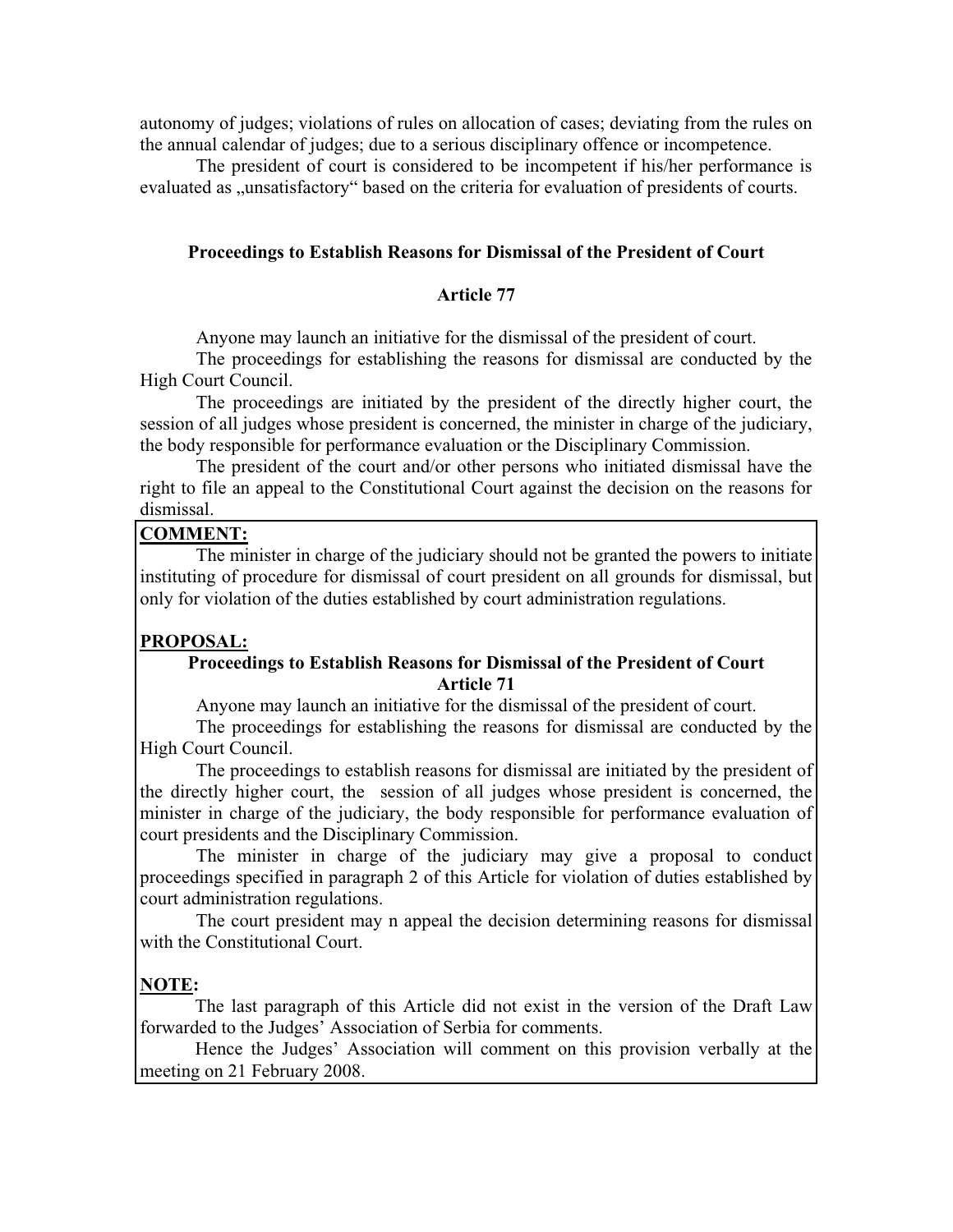### **Decision on Dismissal of the President of Court**

### **Article 78**

 The National Assembly shall issue the decision on dismissal of the president of court, following the proposal of the High Court Council, and after the completion of the proceedings for establishing the reasons for dismissal.

# **Status after Termination of Office of the President of Court**

### **Article 79**

 The president of court who is not re-elected, who is dismissed or who resigns shall continue to carry out judge's function.

 After the termination of office of the judge of a higher court who is elected president of a lower court, he /she has the right to continue judge's function in the higher court.

#### **President of the Supreme Court of Cassation**

#### **Article 80**

 The National Assembly shall elect the president of the Supreme Court of Cassation from among the judges of that court, upon the recommendation of the High Court Council and following the opinion of the General Session of that court and the relevant committee of the National Assembly.

 The president of the Supreme Court of Cassation is elected to a five-year term of office without the possibility of re-election.

 The office of the President of the Supreme Court of Cassation shall end earlier if he/she requests so, with the end of judge's function, or dismissal based on the reasons prescribed by this Law pertaining to the president of court.

 The General Session shall submit the proposal to initiate the dismissal proceedings for the president of the Supreme Court of Cassation.

 The High Court Council shall conduct the proceedings to establish the reasons for dismissal and make a decision.

 The president of the Supreme Court of Cassation has the right to file an appeal to the Constitutional Court against the decision establishing reasons for dismissal.

 The National Assembly shall issue the decision on dismissal of the president of the Supreme Court of Cassation, following the proposal of the High Court Council.

 The decision on the termination of office of the president of the Supreme Court of Cassation caused by other reasons is taken by the National Assembly.

#### **Application of Provisions on Judges**

#### **Article 81**

 The provisions of this Law related to the election and dismissal of judges also apply to the election and dismissal of the president of court.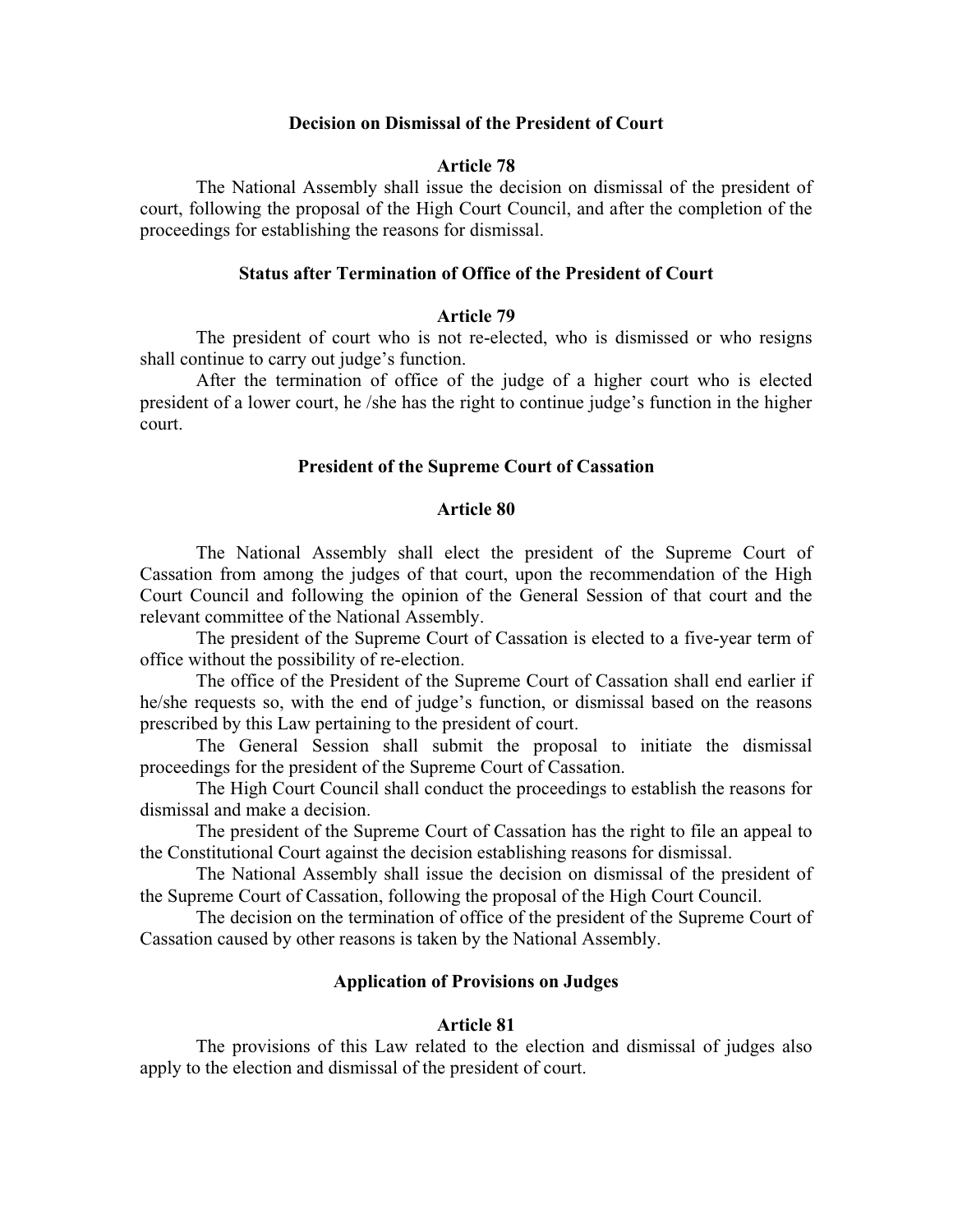Other provisions of this Law concerning judges also apply to the president of court.

# **Chapter 6 SPECIAL PROVISIONS ON LAY JUDGES**

# **Requirements for Appointment and Duration of Office Article 82**

 A lay judge is required to be a national of the Republic of Serbia, who turned 26 years of age and is worthy of the function of lay judge.

 The things considered when appointing a lay judge are sex, age, profession and social status, knowledge, competence, and affinities for specific type of matter.

A lay judge is appointed to a period of five years and may be re-appointed.

# **COMMENT:**

As a lay judge has the same rights as a judge in decision taking it is consequently necessary to stipulate, as a guarantee of independence and impartiality, that a lay judge may not be a member of a political party or be active politically in public.

 Skills, competence and affinities for specific types of judicial matters should not be circumstances of import for appointment of lay judges, as they are not appointed for these traits but as representatives of the general public.

# **PROPOSAL:**

# **Requirements for Appointment and Duration of Office**

**Article 76** 

 A lay judge is required to be a national of the Republic of Serbia, who turned 26 years of age and is worthy of the function of lay judge.

A lay judge may not be a member of a political party nor a person who has acted politically in public.

 In appointment consideration shall be given to sex, age, occupation and social status of candidate.

A lay judge is appointed to a period of five years and may be re-appointed.

# **Procedure for Appointment**

# **Article 83**

 The High Court Council appoints lay judges upon the proposal of the minister in charge of the judiciary.

 Before making the proposal, the minister shall obtain the opinion from the court to which the lay judge is to be appointed.

# **COMMENT:**

The obligation of the minister referred in paragraph 2 to obtain, prior to making the proposal, the opinion from the court to which a lay judge is to be appointed has no practical significance as these candidates are not known to the court. It would be logical that such information is obtained from the communities from which the candidates come,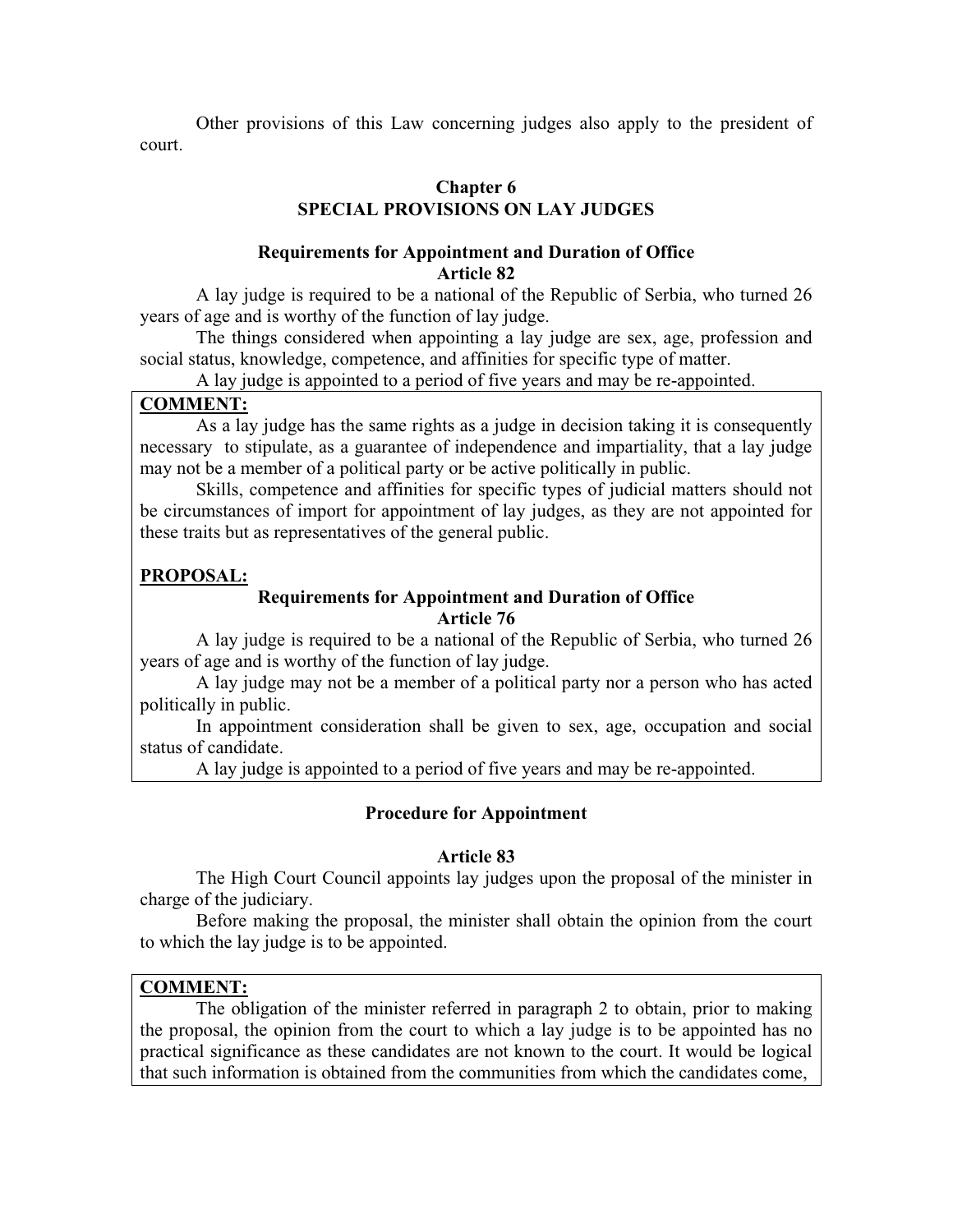while the opinion of the court would be sought only when they have already discharged the function of lay judge in that court.

# **PROPOSAL:**

# **Procedure for Appointment Article 77**

 The High Court Council appoints lay judges upon the proposal of the minister in charge of the judiciary.

 Before making the proposal, the minister obtains, in an appropriate manner, the opinion on the candidates from the communities from which they come and in case of reelection the opinion of the court in which the candidate has served as a lay judge is mandatory.

# **Oath**

### **Article 84**

A lay judge shall take an oath before the president of the court.

The oath reads as follows: "I do solemnly swear that I will discharge my duties in compliance with the Constitution and the law, scrupulously, dedicatedly, and impartially."

#### **Suspension from Function**

#### **Article 85**

 The president of court shall suspend a lay judge from office in case that criminal proceedings have been instituted against him for an offence due to which he/she may be dismissed, or if dismissal proceedings have been instituted.

The suspension lasts until the completion of the proceedings.

#### **Incompatibility with other Jobs, Engagements and Activities**

# **Article 86**

A lay judge may not be an attorney-at-law or extend legal services or advice for a

fee.

 Other jobs, engagements and activities that are contrary to the dignity and independence of a judge or harmful to the reputation of the court are also incompatible with the office of a lay judge.

### **Termination of Office**

#### **Article 87**

 The office of a lay judge terminates if the court where he/she works is abolished, in case of dismissal, or with the end of the term of office.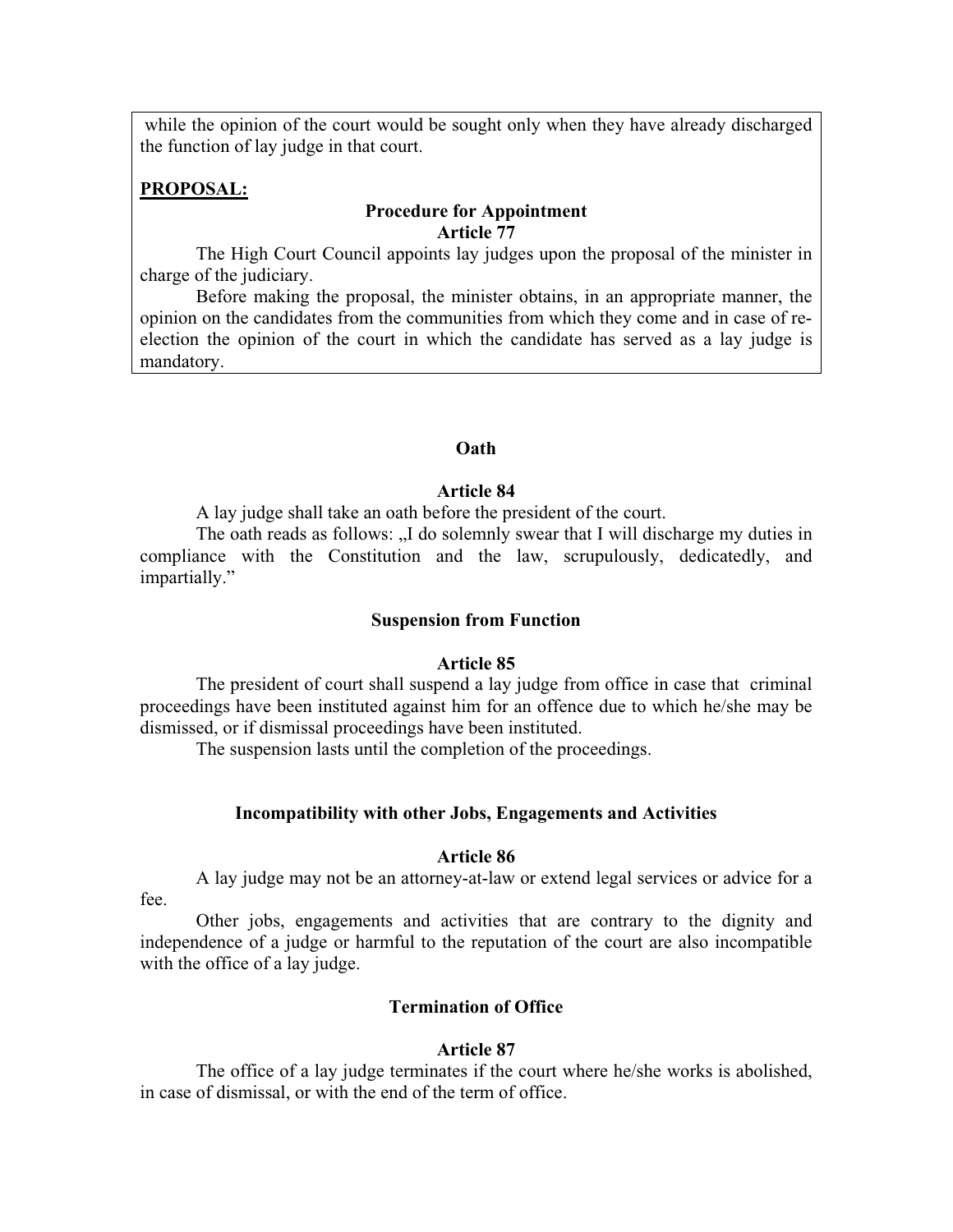The proceedings to establish the reasons for termination of office of a lay judge are initiated by the president of the court, president of the directly higher court, president of the Supreme Court of Cassation, and the minister in charge of the judiciary.

The High Court Council shall conduct the proceedings and take a decision.

# **COMMENT:**

Persons referred in pararaph 2 of this Article may only propose instituting of proceedings and not institute proceedings for termination of office which is under the competence of the High Court Council. The minister in charge of the judiciary should not have such powers.

# **PROPOSAL:**

### **Termination of Office Article 81**

 The office of a lay judge terminates if the court where he/she works is abolished, in case of dismissal, or with the end of the term of office.

 The proposal to institute proceedings to establish the reasons for termination of office of a lay judge is made by the president of the court, president of the directly higher court, president of the Supreme Court of Cassation, and the minister in charge of the judiciary.

 The High Court Council shall institute, conduct the proceedings and take a decision.

# **Reimbursement and Rewards for Lay Judges**

### **Article 88**

 A lay judge is entitled to the reimbursement of costs incurred while performing function, compensation of lost earnings and reward.

 The High Court Council shall define conditions for and the amount of the reimbursement and reward.

### **Application of Provisions on Judges**

#### **Article 89**

Provisions on judges also apply to lay judges.

# **Chapter 7 DISCIPLINARY ACCOUNTABILITY**

# **Disciplinary Offence**

#### **Article 90**

A disciplinary offence is negligent performance of judge's function or conduct that is inappropriate for judge's function, which is provided by this Law.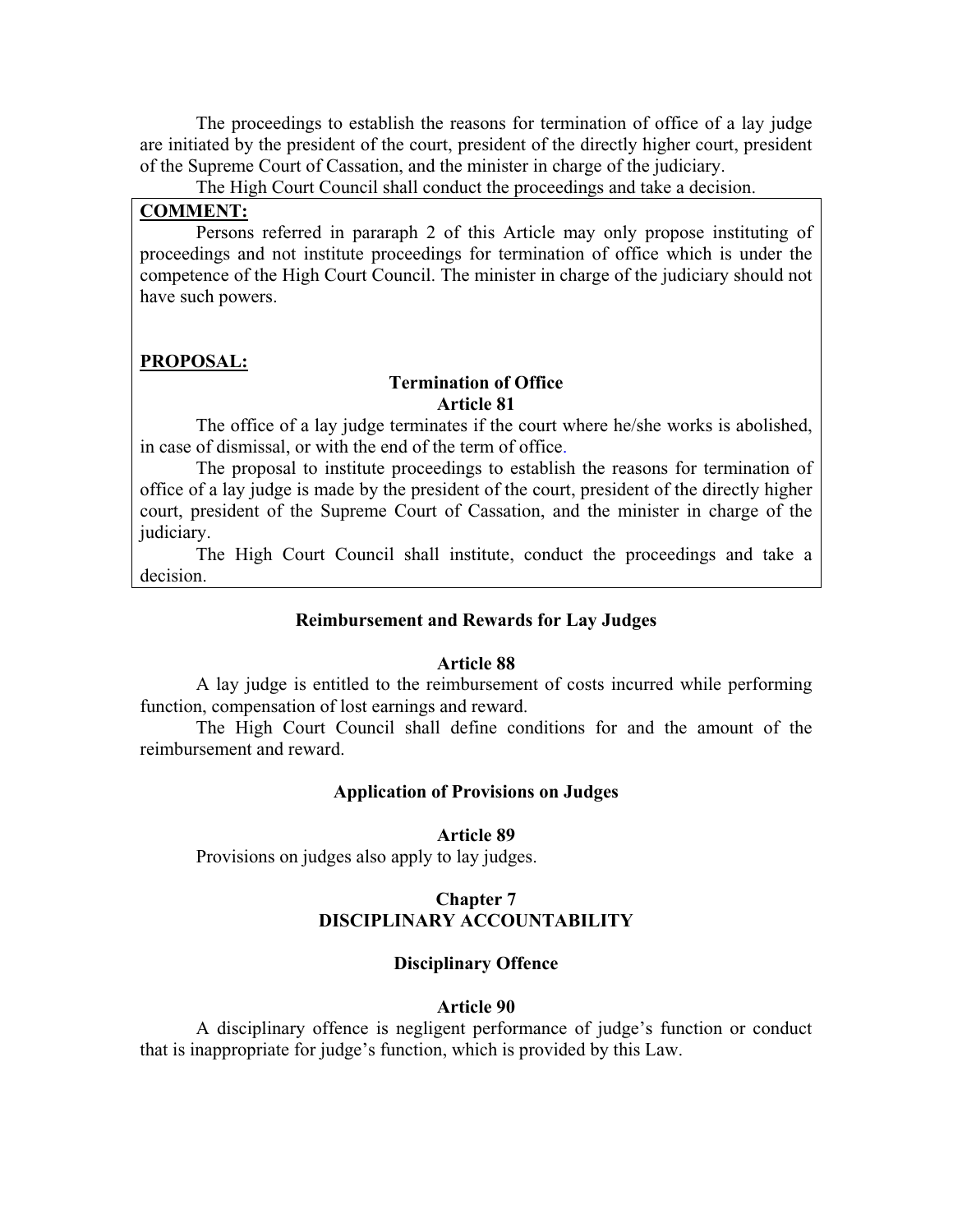# **Types of Disciplinary Offences**

# **Article 91**

 Disciplinary offences are a violation of the principle of independence; failure of a judge to ask for disqualification in cases where there is the conflict of interest; unjustifiable delays in drafting of decisions; processing of cases in an order contrary to the order of reception; unjustifiable failure to schedule a hearing; frequent tardiness for hearings; apparently incorrect treatment of the participants to the proceedings and the court staff; incompliance with the working hours; acceptance of gifts contrary to the regulations on the conflict of interest; engaging into inappropriate relations with parties to the proceedings and their legal representatives; engaging into activities that are incompatible with the judge's function under the law; unjustified prolonging of the proceedings; unjustified non-attendance of mandatory training programmes; provision of incomplete or incorrect information relevant for the work and decision-making of the High Court Council; unjustifiable change in the annual judges' agenda, and the violation of the principle of natural order of judge in cases other than provided by the law.

 A severe disciplinary offence is an offence that caused a serious disruption in the exercise of judicial power or regular duties at the court or a severe damage to the dignity of the court or public trust in the judiciary, and in particular if it results in the statute of limitations due to negligent performance of duty.

### **COMMENT:**

Transpiring of limitation of criminal prosecution should not in itself represent a serious disciplinary offence but should be so treated if occurring due to negligent performance of duty by the judge. If qualified circumstances specified in paragraph 2 of this Article transpire, then such an offence could be qualified as serious disciplinary offence.

# **PROPOSAL:**

# **Types of Disciplinary Offences Article 85**

 Disciplinary offences are: violation of the principle of impartiality; failure of a judge to ask for disqualification in cases where there is the conflict of interest; transpiring of limitations of criminal prosecution due to negligent performance of duty by a judge, recurrent and unjustifiable delays in drafting of decisions; processing of cases in an order contrary to the order of reception; unjustifiable failure to schedule a hearing; frequent lateness for scheduled hearings; apparent incorrect treatment of the participants to the proceedings and the court staff; acceptance of gifts contrary to the regulations on the conflict of interest; engaging into inappropriate relations with parties to the proceedings and their legal representatives; engaging into activities that are incompatible with the judge's function; provision of incomplete or incorrect information relevant for the work and decision-making of the High Court Council; unjustifiable change in the annual judges' agenda, and the violation of the principle of natural order of judge in cases other than provided by the law.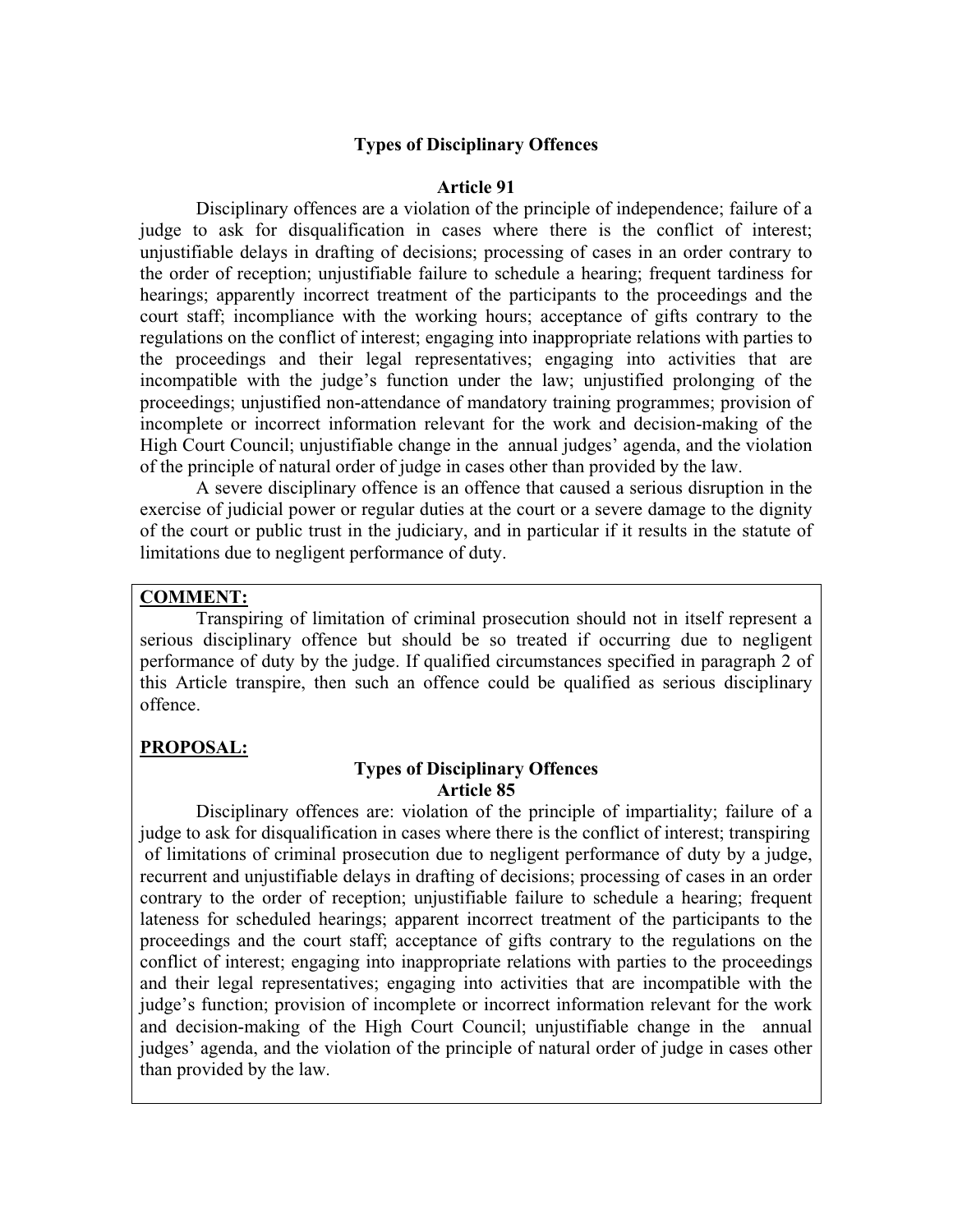A severe disciplinary offence is an offence that caused a serious disruption in the exercise of judicial power or regular duties at the court or a severe damage to the dignity of the court or public trust in the judiciary.

### **Disciplinary Sanctions**

#### **Article 92**

 Disciplinary sanctions are as follows: public caution, salary reduction up to 30% for a period not exceeding one year, transfer of the judge to another court of the same type and the same or lower instance that is at least 50 kilometres from the court he/she was assigned to, for a period not exceeding one year.

 A public caution may be pronounced only in the case of the first disciplinary offence.

A disciplinary sanction is imposed in proportion to the gravity of the offence.

The information about the disciplinary sanction is entered in the judge's personal record.

A fine is enforced in an administrative procedure.

### **NOTE:**

This article is significantly changed in respect of the one contained in the version of the Draft Law forwarded to the Judges' Association of Serbia for comments.

Hence the Judges' Association will comment on this provision verbally at the meeting on 21 February 2008.

#### **Instituting of Dismissal Proceedings**

#### **Article 93**

 If the Disciplinary Commission establishes the responsibility of a judge for a serious or repeated offence referred to in article 63, para 2 hereof, it shall institute dismissal proceedings.

#### **COMMENT:**

See comment under Articles 63 and 91.

### **PROPOSAL:**

# **Instituting of Dismissal Proceedings**

**Article 87** 

 The Disciplinary Commission institutes proceeding for dismissal of a judge upon determining liability of a judge for serious disciplinary offence.

# **Disciplinary Bodies**

#### **Article 94**

 Disciplinary bodies are the Disciplinary Prosecutor, deputy prosecutors and the Disciplinary Commission, which are set by the High Court Council.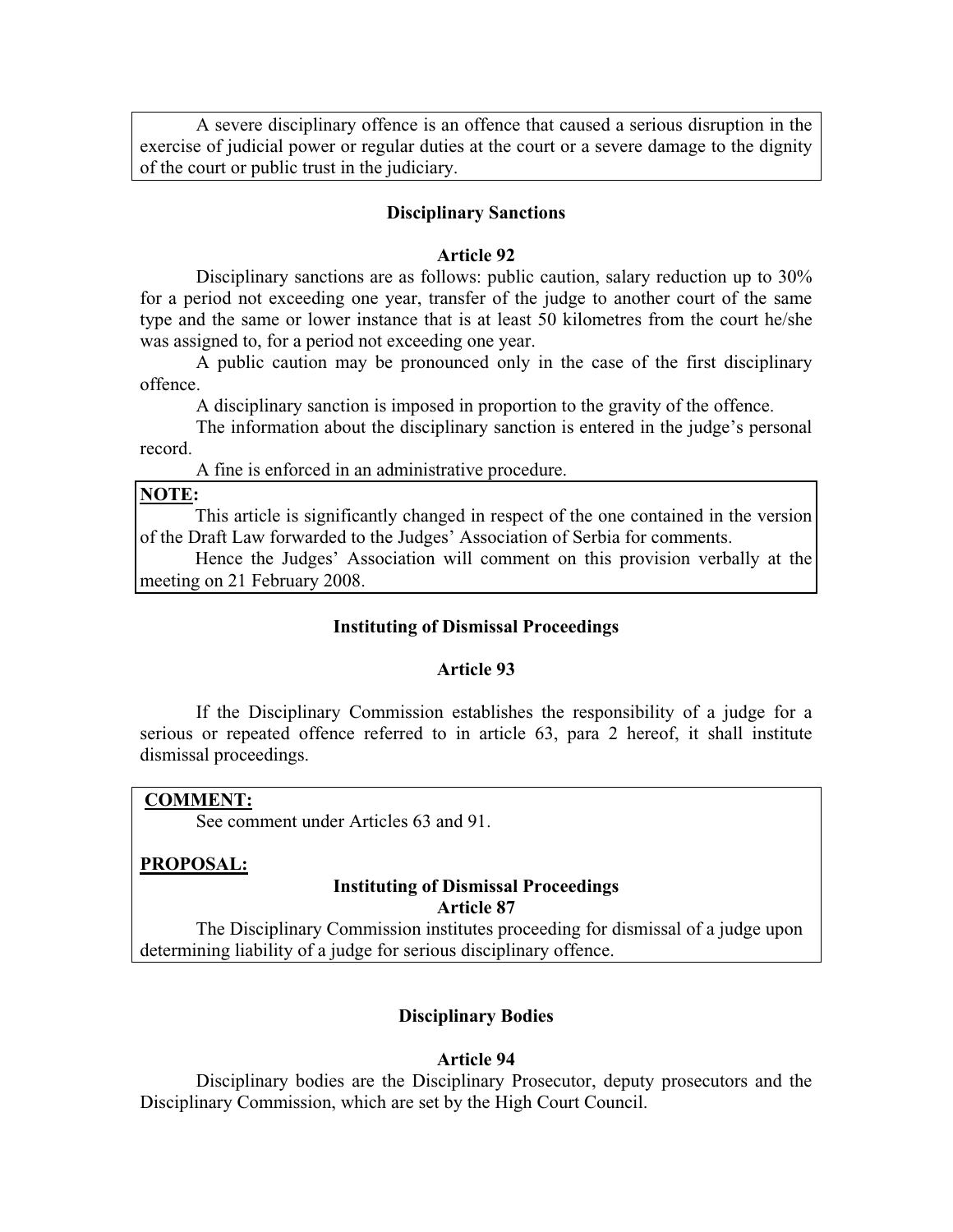The High Court Council shall appoint the members of the disciplinary bodies from among the ranks of judges.

 The High Court Council shall publish an act stipulating the requirements for the appointment, duration of the term of office and manner of termination of office, the method of work and decision-making of the disciplinary bodies.

# **Disciplinary Proceedings**

# **Article 95**

 The Disciplinary Commission shall conduct disciplinary proceedings following the proposal of the Disciplinary Prosecutor.

 The Disciplinary Prosecutor shall file a motion to initiate disciplinary proceedings based on disciplinary charges that may be filed by anyone.

 Disciplinary proceedings are urgent and closed to the public, unless the judge charged does not request that the proceedings be open to the public.

Disciplinary proceedings are subject to limitation after one year.

#### **COMMENT:**

In addition to the limitations period for conducting disciplinary proceedings it is necessary to also stipulate timeframes for instituting disciplinary proceedings.

#### **PROPOSAL:**

# **Disciplinary Proceedings Article 89**

 The Disciplinary Commission shall conduct disciplinary proceedings following the proposal of the Disciplinary Prosecutor.

 The Disciplinary Prosecutor shall file a motion to initiate disciplinary proceedings based on disciplinary charges that may be filed by anyone.

 Disciplinary proceedings are urgent and closed to the public, unless the judge charged does not request that the proceedings be open to the public.

The Disciplinary Prosecutor institutes proceedings within 3 months from the day

 of becoming aware of the committed offence and not later than 6 months from the day of commission of the offence.

 Disciplinary proceedings are subject to limitation after one year from the day of commission of the disciplinary offence.

# **COMMENT:**

There are no fnal or transitional provisions to the law.

It will depend on prescribing of timeframes and manner for application of certain, particularly newly established, solutions (abolishing or reducing the prevalent jurisdiction of certain courts, possible reduction of the number of judges and their transfer,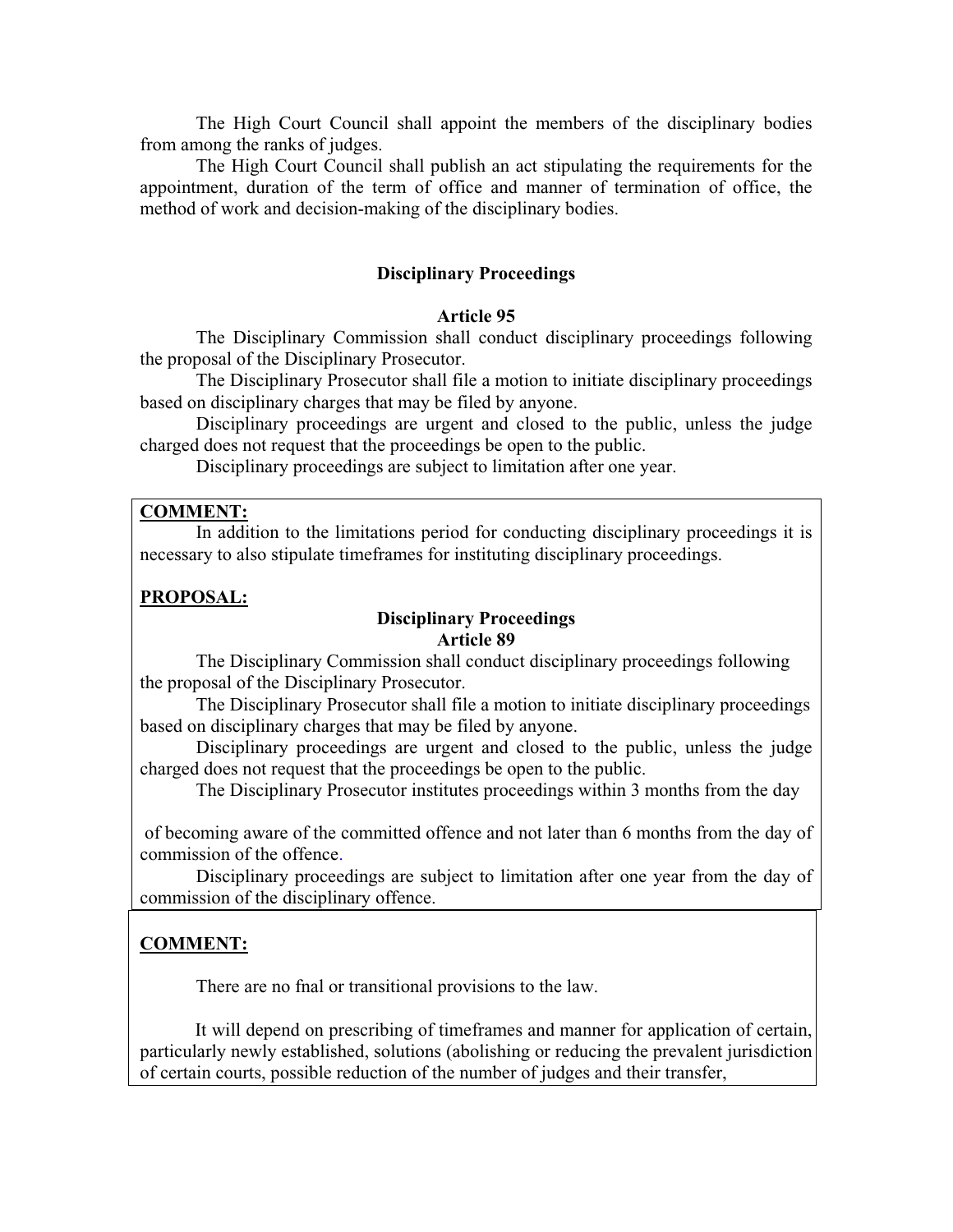performance evaluation, criteria, procedure and forming of departmental boards and/or possible other bodies to that end, establishing a system of disciplinary accountability) whether the new Law on Judges will realise the desired strategic reform objectives.

Clearly, the transitional and final provisions could contain the recurrently announced solution on reelection of all judges. This solution would render pointless all the good solutions in the new Law on Judges. It could not be justified even by the techncial interpretation of the Constitutional Law, s in any case erronous, that is  $-$  as technical  $-$  subject to assessment of constitutionality and may not alter the essence of constitutional solutions..

#### **Decisions of the Disciplinary Prosecutor**

#### **Article 96**

 The Disciplinary Prosecutor may reject disciplinary charges as ill-founded or uphold the charges and file the motion for disciplinary proceedings.

### **The Rights of the Judge under Disciplinary Proceedings**

#### **Article 97**

 The judge has the right to be promptly notified of the motion of the Disciplinary Prosecutor, to examine the case file and supporting documentation, and to present explanations and evidence for his/her statements, in person or through a representative.

 The judge has the right to verbally present his/her statements before the Disciplinary Commission.

#### **Decisions of the Disciplinary Commission**

### **Article 98**

 Having completed the disciplinary proceedings, the Disciplinary Commission may reject the motion of the disciplinary prosecutor or uphold the motion and impose a disciplinary sanction.

 The Disciplinary Prosecutor and the judge who is subject to disciplinary proceedings may file an appeal to the High Court Council, within 8 days of the delivery of the decision.

# **Decisions of the High Court Council**

#### **Article 99**

 The High Court Council may either uphold or reverse the first-instance decision of the Commission.

 The High Court Council shall decide on the appeal within 30 days of receiving the appeal.

The decision of the High Court Council is final.